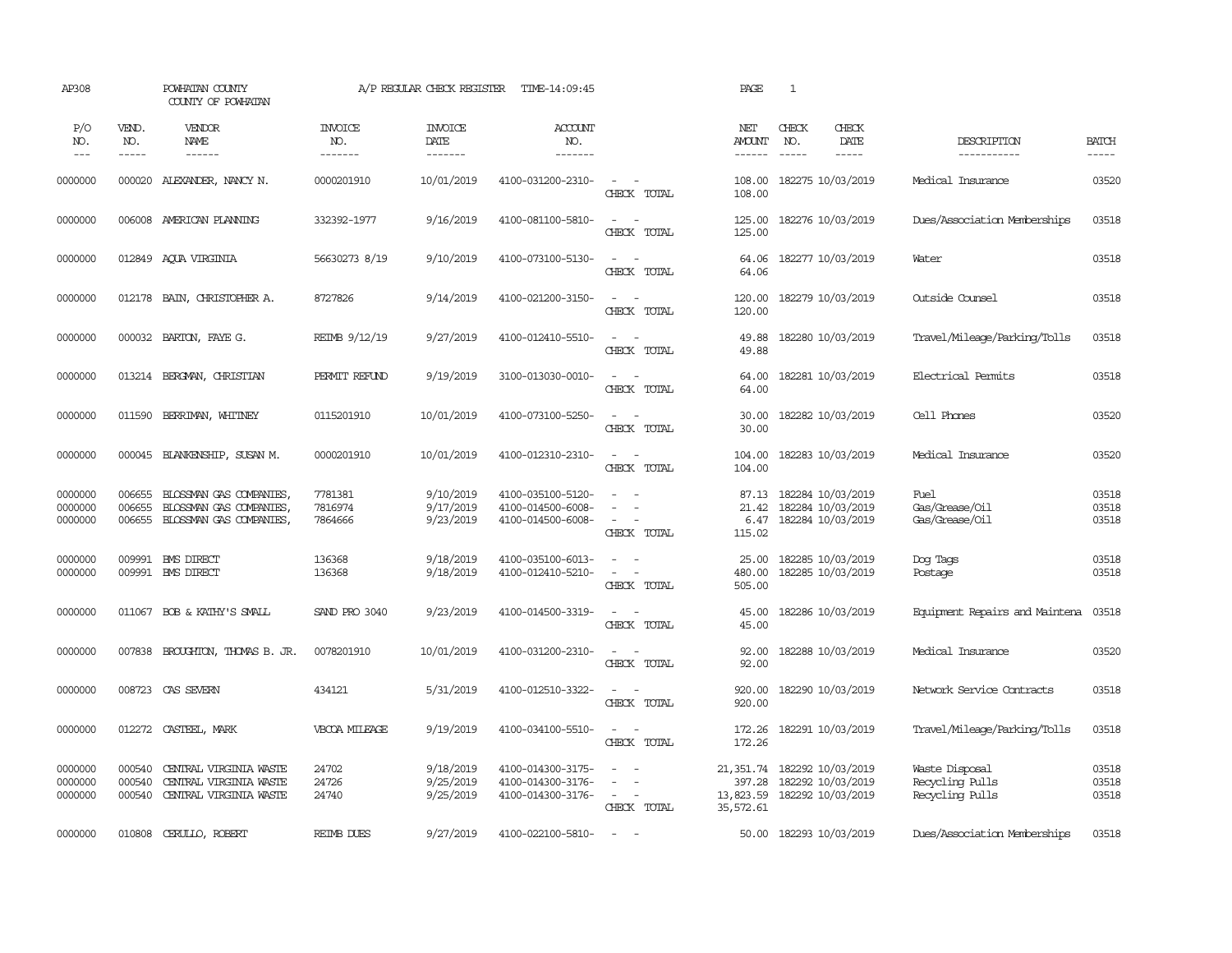| AP308                         |                            | POWHATAN COUNTY<br>COUNTY OF POWHATAN                                            |                                                       | A/P REGULAR CHECK REGISTER          | TIME-14:09:45                                               |                                                                                                                                            | PAGE                                    | 2                           |                                                             |                                           |                         |
|-------------------------------|----------------------------|----------------------------------------------------------------------------------|-------------------------------------------------------|-------------------------------------|-------------------------------------------------------------|--------------------------------------------------------------------------------------------------------------------------------------------|-----------------------------------------|-----------------------------|-------------------------------------------------------------|-------------------------------------------|-------------------------|
| P/O<br>NO.<br>$- - -$         | VEND.<br>NO.<br>-----      | VENDOR<br>NAME<br>------                                                         | <b>INVOICE</b><br>NO.<br>-------                      | <b>INVOICE</b><br>DATE<br>--------  | ACCOUNT<br>NO.<br>-------                                   |                                                                                                                                            | NET<br><b>AMOUNT</b><br>$- - - - - -$   | CHECK<br>NO.<br>$- - - - -$ | CHECK<br>DATE<br>$- - - - -$                                | DESCRIPTION<br>-----------                | <b>BATCH</b><br>-----   |
| 0000000                       | 010808                     | CERULLO, ROBERT                                                                  | 0108201910                                            | 10/01/2019                          | 4100-022100-5250-                                           | $\sim$ $ \sim$<br>CHECK TOTAL                                                                                                              | 30.00<br>80.00                          |                             | 182293 10/03/2019                                           | Cell Phones                               | 03520                   |
| 0000000                       | 006965                     | CINTAS CORPORATION                                                               | 4030429152                                            | 9/18/2019                           | 4100-014300-6011-                                           | $\omega_{\rm{max}}$ and $\omega_{\rm{max}}$<br>CHECK TOTAL                                                                                 | 148.45<br>148.45                        |                             | 182294 10/03/2019                                           | Uniforms                                  | 03518                   |
| 0000000                       |                            | 011021 COALITION OF CHURCHES                                                     | 2ND OTR PMT                                           | 9/26/2019                           | 4100-053910-5643-                                           | $\sim$ $ -$<br>CHECK TOTAL                                                                                                                 | 3,750.00<br>3,750.00                    |                             | 182295 10/03/2019                                           | PCCAA Services - Federal CSBG             | 03518                   |
| 0000000<br>0000000            | 008445<br>008445           | COMONWEALTH OF VIRGINIA<br>COMONWEALTH OF VIRGINIA                               | T426892<br>T427053                                    | 9/27/2019<br>9/27/2019              | 4100-031210-5230-<br>4100-012510-5260-                      | $\sim$<br>$\sim$<br>$\sim$<br>$\sim$<br>CHECK TOTAL                                                                                        | 3.00<br>295.38<br>298.38                |                             | 182296 10/03/2019<br>182296 10/03/2019                      | Telephone Services<br>Internet Usage      | 03518<br>03518          |
| 0000000<br>0000000            | 006240<br>006240           | DIAMOND SPRINGS WATER, INC<br>DIAMOND SPRINGS WATER, INC 8271100                 | 827074968                                             | 8/28/2019<br>9/06/2019              | 4100-014300-5130-<br>4100-014300-5130-                      | $\frac{1}{2} \left( \frac{1}{2} \right) \left( \frac{1}{2} \right) = \frac{1}{2} \left( \frac{1}{2} \right)$<br>$\sim$ $ -$<br>CHECK TOTAL | 21.75<br>11.95<br>33.70                 |                             | 182298 10/03/2019<br>182298 10/03/2019                      | Water<br>Water                            | 03518<br>03518          |
| 0000000                       |                            | 008750 DOMINION ENERGY                                                           | 1095050033                                            | 9/27/2019                           | 4100-053910-5642-                                           | $\omega_{\rm{max}}$ and $\omega_{\rm{max}}$<br>CHECK TOTAL                                                                                 | 451.17                                  |                             | 451.17 182299 10/03/2019                                    | PCCAA Services - TANF                     | 03518                   |
| 0000000<br>0000000<br>0000000 | 000860<br>000860<br>000860 | DOMINION ENERGY VIRGINIA<br>DOMINION ENERGY VIRGINIA<br>DOMINION ENERGY VIRGINIA | 0962041034 8/28<br>2932352368 8/29<br>9750120975 8/28 | 8/30/2019<br>8/30/2019<br>8/30/2019 | 4100-032210-5110-<br>4100-032220-5110-<br>4100-032220-5110- | $\sim$ $\sim$<br>$\sim$<br>$\sim$<br>$\sim$<br>$\sim$<br>CHECK TOTAL                                                                       | 890.79<br>18.85<br>2,124.70<br>3,034.34 |                             | 182300 10/03/2019<br>182300 10/03/2019<br>182300 10/03/2019 | Electricity<br>Electricity<br>Electricity | 03518<br>03518<br>03518 |
| 0000000                       |                            | 011160 DUNIVAN, DAVID                                                            | VBCOA ADVANCE                                         | 9/27/2019                           | 4100-034100-5540-                                           | $\sim$<br>$\sim$<br>CHECK TOTAL                                                                                                            | 123.00<br>123.00                        |                             | 182301 10/03/2019                                           | Conferences & Training                    | 03518                   |
| 0000000                       |                            | 013215 EASTER, ROY E.                                                            | EVCC 9/2019                                           | 9/23/2019                           | 4100-032200-5815-                                           | $\sim$ $  -$<br>CHECK TOTAL                                                                                                                | 192.00<br>192.00                        |                             | 182302 10/03/2019                                           | Training/Seminars                         | 03518                   |
| 0000000                       |                            | 013216 ENVIRONMENTAL SYSTEMS RES                                                 | 93678963                                              | 8/05/2019                           | 4100-012520-3320-                                           | $\sim$<br>$\sim$ $-$<br>CHECK TOTAL                                                                                                        | 35,000.00<br>35,000.00                  |                             | 182304 10/03/2019                                           | Maintenance & Service Contract            | 03518                   |
| 0000000                       |                            | 001380 FORD, SUSAN P.                                                            | 0013201910                                            | 10/01/2019                          | 4100-012310-2310-                                           | $\sim$ $ \sim$<br>CHECK TOTAL                                                                                                              | 104.00<br>104.00                        |                             | 182306 10/03/2019                                           | Medical Insurance                         | 03520                   |
| 0000000                       |                            | 008314 FREE CLINIC OF POWHATAN                                                   | 2ND OTR PMT                                           | 9/26/2019                           | 4100-053910-5643-                                           | $\sim$ $ \sim$<br>CHECK TOTAL                                                                                                              | 6,250.00<br>6,250.00                    |                             | 182307 10/03/2019                                           | PCCAA Services - Federal CSBG             | 03518                   |
| 0000000                       |                            | 010228 GOVERNMENT FINANCE                                                        | NOTICE# 0107199                                       | 9/16/2019                           | 4100-012200-5810-                                           | $\sim$<br>$\sim$<br>CHECK TOTAL                                                                                                            | 250.00<br>250.00                        |                             | 182309 10/03/2019                                           | Dues/Association Memberships              | 03518                   |
| 0000000                       | 010966                     | HABITAT FOR HUMANITY-                                                            | 2ND QTR PMT                                           | 9/26/2019                           | 4100-053910-5643-                                           | $\sim$ $\sim$<br>CHECK TOTAL                                                                                                               | 7,250.00<br>7,250.00                    |                             | 182310 10/03/2019                                           | PCCAA Services - Federal CSBG             | 03518                   |
| 0000000                       |                            | 012648 J.D. POWER & ASSOCIATES                                                   | R-1-19-284092                                         | 9/23/2019                           | 4100-012310-6001-                                           | $\sim$ $ -$<br>CHECK TOTAL                                                                                                                 | 260.00<br>260.00                        |                             | 182312 10/03/2019                                           | Office Supplies                           | 03518                   |
| 0000000                       |                            | 011973 KURNOS, JULIANNE N.                                                       | 0119201910                                            | 10/01/2019                          | 4100-081100-5250-                                           | $\sim$<br>$\sim$<br>CHECK TOTAL                                                                                                            | 30.00<br>30.00                          |                             | 182313 10/03/2019                                           | Cell Phones                               | 03520                   |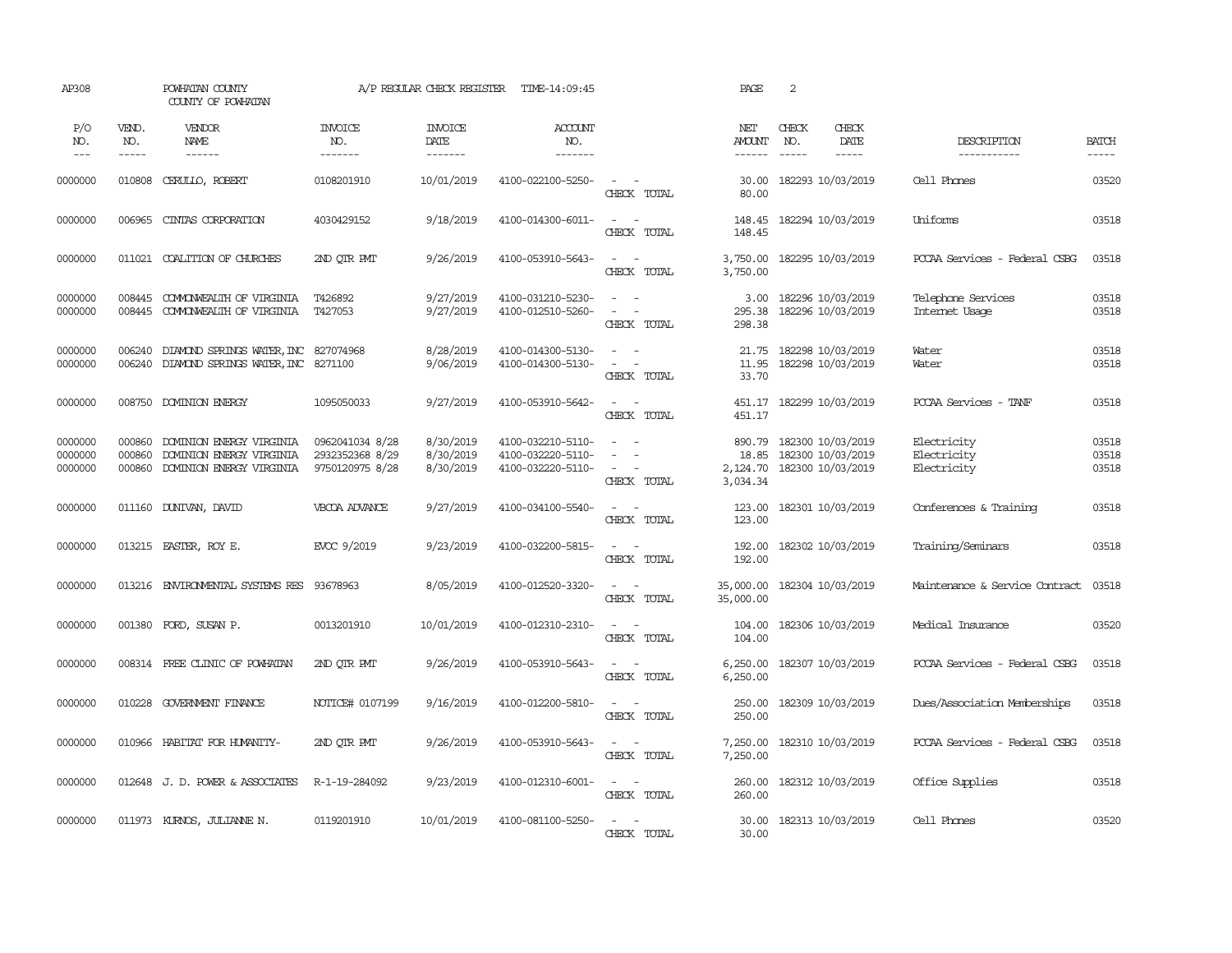| AP308                                                          |                                                | POWHATAN COUNTY<br>COUNTY OF POWHATAN                                                                                                                                                                                                                             |                                  | A/P REGULAR CHECK REGISTER                                                 | TIME-14:09:45                                                                                                              |                                                                                                                              | PAGE                           | 3                                                                                                                                                           |                                                              |                                                    |
|----------------------------------------------------------------|------------------------------------------------|-------------------------------------------------------------------------------------------------------------------------------------------------------------------------------------------------------------------------------------------------------------------|----------------------------------|----------------------------------------------------------------------------|----------------------------------------------------------------------------------------------------------------------------|------------------------------------------------------------------------------------------------------------------------------|--------------------------------|-------------------------------------------------------------------------------------------------------------------------------------------------------------|--------------------------------------------------------------|----------------------------------------------------|
| P/O<br>NO.<br>$\frac{1}{2}$                                    | VEND.<br>NO.<br>$- - - - -$                    | <b>VENDOR</b><br>NAME<br>$- - - - - -$                                                                                                                                                                                                                            | <b>INVOICE</b><br>NO.<br>------- | <b>INVOICE</b><br>DATE<br>--------                                         | ACCOUNT<br>NO.<br>--------                                                                                                 |                                                                                                                              | NET<br>AMOUNT<br>$- - - - - -$ | CHECK<br>CHECK<br>NO.<br>DATE<br>$\frac{1}{2}$<br>$- - - - -$                                                                                               | DESCRIPTION<br>-----------                                   | <b>BATCH</b><br>$- - - - -$                        |
| 0000000<br>0000000                                             |                                                | 006629 LANDSCAPE SUPPLY, INC.<br>006629 LANDSCAPE SUPPLY, INC.                                                                                                                                                                                                    | 0165050-IN<br>0726000-IN         | 9/09/2019<br>9/25/2019                                                     | 4100-014600-3310-<br>4100-014600-3310-                                                                                     | $\sim$ $ \sim$<br>$\sim$ $ \sim$<br>CHECK TOTAL                                                                              | 97.50<br>475.50                | 378.00 182314 10/03/2019<br>182314 10/03/2019                                                                                                               | Repairs and Maintenance<br>Repairs and Maintenance           | 03518<br>03518                                     |
| 0000000                                                        |                                                | 011354 MATTHEW BENDER & CO, INC. 13337130                                                                                                                                                                                                                         |                                  | 9/12/2019                                                                  | 4100-011010-3002-                                                                                                          | $\sim$ $\sim$<br>CHECK TOTAL                                                                                                 | 53.08<br>53.08                 | 182315 10/03/2019                                                                                                                                           | County Code                                                  | 03518                                              |
| 0000000                                                        |                                                | 009276 MCCREIGHT, FRAN                                                                                                                                                                                                                                            | 0092201910                       | 10/01/2019                                                                 | 4100-073100-5250-                                                                                                          | $\sim$<br>$\sim$<br>CHECK TOTAL                                                                                              | 30.00<br>30.00                 | 182316 10/03/2019                                                                                                                                           | Cell Phones                                                  | 03520                                              |
| 0000000                                                        |                                                | 011840 MCI COMM SERVICE                                                                                                                                                                                                                                           | 2DG98147 9/19                    | 9/17/2019                                                                  | 4100-021100-5230-                                                                                                          | $\sim$ $ \sim$<br>CHECK TOTAL                                                                                                | 31.73                          | 31.73 182317 10/03/2019                                                                                                                                     | Telephone Services                                           | 03518                                              |
| 0000000<br>0000000                                             |                                                | 010924 MITCHELL PEST<br>010924 MITCHELL PEST                                                                                                                                                                                                                      | 124480<br>124590                 | 9/25/2019<br>9/19/2019                                                     | 4100-035100-3320-<br>4100-035100-3320-                                                                                     | $\sim$<br>$\sim$<br>$\sim$<br>$\sim$ $-$<br>CHECK TOTAL                                                                      | 65.00<br>65.00<br>130.00       | 182318 10/03/2019<br>182318 10/03/2019                                                                                                                      | Landscaping - Animal Control<br>Landscaping - Animal Control | 03518<br>03518                                     |
| 0000000                                                        |                                                | 008404 PEST MASTERS, INC.                                                                                                                                                                                                                                         | 450969                           | 9/05/2019                                                                  | 4100-032220-3320-                                                                                                          | $\sim$ $ -$<br>CHECK TOTAL                                                                                                   | 120.00                         | 120.00 182320 10/03/2019                                                                                                                                    | Maintenance & Service Contract                               | 03519                                              |
| 0000000                                                        |                                                | 009638 POE, INEZ L                                                                                                                                                                                                                                                | 0096201910                       | 10/01/2019                                                                 | 4100-013200-2310-                                                                                                          | $\sim$ $-$<br>$\sim$<br>CHECK TOTAL                                                                                          | 120.00                         | 120.00 182322 10/03/2019                                                                                                                                    | Medical Insurance                                            | 03520                                              |
| 0000000                                                        |                                                | 011929 POMPEI, ANDREW                                                                                                                                                                                                                                             | 0119201910                       | 10/01/2019                                                                 | 4100-081100-5250-                                                                                                          | $\sim$ $ \sim$<br>CHECK TOTAL                                                                                                | 30.00<br>30.00                 | 182323 10/03/2019                                                                                                                                           | Cell Phones                                                  | 03520                                              |
| 0000000                                                        | 001980                                         | POORE, FRANCES                                                                                                                                                                                                                                                    | 0019201910                       | 10/01/2019                                                                 | 4100-012100-2310-                                                                                                          | $\omega_{\rm{max}}$ and $\omega_{\rm{max}}$<br>CHECK TOTAL                                                                   | 88.00<br>88.00                 | 182324 10/03/2019                                                                                                                                           | Medical Insurance                                            | 03520                                              |
| 0000000                                                        |                                                | 006043 POWERS, KATHRYN C.                                                                                                                                                                                                                                         | 0060201910                       | 10/01/2019                                                                 | 4100-021600-2310-                                                                                                          | $\sim$ $ \sim$<br>CHECK TOTAL                                                                                                | 120.00<br>120.00               | 182325 10/03/2019                                                                                                                                           | Medical Insurance                                            | 03520                                              |
| 0000000                                                        | 001250                                         | POWHATAN AUTO & TRACTOR                                                                                                                                                                                                                                           | 568140                           | 9/23/2019                                                                  | 4100-031200-6014-                                                                                                          | $\overline{\phantom{a}}$<br>$\sim$<br>CHECK TOTAL                                                                            | 12.98<br>12.98                 | 182326 10/03/2019                                                                                                                                           | Other Operating Supplies                                     | 03519                                              |
| 0000000                                                        |                                                | 008579 POWHATAN COMMERCIAL                                                                                                                                                                                                                                        | 0085201910                       | 10/01/2019                                                                 | 4100-014400-5420-                                                                                                          | $\sim$ $ \sim$<br>CHECK TOTAL                                                                                                | 2,634.00<br>2,634.00           | 182327 10/03/2019                                                                                                                                           | Rent - Office Space                                          | 03520                                              |
| 0000000<br>0000000                                             | 006928<br>006928                               | POWHATAN COUNTY DEPT. OF<br>POWHATAN COUNTY DEPT. OF                                                                                                                                                                                                              | <b>CAPSAW</b><br>GIFT CARDS FY20 | 9/26/2019<br>9/26/2019                                                     | 4100-053910-5643-<br>4100-053910-5642-                                                                                     | $\sim$<br>$\overline{\phantom{a}}$<br>$\sim$<br>$\sim$<br>CHECK TOTAL                                                        | 33.74<br>200.00<br>233.74      | 182328 10/03/2019<br>182328 10/03/2019                                                                                                                      | PCCAA Services - Federal CSBG<br>PCCAA Services - TANF       | 03519<br>03519                                     |
| 0000000                                                        |                                                | 008294 POWHATAN COUNTY PUBLIC                                                                                                                                                                                                                                     | 0082201910                       | 10/01/2019                                                                 | 4100-031200-2310-                                                                                                          | $\sim$ $ \sim$<br>CHECK TOTAL                                                                                                | 718.00<br>718.00               | 182329 10/03/2019                                                                                                                                           | Medical Insurance                                            | 03520                                              |
| 0000000<br>0000000<br>0000000<br>0000000<br>0000000<br>0000000 | 012064<br>012064<br>012064<br>012064<br>012064 | 012064 POWHATAN COUNTY TREASURER 152 7/8-8/29<br>POWHATAN COUNTY TREASURER 161 7/8-8/29<br>POWHATAN COUNTY TREASURER 161 7/8-8/29<br>POWHATAN COUNTY TREASURER 162 7/10-8/29<br>POWHATAN COUNTY TREASURER 162 7/10-8/29<br>POWHATAN COUNTY TREASURER 193 7/8-8/28 |                                  | 9/16/2019<br>9/16/2019<br>9/16/2019<br>9/16/2019<br>9/16/2019<br>9/16/2019 | 4100-014100-5140-<br>4100-031200-5140-<br>4100-014100-5140-<br>4100-031200-5140-<br>4100-014100-5140-<br>4100-014100-5140- | $\overline{\phantom{a}}$<br>$\sim$<br>$\equiv$<br>$\sim$<br>$\sim$<br>$\overline{\phantom{a}}$<br>$\sim$<br>$\sim$<br>$\sim$ | 219.40                         | 144.41 182330 10/03/2019<br>182330 10/03/2019<br>219.40 182330 10/03/2019<br>27.45 182330 10/03/2019<br>27.44 182330 10/03/2019<br>150.97 182330 10/03/2019 | Sewer<br>Sewer<br>Sewer<br>Sewer<br>Sewer<br>Sewer           | 03519<br>03519<br>03519<br>03519<br>03519<br>03519 |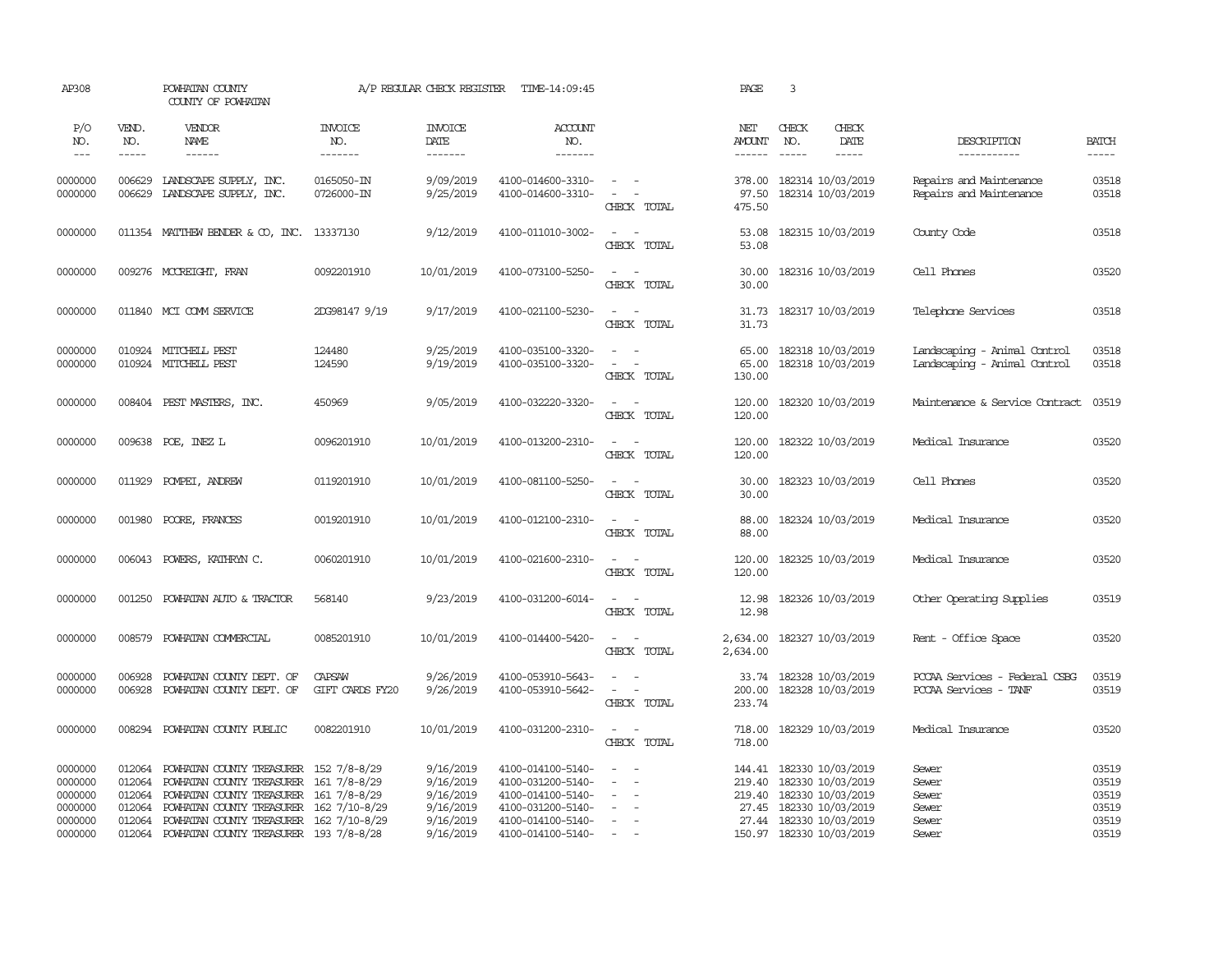| AP308                         |                             | POWHATAN COUNTY<br>COUNTY OF POWHATAN                                            |                                       | A/P REGULAR CHECK REGISTER          | TIME-14:09:45                                               |                                                                 | PAGE                    | $\overline{4}$                |                                                                  |                                                                  |                         |
|-------------------------------|-----------------------------|----------------------------------------------------------------------------------|---------------------------------------|-------------------------------------|-------------------------------------------------------------|-----------------------------------------------------------------|-------------------------|-------------------------------|------------------------------------------------------------------|------------------------------------------------------------------|-------------------------|
| P/O<br>NO.<br>$---$           | VEND.<br>NO.<br>$- - - - -$ | VENDOR<br>NAME<br>$- - - - - -$                                                  | <b>INVOICE</b><br>NO.<br>-------      | <b>INVOICE</b><br>DATE<br>-------   | <b>ACCOUNT</b><br>NO.<br>--------                           |                                                                 | NET<br><b>AMOUNT</b>    | CHECK<br>NO.<br>$\frac{1}{2}$ | CHECK<br>DATE<br>$- - - - -$                                     | DESCRIPTION<br>-----------                                       | <b>BATCH</b><br>-----   |
| 0000000                       | 012064                      | POWHATAN COUNTY TREASURER 94 7/8-8/28                                            |                                       | 9/16/2019                           | 4100-014100-5140-                                           | $\sim$<br>$\sim$ $-$<br>CHECK TOTAL                             | 319.16<br>1,108.23      |                               | 182330 10/03/2019                                                | Sewer                                                            | 03519                   |
| 0000000                       | 010938                      | POWHATAN YMCA                                                                    | 2ND QTR PMT                           | 9/26/2019                           | 4100-053910-5642-                                           | $\sim$<br>$\sim$<br>CHECK TOTAL                                 | 5,000.00<br>5,000.00    |                               | 182331 10/03/2019                                                | PCCAA Services - TANF                                            | 03519                   |
| 0000000<br>0000000            | 010777<br>010777            | PRESEARCH BACKGROUND<br>PRESEARCH BACKGROUND                                     | 61257<br>61380                        | 6/01/2019<br>8/01/2019              | 4100-083500-7002-<br>4100-083500-7002-                      | $\sim$<br>$\sim$<br>$\sim$<br>$\sim$<br>CHECK TOTAL             | 14.95<br>9.95<br>24.90  |                               | 182332 10/03/2019<br>182332 10/03/2019                           | Criminal History/Background Ch<br>Criminal History/Background Ch | 03519<br>03519          |
| 0000000<br>0000000<br>0000000 | 000780<br>000780<br>000780  | <b>QUILL CORPORATION</b><br><b>QUILL CORPORATION</b><br><b>CUILL CORPORATION</b> | CREDIT#701971<br>1073920<br>127994998 | 9/12/2019<br>9/11/2019<br>8/28/2019 | 4100-012410-6001-<br>4100-012410-6001-<br>4100-012410-6001- | $\sim$<br>$\equiv$<br>$\sim$<br>$\sim$<br>$\sim$<br>CHECK TOTAL | 3.69<br>45.35<br>46.55  |                               | 2.49-182333 10/03/2019<br>182333 10/03/2019<br>182333 10/03/2019 | Office Supplies<br>Office Supplies<br>Office Supplies            | 03519<br>03519<br>03519 |
| 0000000                       |                             | 000620 R. C. GOODWYN & SONS, INC 0875960                                         |                                       | 9/18/2019                           | 4100-014500-3190-                                           | $\overline{\phantom{a}}$<br>$\sim$<br>CHECK TOTAL               | 34.16<br>34.16          |                               | 182334 10/03/2019                                                | Grounds Maintenance                                              | 03519                   |
| 0000000                       |                             | 007851 R.S. THOMAS HAULING, INC. CI000092                                        |                                       | 8/28/2019                           | 4100-032200-6009-                                           | $\sim$<br>$\sim$<br>CHECK TOTAL                                 | 195.13<br>195.13        |                               | 182335 10/03/2019                                                | Auto Repairs and Parts                                           | 03519                   |
| 0000000                       |                             | 011633 RACLARK ENTERPRISES                                                       | 1484                                  | 9/25/2019                           | 4100-013200-6001-                                           | $\omega_{\rm{max}}$<br>CHECK TOTAL                              | 185.00<br>185.00        |                               | 182336 10/03/2019                                                | Office Supplies                                                  | 03519                   |
| 0000000<br>0000000            | 006945<br>006945            | RECORDED BOOKS, LLC<br>RECORDED BOOKS, LLC                                       | 76514759<br>76518934                  | 9/11/2019<br>9/19/2019              | 4100-073100-6012-<br>4100-073100-6012-                      | $\sim$<br>$\sim$<br>$\sim$ $ \sim$<br>CHECK TOTAL               | 38.69<br>36.00<br>74.69 |                               | 182337 10/03/2019<br>182337 10/03/2019                           | Books & Subscriptions<br>Books & Subscriptions                   | 03519<br>03519          |
| 0000000                       | 011222                      | RESPONSIBLE FAIHERS AND                                                          | 2ND QTR PMT                           | 9/26/2019                           | 4100-053910-5643-                                           | $\sim$<br>$\sim$<br>CHECK TOTAL                                 | 6,600.00<br>6,600.00    |                               | 182338 10/03/2019                                                | PCCAA Services - Federal CSBG                                    | 03519                   |
| 0000000                       |                             | 009077 REYNOLDS, SHIRLEY                                                         | 0090201910                            | 10/01/2019                          | 4100-031200-2310-                                           | $\overline{\phantom{a}}$<br>CHECK TOTAL                         | 96.00<br>96.00          |                               | 182339 10/03/2019                                                | Medical Insurance                                                | 03520                   |
| 0000000<br>0000000            | 007882<br>007882            | ROSS, ANDREA S.<br>ROSS, ANDREA S.                                               | REIMB 9/24/19<br>REIMB 9/24/19        | 9/26/2019<br>9/26/2019              | 4100-012310-5510-<br>4100-012310-5540-                      | $\sim$<br>$\sim$<br>$\sim$<br>CHECK TOTAL                       | 64.03<br>20.00<br>84.03 |                               | 182340 10/03/2019<br>182340 10/03/2019                           | Travel/Mileage/Parking/Tolls<br>Conferences & Training           | 03519<br>03519          |
| 0000000                       | 007062                      | RUTHERFORD JANITOR SUPPLY                                                        | 1100157                               | 6/04/2019                           | 4100-032210-6005-                                           | $\overline{\phantom{a}}$<br>CHECK TOTAL                         | 61.00<br>61.00          |                               | 182341 10/03/2019                                                | Cleaning Supplies                                                | 03519                   |
| 0000000                       | 011800                      | SCHARDEIN, BRET                                                                  | 0118201910                            | 10/01/2019                          | 4100-081100-5250-                                           | $\sim$<br>$\sim$<br>CHECK TOTAL                                 | 30.00<br>30.00          |                               | 182342 10/03/2019                                                | Cell Phones                                                      | 03520                   |
| 0000000                       | 010282                      | SCHUBERT, CHARLA                                                                 | 0102201910                            | 10/01/2019                          | 4100-012200-5250-                                           | $\sim$<br>$\sim$<br>CHECK TOTAL                                 | 30.00<br>30.00          |                               | 182343 10/03/2019                                                | Cell Phones                                                      | 03520                   |
| 0000000                       |                             | 006921 SEA-CLEAR AQUARIUM                                                        | 6314                                  | 9/15/2019                           | 4100-073100-3320-                                           | $\sim$ $ \sim$<br>CHECK TOTAL                                   | 80.00<br>80.00          |                               | 182344 10/03/2019                                                | Maintenance & Service Contract                                   | 03519                   |
| 0000000                       |                             | 008654 SEAY'S TOWING                                                             | 1987 JEEP                             | 9/24/2019                           | 4100-031200-6014-                                           | $\sim$<br>$\sim$<br>CHECK TOTAL                                 | 320.00<br>320.00        |                               | 182345 10/03/2019                                                | Other Operating Supplies                                         | 03519                   |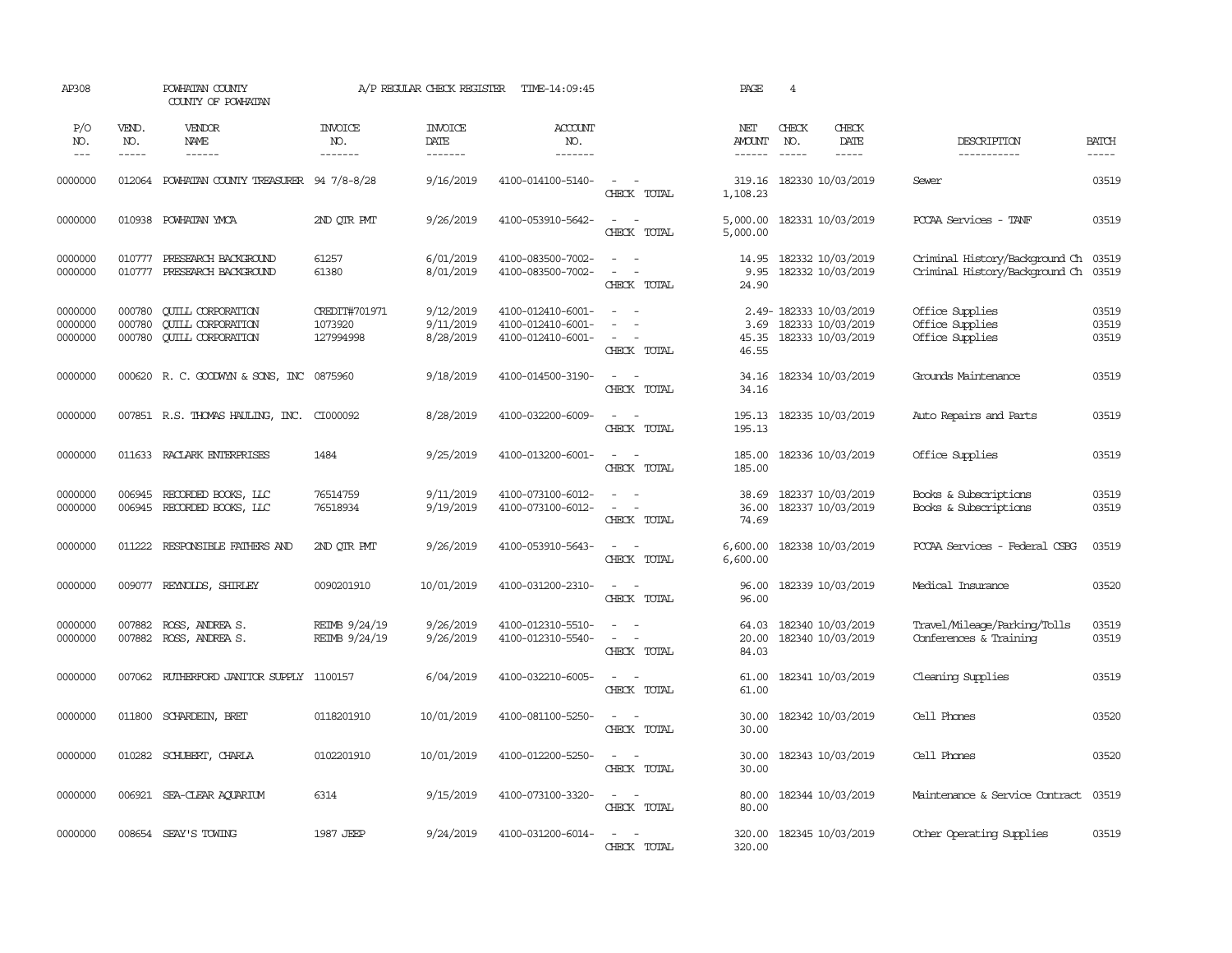| AP308                                               |                                                | POWHATAN COUNTY<br>COUNTY OF POWHATAN                                                                             |                                                                                        | A/P REGULAR CHECK REGISTER                                    | TIME-14:09:45                                                                                         |                                                                               | PAGE                                                | 5                                                                                                                                                                                                                                                                                                                                                                                                                                                                                          |                              |                                                                                             |                                           |
|-----------------------------------------------------|------------------------------------------------|-------------------------------------------------------------------------------------------------------------------|----------------------------------------------------------------------------------------|---------------------------------------------------------------|-------------------------------------------------------------------------------------------------------|-------------------------------------------------------------------------------|-----------------------------------------------------|--------------------------------------------------------------------------------------------------------------------------------------------------------------------------------------------------------------------------------------------------------------------------------------------------------------------------------------------------------------------------------------------------------------------------------------------------------------------------------------------|------------------------------|---------------------------------------------------------------------------------------------|-------------------------------------------|
| P/O<br>NO.<br>$---$                                 | VEND.<br>NO.<br>$- - - - -$                    | VENDOR<br>NAME<br>$- - - - - -$                                                                                   | <b>INVOICE</b><br>NO.<br>-------                                                       | <b>INVOICE</b><br>DATE<br>-------                             | <b>ACCOUNT</b><br>NO.<br>-------                                                                      |                                                                               | NET<br><b>AMOUNT</b><br>$- - - - - -$               | CHECK<br>NO.<br>$\frac{1}{2} \left( \frac{1}{2} \right) \left( \frac{1}{2} \right) \left( \frac{1}{2} \right) \left( \frac{1}{2} \right) \left( \frac{1}{2} \right) \left( \frac{1}{2} \right) \left( \frac{1}{2} \right) \left( \frac{1}{2} \right) \left( \frac{1}{2} \right) \left( \frac{1}{2} \right) \left( \frac{1}{2} \right) \left( \frac{1}{2} \right) \left( \frac{1}{2} \right) \left( \frac{1}{2} \right) \left( \frac{1}{2} \right) \left( \frac{1}{2} \right) \left( \frac$ | CHECK<br>DATE<br>$- - - - -$ | DESCRIPTION<br>-----------                                                                  | <b>BATCH</b><br>-----                     |
| 0000000<br>0000000                                  | 001940<br>001940                               | STANDBY SYSTEMS, INC.<br>STANDBY SYSTEMS, INC.                                                                    | 09191828<br>09191830                                                                   | 9/20/2019<br>9/20/2019                                        | 4100-032220-3320-<br>4100-032210-3320-                                                                | $\sim$ $ \sim$<br>$\overline{\phantom{a}}$<br>CHECK TOTAL                     | 170.00<br>160.00<br>330.00                          | 182348 10/03/2019<br>182348 10/03/2019                                                                                                                                                                                                                                                                                                                                                                                                                                                     |                              | Maintenance & Service Contract<br>Maintenance & Service Contract                            | 03519<br>03519                            |
| 0000000<br>0000000<br>0000000<br>0000000<br>0000000 | 013065<br>013065<br>013065<br>013065<br>013065 | STAPLES INC<br>STAPLES INC<br>STAPLES INC<br>STAPLES INC<br>STAPLES INC                                           | 7224764047-0-1<br>7224764047-0-2<br>7224930110-0-1<br>7225117434-0-1<br>7225117434-0-2 | 9/11/2019<br>9/12/2019<br>9/16/2019<br>9/19/2019<br>9/23/2019 | 4100-073100-6001-<br>4100-073100-6001-<br>4100-013200-6001-<br>4100-013200-6001-<br>4100-013200-6001- | $\sim$<br>$\equiv$<br>$\equiv$<br>$\equiv$<br>$\sim$<br>$\sim$<br>CHECK TOTAL | 34.09<br>63.89<br>66.40<br>48.03<br>34.59<br>247.00 | 182349 10/03/2019<br>182349 10/03/2019<br>182349 10/03/2019<br>182349 10/03/2019<br>182349 10/03/2019                                                                                                                                                                                                                                                                                                                                                                                      |                              | Office Supplies<br>Office Supplies<br>Office Supplies<br>Office Supplies<br>Office Supplies | 03519<br>03519<br>03519<br>03519<br>03519 |
| 0000000                                             | 006569                                         | STICKELS, RANDAL LEE                                                                                              | 0065201910                                                                             | 10/01/2019                                                    | 4100-031200-2310-                                                                                     | $\sim$<br>$\sim$<br>CHECK TOTAL                                               | 72.00<br>72.00                                      | 182350 10/03/2019                                                                                                                                                                                                                                                                                                                                                                                                                                                                          |                              | Medical Insurance                                                                           | 03520                                     |
| 0000000                                             | 007115                                         | STOKES, GARLAND KENNETH                                                                                           | 0071201910                                                                             | 10/01/2019                                                    | 4100-031200-2310-                                                                                     | $\sim$<br>$\sim$<br>CHECK TOTAL                                               | 68.00<br>68.00                                      | 182351 10/03/2019                                                                                                                                                                                                                                                                                                                                                                                                                                                                          |                              | Medical Insurance                                                                           | 03520                                     |
| 0000000                                             | 009520                                         | STONE'S OFFICE EQUIPMENT                                                                                          | 121930                                                                                 | 9/17/2019                                                     | 4100-073100-3320-                                                                                     | $\overline{\phantom{a}}$<br>CHECK TOTAL                                       | 644.26<br>644.26                                    | 182352 10/03/2019                                                                                                                                                                                                                                                                                                                                                                                                                                                                          |                              | Maintenance & Service Contract                                                              | 03519                                     |
| 0000000                                             |                                                | 007543 SYDNOR, LEON                                                                                               | AED & FIRE EXT                                                                         | 9/23/2019                                                     | 4100-032200-5815-                                                                                     | $\sim$<br>$\sim$<br>CHECK TOTAL                                               | 72.00<br>72.00                                      | 182354 10/03/2019                                                                                                                                                                                                                                                                                                                                                                                                                                                                          |                              | Training/Seminars                                                                           | 03519                                     |
| 0000000                                             |                                                | 007625 TURNER, LATOYA C.                                                                                          | REIMB 9/24/19                                                                          | 9/24/2019                                                     | 4100-012310-5510-                                                                                     | $\sim$ $-$<br>$\sim$<br>CHECK TOTAL                                           | 64.50<br>64.50                                      | 182357 10/03/2019                                                                                                                                                                                                                                                                                                                                                                                                                                                                          |                              | Travel/Mileage/Parking/Tolls                                                                | 03519                                     |
| 0000000                                             |                                                | 008125 U.S. BANK                                                                                                  | 5409139                                                                                | 6/29/2019                                                     | 4100-095101-9150-                                                                                     | $\sim$ $  -$<br>CHECK TOTAL                                                   | 1,250.00<br>1,250.00                                | 182358 10/03/2019                                                                                                                                                                                                                                                                                                                                                                                                                                                                          |                              | Bond Trustee Fees/Arbitrage                                                                 | 03519                                     |
| 0000000<br>0000000<br>0000000                       | 008126<br>008126<br>008126                     | VERIZON<br>VERIZON<br>VERIZON                                                                                     | 9837501774<br>9837501774<br>9837501774                                                 | 9/06/2019<br>9/06/2019<br>9/06/2019                           | 100-000100-0006-<br>4100-012510-5260-<br>4100-035500-5260-                                            | $\equiv$<br>$\sim$<br>$\sim$<br>CHECK TOTAL                                   | 68.52<br>40.03<br>40.01<br>148.56                   | 182359 10/03/2019<br>182359 10/03/2019<br>182359 10/03/2019                                                                                                                                                                                                                                                                                                                                                                                                                                |                              | Due from Other Agencies<br>Internet Usage<br>Internet                                       | 03519<br>03519<br>03519                   |
| 0000000                                             | 007368                                         | WARNER, PHIL                                                                                                      | 0073201910                                                                             | 10/01/2019                                                    | 4100-032200-5250-                                                                                     | $\sim$<br>$\sim$<br>CHECK TOTAL                                               | 30.00<br>30.00                                      | 182360 10/03/2019                                                                                                                                                                                                                                                                                                                                                                                                                                                                          |                              | Cell Phones                                                                                 | 03520                                     |
| 0000000<br>0000000                                  | 012458<br>012458                               | WIMMER, WILLIE<br>WIMMER, WILLIE                                                                                  | 1320<br>1321                                                                           | 9/18/2019<br>9/18/2019                                        | 4100-032200-6009-<br>4100-032200-6009-                                                                | $\sim$<br>$\sim$<br>$\sim$<br>$\sim$<br>CHECK TOTAL                           | 1,800.00<br>1,971.84<br>3,771.84                    | 182361 10/03/2019<br>182361 10/03/2019                                                                                                                                                                                                                                                                                                                                                                                                                                                     |                              | Auto Repairs and Parts<br>Auto Repairs and Parts                                            | 03519<br>03519                            |
| 0000000                                             | 002080                                         | WOODCOCK, LYNN T.                                                                                                 | 0020201910                                                                             | 10/01/2019                                                    | 4100-031200-2310-                                                                                     | $\sim$ $ \sim$<br>CHECK TOTAL                                                 | 108.00<br>108.00                                    | 182362 10/03/2019                                                                                                                                                                                                                                                                                                                                                                                                                                                                          |                              | Medical Insurance                                                                           | 03520                                     |
| 0000000                                             |                                                | 011434 AGA JANITORIAL SOLUTIONS,                                                                                  | 3311                                                                                   | 10/02/2019                                                    | 4100-014100-3180-                                                                                     | $\sim$ $ -$<br>CHECK TOTAL                                                    | 772.00<br>772.00                                    | 182364 10/08/2019                                                                                                                                                                                                                                                                                                                                                                                                                                                                          |                              | Cleaning Service                                                                            | 03521                                     |
| 0000000<br>0000000<br>0000000                       | 009183<br>009183<br>009183                     | AIR, WATER & SOIL LABORA- V19007318<br>AIR, WATER & SOIL LABORA- V19007319<br>AIR, WATER & SOIL LABORA- V19007321 |                                                                                        | 10/03/2019<br>10/03/2019<br>10/03/2019                        | 4100-032210-5140-<br>4100-032220-5140-<br>4100-014100-5140-                                           | $\sim$<br>$\sim$ $\sim$<br>$\sim$<br>$\sim$<br>$\sim$<br>CHECK TOTAL          | 195.75<br>195.75<br>195.75<br>587.25                | 182365 10/08/2019<br>182365 10/08/2019<br>182365 10/08/2019                                                                                                                                                                                                                                                                                                                                                                                                                                |                              | Sewer<br>Sewer<br>Sewer                                                                     | 03521<br>03521<br>03521                   |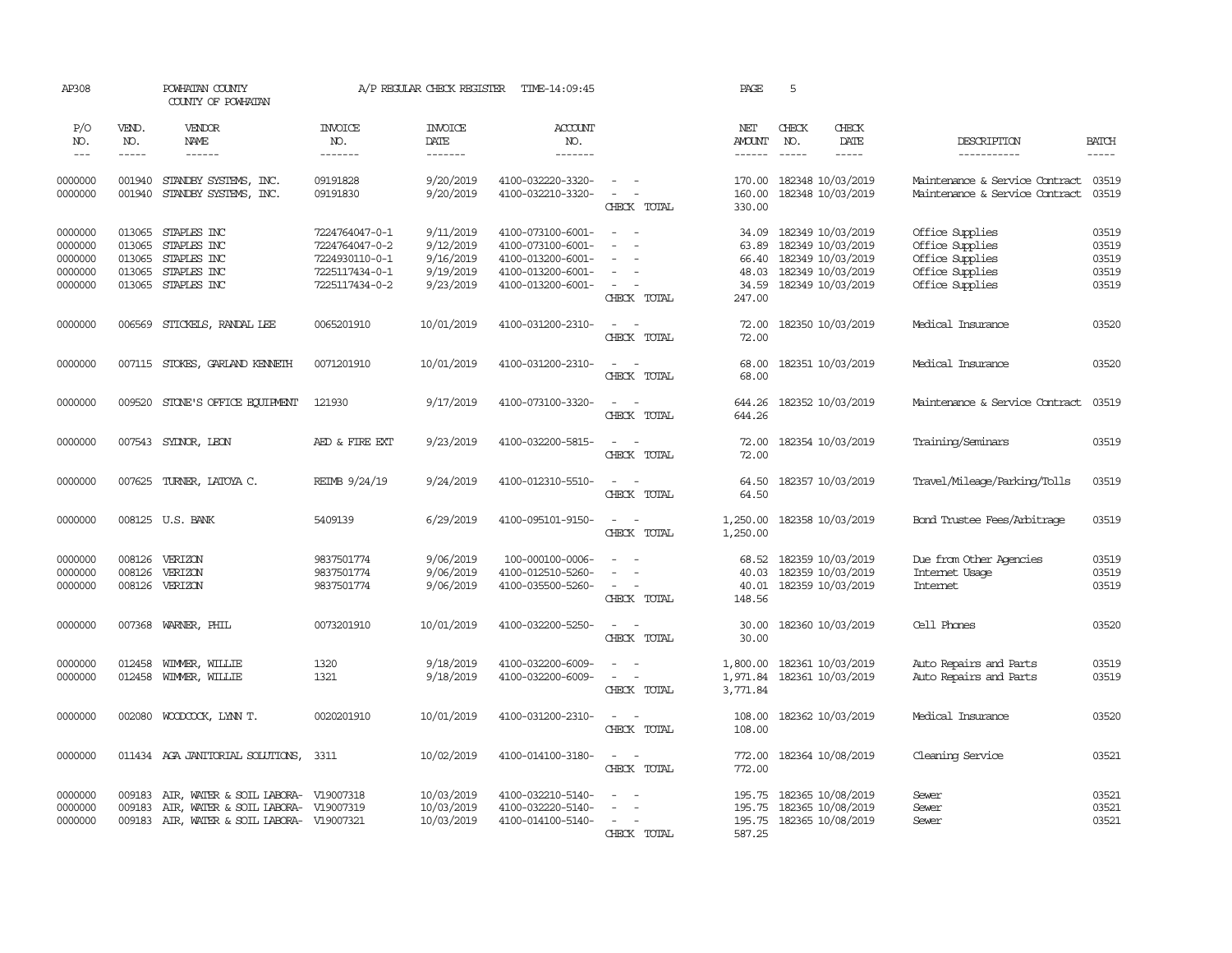| AP308                         |                       | POWHATAN COUNTY<br>COUNTY OF POWHATAN                                                   |                                     | A/P REGULAR CHECK REGISTER          | TIME-14:09:45                                               |                                                            | PAGE                                  | 6                                                                       |                              |                                                                                                          |                       |
|-------------------------------|-----------------------|-----------------------------------------------------------------------------------------|-------------------------------------|-------------------------------------|-------------------------------------------------------------|------------------------------------------------------------|---------------------------------------|-------------------------------------------------------------------------|------------------------------|----------------------------------------------------------------------------------------------------------|-----------------------|
| P/O<br>NO.<br>$---$           | VEND.<br>NO.<br>----- | VENDOR<br>NAME<br>$- - - - - -$                                                         | <b>INVOICE</b><br>NO.<br>-------    | <b>INVOICE</b><br>DATE<br>-------   | <b>ACCOUNT</b><br>NO.<br>-------                            |                                                            | NET<br><b>AMOUNT</b><br>$- - - - - -$ | CHECK<br>NO.<br>$\frac{1}{2}$                                           | CHECK<br>DATE<br>$- - - - -$ | DESCRIPTION<br>-----------                                                                               | <b>BATCH</b><br>----- |
| 0000000                       | 012098                | AMERICAN FAMILY CARE-                                                                   | 2416                                | 9/12/2019                           | 4100-012220-3141-                                           | $\sim$<br>$\sim$<br>CHECK TOTAL                            | 376.00<br>376.00                      | 182366 10/08/2019                                                       |                              | Drug Testing                                                                                             | 03521                 |
| 0000000                       | 005025                | BENJ. FRANKLIN                                                                          | 41302                               | 8/08/2019                           | 4100-031200-6001-                                           | $\omega_{\rm{max}}$ and $\omega_{\rm{max}}$<br>CHECK TOTAL | 152.70<br>152.70                      | 182370 10/08/2019                                                       |                              | Office Supplies                                                                                          | 03521                 |
| 0000000                       | 012857                | BLASKA, MADISON                                                                         | FY20 TUITION                        | 10/01/2019                          | 4100-012220-7003-                                           | $\sim$<br>$\sim$<br>CHECK TOTAL                            | 1,250.00<br>1,250.00                  | 182371 10/08/2019                                                       |                              | Tuition reimbursement                                                                                    | 03521                 |
| 0000000                       | 006655                | BLOSSMAN GAS COMPANIES,                                                                 | 7864665                             | 9/23/2019                           | 4100-014500-6008-                                           | $\sim$ $\sim$<br>CHECK TOTAL                               | 7.29<br>7.29                          | 182372 10/08/2019                                                       |                              | Gas/Grease/Oil                                                                                           | 03521                 |
| 0000000                       | 007869                | <b>BOULDIN, LATASHA</b>                                                                 | BAI CONFERENCE                      | 10/02/2019                          | 4100-012310-5540-                                           | $\sim$<br>$\sim$<br>CHECK TOTAL                            | 106.50<br>106.50                      | 182374 10/08/2019                                                       |                              | Conferences & Training                                                                                   | 03521                 |
| 0000000                       | 009984                | BRAME SPECIALITY CO., INC.                                                              | 7455130                             | 10/04/2019                          | 4100-014100-6005-                                           | $\sim$ $ \sim$<br>CHECK TOTAL                              | 1,570.26<br>1,570.26                  | 182375 10/08/2019                                                       |                              | Cleaning Supplies                                                                                        | 03521                 |
| 0000000                       | 008723                | CAS SEVERN                                                                              | 434762                              | 8/31/2019                           | 4100-012510-3322-                                           | $\sim$<br>$\sim$<br>CHECK TOTAL                            | 107.50<br>107.50                      | 182377 10/08/2019                                                       |                              | Network Service Contracts                                                                                | 03521                 |
| 0000000                       | 011021                | COALITION OF CHURCHES                                                                   | <b>JOHN CLARK IV</b>                | 10/01/2019                          | 4100-053910-5642-                                           | $\sim$<br>$\sim$<br>CHECK TOTAL                            | 800.00<br>800.00                      | 182380 10/08/2019                                                       |                              | PCCAA Services - TANF                                                                                    | 03521                 |
| 0000000                       | 033130                | COUNTY OF HENRICO                                                                       | 168786                              | 10/01/2019                          | 4100-033400-3840-                                           | $\sim$ $ -$<br>CHECK TOTAL                                 | 21,936.64<br>21,936.64                | 182382 10/08/2019                                                       |                              | Detention of Juveniles                                                                                   | 03521                 |
| 0000000                       | 010587                | COX, RICHARD K.                                                                         | <b>MEMBER DUES</b>                  | 9/27/2019                           | 4100-022100-5810-                                           | $\sim$<br>$\sim$<br>CHECK TOTAL                            | 50.00<br>50.00                        | 182383 10/08/2019                                                       |                              | Dues/Association Memberships                                                                             | 03521                 |
| 0000000                       | 012487                | DEANE, LAYTON                                                                           | FY20 TUITION                        | 10/01/2019                          | 4100-012220-7003-                                           | $\sim$ $ \sim$<br>CHECK TOTAL                              | 1,250.00<br>1,250.00                  | 182384 10/08/2019                                                       |                              | Tuition reimbursement                                                                                    | 03521                 |
| 0000000                       | 008787 DW             |                                                                                         | 201924300697                        | 8/31/2019                           | 4100-012410-3320-                                           | $\sim$<br>$\sim$<br>CHECK TOTAL                            | 675.00<br>675.00                      | 182386 10/08/2019                                                       |                              | Maintenance & Service Contract                                                                           | 03521                 |
| 0000000                       | 000860                | DOMINION ENERGY VIRGINIA                                                                | 7765134072 9/25                     | 9/26/2019                           | 4100-014100-5110-                                           | $\sim$<br>$\sim$<br>CHECK TOTAL                            | 647.96<br>647.96                      | 182387 10/08/2019                                                       |                              | Electricity                                                                                              | 03521                 |
| 0000000                       | 013217                | DUDE SOLUTIONS INC.                                                                     | INV-53633                           | 7/05/2019                           | 4100-012510-3320-                                           | $\overline{\phantom{a}}$<br>$\sim$<br>CHECK TOTAL          | 2,173.50<br>2,173.50                  | 182388 10/08/2019                                                       |                              | Maintenance & Service Contract                                                                           | 03521                 |
| 0000000                       | 011160                | DUNIVAN, DAVID                                                                          | VBCOA MILEAGE                       | 9/27/2019                           | 4100-034100-5510-                                           | $\sim$<br>CHECK TOTAL                                      | 172.26<br>172.26                      | 182390 10/08/2019                                                       |                              | Travel/Mileage/Parking/Tolls                                                                             | 03521                 |
| 0000000                       | 006842                | EAGLE FIRE INC.                                                                         | SRVCE124965                         | 9/18/2019                           | 4100-014100-3310-                                           | $\sim$<br>$\sim$<br>CHECK TOTAL                            | 408.00<br>408.00                      | 182391 10/08/2019                                                       |                              | Repairs & Maintenance                                                                                    | 03521                 |
| 0000000<br>0000000<br>0000000 | 011224<br>011224      | ELECTRONIC SYSTEMS, INC.<br>ELECTRONIC SYSTEMS, INC.<br>011224 ELECTRONIC SYSTEMS, INC. | IN1393130<br>IN1393130<br>IN1393130 | 9/30/2019<br>9/30/2019<br>9/30/2019 | 4100-081100-3320-<br>4100-012310-3320-<br>4100-081500-3320- | $\sim$<br>$\sim$ $  -$                                     | 187.93                                | 182392 10/08/2019<br>12.27 182392 10/08/2019<br>11.58 182392 10/08/2019 |                              | Maintenance & Service Contract<br>Maintenance & Service Contract<br>Maintenance & Service Contract 03521 | 03521<br>03521        |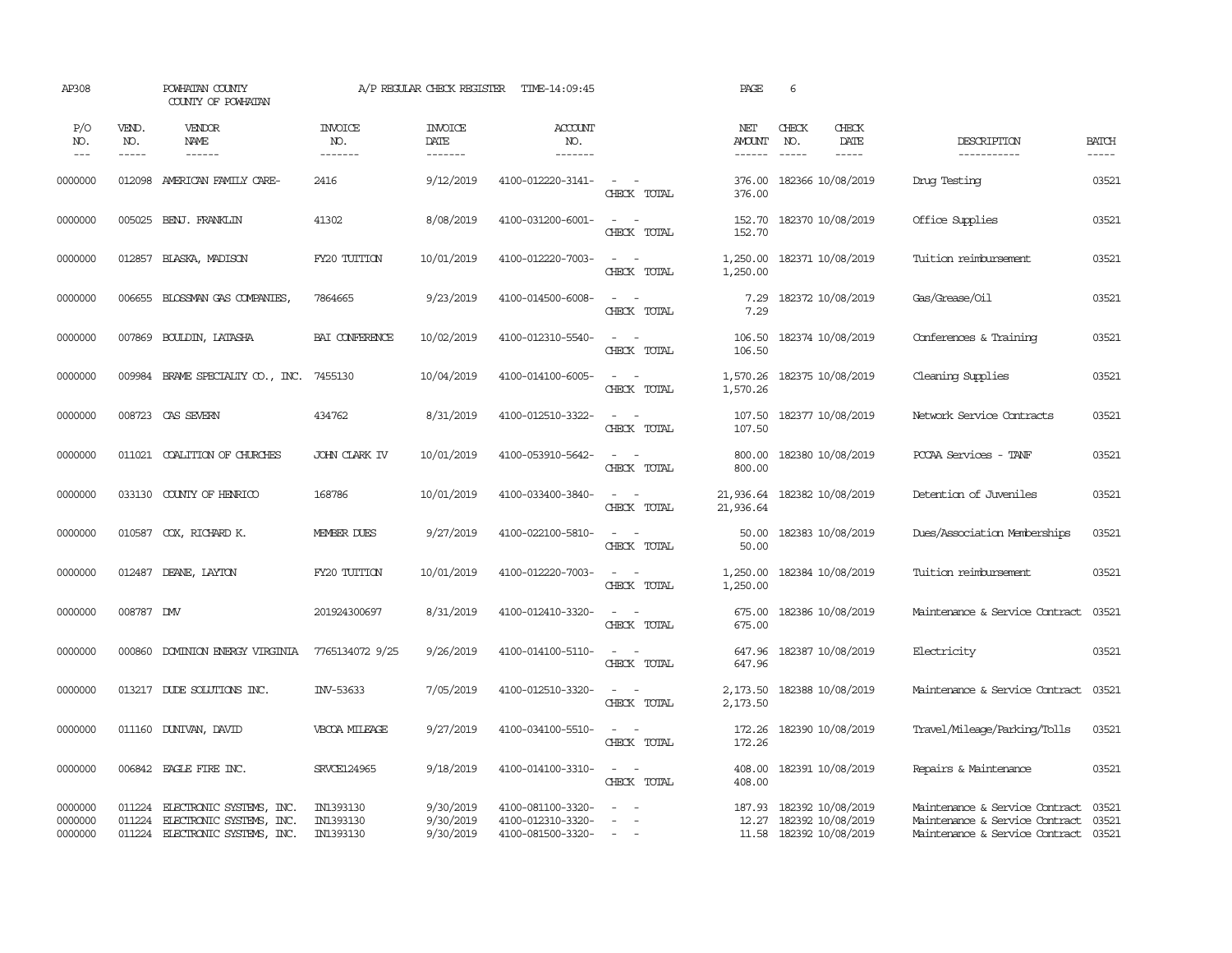| AP308              |                  | POWHATAN COUNTY<br>COUNTY OF POWHATAN                |                        | A/P REGULAR CHECK REGISTER | TIME-14:09:45                          |                                                            | PAGE                   | $7\phantom{.0}$ |                                        |                                                                  |                |
|--------------------|------------------|------------------------------------------------------|------------------------|----------------------------|----------------------------------------|------------------------------------------------------------|------------------------|-----------------|----------------------------------------|------------------------------------------------------------------|----------------|
| P/O<br>NO.         | VEND.<br>NO.     | VENDOR<br><b>NAME</b>                                | <b>INVOICE</b><br>NO.  | <b>INVOICE</b><br>DATE     | ACCOUNT<br>NO.                         |                                                            | NET<br><b>AMOUNT</b>   | CHECK<br>NO.    | CHECK<br>DATE                          | DESCRIPTION                                                      | <b>BATCH</b>   |
| $\frac{1}{2}$      | -----            | ------                                               | -------                | -------                    | -------                                |                                                            | ------                 |                 | $- - - - -$                            | -----------                                                      | $- - - - -$    |
| 0000000<br>0000000 | 011224<br>011224 | ELECTRONIC SYSTEMS, INC.<br>ELECTRONIC SYSTEMS, INC. | IN1393130<br>IN1393130 | 9/30/2019<br>9/30/2019     | 4100-034100-3320-<br>4100-012100-3320- | $\sim$<br>$\sim$<br>$\equiv$                               | 17.62<br>27.56         |                 | 182392 10/08/2019<br>182392 10/08/2019 | Maintenance & Service Contract<br>Maintenance & Service Contract | 03521<br>03521 |
| 0000000            | 011224           | ELECTRONIC SYSTEMS, INC.                             | IN1393130              | 9/30/2019                  | 4100-012200-3320-                      |                                                            | 20.50                  |                 | 182392 10/08/2019                      | Maintenance & Service Contract                                   | 03521          |
| 0000000            | 011224           | ELECTRONIC SYSTEMS, INC.                             | IN1393130              | 9/30/2019                  | 4100-012510-3320-                      | $\equiv$                                                   | 7.19                   |                 | 182392 10/08/2019                      | Maintenance & Service Contract                                   | 03521          |
| 0000000            | 011224           | ELECTRONIC SYSTEMS, INC.                             | IN1393130              | 9/30/2019                  | 4100-031200-3320-                      | $\sim$                                                     | 87.67                  |                 | 182392 10/08/2019                      | Maintenance & Service Contract                                   | 03521          |
| 0000000            | 011224           | ELECTRONIC SYSTEMS, INC.                             | IN1393130              | 9/30/2019                  | 4100-032200-3320-                      | $\sim$<br>$\sim$<br>CHECK TOTAL                            | 13.19<br>385.51        |                 | 182392 10/08/2019                      | Maintenance & Service Contract                                   | 03521          |
| 0000000            | 009093           | FARMVILLE WHOLFSALE                                  | 672662                 | 9/12/2019                  | 4100-014100-3310-                      | $\sim$                                                     | 21.00                  |                 | 182394 10/08/2019                      | Repairs & Maintenance                                            | 03521          |
| 0000000            | 009093           | FARMVILLE WHOLESALE                                  | 672663                 | 9/12/2019                  | 4100-032220-3310-                      |                                                            | 3,416.00               |                 | 182394 10/08/2019                      | Repairs & Maintenance                                            | 03521          |
| 0000000            | 009093           | FARMVILLE WHOLESALE                                  | 672668                 | 9/12/2019                  | 4100-014100-3310-                      | $\sim$<br>CHECK TOTAL                                      | 125.00<br>3,562.00     |                 | 182394 10/08/2019                      | Repairs & Maintenance                                            | 03521          |
| 0000000            |                  | 013172 FRANCIS, RANDALL                              | <b>GRAND JUROR</b>     | 8/13/2019                  | 4100-021100-1700-                      | $\overline{a}$<br>- -<br>CHECK TOTAL                       | 30.00<br>30.00         |                 | 182395 10/08/2019                      | COMP: Jurors & Witnesses                                         | 03521          |
| 0000000            |                  | 011525 GALLION, BONNI L.                             | WICA ACADEMY           | 10/01/2019                 | 4100-012100-5540-                      | $\sim$<br>$\sim$<br>CHECK TOTAL                            | 152.00<br>152.00       |                 | 182396 10/08/2019                      | Conference & Training                                            | 03521          |
| 0000000            |                  | 000570 GOOCHLAND-POWHATAN                            | 2ND QTR APPR           | 10/01/2019                 | 4100-052100-5699-                      | $\sim$<br>CHECK TOTAL                                      | 69,657.50<br>69,657.50 |                 | 182397 10/08/2019                      | County Contribution-CSB                                          | 03521          |
| 0000000            |                  | 010294 GOOCHLAND-POWHATTAN CSB                       | 5                      | 9/30/2019                  | 4100-014100-3180-                      | $\sim$<br>- 11<br>CHECK TOTAL                              | 825.00<br>825.00       |                 | 182398 10/08/2019                      | Cleaning Service                                                 | 03521          |
| 0000000            | 010966           | HABITAT FOR HUMANITY-                                | SNEAD NEW ROOF         | 10/02/2019                 | 4100-053910-5643-                      | $\sim$<br>$\sim$<br>CHECK TOTAL                            | 1,100.00<br>1,100.00   |                 | 182399 10/08/2019                      | PCCAA Services - Federal CSBG                                    | 03521          |
| 0000000            | 000120           | JAMES RIVER AIR                                      | S133760                | 8/31/2019                  | 4100-014100-3308-                      |                                                            | 311.50                 |                 | 182402 10/08/2019                      | HVAC Service and Repairs                                         | 03521          |
| 0000000            | 000120           | <b>JAMES RIVER AIR</b>                               | S134563                | 8/31/2019                  | 4100-014100-3308-                      | $\overline{\phantom{a}}$                                   | 311.50                 |                 | 182402 10/08/2019                      | HVAC Service and Repairs                                         | 03521          |
| 0000000            | 000120           | <b>JAMES RIVER AIR</b>                               | S137169                | 9/13/2019                  | 4100-014100-3308-                      | $\sim$<br>CHECK TOTAL                                      | 267.00<br>890.00       |                 | 182402 10/08/2019                      | HVAC Service and Repairs                                         | 03521          |
| 0000000            |                  | 013108 LAWN AND GOLF CO., INC.                       | 40030                  | 9/23/2019                  | 4100-014600-3310-                      | $\sim$ $-$<br>$\sim$<br>CHECK TOTAL                        | 382.52<br>382.52       |                 | 182403 10/08/2019                      | Repairs and Maintenance                                          | 03521          |
| 0000000            |                  | 013219 NEW LONDON TRACTOR & EQUI 6962                |                        | 10/03/2019                 | 4100-031200-8101-                      | $\omega_{\rm{max}}$ and $\omega_{\rm{max}}$<br>CHECK TOTAL | 2,900.00<br>2,900.00   |                 | 182404 10/08/2019                      | Capital Outlay                                                   | 03522          |
| 0000000            | 009361           | POWHATAN COUNTY CIRCUIT                              | $6/19 -07/01$          | 10/03/2019                 | 4100-021600-5210-                      | $\overline{\phantom{a}}$<br>$\sim$                         | 200.00                 |                 | 182405 10/08/2019                      | Postage                                                          | 03522          |
| 0000000            | 009361           | POWHATAN COUNTY CIRCUIT                              | $7/18 - 7/23$          | 10/03/2019                 | 4100-021600-5210-                      | $\equiv$                                                   | 200.00                 |                 | 182405 10/08/2019                      | Postage                                                          | 03522          |
| 0000000            | 009361           | POWHATAN COUNTY CIRCUIT                              | $7/24 - 8/13$          | 10/03/2019                 | 4100-021600-5210-                      | $\sim$                                                     | 200.00                 |                 | 182405 10/08/2019                      | Postage                                                          | 03522          |
| 0000000            | 009361           | POWHATAN COUNTY CIRCUIT                              | $8/14 - 9/09$          | 10/03/2019                 | 4100-021600-5210-                      | $\equiv$                                                   | 200.00                 |                 | 182405 10/08/2019                      | Postage                                                          | 03522          |
| 0000000            | 009361           | POWHATAN COUNTY CIRCUIT                              | $9/10 - 10/02$         | 1/03/2019                  | 4100-021600-5210-                      | $\sim$<br>CHECK TOTAL                                      | 200.00<br>1,000.00     |                 | 182405 10/08/2019                      | Postage                                                          | 03522          |
| 0000000            | 006928           | POWHATAN COUNTY DEPT. OF                             | CAPTIVATE 2019         | 10/04/2019                 | 4100-053910-5643-                      | $\sim$<br>$\sim$<br>CHECK TOTAL                            | 3,013.53<br>3,013.53   |                 | 182406 10/08/2019                      | PCCAA Services - Federal CSBG                                    | 03522          |
| 0000000            | 012064           | POWHATAN COUNTY TREASURER 191 7/8 - 8/28             |                        | 9/16/2019                  | 4100-073100-5140-                      | CHECK TOTAL                                                | 142.76<br>142.76       |                 | 182407 10/08/2019                      | Sewer                                                            | 03522          |
|                    |                  |                                                      |                        |                            |                                        |                                                            |                        |                 |                                        |                                                                  |                |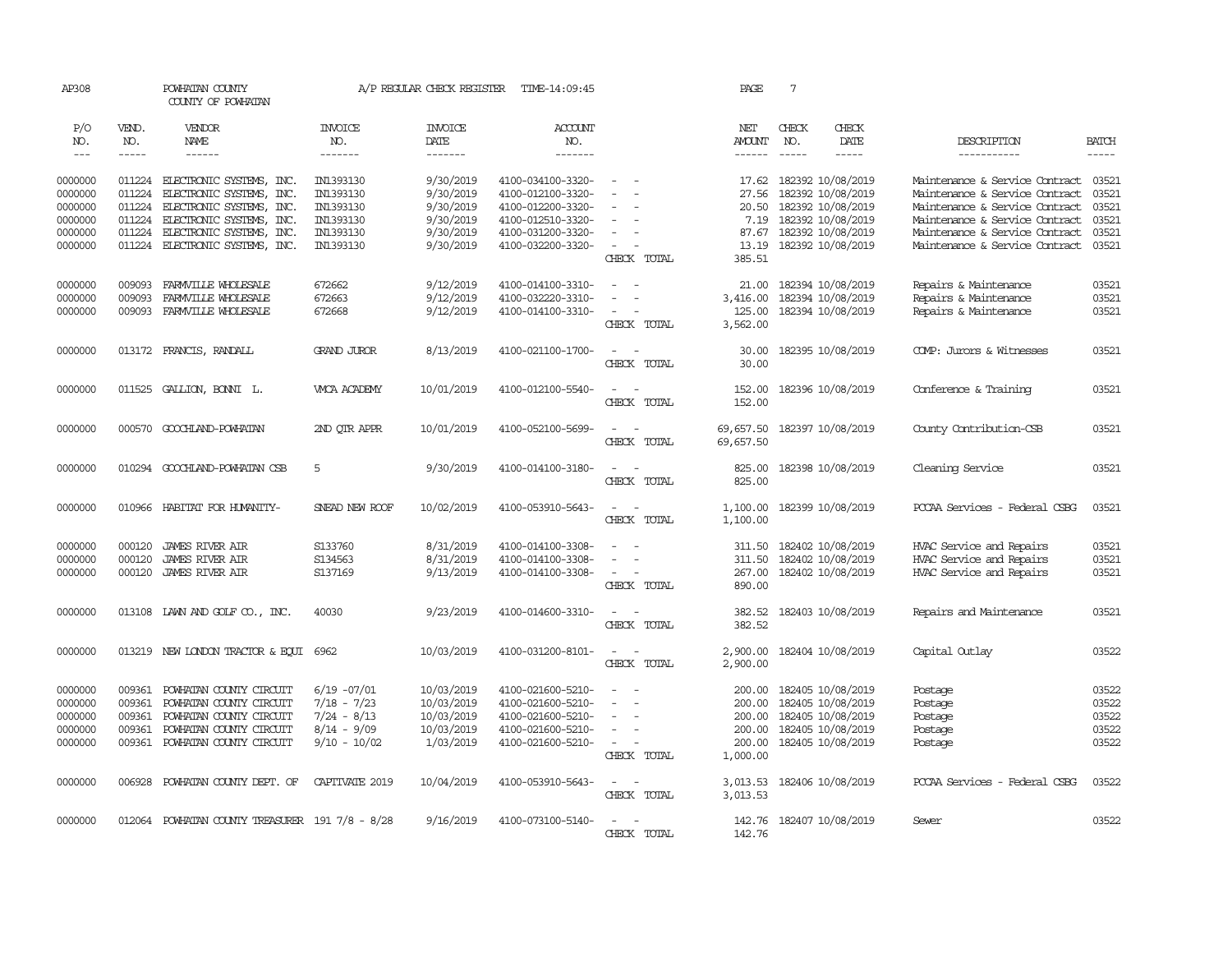| AP308                                                                                           |                                                                    | POWHATAN COUNTY<br>COUNTY OF POWHATAN                                                                                                                                                                                                                                                           |                                                                                        | A/P REGULAR CHECK REGISTER                                                                                        | TIME-14:09:45                                                                                                                                                                             |                                                                                                                                                       | <b>PAGE</b>                                                        | 8                                                                                                                                                                                                    |                                                                                                                                                                                                                               |                                                                               |
|-------------------------------------------------------------------------------------------------|--------------------------------------------------------------------|-------------------------------------------------------------------------------------------------------------------------------------------------------------------------------------------------------------------------------------------------------------------------------------------------|----------------------------------------------------------------------------------------|-------------------------------------------------------------------------------------------------------------------|-------------------------------------------------------------------------------------------------------------------------------------------------------------------------------------------|-------------------------------------------------------------------------------------------------------------------------------------------------------|--------------------------------------------------------------------|------------------------------------------------------------------------------------------------------------------------------------------------------------------------------------------------------|-------------------------------------------------------------------------------------------------------------------------------------------------------------------------------------------------------------------------------|-------------------------------------------------------------------------------|
| P/O<br>NO.<br>$---$                                                                             | VEND.<br>NO.<br>-----                                              | VENDOR<br>NAME<br>$- - - - - -$                                                                                                                                                                                                                                                                 | <b>INVOICE</b><br>NO.<br>-------                                                       | <b>INVOICE</b><br>DATE<br>-------                                                                                 | <b>ACCOUNT</b><br>NO.<br>-------                                                                                                                                                          |                                                                                                                                                       | NET<br><b>AMOUNT</b>                                               | CHECK<br>CHECK<br>NO.<br>DATE<br>$\frac{1}{2}$<br>-----                                                                                                                                              | DESCRIPTION<br>-----------                                                                                                                                                                                                    | <b>BATCH</b><br>$- - - - -$                                                   |
| 0000000                                                                                         | 010777                                                             | PRESEARCH BACKGROUND                                                                                                                                                                                                                                                                            | 61436                                                                                  | 9/01/2019                                                                                                         | 4100-083500-7002-                                                                                                                                                                         | $\overline{\phantom{a}}$<br>CHECK TOTAL                                                                                                               | 100.00<br>100.00                                                   | 182408 10/08/2019                                                                                                                                                                                    | Criminal History/Background Ch 03522                                                                                                                                                                                          |                                                                               |
| 0000000                                                                                         | 000780                                                             | <b>CUILL CORPORATION</b>                                                                                                                                                                                                                                                                        | 1554843                                                                                | 9/30/2019                                                                                                         | 4100-014400-6001-                                                                                                                                                                         | $\overline{\phantom{a}}$<br>$\sim$<br>CHECK TOTAL                                                                                                     | 74.41                                                              | 74.41 182409 10/08/2019                                                                                                                                                                              | Stationery/Office Supplies                                                                                                                                                                                                    | 03522                                                                         |
| 0000000<br>0000000<br>0000000<br>0000000<br>0000000<br>0000000<br>0000000<br>0000000<br>0000000 | 000620<br>000620<br>000620<br>000620<br>000620<br>000620<br>000620 | 000620 R. C. GOODWIN & SONS, INC<br>R. C. GOODWIN & SONS, INC<br>R. C. GOODWYN & SONS, INC<br>R. C. GOODWYN & SONS, INC<br>R. C. GOODWIN & SONS, INC<br>R. C. GOODWIN & SONS, INC 0875290<br>R. C. GOODWYN & SONS, INC<br>R. C. GOODWYN & SONS, INC<br>000620 R. C. GOODWIN & SONS, INC 0876687 | 0874191<br>0874192<br>0874336<br>0875101<br>0875198<br>0876329<br>0876387              | 9/05/2019<br>9/05/2019<br>9/06/2019<br>9/11/2019<br>9/12/2019<br>9/12/2019<br>9/20/2019<br>9/20/2019<br>9/23/2019 | 4100-014100-3310-<br>4100-014100-3310-<br>4100-014100-3310-<br>4100-014100-3310-<br>4100-014600-3310-<br>4100-031210-3310-<br>4100-014500-3190-<br>4100-014100-3310-<br>4100-014500-6004- | $\sim$<br>$\overline{\phantom{a}}$<br>$\equiv$<br>$\overline{\phantom{a}}$<br>$\equiv$<br>$\sim$<br>$\sim$<br>$\overline{\phantom{a}}$<br>CHECK TOTAL | 11.97<br>6.49<br>3.27<br>14.16<br>5.95<br>175.85<br>9.52<br>251.33 | 182410 10/08/2019<br>182410 10/08/2019<br>182410 10/08/2019<br>182410 10/08/2019<br>15.99 182410 10/08/2019<br>8.13 182410 10/08/2019<br>182410 10/08/2019<br>182410 10/08/2019<br>182410 10/08/2019 | Repairs & Maintenance<br>Repairs & Maintenance<br>Repairs & Maintenance<br>Repairs & Maintenance<br>Repairs and Maintenance<br>Repairs and Maintenance<br>Grounds Maintenance<br>Repairs & Maintenance<br>Tools and Equipment | 03522<br>03522<br>03522<br>03522<br>03522<br>03522<br>03522<br>03522<br>03522 |
| 0000000<br>0000000<br>0000000                                                                   | 006945<br>006945<br>006945                                         | RECORDED BOOKS, LLC<br>RECORDED BOOKS, LLC<br>RECORDED BOOKS, LLC                                                                                                                                                                                                                               | 76519931<br>76522328<br>76522664                                                       | 9/23/2019<br>9/26/2019<br>9/26/2019                                                                               | 4100-073100-6012-<br>4100-073100-6012-<br>4100-073100-6012-                                                                                                                               | $\overline{\phantom{a}}$<br>CHECK TOTAL                                                                                                               | 80.98<br>34.99<br>8.99<br>124.96                                   | 182411 10/08/2019<br>182411 10/08/2019<br>182411 10/08/2019                                                                                                                                          | Books & Subscriptions<br>Books & Subscriptions<br>Books & Subscriptions                                                                                                                                                       | 03522<br>03522<br>03522                                                       |
| 0000000                                                                                         |                                                                    | 009158 RICHWEB, INC.                                                                                                                                                                                                                                                                            | $19 - 274 - 3$                                                                         | 10/01/2019                                                                                                        | 4100-073100-3140-                                                                                                                                                                         | $\sim$<br>$\sim$<br>CHECK TOTAL                                                                                                                       | 375.00                                                             | 375.00 182412 10/08/2019                                                                                                                                                                             | Professional Services                                                                                                                                                                                                         | 03522                                                                         |
| 0000000                                                                                         | 012958                                                             | RIVER RUN ANIMAL HOSPITAL                                                                                                                                                                                                                                                                       | 200081 APR-SEPT                                                                        | 9/17/2019                                                                                                         | 4100-035100-3110-                                                                                                                                                                         | $\sim$<br>$\overline{a}$<br>CHECK TOTAL                                                                                                               | 17,819.60                                                          | 17,819.60 182413 10/08/2019                                                                                                                                                                          | Professional Health Services                                                                                                                                                                                                  | 03522                                                                         |
| 0000000                                                                                         |                                                                    | 007882 ROSS, ANDREA S.                                                                                                                                                                                                                                                                          | BAI CONFERENCE                                                                         | 10/03/2019                                                                                                        | 4100-012310-5510-                                                                                                                                                                         | $\sim$<br>$\sim$<br>CHECK TOTAL                                                                                                                       | 161.24<br>161.24                                                   | 182414 10/08/2019                                                                                                                                                                                    | Travel/Mileage/Parking/Tolls                                                                                                                                                                                                  | 03522                                                                         |
| 0000000                                                                                         | 007062                                                             | RUIHERFORD JANITOR SUPPLY 1120882                                                                                                                                                                                                                                                               |                                                                                        | 10/01/2019                                                                                                        | 4100-032210-6005-                                                                                                                                                                         | $\equiv$<br>CHECK TOTAL                                                                                                                               | 200.40<br>200.40                                                   | 182415 10/08/2019                                                                                                                                                                                    | Cleaning Supplies                                                                                                                                                                                                             | 03522                                                                         |
| 0000000                                                                                         | 011800                                                             | SCHARDEIN, BRET                                                                                                                                                                                                                                                                                 | <b>MILEAGE REIMB</b>                                                                   | 9/30/2019                                                                                                         | 4100-081500-5510-                                                                                                                                                                         | $\sim$<br>CHECK TOTAL                                                                                                                                 | 353.10<br>353.10                                                   | 182416 10/08/2019                                                                                                                                                                                    | Travel/Mileage/Parking/Tolls                                                                                                                                                                                                  | 03522                                                                         |
| 0000000                                                                                         |                                                                    | 012404 SOUTHSIDE ELECTRIC                                                                                                                                                                                                                                                                       | 558421001 9/19                                                                         | 9/12/2019                                                                                                         | 4100-053910-5642-                                                                                                                                                                         | $\sim$<br>$\overline{\phantom{a}}$<br>CHECK TOTAL                                                                                                     | 229.88<br>229.88                                                   | 182419 10/08/2019                                                                                                                                                                                    | PCCAA Services - TANF                                                                                                                                                                                                         | 03522                                                                         |
| 0000000                                                                                         | 001940                                                             | STANDBY SYSTEMS, INC.                                                                                                                                                                                                                                                                           | 9191861                                                                                | 9/24/2019                                                                                                         | 4100-035100-3320-                                                                                                                                                                         | $\overline{\phantom{a}}$<br>$\sim$<br>CHECK TOTAL                                                                                                     | 140.00<br>140.00                                                   | 182422 10/08/2019                                                                                                                                                                                    | Landscaping - Animal Control                                                                                                                                                                                                  | 03522                                                                         |
| 0000000<br>0000000<br>0000000<br>0000000<br>0000000                                             | 013065<br>013065<br>013065<br>013065<br>013065                     | STAPLES INC<br>STAPLES INC<br>STAPLES INC<br>STAPLES INC<br>STAPLES INC                                                                                                                                                                                                                         | 7225334980-0-1<br>7225334980-0-1<br>7225334980-0-2<br>7225615744-0-1<br>7225615744-0-3 | 9/25/2019<br>9/25/2019<br>9/25/2019<br>10/02/2019<br>10/02/2019                                                   | 4100-012220-6001-<br>4100-012200-6001-<br>4100-012200-6001-<br>4100-083500-6001-<br>4100-083500-6001-                                                                                     | $\sim$<br>$\equiv$<br>$\overline{\phantom{a}}$<br>$\sim$ 100 $\mu$<br>CHECK TOTAL                                                                     | 12.14<br>39.66<br>5.05<br>20.69<br>40.98<br>118.52                 | 182423 10/08/2019<br>182423 10/08/2019<br>182423 10/08/2019<br>182423 10/08/2019<br>182423 10/08/2019                                                                                                | Supplies<br>Office Supplies<br>Office Supplies<br>Office Supplies<br>Office Supplies                                                                                                                                          | 03522<br>03522<br>03522<br>03522<br>03522                                     |
| 0000000                                                                                         | 006506                                                             | THYSSENKRUPP ELEVATOR                                                                                                                                                                                                                                                                           | 3004853393                                                                             | 10/01/2019                                                                                                        | 4100-014100-3320-                                                                                                                                                                         | $\overline{\phantom{a}}$<br>CHECK TOTAL                                                                                                               | 1,596.00<br>1,596.00                                               | 182424 10/08/2019                                                                                                                                                                                    | Maintenance & Service Contract                                                                                                                                                                                                | 03522                                                                         |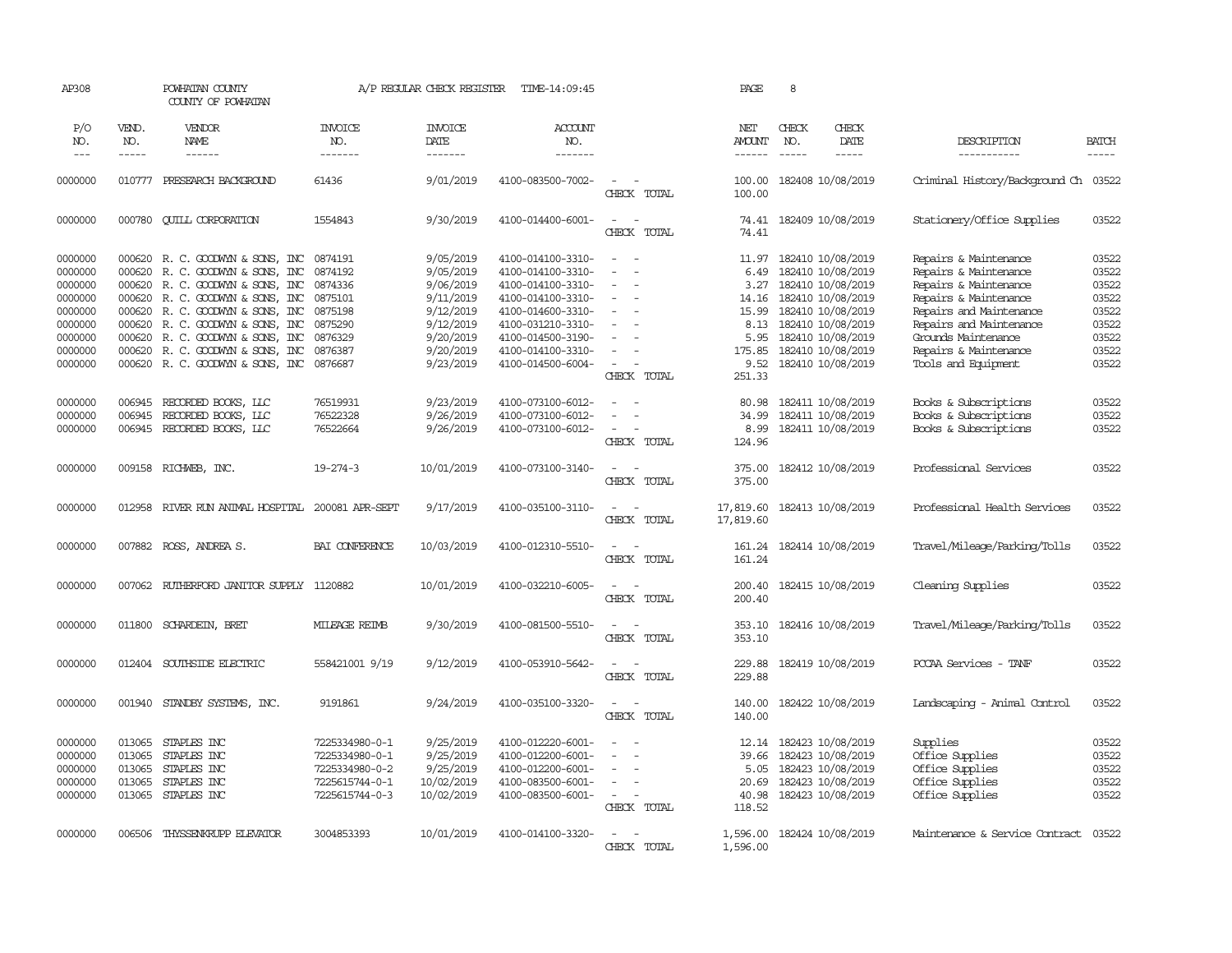| POWHATAN COUNTY<br>COUNTY OF POWHATAN                                                                                                                                                                                                                                                                                                                                                                        |                                                                                                                                                                                                                                                                                                                                                                                                                                           |                                                                                                                                                                                                              | TIME-14:09:45                                                                                                                                                                                                                                                                                                                                |                                                                                                                                                                 | PAGE                                                                                                                                           | 9                           |                        |                                                                                                                                                                                                                                                                                                                                                                                                                                                                                                                                                                                                                                                                                                                                                                                                                                                       |                                                                                                                                              |
|--------------------------------------------------------------------------------------------------------------------------------------------------------------------------------------------------------------------------------------------------------------------------------------------------------------------------------------------------------------------------------------------------------------|-------------------------------------------------------------------------------------------------------------------------------------------------------------------------------------------------------------------------------------------------------------------------------------------------------------------------------------------------------------------------------------------------------------------------------------------|--------------------------------------------------------------------------------------------------------------------------------------------------------------------------------------------------------------|----------------------------------------------------------------------------------------------------------------------------------------------------------------------------------------------------------------------------------------------------------------------------------------------------------------------------------------------|-----------------------------------------------------------------------------------------------------------------------------------------------------------------|------------------------------------------------------------------------------------------------------------------------------------------------|-----------------------------|------------------------|-------------------------------------------------------------------------------------------------------------------------------------------------------------------------------------------------------------------------------------------------------------------------------------------------------------------------------------------------------------------------------------------------------------------------------------------------------------------------------------------------------------------------------------------------------------------------------------------------------------------------------------------------------------------------------------------------------------------------------------------------------------------------------------------------------------------------------------------------------|----------------------------------------------------------------------------------------------------------------------------------------------|
| VENDOR<br>NAME                                                                                                                                                                                                                                                                                                                                                                                               | <b>INVOICE</b><br>NO.<br>-------                                                                                                                                                                                                                                                                                                                                                                                                          | <b>INVOICE</b><br>DATE<br>-------                                                                                                                                                                            | ACCOUNT<br>NO.<br>-------                                                                                                                                                                                                                                                                                                                    |                                                                                                                                                                 | NET<br>AMOUNT                                                                                                                                  | CHECK<br>NO.                | CHECK<br>DATE<br>----- | DESCRIPTION<br>-----------                                                                                                                                                                                                                                                                                                                                                                                                                                                                                                                                                                                                                                                                                                                                                                                                                            | <b>BATCH</b><br>-----                                                                                                                        |
| TURNER, LATOYA C.                                                                                                                                                                                                                                                                                                                                                                                            | BAI CONFERENCE                                                                                                                                                                                                                                                                                                                                                                                                                            | 10/02/2019                                                                                                                                                                                                   | 4100-012310-5540-                                                                                                                                                                                                                                                                                                                            | $\equiv$<br>CHECK TOTAL                                                                                                                                         | 106.50<br>106.50                                                                                                                               |                             |                        | Conferences & Training                                                                                                                                                                                                                                                                                                                                                                                                                                                                                                                                                                                                                                                                                                                                                                                                                                | 03522                                                                                                                                        |
|                                                                                                                                                                                                                                                                                                                                                                                                              | 65081                                                                                                                                                                                                                                                                                                                                                                                                                                     | 10/03/2019                                                                                                                                                                                                   | 4100-012550-2710-                                                                                                                                                                                                                                                                                                                            | $\sim$<br>$\sim$<br>CHECK TOTAL                                                                                                                                 | 10,605.00<br>10,605.00                                                                                                                         |                             |                        | Worker's Compensation                                                                                                                                                                                                                                                                                                                                                                                                                                                                                                                                                                                                                                                                                                                                                                                                                                 | 03522                                                                                                                                        |
| VERIZON<br>VERIZON<br>VERIZON<br>VERIZON<br>VERIZON<br>VERIZON<br>VERIZON<br>VERIZON<br>VERIZON<br>VERIZON<br>VERIZON<br>VERIZON<br>VERIZON<br>VERIZON                                                                                                                                                                                                                                                       | 9837182269<br>9837182269<br>9837182269<br>9837182269<br>9837182269<br>9837182269<br>9837182269<br>9837182269<br>9837182269<br>9837182269<br>9837182269<br>9837182269<br>9837182269<br>9837182269                                                                                                                                                                                                                                          | 9/23/2019<br>9/23/2019<br>9/23/2019<br>9/23/2019<br>9/23/2019<br>9/23/2019<br>9/23/2019<br>9/23/2019<br>9/23/2019<br>9/23/2019<br>9/23/2019<br>9/23/2019<br>9/23/2019<br>9/23/2019                           | 100-000100-0006-<br>4100-012100-5250-<br>4100-012510-5250-<br>4100-012510-5270-<br>4100-014100-5250-<br>4100-031210-5250-<br>4100-032200-5250-<br>4100-031200-5250-<br>4100-033300-5250-<br>4100-034100-5250-<br>4100-035500-5250-<br>4100-071110-5250-<br>4100-073100-5250-<br>4100-081100-5250-                                            | $\sim$<br>$\overline{a}$<br>$\overline{a}$<br>$\equiv$<br>$\equiv$<br>$\sim$<br>$\equiv$<br>$\equiv$<br>$\sim$<br>$\equiv$<br>$\equiv$<br>$\sim$<br>CHECK TOTAL | 50.50<br>101.00<br>111.00<br>463.73<br>1,349.31<br>1,201.60<br>153.76<br>70.32<br>100.51<br>4,721.28                                           |                             |                        | Due from Other Agencies<br>Cell Phones<br>Cell Phones<br>Network Service Connection<br>Cell Phones<br>CELL PHONES<br>Cell Phones<br>Cell Phones<br>Cell Phones<br>Cell Phones<br>Cell Phones<br>Cell Phones<br>Cell Phones<br>Cell Phones                                                                                                                                                                                                                                                                                                                                                                                                                                                                                                                                                                                                             | 03522<br>03522<br>03522<br>03522<br>03522<br>03522<br>03522<br>03522<br>03522<br>03522<br>03522<br>03522<br>03522<br>03522                   |
| VERIZON CABS                                                                                                                                                                                                                                                                                                                                                                                                 | M55049170619268                                                                                                                                                                                                                                                                                                                                                                                                                           | 9/25/2019                                                                                                                                                                                                    | 4100-031210-5232-                                                                                                                                                                                                                                                                                                                            | CHECK TOTAL<br>$\sim$<br>$\sim$                                                                                                                                 | 50.44<br>776.91                                                                                                                                |                             |                        | Wireline 911                                                                                                                                                                                                                                                                                                                                                                                                                                                                                                                                                                                                                                                                                                                                                                                                                                          | 03522<br>03522                                                                                                                               |
|                                                                                                                                                                                                                                                                                                                                                                                                              | IOVA CONFERENCE                                                                                                                                                                                                                                                                                                                                                                                                                           | 10/01/2019                                                                                                                                                                                                   | 4100-012100-5540-                                                                                                                                                                                                                                                                                                                            | $\sim$<br>$\sim$<br>CHECK TOTAL                                                                                                                                 | 335.50<br>335.50                                                                                                                               |                             |                        | Conference & Training                                                                                                                                                                                                                                                                                                                                                                                                                                                                                                                                                                                                                                                                                                                                                                                                                                 | 03522                                                                                                                                        |
|                                                                                                                                                                                                                                                                                                                                                                                                              | $06 - 20$<br>$06 - 20$                                                                                                                                                                                                                                                                                                                                                                                                                    | 10/01/2019<br>10/01/2019                                                                                                                                                                                     | 100-000200-0009-<br>4100-012320-3160-                                                                                                                                                                                                                                                                                                        | $\sim$<br>CHECK TOTAL                                                                                                                                           | 29,956.00<br>26,960.40                                                                                                                         |                             |                        | Retainage Payable<br>Reassessment Services                                                                                                                                                                                                                                                                                                                                                                                                                                                                                                                                                                                                                                                                                                                                                                                                            | 03522<br>03522                                                                                                                               |
| WELLS FARGO FINANCIAL<br>WELLS FARGO FINANCIAL<br>WEILS FARGO FINANCIAL<br>WELLS FARGO FINANCIAL<br>WELLS FARGO FINANCIAL<br>WELLS FARGO FINANCIAL<br>WELLS FARGO FINANCIAL<br>WELLS FARGO FINANCIAL<br>WELLS FARGO FINANCIAL<br>WELLS FARGO FINANCIAL<br>WELLS FARGO FINANCIAL<br>WELLS FARGO FINANCIAL<br>WELLS FARGO FINANCIAL<br>WELLS FARGO FINANCIAL<br>WELLS FARGO FINANCIAL<br>WEILS FARGO FINANCIAL | 5007331865<br>5007331865<br>5007331865<br>5007331865<br>5007331865<br>5007331865<br>5007331865<br>5007331865<br>5007331865<br>5007331865<br>5007331865<br>5007331865<br>5007331865<br>5007331865<br>5007331865<br>5007390232                                                                                                                                                                                                              | 9/19/2019<br>9/19/2019<br>9/19/2019<br>9/19/2019<br>9/19/2019<br>9/19/2019<br>9/19/2019<br>9/19/2019<br>9/19/2019<br>9/19/2019<br>9/19/2019<br>9/19/2019<br>9/19/2019<br>9/19/2019<br>9/19/2019<br>9/24/2019 | 4100-012100-3320-<br>4100-012200-3320-<br>4100-012310-3320-<br>4100-012510-3320-<br>4100-013200-3320-<br>4100-022100-3320-<br>4100-031200-3320-<br>4100-031200-3320-<br>4100-032200-3320-<br>4100-034100-3320-<br>4100-035100-3320-<br>4100-053120-3320-<br>4100-081100-3320-<br>4100-081500-3320-<br>4100-021200-8002-<br>4100-021600-8002- | $\sim$<br>$\sim$<br>$\equiv$<br>$\equiv$<br>$\overline{\phantom{a}}$<br>$\sim$<br>$\sim$<br>$\equiv$<br>$\equiv$<br>$\sim$<br>$\sim$                            | 151.98<br>202.61<br>115.04<br>26.43<br>63.72<br>179.56<br>204.78<br>204.78<br>298.14<br>152.09<br>22.65<br>427.87<br>34.44<br>190.66<br>259.05 |                             |                        | Maintenance & Service Contract<br>Maintenance & Service Contract<br>Maintenance & Service Contract<br>Maintenance & Service Contract<br>Maintenance & Service Contract<br>Maintenance & Service Contract<br>Maintenance & Service Contract<br>Maintenance & Service Contract<br>Maintenance & Service Contract<br>Maintenance & Service Contract<br>Landscaping - Animal Control<br>Maint/Service Contract/Copying<br>Maintenance & Service Contract<br>Maintenance & Service Contract<br>Copier Lease Agreement<br>Copier Lease                                                                                                                                                                                                                                                                                                                      | 03522<br>03522<br>03522<br>03522<br>03522<br>03522<br>03522<br>03522<br>03522<br>03522<br>03522<br>03522<br>03522<br>03522<br>03522<br>03522 |
|                                                                                                                                                                                                                                                                                                                                                                                                              | VEND.<br>NO.<br>-----<br>007625<br>008351 VACORP<br>008126<br>008126<br>008126<br>008126<br>008126<br>008126<br>008126<br>008126<br>008126<br>008126<br>008126<br>008126<br>008126<br>008126<br>011169 VERIZON<br>008785<br>011811 VOORHEES, THEODORE<br>009768<br>009768<br>011181<br>011181<br>011181<br>011181<br>011181<br>011181<br>011181<br>011181<br>011181<br>011181<br>011181<br>011181<br>011181<br>011181<br>011181<br>011181 | 8045985671 9/19<br>WAMPLER EANES APPRAISAL<br>WAMPLER EANES APPRAISAL                                                                                                                                        | 9/11/2019                                                                                                                                                                                                                                                                                                                                    | A/P REGULAR CHECK REGISTER<br>4100-073100-5230-                                                                                                                 | $\sim$<br>$\sim$<br>CHECK TOTAL<br>CHECK TOTAL                                                                                                 | 50.44<br>776.91<br>2,595.34 |                        | 182425 10/08/2019<br>182426 10/08/2019<br>182427 10/08/2019<br>182427 10/08/2019<br>182427 10/08/2019<br>100.01 182427 10/08/2019<br>836.81 182427 10/08/2019<br>182427 10/08/2019<br>182427 10/08/2019<br>182427 10/08/2019<br>16.21 182427 10/08/2019<br>201.51 182427 10/08/2019<br>182427 10/08/2019<br>182427 10/08/2019<br>34.99-182427 10/08/2019<br>182427 10/08/2019<br>182428 10/08/2019<br>182429 10/08/2019<br>182430 10/08/2019<br>2,995.60-182431 10/08/2019<br>182431 10/08/2019<br>182432 10/08/2019<br>182432 10/08/2019<br>182432 10/08/2019<br>182432 10/08/2019<br>182432 10/08/2019<br>182432 10/08/2019<br>182432 10/08/2019<br>182432 10/08/2019<br>182432 10/08/2019<br>182432 10/08/2019<br>61.54 182432 10/08/2019<br>182432 10/08/2019<br>182432 10/08/2019<br>182432 10/08/2019<br>182432 10/08/2019<br>182432 10/08/2019 | Telephone Services                                                                                                                           |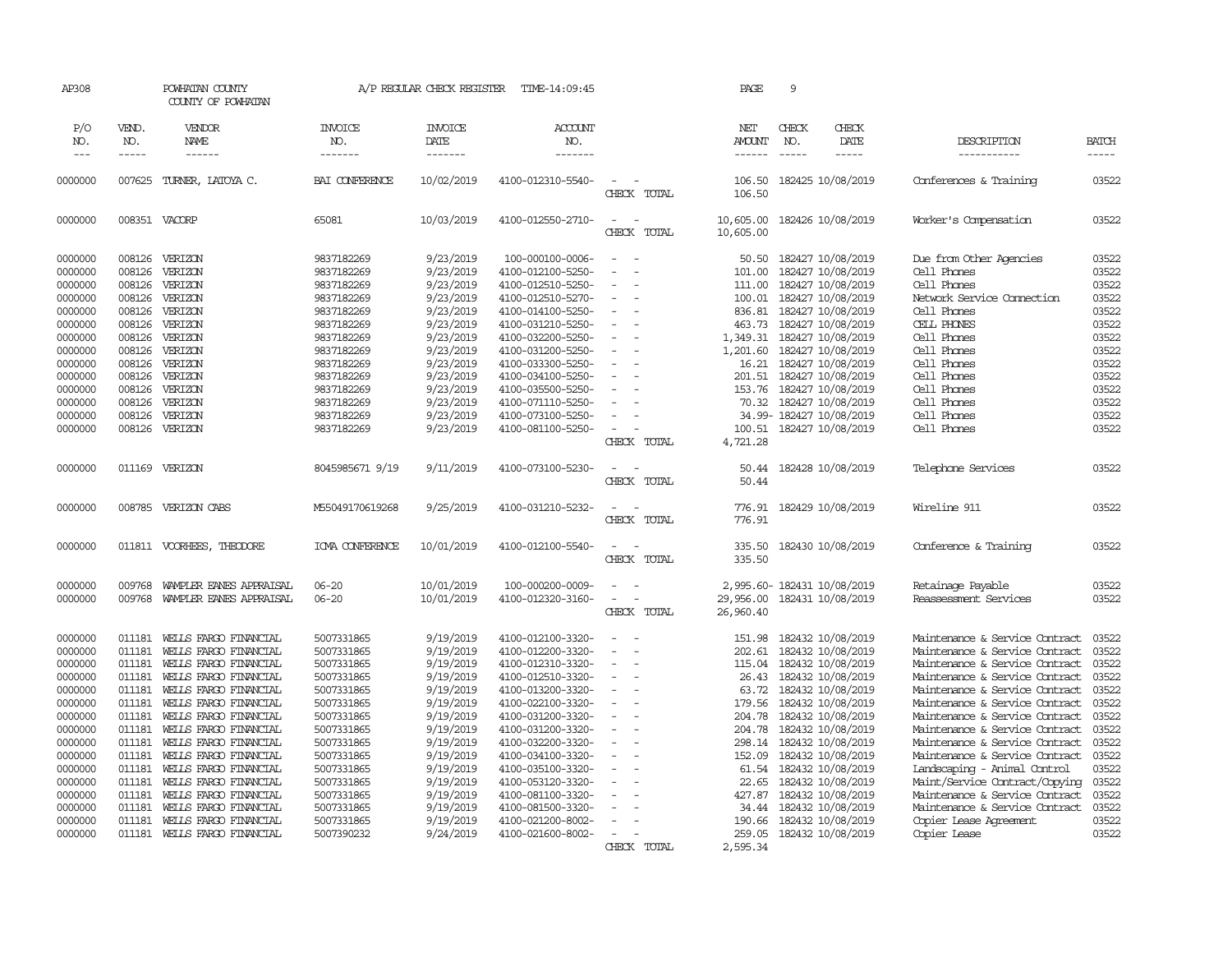| AP308              |                  | POWHATAN COUNTY<br>COUNTY OF POWHATAN |                                | A/P REGULAR CHECK REGISTER | TIME-14:09:45                          |                                                                                                                             | PAGE                 | 10            |                                        |                                                      |                |
|--------------------|------------------|---------------------------------------|--------------------------------|----------------------------|----------------------------------------|-----------------------------------------------------------------------------------------------------------------------------|----------------------|---------------|----------------------------------------|------------------------------------------------------|----------------|
| P/O<br>NO.         | VEND.<br>NO.     | VENDOR<br>NAME                        | <b>INVOICE</b><br>NO.          | <b>INVOICE</b><br>DATE     | ACCOUNT<br>NO.                         |                                                                                                                             | NET<br><b>AMOUNT</b> | CHECK<br>NO.  | CHECK<br>DATE                          | DESCRIPTION                                          | <b>BATCH</b>   |
| $\frac{1}{2}$      | -----            | ------                                | -------                        | -------                    | $- - - - - - -$                        |                                                                                                                             | $- - - - - -$        | $\frac{1}{2}$ | -----                                  | -----------                                          | $- - - - -$    |
| 0000000            |                  | 007394 ALERT-ALL CORPORATION          | 219090986                      | 9/18/2019                  | 4100-032200-5600-                      | $\sim$<br>$\overline{\phantom{a}}$<br>CHECK TOTAL                                                                           | 290.00               |               | 290.00 182465 10/18/2019               | Comunity Education                                   | 03524          |
|                    |                  |                                       |                                |                            |                                        |                                                                                                                             |                      |               |                                        |                                                      |                |
| 0000000            | 012849           | AQUA VIRGINIA                         | 10076275 9/19                  | 10/07/2019                 | 4100-014100-5130-                      | $\overline{\phantom{a}}$<br>$\sim$                                                                                          | 180.25               |               | 182466 10/18/2019                      | Water                                                | 03524          |
| 0000000            | 012849<br>012849 | AQUA VIRGINIA                         | 14072756 9/19<br>15015408 9/19 | 10/07/2019<br>10/07/2019   | 4100-014600-5130-                      | $\blacksquare$<br>$\sim$<br>$\overline{\phantom{a}}$                                                                        | 35.87<br>18.13       |               | 182466 10/18/2019<br>182466 10/18/2019 | Water - Field Irrigation<br>Water - Field Irrigation | 03524<br>03524 |
| 0000000<br>0000000 | 012849           | AOUA VIRGINIA<br>AQUA VIRGINIA        | 56628066 9/19                  | 10/07/2019                 | 4100-014600-5130-<br>4100-014100-5130- |                                                                                                                             | 21.68                |               | 182466 10/18/2019                      | Water                                                | 03524          |
| 0000000            | 012849           | AOUA VIRGINIA                         | 56629538 9/19                  | 10/07/2019                 | 4100-014100-5130-                      | $\overline{\phantom{a}}$                                                                                                    | 180.25               |               | 182466 10/18/2019                      | Water                                                | 03524          |
| 0000000            | 012849           | AQUA VIRGINIA                         | 56630272 9/19                  | 10/07/2019                 | 4100-014100-5130-                      | $\equiv$                                                                                                                    | 117.81               |               | 182466 10/18/2019                      | Water                                                | 03524          |
| 0000000            | 012849           | AQUA VIRGINIA                         | 9056751 9/19                   | 10/07/2019                 | 4100-014100-5130-                      | $\overline{\phantom{a}}$                                                                                                    | 63.56                |               | 182466 10/18/2019                      | Water                                                | 03524          |
| 0000000            |                  | 012849 ACUA VIRGINIA                  | 9056752 9/19                   | 10/07/2019                 | 4100-014100-5130-                      | $\sim$                                                                                                                      |                      |               | 72.18 182466 10/18/2019                | Water                                                | 03524          |
|                    |                  |                                       |                                |                            |                                        | CHECK TOTAL                                                                                                                 | 689.73               |               |                                        |                                                      |                |
|                    |                  |                                       |                                |                            |                                        |                                                                                                                             |                      |               |                                        |                                                      |                |
| 0000000            | 012849           | AOUA VIRGINIA                         | 9056760 9/19                   | 10/07/2019                 | 4100-032210-5130-                      | $\sim$<br>$\sim$                                                                                                            | 69.13                |               | 182467 10/18/2019                      | Water                                                | 03524          |
| 0000000            | 012849           | AOUA VIRGINIA                         | 9062821 9/19                   | 10/07/2019                 | 4100-014600-5130-                      | $\sim$                                                                                                                      | 813.58               |               | 182467 10/18/2019                      | Water - Field Irrigation                             | 03524          |
| 0000000            | 012849           | ACUA VIRGINIA                         | 9062838 9/19                   | 10/07/2019                 | 4100-031200-5130-                      | $\sim$                                                                                                                      | 87.59                |               | 182467 10/18/2019                      | Water                                                | 03524          |
| 0000000            | 012849           | AQUA VIRGINIA                         | 9062838 9/19                   | 10/07/2019                 | 4100-014100-5130-                      | $\blacksquare$                                                                                                              | 87.59                |               | 182467 10/18/2019                      | Water                                                | 03524          |
| 0000000            |                  | 012849 AQUA VIRGINIA                  | 9062840                        | 10/07/2019                 | 4100-014600-5130-                      | $\sim$                                                                                                                      | 929.47               |               | 182467 10/18/2019                      | Water - Field Irrigation                             | 03524          |
|                    |                  |                                       |                                |                            |                                        | CHECK TOTAL                                                                                                                 | 1,987.36             |               |                                        |                                                      |                |
| 0000000            |                  | 012170 ARRINGTON, OBIE                | <b>REIMB WATER</b>             | 9/30/2019                  | 4100-033400-3846-                      | $\sim$<br>$\sim$                                                                                                            | 22.82                |               | 182468 10/18/2019                      | Detention of Adults-Other Expe                       | 03524          |
|                    |                  |                                       |                                |                            |                                        | CHECK TOTAL                                                                                                                 | 22.82                |               |                                        |                                                      |                |
| 0000000            | 007941           | BAKER & TAYLOR                        | H39155870                      | 9/23/2019                  | 4100-073100-6012-                      | $\equiv$                                                                                                                    | 68.99                |               | 182469 10/18/2019                      | Books & Subscriptions                                | 03524          |
| 0000000            | 007941           | BAKER & TAYLOR                        | H39155871                      | 9/23/2019                  | 4100-073100-6012-                      | $\sim$                                                                                                                      | 10.34                |               | 182469 10/18/2019                      | Books & Subscriptions                                | 03524          |
| 0000000            | 007941           | BAKER & TAYLOR                        | Q60869450                      | 9/11/2019                  | 4100-073100-6012-                      | $\sim$                                                                                                                      | 10.34                |               | 182469 10/18/2019                      | Books & Subscriptions                                | 03524          |
| 0000000            | 007941           | BAKER & TAYLOR                        | 5015694657                     | 9/06/2019                  | 4100-073100-6012-                      | $\overline{\phantom{a}}$                                                                                                    | 299.25               |               | 182469 10/18/2019                      | Books & Subscriptions                                | 03524          |
| 0000000            | 007941           | BAKER & TAYLOR                        | 5015704552                     | 9/11/2019                  | 4100-073100-6012-                      | $\blacksquare$                                                                                                              | 389.25               |               | 182469 10/18/2019                      | Books & Subscriptions                                | 03524          |
| 0000000            | 007941           | BAKER & TAYLOR                        | 5015715951                     | 9/17/2019                  | 4100-073100-6012-                      |                                                                                                                             | 330.34               |               | 182469 10/18/2019                      | Books & Subscriptions                                | 03524          |
| 0000000            | 007941           | BAKER & TAYLOR                        | 5015723281                     | 9/19/2019                  | 4100-073100-6012-                      |                                                                                                                             |                      |               | 254.13 182469 10/18/2019               | Books & Subscriptions                                | 03524          |
| 0000000            | 007941           | BAKER & TAYLOR                        | 5015727485                     | 9/23/2019                  | 4100-073100-6012-                      | $\sim$                                                                                                                      |                      |               | 357.77 182469 10/18/2019               | Books & Subscriptions                                | 03524          |
| 0000000            | 007941           | BAKER & TAYLOR                        | 5015740646                     | 9/27/2019                  | 4100-073100-6012-                      | $\equiv$                                                                                                                    | 348.33               |               | 182469 10/18/2019                      | Books & Subscriptions                                | 03524          |
| 0000000            |                  | 007941 BAKER & TAYLOR                 | 5045700287                     | 9/10/2019                  | 4100-073100-6012-                      |                                                                                                                             | 472.67               |               | 182469 10/18/2019                      | Books & Subscriptions                                | 03524          |
|                    |                  |                                       |                                |                            |                                        | CHECK TOTAL                                                                                                                 | 2,541.41             |               |                                        |                                                      |                |
| 0000000            | 011648           | BIDDLE CONSULTING GROUP,              | 62034                          | 9/30/2019                  | 4100-031210-3320-                      | $\sim$<br>$\sim$                                                                                                            | 2,395.00             |               | 182470 10/18/2019                      | Maintenance and Service Contra                       | 03524          |
|                    |                  |                                       |                                |                            |                                        | CHECK TOTAL                                                                                                                 | 2,395.00             |               |                                        |                                                      |                |
|                    |                  |                                       |                                |                            |                                        |                                                                                                                             |                      |               |                                        |                                                      |                |
| 0000000            | 008713           | BLUE RIDGE RESCUE                     | 47427                          | 9/25/2019                  | 4100-032200-6011-                      | $\overline{\phantom{a}}$                                                                                                    | 4,562.00             |               | 182471 10/18/2019                      | Protective Gear/Uniforms                             | 03524          |
| 0000000            |                  | 008713 BLUE RIDGE RESCUE              | 47428                          | 9/25/2019                  | 4100-032200-6011-                      | $\overline{\phantom{a}}$<br>$\sim$                                                                                          | 9,432.25             |               | 182471 10/18/2019                      | Protective Gear/Uniforms                             | 03524          |
|                    |                  |                                       |                                |                            |                                        | CHECK TOTAL                                                                                                                 | 13,994.25            |               |                                        |                                                      |                |
| 0000000            |                  | 009991 BMS DIRECT                     | 138095                         | 9/30/2019                  | 4100-012410-5210-                      | $\sim$                                                                                                                      |                      |               | 1,952.60 182472 10/18/2019             | Postage                                              | 03524          |
| 0000000            |                  | 009991 BMS DIRECT                     | 139286                         | 9/30/2019                  | 4100-012410-5210-                      | $\overline{\phantom{a}}$<br>$\overline{\phantom{a}}$                                                                        | 3,221.33             |               | 182472 10/18/2019                      | Postage                                              | 03524          |
|                    |                  |                                       |                                |                            |                                        | CHECK TOTAL                                                                                                                 | 5,173.93             |               |                                        |                                                      |                |
| 0000000            |                  | 011010 BOX ALARM TEES                 |                                | 10/24/2019                 | 4100-032200-6011-                      | $\overline{\phantom{a}}$                                                                                                    |                      |               | 182475 10/18/2019                      | Protective Gear/Uniforms                             | 03524          |
|                    |                  |                                       | 354<br>355                     | 9/24/2019                  |                                        |                                                                                                                             | 523.00               |               |                                        |                                                      |                |
| 0000000            |                  | 011010 BOX ALARM TEES                 |                                |                            | 4100-032200-6011-                      | $\frac{1}{2} \left( \frac{1}{2} \right) \left( \frac{1}{2} \right) = \frac{1}{2} \left( \frac{1}{2} \right)$<br>CHECK TOTAL | 595.00               |               | 72.00 182475 10/18/2019                | Protective Gear/Uniforms                             | 03524          |
|                    |                  |                                       |                                |                            |                                        |                                                                                                                             |                      |               |                                        |                                                      |                |
| 0000000            |                  | 012356 BROWN, GRETCHEN                | <b>ACTIVE DUES</b>             | 10/03/2019                 | 4100-022100-5810-                      | $\sim$<br>$\sim$                                                                                                            | 50.00                |               | 182476 10/18/2019                      | Dues/Association Memberships                         | 03524          |
|                    |                  |                                       |                                |                            |                                        | CHECK TOTAL                                                                                                                 | 50.00                |               |                                        |                                                      |                |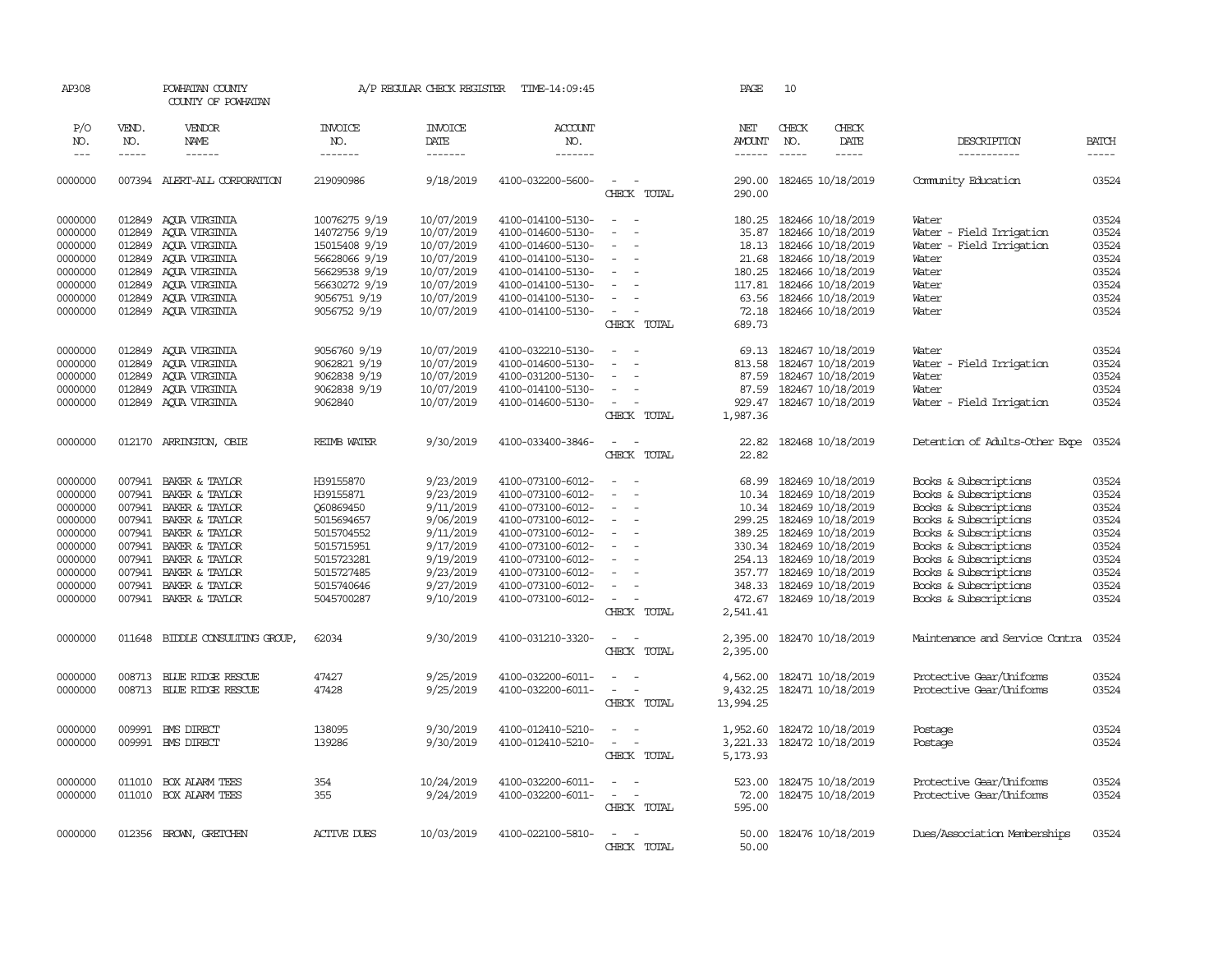| AP308                       |                             | POWHATAN COUNTY<br>COUNTY OF POWHATAN     |                                  |                                   | A/P REGULAR CHECK REGISTER TIME-14:09:45 |                                                                                                              | PAGE                                     | 11                            |                              |                               |                       |
|-----------------------------|-----------------------------|-------------------------------------------|----------------------------------|-----------------------------------|------------------------------------------|--------------------------------------------------------------------------------------------------------------|------------------------------------------|-------------------------------|------------------------------|-------------------------------|-----------------------|
| P/O<br>NO.<br>$\frac{1}{2}$ | VEND.<br>NO.<br>$- - - - -$ | VENDOR<br>NAME<br>------                  | <b>INVOICE</b><br>NO.<br>------- | <b>INVOICE</b><br>DATE<br>------- | <b>ACCOUNT</b><br>NO.<br>--------        |                                                                                                              | NET<br><b>AMOUNT</b><br>$- - - - - -$    | CHECK<br>NO.<br>$\frac{1}{2}$ | CHECK<br>DATE<br>$- - - - -$ | DESCRIPTION<br>-----------    | <b>BATCH</b><br>----- |
| 0000000                     |                             | 009876 BSN SPORTS, LLC                    | 906164240                        | 9/16/2016                         | 4100-014600-3310-                        | $\overline{\phantom{a}}$<br>$\sim$<br>CHECK TOTAL                                                            | 280.22<br>280.22                         |                               | 182477 10/18/2019            | Repairs and Maintenance       | 03524                 |
| 0000000                     |                             | 008276 CENGAGE LEARNING INC. -GA 68613374 |                                  | 9/26/2019                         | 4100-073100-6012-                        | $\overline{\phantom{a}}$<br>$\sim$<br>CHECK TOTAL                                                            | 98.22                                    |                               | 98.22 182478 10/18/2019      | Books & Subscriptions         | 03524                 |
| 0000000                     |                             | 000540 CENTRAL VIRGINIA WASTE             | 24763                            | 10/09/2019                        | 4100-014300-3175-                        | $\sim$ $ -$<br>CHECK TOTAL                                                                                   | 19,508.74 182479 10/18/2019<br>19,508.74 |                               |                              | Waste Disposal                | 03524                 |
| 0000000                     | 006965                      | CINTAS CORPORATION                        | 4023719269                       | 6/12/2019                         | 4100-014100-6011-                        | $\sim$ $-$<br>$\sim$                                                                                         | 119.88                                   |                               | 182480 10/18/2019            | Uniforms                      | 03524                 |
| 0000000                     | 006965                      | CINTAS CORPORATION                        | 4023719269                       | 6/12/2019                         | 4100-014500-6011-                        | $\sim$<br>$\sim$                                                                                             | 99.81                                    |                               | 182480 10/18/2019            | Uniforms                      | 03524                 |
| 0000000                     | 006965                      | CINIAS CORPORATION                        | 4023719288                       | 6/12/2019                         | 4100-014300-6011-                        | $\sim$<br>$\sim$                                                                                             | 163.23                                   |                               | 182480 10/18/2019            | Uniforms                      | 03524                 |
| 0000000                     | 006965                      | CINIAS CORPORATION                        | 4024198008                       | 6/19/2019                         | 4100-014100-6011-                        | $\sim$<br>$\sim$                                                                                             | 119.88                                   |                               | 182480 10/18/2019            | Uniforms                      | 03524                 |
| 0000000                     | 006965                      | CINIAS CORPORATION                        | 4024198008                       | 6/19/2019                         | 4100-014100-6001-                        | $\sim$<br>$\sim$                                                                                             |                                          |                               | 99.81 182480 10/18/2019      | Office Supplies               | 03524                 |
| 0000000                     | 006965                      | CINIAS CORPORATION                        | 4024198048                       | 6/19/2019                         | 4100-014300-6011-                        | $\overline{\phantom{a}}$                                                                                     |                                          |                               | 163.23 182480 10/18/2019     | Uniforms                      | 03524                 |
| 0000000                     | 006965                      | CINIAS CORPORATION                        | 4028913524                       | 8/28/2019                         | 4100-014100-6011-                        | $\sim$                                                                                                       | 119.88                                   |                               | 182480 10/18/2019            | Uniforms                      | 03524                 |
| 0000000                     | 006965                      | CINIAS CORPORATION                        | 4028913524                       | 8/28/2019                         | 4100-014500-6011-                        | $\sim$                                                                                                       | 99.81                                    |                               | 182480 10/18/2019            | Uniforms                      | 03524                 |
| 0000000                     | 006965                      | CINIAS CORPORATION                        | 4031010929                       | 9/25/2019                         | 4100-014300-6011-                        | $\overline{\phantom{a}}$                                                                                     | 148.45                                   |                               | 182480 10/18/2019            | Uniforms                      | 03524                 |
| 0000000                     | 006965                      | CINIAS CORPORATION                        | 4031548709                       | 10/02/2019                        | 4100-014100-6011-                        | $\sim$                                                                                                       | 119.88                                   |                               | 182480 10/18/2019            | Uniforms                      | 03524                 |
| 0000000                     | 006965                      | CINIAS CORPORATION                        | 4031548709                       | 10/02/2019                        | 4100-014500-6011-                        | $\sim$ $ -$                                                                                                  |                                          |                               | 99.81 182480 10/18/2019      | Uniforms                      | 03524                 |
|                             |                             |                                           |                                  |                                   |                                          | CHECK TOTAL                                                                                                  | 1,353.67                                 |                               |                              |                               |                       |
| 0000000                     | 006965                      | CINTAS CORPORATION                        | 4031548719                       | 10/02/2019                        | 4100-014300-6011-                        | $\sim$<br>$\sim$                                                                                             | 148.45                                   |                               | 182481 10/18/2019            | Uniforms                      | 03524                 |
|                             |                             |                                           |                                  |                                   |                                          | CHECK TOTAL                                                                                                  | 148.45                                   |                               |                              |                               |                       |
| 0000000                     | 006240                      | DIAMOND SPRINGS WATER, INC 1002079670     |                                  | 10/04/2019                        | 4100-014100-5130-                        | $\sim$<br>$\sim$                                                                                             | 21.75                                    |                               | 182482 10/18/2019            | Water                         | 03524                 |
| 0000000                     | 006240                      | DIAMOND SPRINGS WATER, INC                | 3280286                          | 10/04/2019                        | 4100-014100-5130-                        | $\equiv$<br>$\sim$                                                                                           | 9.95                                     |                               | 182482 10/18/2019            | Water                         | 03524                 |
| 0000000                     | 006240                      | DIAMOND SPRINGS WATER, INC 3280291        |                                  | 10/04/2019                        | 4100-014100-5130-                        | $\overline{\phantom{a}}$<br>$\overline{\phantom{a}}$                                                         | 8.95                                     |                               | 182482 10/18/2019            | Water                         | 03524                 |
| 0000000                     | 006240                      | DIAMOND SPRINGS WATER, INC                | 3280296                          | 10/04/2019                        | 4100-014100-5130-                        | $\overline{\phantom{a}}$                                                                                     | 11.95                                    |                               | 182482 10/18/2019            | Water                         | 03524                 |
| 0000000                     | 006240                      | DIAMOND SPRINGS WATER, INC 918079990      |                                  | 9/20/2019                         |                                          | $\sim$                                                                                                       |                                          |                               | 6.25 182482 10/18/2019       | Water                         | 03524                 |
| 0000000                     | 006240                      | DIAMOND SPRINGS WATER, INC 918079992      |                                  |                                   | 4100-014100-5130-<br>4100-014100-5130-   | $\sim$<br>$\sim$                                                                                             | 21.75                                    |                               | 182482 10/18/2019            | Water                         | 03524                 |
|                             |                             |                                           |                                  | 9/20/2019                         |                                          | CHECK TOTAL                                                                                                  | 80.60                                    |                               |                              |                               |                       |
| 0000000                     | 008750                      | <b>DOMINION ENERGY</b>                    | 2476242439                       | 10/11/2019                        | 4100-053910-5642-                        | $\frac{1}{2} \left( \frac{1}{2} \right) \left( \frac{1}{2} \right) = \frac{1}{2} \left( \frac{1}{2} \right)$ | 374.49                                   |                               | 182483 10/18/2019            | PCCAA Services - TANF         | 03524                 |
|                             |                             |                                           |                                  |                                   |                                          | CHECK TOTAL                                                                                                  | 374.49                                   |                               |                              |                               |                       |
| 0000000                     | 000860                      | DOMINION ENERGY VIRGINIA                  | 0432180008 9/30                  | 10/01/2019                        | 4100-014600-5110-                        |                                                                                                              |                                          |                               | 391.56 182484 10/18/2019     | Electricity                   | 03524                 |
| 0000000                     | 000860                      | DOMINION ENERGY VIRGINIA                  | 0863807277 9/30                  | 10/01/2019                        | 4100-014600-5110-                        | $\sim$<br>$\sim$                                                                                             |                                          |                               | 128.31 182484 10/18/2019     | Electricity                   | 03524                 |
| 0000000                     | 000860                      | DOMINION ENERGY VIRGINIA                  | 122166783310/19                  | 10/01/2019                        | 4100-031210-5110-                        | $\sim$                                                                                                       |                                          |                               | 287.16 182484 10/18/2019     | Electricity - Comunications H | 03524                 |
| 0000000                     | 000860                      | DOMINION ENERGY VIRGINIA                  | 1223507334 9/30                  | 10/01/2019                        | 4100-014300-5110-                        | $\sim$<br>$\sim$                                                                                             |                                          |                               | 189.41 182484 10/18/2019     | Electricity                   | 03524                 |
| 0000000                     | 000860                      | DOMINION ENERGY VIRGINIA                  | 1498464559 9/30                  | 10/01/2019                        | 4100-014600-5110-                        | $\sim$                                                                                                       |                                          |                               | 97.84 182484 10/18/2019      | Electricity                   | 03524                 |
| 0000000                     | 000860                      | DOMINION ENERGY VIRGINIA                  | 2142337506 9/30                  | 10/01/2019                        | 4100-014600-5110-                        | $\overline{\phantom{a}}$                                                                                     |                                          |                               | 121.17 182484 10/18/2019     | Electricity                   | 03524                 |
| 0000000                     | 000860                      | DOMINION ENERGY VIRGINIA                  | 2312285006 9/30                  | 10/01/2019                        | 4100-014100-5110-                        |                                                                                                              | 64.12                                    |                               | 182484 10/18/2019            | Electricity                   | 03524                 |
| 0000000                     | 000860                      | DOMINION ENERGY VIRGINIA                  | 2346327501 9/30                  | 10/01/2019                        | 4100-031200-5110-                        |                                                                                                              | 2,308.88                                 |                               | 182484 10/18/2019            | Electricity                   | 03524                 |
| 0000000                     | 000860                      | DOMINION ENERGY VIRGINIA                  | 2346327501 9/30                  | 10/01/2019                        | 4100-014100-5110-                        | $\sim$<br>$\overline{\phantom{a}}$                                                                           |                                          |                               | 2,308.88 182484 10/18/2019   | Electricity                   | 03524                 |
|                             |                             |                                           |                                  |                                   |                                          | CHECK TOTAL                                                                                                  | 5,897.33                                 |                               |                              |                               |                       |
|                             |                             |                                           |                                  |                                   |                                          |                                                                                                              |                                          |                               |                              |                               |                       |
| 0000000                     | 000860                      | DOMINION ENERGY VIRGINIA                  | 2352270009 9/30                  | 10/01/2019                        | 4100-014100-5110-                        | $\equiv$<br>$\sim$<br>$\sim$                                                                                 | 65.43                                    |                               | 182485 10/18/2019            | Electricity                   | 03524                 |
| 0000000                     | 000860                      | DOMINION ENERGY VIRGINIA                  | 2442170003 9/30                  | 10/01/2019                        | 4100-014100-5110-                        |                                                                                                              | 1,360.15                                 |                               | 182485 10/18/2019            | Electricity                   | 03524                 |
| 0000000                     | 000860                      | DOMINION ENERGY VIRGINIA                  | 2462222502 9/30                  | 10/01/2019                        | 4100-014100-5110-                        | $\sim$                                                                                                       |                                          |                               | 4,769.22 182485 10/18/2019   | Electricity                   | 03524                 |
| 0000000                     | 000860                      | DOMINION ENERGY VIRGINIA                  | 2476067034 9/30                  | 10/01/2019                        | 4100-014100-5110-                        | $\sim$                                                                                                       |                                          |                               | 198.71 182485 10/18/2019     | Electricity                   | 03524                 |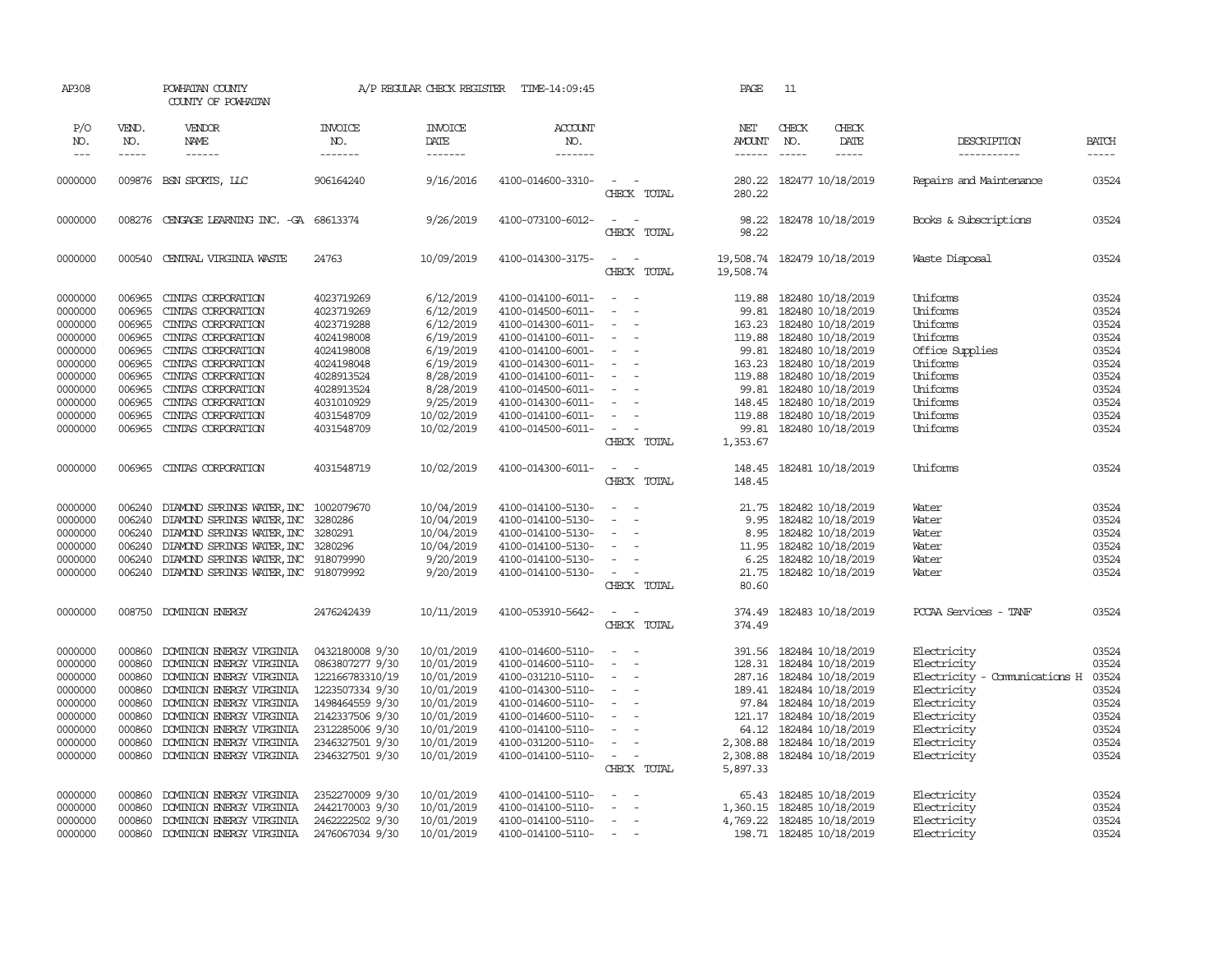| AP308         |              | POWHATAN COUNTY<br>COUNTY OF POWHATAN     |                       | A/P REGULAR CHECK REGISTER | TIME-14:09:45         |                                    | PAGE                 | 12                         |                   |                                |              |
|---------------|--------------|-------------------------------------------|-----------------------|----------------------------|-----------------------|------------------------------------|----------------------|----------------------------|-------------------|--------------------------------|--------------|
| P/O<br>NO.    | VEND.<br>NO. | VENDOR<br>NAME                            | <b>INVOICE</b><br>NO. | <b>INVOICE</b><br>DATE     | <b>ACCOUNT</b><br>NO. |                                    | NET<br><b>AMOUNT</b> | CHECK<br>NO.               | CHECK<br>DATE     | DESCRIPTION                    | <b>BATCH</b> |
| $\frac{1}{2}$ | -----        | $- - - - - -$                             | -------               | -------                    | -------               |                                    | $- - - - - -$        | $\frac{1}{2}$              | -----             | ------------                   | $- - - - -$  |
|               |              |                                           |                       |                            |                       |                                    |                      |                            |                   |                                |              |
| 0000000       | 000860       | DOMINION ENERGY VIRGINIA                  | 2912605595 9/30       | 10/01/2019                 | 4100-014100-5110-     | $\sim$                             | 148.49               | 182485 10/18/2019          |                   | Electricity                    | 03524        |
| 0000000       | 000860       | DOMINION ENERGY VIRGINIA                  | 2972120006 9/30       | 10/01/2019                 | 4100-014100-5110-     | $\equiv$                           | 1,494.22             | 182485 10/18/2019          |                   | Electricity                    | 03524        |
| 0000000       | 000860       | DOMINION ENERGY VIRGINIA                  | 3451094936 9/30       | 10/01/2019                 | 4100-014600-5110-     | $\sim$                             | 126.87               | 182485 10/18/2019          |                   | Electricity                    | 03524        |
| 0000000       | 000860       | DOMINION ENERGY VIRGINIA                  | 3496131156 9/30       | 10/01/2019                 | 4100-014100-5110-     | $\overline{\phantom{a}}$           | 6.89                 | 182485 10/18/2019          |                   | Electricity                    | 03524        |
| 0000000       | 000860       | DOMINION ENERGY VIRGINIA                  | 3507951824 9/30       | 10/01/2019                 | 4100-014600-5110-     | $\sim$<br>$\overline{\phantom{a}}$ | 121.97               | 182485 10/18/2019          |                   | Electricity                    | 03524        |
|               |              |                                           |                       |                            |                       | CHECK TOTAL                        | 8,291.95             |                            |                   |                                |              |
| 0000000       | 000860       | DOMINION ENERGY VIRGINIA                  | 406203539110/19       | 10/01/2019                 | 4100-031210-5110-     | $\overline{\phantom{a}}$           | 162.55               | 182486 10/18/2019          |                   | Electricity - Comunications H  | 03524        |
|               | 000860       |                                           | 416568092910/19       | 10/02/2019                 | 4100-031210-5110-     |                                    | 151.79               |                            | 182486 10/18/2019 | Electricity - Comunications H  | 03524        |
| 0000000       |              | DOMINION ENERGY VIRGINIA                  |                       |                            |                       |                                    |                      |                            |                   |                                |              |
| 0000000       | 000860       | DOMINION ENERGY VIRGINIA                  | 4691491015 9/30       | 10/01/2019                 | 4100-014600-5110-     | $\equiv$                           | 107.15               | 182486 10/18/2019          |                   | Electricity                    | 03524        |
| 0000000       | 000860       | DOMINION ENERGY VIRGINIA                  | 4732217502 9/30       | 10/01/2019                 | 4100-014600-5110-     | $\sim$                             | 154.18               | 182486 10/18/2019          |                   | Electricity                    | 03524        |
| 0000000       | 000860       | DOMINION ENERGY VIRGINIA                  | 5652237503 9/30       | 10/01/2019                 | 4100-014600-5110-     | $\equiv$                           | 169.99               |                            | 182486 10/18/2019 | Electricity                    | 03524        |
| 0000000       | 000860       | DOMINION ENERGY VIRGINIA                  | 6024003557 1001       | 10/02/2019                 | 4100-014100-5110-     | $\equiv$                           | 10.89                | 182486 10/18/2019          |                   | Electricity                    | 03524        |
| 0000000       | 000860       | DOMINION ENERGY VIRGINIA                  | 7765134072 7/19       | 5/29/2019                  | 4100-014100-5110-     | $\sim$                             | 647.90               | 182486 10/18/2019          |                   | Electricity                    | 03524        |
| 0000000       | 000860       | DOMINION ENERGY VIRGINIA                  | 800937057110/19       | 10/02/2019                 | 4100-031210-5110-     | $\sim$                             | 59.70                | 182486 10/18/2019          |                   | Electricity - Comunications H  | 03524        |
|               |              |                                           |                       |                            |                       | CHECK TOTAL                        | 1,464.15             |                            |                   |                                |              |
| 0000000       | 000860       | DOMINION ENERGY VIRGINIA                  | 8971069334 9/30       | 10/01/2019                 | 4100-014300-5110-     | $\sim$<br>$\sim$                   | 17.39                |                            | 182487 10/18/2019 | Electricity                    | 03524        |
|               |              |                                           |                       |                            |                       | CHECK TOTAL                        |                      |                            |                   |                                |              |
|               |              |                                           |                       |                            |                       |                                    | 17.39                |                            |                   |                                |              |
| 0000000       |              | 012905 GALLS, LLC                         | 013731212             | 9/17/2019                  | 4100-035100-6011-     | $\sim$                             | 94.75                |                            | 182491 10/18/2019 | Uniforms                       | 03524        |
| 0000000       | 012905       | GALLS, LLC                                | 013781056             | 9/23/2019                  | 4100-031200-6011-     |                                    | 84.75                | 182491 10/18/2019          |                   | Uniforms                       | 03524        |
| 0000000       | 012905       | GALLS, LLC                                | 013781058             | 10/23/2019                 | 4100-031200-6011-     | $\overline{\phantom{a}}$           | 73.80                |                            | 182491 10/18/2019 | Uniforms                       | 03524        |
| 0000000       | 012905       | GALLS, LLC                                | 013781059             | 10/23/2019                 | 4100-031200-6011-     | $\equiv$                           | 36.90                | 182491 10/18/2019          |                   | Uniforms                       | 03524        |
| 0000000       | 012905       | GALLS, LLC                                | 013815216             | 9/26/2019                  | 4100-031200-6011-     | $\equiv$                           | 104.40               | 182491 10/18/2019          |                   | Uniforms                       | 03524        |
| 0000000       | 012905       | GALLS, LLC                                | 013857740             | 10/01/2019                 | 4100-031200-6011-     |                                    | 78.00                | 182491 10/18/2019          |                   | Uniforms                       | 03524        |
| 0000000       | 012905       | GALLS, LLC                                | 103731210             | 9/17/2019                  | 4100-031200-6011-     | $\equiv$                           | 78.66                | 182491 10/18/2019          |                   | Uniforms                       | 03524        |
| 0000000       |              | 012905 GALLS, LLC                         | 13857739              | 10/01/2019                 | 4100-031200-6011-     | $\sim$<br>$\sim$                   | 78.00                | 182491 10/18/2019          |                   | Uniforms                       | 03524        |
|               |              |                                           |                       |                            |                       |                                    |                      |                            |                   |                                |              |
|               |              |                                           |                       |                            |                       | CHECK TOTAL                        | 629.26               |                            |                   |                                |              |
| 0000000       |              | 006013 GRAINGER                           | 9302750782            | 9/24/2019                  | 4100-014500-6100-     | $\overline{\phantom{a}}$           | 104.88               |                            | 182492 10/18/2019 | Personal Protective Equipment  | 03524        |
|               |              |                                           |                       |                            |                       | CHECK TOTAL                        | 104.88               |                            |                   |                                |              |
| 0000000       | 006763       | GREENBERG & ASSOCIATES                    | 3985                  | 10/03/2019                 | 4100-031210-3320-     | $\sim$                             | 250.00               |                            | 182493 10/18/2019 | Maintenance and Service Contra | 03524        |
| 0000000       | 006763       | GREENBERG & ASSOCIATES                    | 3985                  | 10/03/2019                 | 4100-031200-3110-     | $\equiv$<br>$\sim$                 | 350.00               |                            | 182493 10/18/2019 | Professional Health Services   | 03524        |
|               |              |                                           |                       |                            |                       |                                    |                      |                            |                   |                                |              |
|               |              |                                           |                       |                            |                       | CHECK TOTAL                        | 600.00               |                            |                   |                                |              |
| 0000000       | 007920       | HOWLAND, ED                               | VAZO TRAINING         | 9/27/2019                  | 4100-081100-5540-     | $\equiv$                           | 23.00                |                            | 182495 10/18/2019 | Conferences & Training         | 03524        |
| 0000000       | 007920       | HOWLAND, ED                               | VAZO TRAINING         | 9/27/2019                  | 4100-081100-5510-     | $\sim$<br>$\sim$                   | 140.94               | 182495 10/18/2019          |                   | Travel/Mileage/Parking/Tolls   | 03524        |
|               |              |                                           |                       |                            |                       | CHECK TOTAL                        | 163.94               |                            |                   |                                |              |
|               |              |                                           |                       |                            |                       |                                    |                      |                            |                   |                                |              |
| 0000000       |              | 010755 INNOVATIVE TURF                    | 4399                  | 10/02/2019                 | 4100-014600-3320-     | $\sim$ 100 $\sim$                  |                      | 1,580.95 182496 10/18/2019 |                   | Maintenance/Service Contracts  | 03524        |
|               |              |                                           |                       |                            |                       | CHECK TOTAL                        | 1,580.95             |                            |                   |                                |              |
| 0000000       |              | 006943 LIBRARY CORPORATION, THE           | 64465                 | 10/04/2019                 | 4100-073100-6001-     | $\sim$ $-$<br>$\sim$               | 118.00               | 182497 10/18/2019          |                   | Office Supplies                | 03524        |
|               |              |                                           |                       |                            |                       | CHECK TOTAL                        | 118.00               |                            |                   |                                |              |
|               |              |                                           |                       |                            |                       |                                    |                      |                            |                   |                                |              |
| 0000000       |              | 011354 MATTHEW BENDER & CO, INC.          | 13466100              | 9/18/2019                  | 4100-073100-6012-     |                                    | 240.16               | 182498 10/18/2019          |                   | Books & Subscriptions          | 03524        |
| 0000000       |              | 011354 MATTHEW BENDER & CO, INC. 13489356 |                       | 9/18/2019                  | 4100-031200-5810-     |                                    | 240.16               | 182498 10/18/2019          |                   | Dues/Association Memberships   | 03524        |
|               |              |                                           |                       |                            |                       | CHECK TOTAL                        | 480.32               |                            |                   |                                |              |
|               |              |                                           |                       |                            |                       |                                    |                      |                            |                   |                                |              |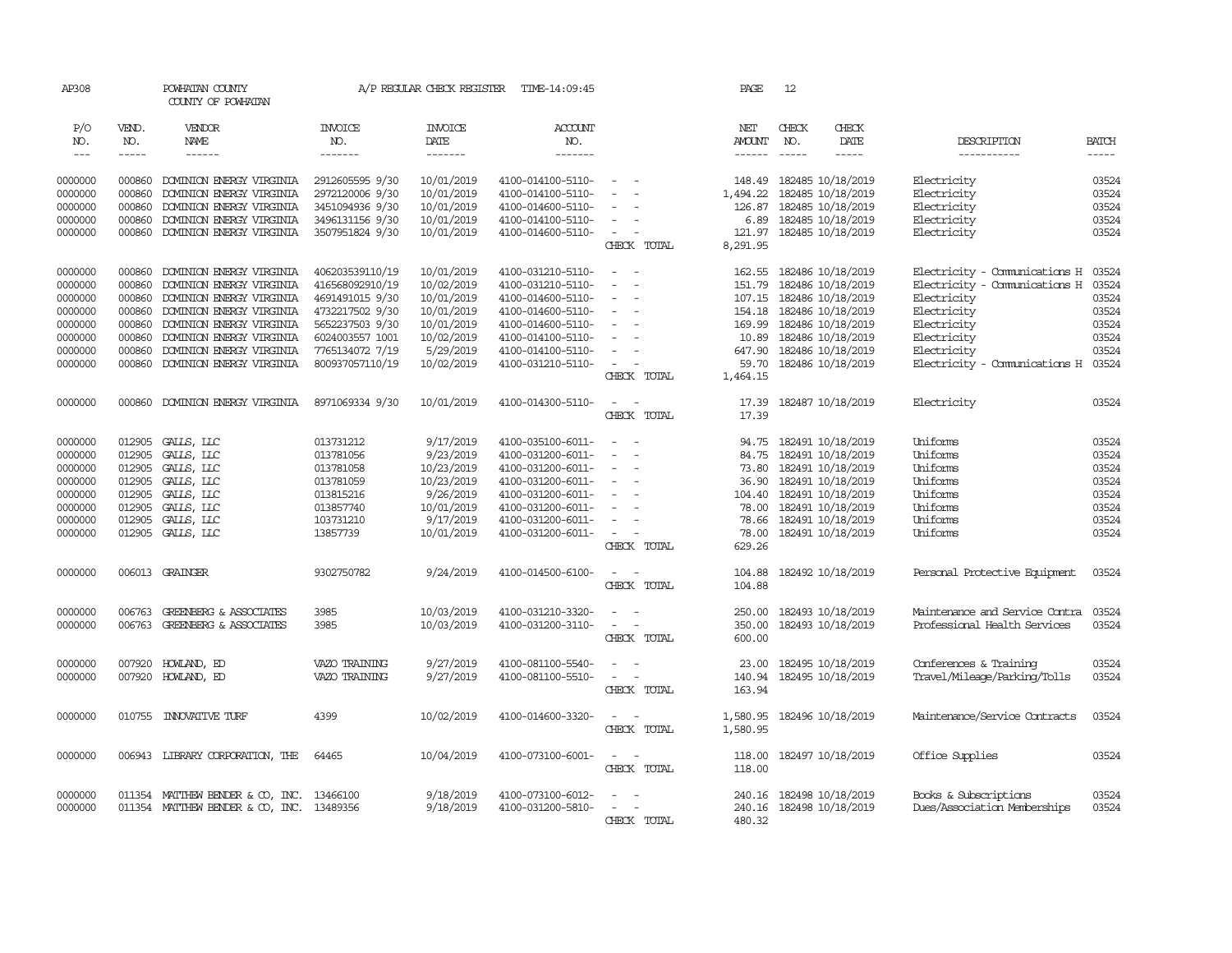| AP308                                                                                                      |                                                                                        | POWHATAN COUNTY<br>COUNTY OF POWHATAN                                                                                                                                                                                                                                                                                                                                                                                                                                                               |                                                                                                  | A/P REGULAR CHECK REGISTER                                                                                                               | TIME-14:09:45                                                                                                                                                                                                  |                                                                                                                     | PAGE                                                                                                         | 13                            |                                                                                                                                                                                                                |                                                                                                                                                                                                                               |                                                                                        |
|------------------------------------------------------------------------------------------------------------|----------------------------------------------------------------------------------------|-----------------------------------------------------------------------------------------------------------------------------------------------------------------------------------------------------------------------------------------------------------------------------------------------------------------------------------------------------------------------------------------------------------------------------------------------------------------------------------------------------|--------------------------------------------------------------------------------------------------|------------------------------------------------------------------------------------------------------------------------------------------|----------------------------------------------------------------------------------------------------------------------------------------------------------------------------------------------------------------|---------------------------------------------------------------------------------------------------------------------|--------------------------------------------------------------------------------------------------------------|-------------------------------|----------------------------------------------------------------------------------------------------------------------------------------------------------------------------------------------------------------|-------------------------------------------------------------------------------------------------------------------------------------------------------------------------------------------------------------------------------|----------------------------------------------------------------------------------------|
| P/O<br>NO.<br>$---$                                                                                        | VEND.<br>NO.<br>$\frac{1}{2}$                                                          | VENDOR<br><b>NAME</b><br>$\frac{1}{2} \left( \frac{1}{2} \right) \left( \frac{1}{2} \right) \left( \frac{1}{2} \right) \left( \frac{1}{2} \right) \left( \frac{1}{2} \right) \left( \frac{1}{2} \right) \left( \frac{1}{2} \right) \left( \frac{1}{2} \right) \left( \frac{1}{2} \right) \left( \frac{1}{2} \right) \left( \frac{1}{2} \right) \left( \frac{1}{2} \right) \left( \frac{1}{2} \right) \left( \frac{1}{2} \right) \left( \frac{1}{2} \right) \left( \frac{1}{2} \right) \left( \frac$ | <b>INVOICE</b><br>NO.<br>-------                                                                 | <b>INVOICE</b><br>DATE<br>--------                                                                                                       | ACCOUNT<br>NO.<br>--------                                                                                                                                                                                     |                                                                                                                     | NET<br><b>AMOUNT</b><br>$- - - - - -$                                                                        | CHECK<br>NO.<br>$\frac{1}{2}$ | CHECK<br>DATE<br>$\frac{1}{2}$                                                                                                                                                                                 | DESCRIPTION<br>-----------                                                                                                                                                                                                    | <b>BATCH</b><br>-----                                                                  |
| 0000000                                                                                                    |                                                                                        | 006146 MCCLELLAN, WENDY SUSAN                                                                                                                                                                                                                                                                                                                                                                                                                                                                       | REIMB 9/6/19                                                                                     | 10/02/2019                                                                                                                               | 4100-031710-5510-                                                                                                                                                                                              | CHECK TOTAL                                                                                                         | 32.36<br>32.36                                                                                               |                               | 182499 10/18/2019                                                                                                                                                                                              | Travel/Mileage/Parking/Tolls                                                                                                                                                                                                  | 03524                                                                                  |
| 0000000                                                                                                    |                                                                                        | 007141 MIDLOTHIAN BUSINESS FORMS                                                                                                                                                                                                                                                                                                                                                                                                                                                                    | 2237                                                                                             | 10/04/2019                                                                                                                               | 4100-031200-6001-                                                                                                                                                                                              | $\sim$<br>$\sim$<br>CHECK TOTAL                                                                                     | 371.90<br>371.90                                                                                             |                               | 182500 10/18/2019                                                                                                                                                                                              | Office Supplies                                                                                                                                                                                                               | 03524                                                                                  |
| 0000000<br>0000000                                                                                         |                                                                                        | 010924 MITCHELL PEST<br>010924 MITCHELL PEST                                                                                                                                                                                                                                                                                                                                                                                                                                                        | 125874<br>125921                                                                                 | 9/27/2019<br>9/27/2019                                                                                                                   | 4100-014100-3320-<br>4100-014100-3320-                                                                                                                                                                         | $\sim$<br>$\sim$<br>$\sim$<br>$\sim$<br>CHECK TOTAL                                                                 | 100.00<br>95.00<br>195.00                                                                                    |                               | 182501 10/18/2019<br>182501 10/18/2019                                                                                                                                                                         | Maintenance & Service Contract<br>Maintenance & Service Contract                                                                                                                                                              | 03524<br>03524                                                                         |
| 0000000<br>0000000<br>0000000<br>0000000<br>0000000<br>0000000<br>0000000<br>0000000<br>0000000<br>0000000 | 006610<br>006610<br>006610<br>006610<br>006610<br>006610<br>006610<br>006610<br>006610 | MO-JOHNS SANITATION<br>MO-JOHNS SANITATION<br>MO-JOHNS SANITATION<br>MO-JOHNS SANITATION<br>MO-JOHNS SANITATION<br>MO-JOHNS SANITATION<br>MO-JOHNS SANITATION<br>MO-JOHNS SANITATION<br>MO-JOHNS SANITATION<br>006610 MO-JOHNS SANITATION                                                                                                                                                                                                                                                           | 122230<br>122231<br>122232<br>122233<br>122234<br>122235<br>122236<br>122237<br>122238<br>122239 | 10/02/2019<br>10/02/2019<br>10/02/2019<br>10/02/2019<br>10/02/2019<br>10/02/2019<br>10/02/2019<br>10/02/2019<br>10/02/2019<br>10/02/2019 | 4100-014600-3311-<br>4100-014600-3310-<br>4100-014600-3311-<br>4100-014600-3311-<br>4100-014600-3311-<br>4100-014600-3311-<br>4100-014600-3311-<br>4100-014600-3311-<br>4100-014600-3311-<br>4100-014600-3311- | $\equiv$<br>$\sim$<br>$\overline{a}$<br>$\sim$<br>$\equiv$<br>$\overline{a}$<br>$\equiv$<br>$\equiv$<br>CHECK TOTAL | 103.00<br>231.00<br>250.00<br>103.00<br>128.00<br>103.00<br>103.00<br>103.00<br>103.00<br>128.00<br>1,355.00 |                               | 182502 10/18/2019<br>182502 10/18/2019<br>182502 10/18/2019<br>182502 10/18/2019<br>182502 10/18/2019<br>182502 10/18/2019<br>182502 10/18/2019<br>182502 10/18/2019<br>182502 10/18/2019<br>182502 10/18/2019 | Portable Bathrooms<br>Repairs and Maintenance<br>Portable Bathrooms<br>Portable Bathrooms<br>Portable Bathrooms<br>Portable Bathrooms<br>Portable Bathrooms<br>Portable Bathrooms<br>Portable Bathrooms<br>Portable Bathrooms | 03524<br>03524<br>03524<br>03524<br>03524<br>03524<br>03524<br>03524<br>03524<br>03524 |
| 0000000<br>0000000<br>0000000                                                                              | 006610                                                                                 | 006610 MO-JOHNS SANITATION<br>MO-JOHNS SANITATION<br>006610 MO-JOHNS SANITATION                                                                                                                                                                                                                                                                                                                                                                                                                     | 122240<br>122241<br>122242                                                                       | 10/02/2019<br>10/02/2019<br>10/02/2019                                                                                                   | 4100-014600-3311-<br>4100-014600-3311-<br>4100-014600-3311-                                                                                                                                                    | $\sim$<br>$\overline{\phantom{a}}$<br>$\sim$<br>$\sim$<br>$\sim$<br>CHECK TOTAL                                     | 103.00<br>103.00<br>103.00<br>309.00                                                                         |                               | 182503 10/18/2019<br>182503 10/18/2019<br>182503 10/18/2019                                                                                                                                                    | Portable Bathrooms<br>Portable Bathrooms<br>Portable Bathrooms                                                                                                                                                                | 03524<br>03524<br>03524                                                                |
| 0000000                                                                                                    | 008187 NFPA                                                                            |                                                                                                                                                                                                                                                                                                                                                                                                                                                                                                     | 7576911Y                                                                                         | 9/10/2019                                                                                                                                | 4100-032200-5600-                                                                                                                                                                                              | $\sim$<br>$\sim$<br>CHECK TOTAL                                                                                     | 469.95<br>469.95                                                                                             |                               | 182504 10/18/2019                                                                                                                                                                                              | Comunity Education                                                                                                                                                                                                            | 03525                                                                                  |
| 0000000                                                                                                    |                                                                                        | 011595 NOLAN, THOMAS P.                                                                                                                                                                                                                                                                                                                                                                                                                                                                             | APCO CONFERENCE                                                                                  | 10/08/2019                                                                                                                               | 4100-031210-5540-                                                                                                                                                                                              | $\sim$ $\sim$<br>CHECK TOTAL                                                                                        | 152.50<br>152.50                                                                                             |                               | 182505 10/18/2019                                                                                                                                                                                              | Conferences and Training                                                                                                                                                                                                      | 03525                                                                                  |
| 0000000                                                                                                    | 000375                                                                                 | PIEDMONT REGIONAL JAIL                                                                                                                                                                                                                                                                                                                                                                                                                                                                              | 3141                                                                                             | 9/30/2019                                                                                                                                | 4100-033400-3841-                                                                                                                                                                                              | $\sim$<br>$\sim$ $-$<br>CHECK TOTAL                                                                                 | 28,800.00<br>28,800.00                                                                                       |                               | 182506 10/18/2019                                                                                                                                                                                              | Detention of Adults                                                                                                                                                                                                           | 03525                                                                                  |
| 0000000                                                                                                    | 007962                                                                                 | PITNEY BOWES GLOBAL                                                                                                                                                                                                                                                                                                                                                                                                                                                                                 | 3309774605                                                                                       | 9/26/2019                                                                                                                                | 4100-012410-3320-                                                                                                                                                                                              | $\sim$<br>$\sim$<br>CHECK TOTAL                                                                                     | 594.00<br>594.00                                                                                             |                               | 182507 10/18/2019                                                                                                                                                                                              | Maintenance & Service Contract                                                                                                                                                                                                | 03525                                                                                  |
| 0000000<br>0000000<br>0000000<br>0000000                                                                   | 001250<br>001250<br>001250<br>001250                                                   | POWHATAN AUTO & TRACTOR<br>POWHATAN AUTO & TRACTOR<br>POWHATAN AUTO & TRACTOR<br>POWHATAN AUTO & TRACTOR                                                                                                                                                                                                                                                                                                                                                                                            | 565664<br>566691<br>567425<br>569224                                                             | 9/04/2019<br>9/11/2019<br>9/17/2019<br>9/30/2019                                                                                         | 4100-014500-3319-<br>4100-014500-6009-<br>4100-014500-3319-<br>4100-031200-6009-                                                                                                                               | $\sim$<br>$\sim$<br>$\sim$<br>$\overline{a}$<br>$\sim$<br>$\sim$<br>CHECK TOTAL                                     | 9.68<br>17.06<br>4.58<br>11.94<br>43.26                                                                      |                               | 182508 10/18/2019<br>182508 10/18/2019<br>182508 10/18/2019<br>182508 10/18/2019                                                                                                                               | Equipment Repairs and Maintena<br>Auto Parts & Repairs<br>Equipment Repairs and Maintena<br>Auto Parts/Repairs                                                                                                                | 03525<br>03525<br>03525<br>03525                                                       |
| 0000000                                                                                                    | 009612                                                                                 | POWHATAN COLLISION AND                                                                                                                                                                                                                                                                                                                                                                                                                                                                              | 1207296                                                                                          | 9/30/2019                                                                                                                                | 4100-031200-6009-                                                                                                                                                                                              | $\sim$<br>$\sim$<br>CHECK TOTAL                                                                                     | 187.50<br>187.50                                                                                             |                               | 182509 10/18/2019                                                                                                                                                                                              | Auto Parts/Repairs                                                                                                                                                                                                            | 03525                                                                                  |
| 0000000                                                                                                    |                                                                                        | 008294 POWHATAN COUNTY PUBLIC                                                                                                                                                                                                                                                                                                                                                                                                                                                                       | OCT 19 PAPER                                                                                     | 10/01/2019                                                                                                                               | 100-000100-0015-                                                                                                                                                                                               | $\sim$ $ \sim$<br>CHECK TOTAL                                                                                       | 979.20<br>979.20                                                                                             |                               | 182511 10/18/2019                                                                                                                                                                                              | Prepaid Expenses                                                                                                                                                                                                              | 03525                                                                                  |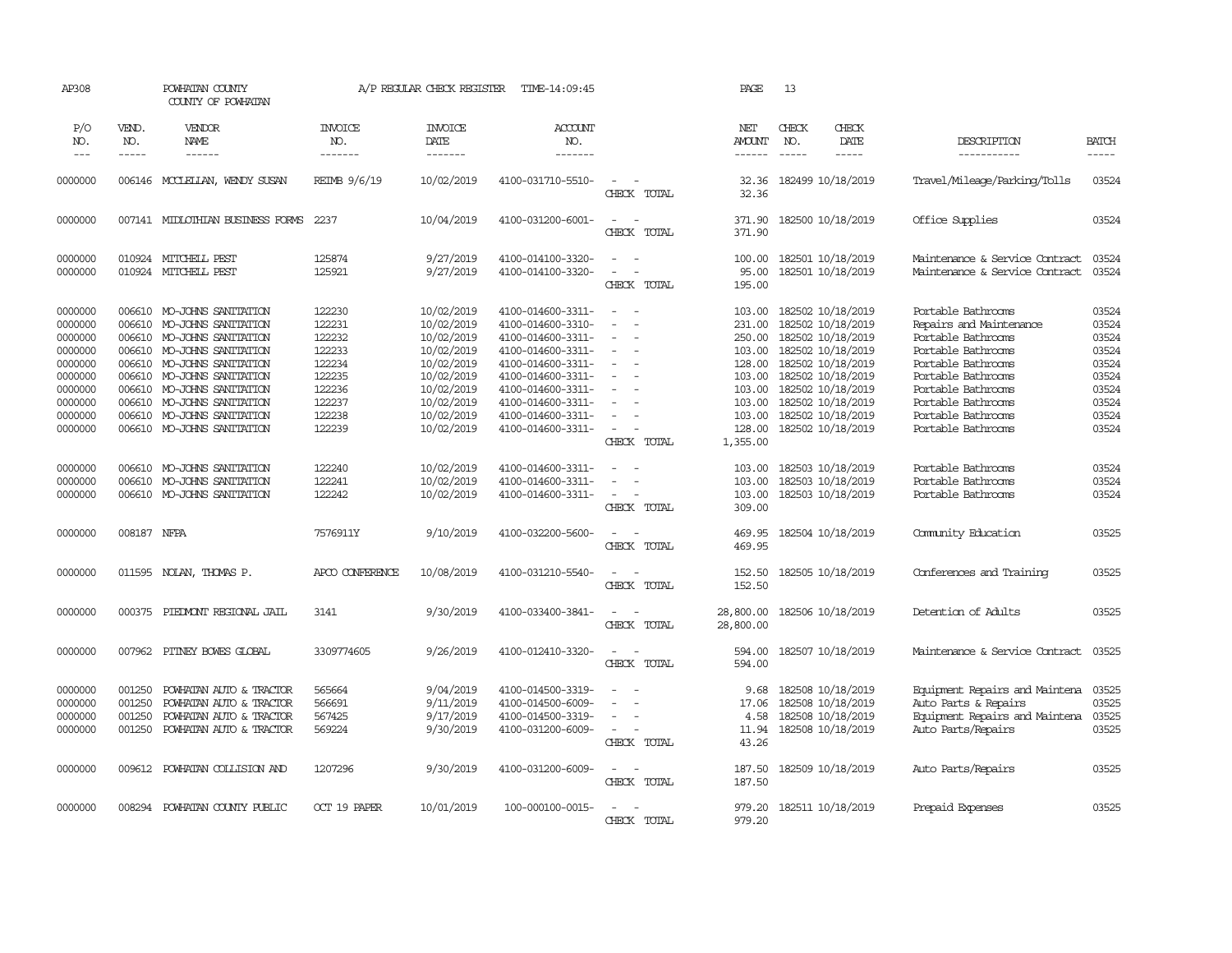| AP308                         |                               | POWHATAN COUNTY<br>COUNTY OF POWHATAN                                                                                        |                                              | A/P REGULAR CHECK REGISTER             | TIME-14:09:45                                               |                                                                                                               | PAGE                                   | 14                                                                 |                                                                                                    |                               |
|-------------------------------|-------------------------------|------------------------------------------------------------------------------------------------------------------------------|----------------------------------------------|----------------------------------------|-------------------------------------------------------------|---------------------------------------------------------------------------------------------------------------|----------------------------------------|--------------------------------------------------------------------|----------------------------------------------------------------------------------------------------|-------------------------------|
| P/O<br>NO.<br>$\frac{1}{2}$   | VEND.<br>NO.<br>$\frac{1}{2}$ | <b>VENDOR</b><br>NAME<br>------                                                                                              | <b>INVOICE</b><br>NO.<br>-------             | <b>INVOICE</b><br>DATE<br>-------      | <b>ACCOUNT</b><br>NO.<br>-------                            |                                                                                                               | NET<br><b>AMOUNT</b><br>$- - - - - -$  | CHECK<br>CHECK<br>NO.<br>DATE<br>$\frac{1}{2}$<br>$- - - - -$      | DESCRIPTION<br>-----------                                                                         | <b>BATCH</b><br>$\frac{1}{2}$ |
| 0000000<br>0000000<br>0000000 | 012064<br>012064<br>012064    | POWHATAN COUNTY TREASURER 113 7/8-8/29<br>POWHATAN COUNTY TREASURER 113 7/8-8/29<br>POWHATAN COUNTY TREASURER 150 7/08 -8/29 |                                              | 9/16/2019<br>9/16/2019<br>9/16/2019    | 4100-032220-5130-<br>4100-032220-5140-<br>4100-032200-5140- | $\sim$<br>$\equiv$                                                                                            | 300.24<br>342.96<br>146.33             | 182512 10/18/2019<br>182512 10/18/2019<br>182512 10/18/2019        | Water<br>Sewer<br>Sewer                                                                            | 03525<br>03525<br>03525       |
| 0000000                       | 012064                        | POWHATAN COUNTY TREASURER 153 7/08-8/28                                                                                      |                                              | 9/16/2019                              | 4100-032210-5140-                                           | CHECK TOTAL                                                                                                   | 923.69                                 | 134.16 182512 10/18/2019                                           | Sewer                                                                                              | 03525                         |
| 0000000                       | 009518                        | <b>OUARLES PETROLEUM, INC.</b>                                                                                               | CT-1157797                                   | 9/30/2019                              | 4100-031200-6008-                                           | $\sim$<br>$\sim$<br>CHECK TOTAL                                                                               | 29.59<br>29.59                         | 182513 10/18/2019                                                  | Gas/Grease/Oil                                                                                     | 03525                         |
| 0000000                       | 000780                        | <b>CUILL CORPORATION</b>                                                                                                     | 1586705                                      | 10/01/2019                             | 4100-031710-6001-                                           | $\overline{\phantom{a}}$<br>$\sim$<br>CHECK TOTAL                                                             | 63.37<br>63.37                         | 182514 10/18/2019                                                  | Office Supplies                                                                                    | 03525                         |
| 0000000<br>0000000            |                               | 000620 R. C. GOODWIN & SONS, INC<br>000620 R.C. GOODWYN & SONS, INC                                                          | 0877804<br>0877911                           | 10/02/2019<br>10/02/2019               | 4100-014300-6014-<br>4100-032200-6014-                      | $\sim$<br>$\sim$<br>$\equiv$<br>CHECK TOTAL                                                                   | 11.40<br>57.65<br>69.05                | 182515 10/18/2019<br>182515 10/18/2019                             | Other Operating Supplies<br>Dry Hydrants                                                           | 03525<br>03525                |
| 0000000<br>0000000            | 006466<br>006466              | RADIO COMMUNICATION OF VA<br>RADIO COMUNICATION OF VA 800008016-1                                                            | 602001739-1                                  | 9/26/2019<br>10/03/2019                | 4100-031200-3310-<br>4100-032200-6009-                      | $\sim$<br>$\sim$<br>$\sim$<br>$\sim$<br>CHECK TOTAL                                                           | 442.00<br>174.00<br>616.00             | 182516 10/18/2019<br>182516 10/18/2019                             | Repairs & Maintenance<br>Auto Repairs and Parts                                                    | 03525<br>03525                |
| 0000000                       |                               | 006945 RECORDED BOOKS, LLC                                                                                                   | 76523582                                     | 9/30/2019                              | 4100-073100-6012-                                           | $\sim$<br>$\sim$<br>CHECK TOTAL                                                                               | 35.99<br>35.99                         | 182517 10/18/2019                                                  | Books & Subscriptions                                                                              | 03525                         |
| 0000000<br>0000000            | 009047                        | RED WING SHOES<br>009047 RED WING SHOES                                                                                      | 484141675<br>484141676                       | 10/01/2019<br>10/01/2019               | 4100-014500-6100-<br>4100-031200-6011-                      | $\sim$<br>$\equiv$<br>$\sim$<br>CHECK TOTAL                                                                   | 273.24<br>128.64<br>401.88             | 182518 10/18/2019<br>182518 10/18/2019                             | Personal Protective Equipment<br>Uniforms                                                          | 03525<br>03525                |
| 0000000<br>0000000<br>0000000 | 006579<br>006579              | RICHMOND ALARM<br>RICHMOND ALARM<br>006579 RICHMOND ALARM                                                                    | 376619<br>376849<br>376890                   | 10/01/2019<br>10/01/2019<br>10/01/2019 | 4100-014100-3320-<br>4100-032220-3320-<br>4100-032200-3320- | $\sim$<br>CHECK TOTAL                                                                                         | 1,175.00<br>425.00<br>1,860.00         | 182519 10/18/2019<br>182519 10/18/2019<br>260.00 182519 10/18/2019 | Maintenance & Service Contract<br>Maintenance & Service Contract<br>Maintenance & Service Contract | 03525<br>03525<br>03525       |
| 0000000<br>0000000<br>0000000 | 012509<br>012509<br>012509    | RICHMOND SUBURBAN NEWS<br>RICHMOND SUBURBAN NEWS<br>RICHMOND SUBURBAN NEWS                                                   | 3272193 9/19<br>6001086 9/19<br>6054819 9/19 | 9/29/2019<br>9/29/2019<br>9/29/2019    | 4100-081100-3600-<br>4100-031200-3600-<br>4100-012320-3600- | $\sim$<br>- 11<br>$\sim$<br>CHECK TOTAL                                                                       | 727.00<br>371.50<br>144.06<br>1,242.56 | 182520 10/18/2019<br>182520 10/18/2019<br>182520 10/18/2019        | Advertising<br>Advertising<br>Advertising                                                          | 03525<br>03525<br>03525       |
| 0000000                       |                               | 009572 SCHWARTZ, AUSTIN                                                                                                      | <b>HOMICIDE COURSE</b>                       | 10/03/2019                             | 4100-031200-5540-                                           | $\sim$<br>$\sim$<br>CHECK TOTAL                                                                               | 182.50<br>182.50                       | 182521 10/18/2019                                                  | Conferences & Training                                                                             | 03525                         |
| 0000000                       |                               | 009139 SEAY'S AUTO BODY &                                                                                                    | 072-176 LIC                                  | 9/30/2019                              | 4100-031200-6014-                                           | $\frac{1}{2} \left( \frac{1}{2} \right) \left( \frac{1}{2} \right) \left( \frac{1}{2} \right)$<br>CHECK TOTAL | 117.00<br>117.00                       | 182522 10/18/2019                                                  | Other Operating Supplies                                                                           | 03525                         |
| 0000000                       | 007157                        | SHORES COLLISION, INC.                                                                                                       | 19-13043                                     | 10/04/2019                             | 4100-031200-6009-                                           | $\sim$ $ \sim$<br>CHECK TOTAL                                                                                 | 1,238.40<br>1,238.40                   | 182523 10/18/2019                                                  | Auto Parts/Repairs                                                                                 | 03525                         |
| 0000000                       | 001320                        | SOUTHERN POLICE                                                                                                              | 201050                                       | 10/03/2019                             | 4100-031200-6011-                                           | $\sim$<br>$\sim$<br>CHECK TOTAL                                                                               | 25.48<br>25.48                         | 182525 10/18/2019                                                  | Uniforms                                                                                           | 03525                         |
| 0000000<br>0000000            | 006594<br>006594              | SOUTHSIDE ELECTRIC COOP<br>SOUTHSIDE ELECTRIC COOP                                                                           | 63504001 9/19<br>63504004 09/08              | 9/12/2019<br>9/12/2019                 | 4100-073100-5110-<br>4100-035100-5110-                      | $\frac{1}{2} \left( \frac{1}{2} \right) \left( \frac{1}{2} \right) = \frac{1}{2} \left( \frac{1}{2} \right)$  | 5,219.28                               | 182526 10/18/2019<br>1,487.79 182526 10/18/2019                    | Electricity<br>Electricity                                                                         | 03525<br>03525                |
|                               |                               |                                                                                                                              |                                              |                                        |                                                             |                                                                                                               |                                        |                                                                    |                                                                                                    |                               |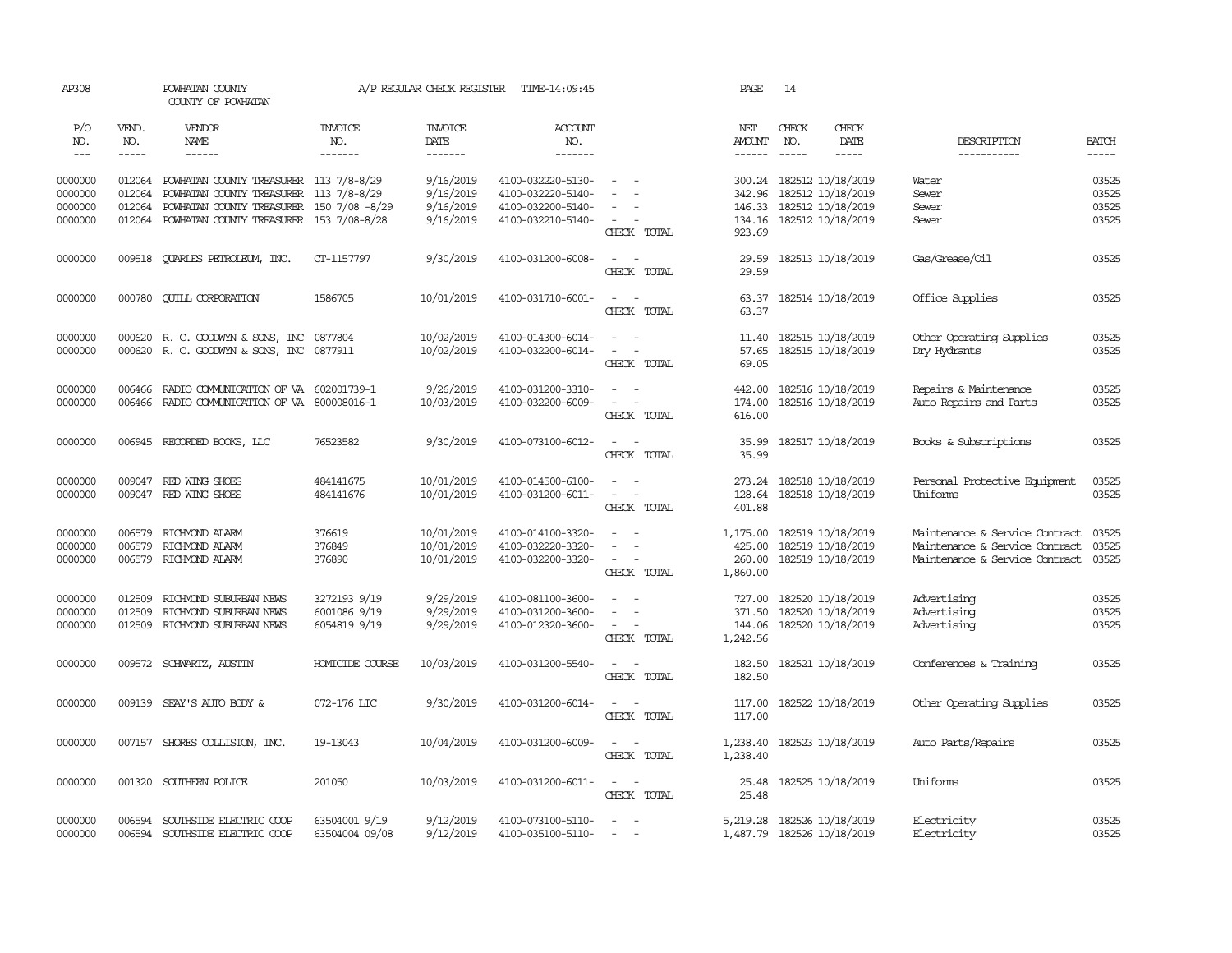| AP308              |                  | POWHATAN COUNTY<br>COUNTY OF POWHATAN              |                                    | A/P REGULAR CHECK REGISTER | TIME-14:09:45                          |                                                      | PAGE                  | 15           |                                        |                                                    |                |
|--------------------|------------------|----------------------------------------------------|------------------------------------|----------------------------|----------------------------------------|------------------------------------------------------|-----------------------|--------------|----------------------------------------|----------------------------------------------------|----------------|
| P/O<br>NO.         | VEND.<br>NO.     | VENDOR<br>NAME                                     | <b>INVOICE</b><br>NO.              | <b>INVOICE</b><br>DATE     | ACCOUNT<br>NO.                         |                                                      | NET<br>AMOUNT         | CHECK<br>NO. | CHECK<br>DATE                          | DESCRIPTION                                        | <b>BATCH</b>   |
| $---$              | -----            | $- - - - - -$                                      | -------                            | -------                    | -------                                |                                                      | $- - - - - -$         |              | -----                                  | -----------                                        | $- - - - -$    |
| 0000000<br>0000000 | 006594<br>006594 | SOUTHSIDE ELECTRIC COOP<br>SOUTHSIDE ELECTRIC COOP | 63504005 10/01<br>63504006 09/08   | 10/04/2019<br>9/12/2019    | 4100-031210-5110-<br>4100-014600-5110- | $\equiv$                                             | 112.15<br>540.02      |              | 182526 10/18/2019<br>182526 10/18/2019 | Electricity - Comunications H 03525<br>Electricity | 03525          |
| 0000000            | 006594           | SOUTHSIDE ELECTRIC COOP                            | 63504009 09/08                     | 9/12/2019                  | 4100-014600-5110-                      | CHECK TOTAL                                          | 5,590.74<br>12,949.98 |              | 182526 10/18/2019                      | Electricity                                        | 03525          |
| 0000000            | 001940           | STANDBY SYSTEMS, INC.                              | 09191908                           | 9/30/2019                  | 4100-031210-3320-                      | $\sim$<br>$\overline{\phantom{a}}$<br>CHECK TOTAL    | 140.00<br>140.00      |              | 182527 10/18/2019                      | Maintenance and Service Contra                     | 03525          |
| 0000000            | 013065           | STAPLES INC                                        | 7225527685-0-1                     | 9/30/2019                  | 4100-081100-6001-                      | $\sim$<br>$\sim$                                     | 22.99                 |              | 182528 10/18/2019                      | Office Supplies                                    | 03525          |
| 0000000            | 013065           | STAPLES INC                                        | 7225527685-0-1                     | 9/30/2019                  | 4100-034100-6001-                      | $\blacksquare$                                       | 22.99                 |              | 182528 10/18/2019                      | Office Supplies                                    | 03525          |
| 0000000            | 013065           | STAPLES INC                                        | 7225616993-0-1                     | 10/02/2019                 | 4100-081100-6001-                      | $\equiv$                                             | 74.57                 |              | 182528 10/18/2019                      | Office Supplies                                    | 03525          |
| 0000000            | 013065           | STAPLES INC                                        | 7225616993-0-1                     | 10/02/2019                 | 4100-034100-6001-                      | $\sim$                                               | 74.56                 |              | 182528 10/18/2019                      | Office Supplies                                    | 03525          |
| 0000000            | 013065           | STAPLES INC                                        | 7225616993-0-2                     | 10/02/2019                 | 4100-034100-6001-                      | $\overline{\phantom{a}}$                             | 5.99                  |              | 182528 10/18/2019                      | Office Supplies                                    | 03525          |
| 0000000            | 013065           | STAPLES INC                                        | 7225616993-0-2                     | 10/02/2019                 | 4100-081100-6001-                      |                                                      | 5.99                  |              | 182528 10/18/2019                      | Office Supplies                                    | 03525          |
| 0000000            |                  | 013065 STAPLES INC                                 | 7300987043-0-1                     | 10/03/2019                 | 4100-073100-6001-                      | $\overline{\phantom{a}}$<br>CHECK TOTAL              | 42.70<br>249.79       |              | 182528 10/18/2019                      | Office Supplies                                    | 03525          |
| 0000000            |                  | 007182 SUPPLY ROOM COMPANIES INC 3827128-0         |                                    | 10/03/2019                 | 4100-021200-6001-                      | $\sim$ $\sim$<br>CHECK TOTAL                         | 38.76<br>38.76        |              | 182529 10/18/2019                      | Office Supplies                                    | 03525          |
| 0000000            |                  | 013107 T-MOBILE                                    | 965938308 9/19                     | 9/29/2019                  | 4100-073100-6002-                      | $\sim$<br>$\sim$<br>CHECK TOTAL                      | 13.96<br>13.96        |              | 182530 10/18/2019                      | Computer Equipment-non-capital                     | 03525          |
| 0000000            | 000845           | TOWN POLICE SUPPLY OF                              | R82568                             | 9/19/2019                  | 4100-031200-6011-                      |                                                      | 75.00                 |              | 182532 10/18/2019                      | Uniforms                                           | 03525          |
| 0000000            | 000845           | TOWN POLICE SUPPLY OF                              | 0021487681920                      | 10/02/2019                 | 4100-031200-6011-                      |                                                      | 749.00                |              | 182532 10/18/2019                      | Uniforms                                           | 03525          |
| 0000000            |                  | 000845 TOWN POLICE SUPPLY OF                       | 0021677366000                      | 10/02/2019                 | 4100-031200-6011-                      | $\sim$<br>$\overline{\phantom{a}}$<br>CHECK TOTAL    | 818.00<br>1,642.00    |              | 182532 10/18/2019                      | Uniforms                                           | 03525          |
| 0000000            | 008565           | TRACTOR SUPPLY CREDIT                              | 100495875                          | 9/04/2019                  | 4100-031200-6022-                      | ÷<br>- -                                             | 103.99                |              | 182533 10/18/2019                      | Dog Food & Supplies K9                             | 03525          |
| 0000000            | 008565           | TRACTOR SUPPLY CREDIT                              | 100497155                          | 9/16/2019                  | 4100-031200-6022-                      | $\equiv$<br>$\sim$                                   | 21.07                 |              | 182533 10/18/2019                      | Dog Food & Supplies K9                             | 03525          |
| 0000000            | 008565           | TRACTOR SUPPLY CREDIT                              | 100497951                          | 9/23/2019                  | 4100-031200-6022-                      | ÷.                                                   | 73.98                 |              | 182533 10/18/2019                      | Dog Food & Supplies K9                             | 03525          |
| 0000000            | 008565           | TRACTOR SUPPLY CREDIT                              | 200747403                          | 9/03/2019                  | 4100-031200-6022-                      |                                                      | 47.99                 |              | 182533 10/18/2019                      | Dog Food & Supplies K9                             | 03525          |
| 0000000            | 008565           | TRACTOR SUPPLY CREDIT                              | 200747411                          | 9/03/2019                  | 4100-031200-6022-                      | $\sim$<br>CHECK TOTAL                                | 649.99<br>897.02      |              | 182533 10/18/2019                      | Dog Food & Supplies K9                             | 03525          |
| 0000000            |                  | 009574 UNIQUE MANAGEMENT                           | 559335                             | 10/01/2019                 | 4100-073100-6012-                      | $\sim$<br>$\sim$<br>CHECK TOTAL                      | 79.60<br>79.60        |              | 182534 10/18/2019                      | Books & Subscriptions                              | 03525          |
| 0000000            |                  | 008126 VERIZON                                     | 9838744941                         | 10/15/2019                 | 4100-031200-5250-                      | $\sim$<br>$\overline{\phantom{a}}$<br>CHECK TOTAL    | 2,586.48<br>2,586.48  |              | 182535 10/18/2019                      | Cell Phones                                        | 03525          |
| 0000000            | 011169           | VERIZON                                            | 804598560010/19                    | 9/28/2019                  | 100-000100-0006-                       |                                                      | 120.02                |              | 182536 10/18/2019                      | Due from Other Agencies                            | 03525          |
| 0000000            | 011169           | VERIZON                                            | 804403306510/19                    | 9/23/2019                  | 4100-031200-3320-                      |                                                      | 285.27                |              | 182536 10/18/2019                      | Maintenance & Service Contract                     | 03525          |
| 0000000            | 011169           | VERIZON                                            | 804598371510/19                    | 9/28/2019                  | 4100-031210-5232-                      | $\sim$<br>$\sim$                                     | 129.78                |              | 182536 10/18/2019                      | Wireline 911                                       | 03525          |
| 0000000            | 011169           | VERIZON                                            | 804598560010/19                    | 9/28/2019                  | 4100-012310-5230-                      | $\sim$                                               | 50.72                 |              | 182536 10/18/2019                      | Telephone Services                                 | 03525          |
| 0000000            | 011169           | VERIZON                                            | 804598560010/19                    | 9/28/2019                  | 4100-012510-5230-                      | $\equiv$                                             |                       |              | 99.17 182536 10/18/2019                | Telephone Services                                 | 03525          |
| 0000000            | 011169           | VERIZON                                            | 804598560010/19                    | 9/28/2019                  | 4100-014100-5230-                      | ÷.                                                   | 210.72                |              | 182536 10/18/2019                      | Telephone Services                                 | 03525          |
| 0000000<br>0000000 | 011169<br>011169 | VERIZON<br>VERIZON                                 | 804598560010/19<br>804598560010/19 | 9/28/2019<br>9/28/2019     | 4100-014300-5230-<br>4100-021200-5230- | $\overline{\phantom{a}}$<br>$\overline{\phantom{a}}$ | 85.19<br>44.87        |              | 182536 10/18/2019<br>182536 10/18/2019 | Telephone Services<br>Telephone Services           | 03525<br>03525 |
| 0000000            | 011169           | VERIZON                                            | 804598560010/19                    | 9/28/2019                  | 4100-031200-5230-                      | $\sim$                                               | 162.24                |              | 182536 10/18/2019                      | Telephone Services                                 | 03525          |
| 0000000            |                  | 011169 VERIZON                                     | 804598560010/19                    | 9/28/2019                  | 4100-031710-5230-                      | $\overline{\phantom{a}}$                             |                       |              | 50.72 182536 10/18/2019                | Telephone Services                                 | 03525          |
|                    |                  |                                                    |                                    |                            |                                        |                                                      |                       |              |                                        |                                                    |                |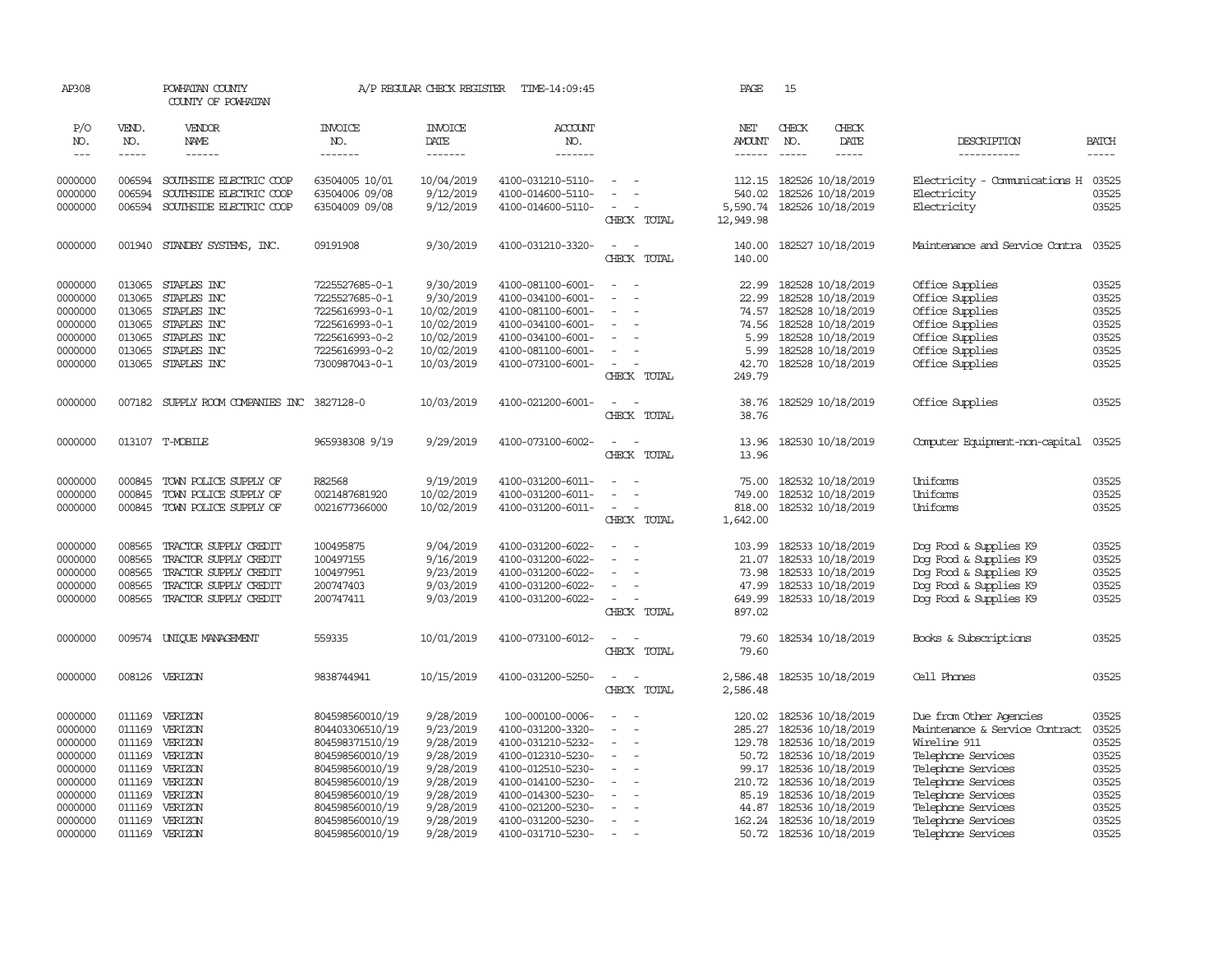| AP308   |        | POWHATAN COUNTY<br>COUNTY OF POWHATAN                                                                                                                                                                                                                                                                                                                                                                                                                                                  |                  | A/P REGULAR CHECK REGISTER | TIME-14:09:45     |                                      | PAGE          | 16            |                          |                                      |              |
|---------|--------|----------------------------------------------------------------------------------------------------------------------------------------------------------------------------------------------------------------------------------------------------------------------------------------------------------------------------------------------------------------------------------------------------------------------------------------------------------------------------------------|------------------|----------------------------|-------------------|--------------------------------------|---------------|---------------|--------------------------|--------------------------------------|--------------|
| P/O     | VEND.  | VENDOR                                                                                                                                                                                                                                                                                                                                                                                                                                                                                 | <b>INVOICE</b>   | <b>INVOICE</b>             | <b>ACCOUNT</b>    |                                      | NET           | CHECK         | CHECK                    |                                      |              |
| NO.     | NO.    | NAME                                                                                                                                                                                                                                                                                                                                                                                                                                                                                   | NO.              | DATE                       | NO.               |                                      | <b>AMOUNT</b> | NO.           | DATE                     | DESCRIPTION                          | <b>BATCH</b> |
| $---$   | -----  | $\begin{array}{cccccccccc} \multicolumn{2}{c}{} & \multicolumn{2}{c}{} & \multicolumn{2}{c}{} & \multicolumn{2}{c}{} & \multicolumn{2}{c}{} & \multicolumn{2}{c}{} & \multicolumn{2}{c}{} & \multicolumn{2}{c}{} & \multicolumn{2}{c}{} & \multicolumn{2}{c}{} & \multicolumn{2}{c}{} & \multicolumn{2}{c}{} & \multicolumn{2}{c}{} & \multicolumn{2}{c}{} & \multicolumn{2}{c}{} & \multicolumn{2}{c}{} & \multicolumn{2}{c}{} & \multicolumn{2}{c}{} & \multicolumn{2}{c}{} & \mult$ | -------          | -------                    | -------           |                                      | $- - - - - -$ | $\frac{1}{2}$ | $\frac{1}{2}$            | -----------                          | $\cdots$     |
| 0000000 |        | 011169 VERIZON                                                                                                                                                                                                                                                                                                                                                                                                                                                                         | 804598560010/19  | 9/28/2019                  | 4100-021200-5230- | $\sim$<br>$\sim$                     |               |               | 15.14 182536 10/18/2019  | Telephone Services                   | 03525        |
| 0000000 | 011169 | VERIZON                                                                                                                                                                                                                                                                                                                                                                                                                                                                                | 804598560010/19  | 9/28/2019                  | 4100-031210-5230- | $\equiv$                             | 44.87         |               | 182536 10/18/2019        | Telephone Services                   | 03525        |
| 0000000 | 011169 | VERIZON                                                                                                                                                                                                                                                                                                                                                                                                                                                                                | 804598560010/19  | 9/28/2019                  | 4100-032200-5230- |                                      | 300.53        |               | 182536 10/18/2019        | Telephone Services                   | 03525        |
| 0000000 | 011169 | VERIZON                                                                                                                                                                                                                                                                                                                                                                                                                                                                                | 804598560010/19  | 9/28/2019                  | 4100-032200-5260- | $\equiv$                             | 206.75        |               | 182536 10/18/2019        | <b>Internet</b>                      | 03525        |
| 0000000 | 011169 | VERIZON                                                                                                                                                                                                                                                                                                                                                                                                                                                                                | 804598560010/19  | 9/28/2019                  | 4100-032210-5230- | $\equiv$                             | 75.04         |               | 182536 10/18/2019        | Telephone Services                   | 03525        |
| 0000000 | 011169 | VERIZON                                                                                                                                                                                                                                                                                                                                                                                                                                                                                | 804598560010/19  | 9/28/2019                  | 4100-035500-5230- |                                      | 44.87         |               | 182536 10/18/2019        | Telephone Services                   | 03525        |
| 0000000 | 011169 | VERIZON                                                                                                                                                                                                                                                                                                                                                                                                                                                                                | 804598560010/19  | 9/28/2019                  | 4100-071110-5230- |                                      | 44.87         |               | 182536 10/18/2019        | Telephone Services                   | 03525        |
|         | 011169 | VERIZON                                                                                                                                                                                                                                                                                                                                                                                                                                                                                |                  | 9/28/2019                  | 4100-073100-5230- | $\equiv$                             | 101.45        |               |                          |                                      | 03525        |
| 0000000 | 011169 |                                                                                                                                                                                                                                                                                                                                                                                                                                                                                        | 804598560010/19  |                            |                   | $\overline{\phantom{a}}$             |               |               | 182536 10/18/2019        | Telephone Services                   | 03525        |
| 0000000 |        | VERIZON                                                                                                                                                                                                                                                                                                                                                                                                                                                                                | 804598793910/19  | 9/28/2019                  | 4100-022100-5230- |                                      | 51.82         |               | 182536 10/18/2019        | Telephone Services                   |              |
|         |        |                                                                                                                                                                                                                                                                                                                                                                                                                                                                                        |                  |                            |                   | CHECK TOTAL                          | 2,124.04      |               |                          |                                      |              |
| 0000000 | 011960 | VIRGINIA LOGOS                                                                                                                                                                                                                                                                                                                                                                                                                                                                         | 110519871        | 9/27/2019                  | 4100-014100-3320- | $\sim$<br>$\sim$                     | 900.00        |               | 182538 10/18/2019        | Maintenance & Service Contract       | 03525        |
|         |        |                                                                                                                                                                                                                                                                                                                                                                                                                                                                                        |                  |                            |                   | CHECK TOTAL                          | 900.00        |               |                          |                                      |              |
|         |        |                                                                                                                                                                                                                                                                                                                                                                                                                                                                                        |                  |                            |                   |                                      |               |               |                          |                                      |              |
| 0000000 |        | 007173 VIRGINIA SHERIFFS                                                                                                                                                                                                                                                                                                                                                                                                                                                               | 300000297        | 9/01/2019                  | 4100-031200-5810- | $\sim$<br>$\sim$                     | 1,893.00      |               | 182539 10/18/2019        | Dues/Association Memberships         | 03525        |
|         |        |                                                                                                                                                                                                                                                                                                                                                                                                                                                                                        |                  |                            |                   | CHECK TOTAL                          | 1,893.00      |               |                          |                                      |              |
| 0000000 |        | 011954 WALLACE, JEFF                                                                                                                                                                                                                                                                                                                                                                                                                                                                   | TUITION FY20     | 10/01/2019                 | 4100-012220-7003- | $\sim$<br>$\sim$                     |               |               | 690.00 182541 10/18/2019 | Tuition reimbursement                | 03525        |
|         |        |                                                                                                                                                                                                                                                                                                                                                                                                                                                                                        |                  |                            |                   | CHECK TOTAL                          | 690.00        |               |                          |                                      |              |
|         |        |                                                                                                                                                                                                                                                                                                                                                                                                                                                                                        |                  |                            |                   |                                      |               |               |                          |                                      |              |
| 0000000 | 007368 | WARNER, PHIL                                                                                                                                                                                                                                                                                                                                                                                                                                                                           | <b>APPARATUS</b> | 10/03/2019                 | 4100-032200-5540- | $\sim$<br>$\sim$                     | 152.50        |               | 182542 10/18/2019        | Travel - Convention & Educatio       | 03525        |
|         |        |                                                                                                                                                                                                                                                                                                                                                                                                                                                                                        |                  |                            |                   | CHECK TOTAL                          | 152.50        |               |                          |                                      |              |
| 0000000 | 001680 | WASTE MANAGEMENT OF                                                                                                                                                                                                                                                                                                                                                                                                                                                                    | 3389510-2424-3   | 10/01/2019                 | 4100-014300-3175- | $\sim$ 100 $\sim$                    | 307.87        |               | 182543 10/18/2019        | Waste Disposal                       | 03525        |
|         |        |                                                                                                                                                                                                                                                                                                                                                                                                                                                                                        |                  |                            |                   | CHECK TOTAL                          | 307.87        |               |                          |                                      |              |
|         |        |                                                                                                                                                                                                                                                                                                                                                                                                                                                                                        |                  |                            |                   |                                      |               |               |                          |                                      |              |
| 0000000 |        | 007755 WITMER PUBLIC SAFETY                                                                                                                                                                                                                                                                                                                                                                                                                                                            | E1874338         | 9/26/2019                  | 4100-032200-6011- | $\sim$ $ \sim$                       | 350.00        |               | 182544 10/18/2019        | Protective Gear/Uniforms             | 03525        |
|         |        |                                                                                                                                                                                                                                                                                                                                                                                                                                                                                        |                  |                            |                   | CHECK TOTAL                          | 350.00        |               |                          |                                      |              |
|         |        |                                                                                                                                                                                                                                                                                                                                                                                                                                                                                        |                  |                            |                   |                                      |               |               |                          |                                      |              |
| 0000000 |        | 009332 WITMER PUBLIC SAFETY                                                                                                                                                                                                                                                                                                                                                                                                                                                            | 1978151          | 10/04/2019                 | 4100-031200-6011- | $\sim$                               | 40.00         |               | 182545 10/18/2019        | Uniforms                             | 03525        |
|         |        |                                                                                                                                                                                                                                                                                                                                                                                                                                                                                        |                  |                            |                   | CHECK TOTAL                          | 40.00         |               |                          |                                      |              |
| 0000000 | 010688 | A&B CLEANING SERVICE, INC.                                                                                                                                                                                                                                                                                                                                                                                                                                                             | 32037            | 10/15/2019                 | 4100-014100-3180- | $\sim$<br>$\sim$                     | 4,696.18      |               | 182546 10/21/2019        | Cleaning Service                     | 03529        |
|         |        |                                                                                                                                                                                                                                                                                                                                                                                                                                                                                        |                  |                            |                   | CHECK TOTAL                          | 4,696.18      |               |                          |                                      |              |
|         |        |                                                                                                                                                                                                                                                                                                                                                                                                                                                                                        |                  |                            |                   |                                      |               |               |                          |                                      |              |
| 0000000 |        | 012791 ADAMS, RICK                                                                                                                                                                                                                                                                                                                                                                                                                                                                     | TRAVEL 10/11/19  | 10/11/2019                 | 4100-034100-5510- | $\sim$<br>$\sim$                     | 160.78        |               | 182547 10/21/2019        | Travel/Mileage/Parking/Tolls         | 03529        |
|         |        |                                                                                                                                                                                                                                                                                                                                                                                                                                                                                        |                  |                            |                   | CHECK TOTAL                          | 160.78        |               |                          |                                      |              |
|         |        |                                                                                                                                                                                                                                                                                                                                                                                                                                                                                        |                  |                            |                   |                                      |               |               |                          |                                      |              |
| 0000000 |        | 012098 AMERICAN FAMILY CARE-                                                                                                                                                                                                                                                                                                                                                                                                                                                           | 2462             | 10/10/2019                 | 4100-012220-3141- | $\sim$<br>$\sim$                     | 576.00        |               | 182548 10/21/2019        | Drug Testing                         | 03529        |
|         |        |                                                                                                                                                                                                                                                                                                                                                                                                                                                                                        |                  |                            |                   | CHECK TOTAL                          | 576.00        |               |                          |                                      |              |
| 0000000 |        | 012275 ANTHEM HEALTH PLANS OF                                                                                                                                                                                                                                                                                                                                                                                                                                                          | 888840400740     | 10/16/2019                 | 4100-033400-3845- | $\sim$                               | 487.32        |               | 182549 10/21/2019        | Detention of Adults - Health C 03529 |              |
|         |        |                                                                                                                                                                                                                                                                                                                                                                                                                                                                                        |                  |                            |                   | CHECK TOTAL                          | 487.32        |               |                          |                                      |              |
|         |        |                                                                                                                                                                                                                                                                                                                                                                                                                                                                                        |                  |                            |                   |                                      |               |               |                          |                                      |              |
| 0000000 |        | 012849 AQUA VIRGINIA                                                                                                                                                                                                                                                                                                                                                                                                                                                                   | 9072586 9/19     | 10/07/2019                 | 4100-022100-5130- | $\sim$ $\sim$                        | 26.75         |               | 182550 10/21/2019        | Water                                | 03529        |
|         |        |                                                                                                                                                                                                                                                                                                                                                                                                                                                                                        |                  |                            |                   | CHECK TOTAL                          | 26.75         |               |                          |                                      |              |
|         |        |                                                                                                                                                                                                                                                                                                                                                                                                                                                                                        |                  |                            |                   |                                      |               |               |                          |                                      |              |
| 0000000 | 008668 | BANK OF AMERICA                                                                                                                                                                                                                                                                                                                                                                                                                                                                        | 09/03/2019       | 9/03/2019                  | 4100-081500-5540- | $\equiv$<br>$\overline{\phantom{a}}$ | .00.          |               | 182551 10/21/2019        | Conferences & Training               | 03532        |
| 0000000 | 008668 | BANK OF AMERICA                                                                                                                                                                                                                                                                                                                                                                                                                                                                        | 09/03/2019       | 9/03/2019                  | 4100-081500-5540- | $\sim$                               | 12.00         |               | 182551 10/21/2019        | Conferences & Training               | 03532        |
| 0000000 | 008668 | BANK OF AMERICA                                                                                                                                                                                                                                                                                                                                                                                                                                                                        | 09/03/2019       | 9/03/2019                  | 4100-081500-5540- |                                      |               |               | 12.00- 182551 10/21/2019 | Conferences & Training               | 03532        |
| 0000000 |        | 008668 BANK OF AMERICA                                                                                                                                                                                                                                                                                                                                                                                                                                                                 | 09/03/2019       | 9/03/2019                  | 4100-014100-3310- | $\sim$                               |               |               | 149.88 182551 10/21/2019 | Repairs & Maintenance                | 03532        |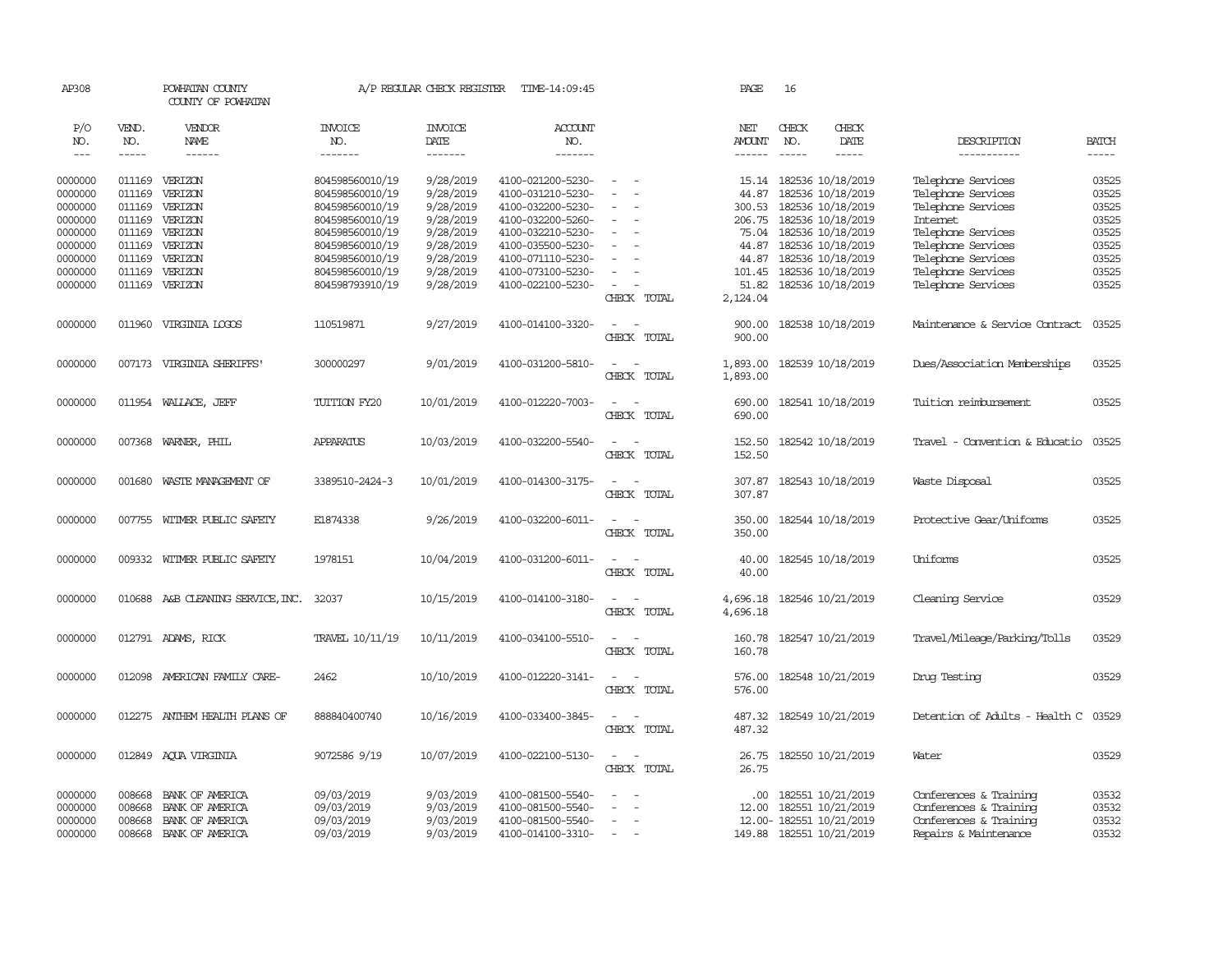| AP308                       |                             | POWHATAN COUNTY<br>COUNTY OF POWHATAN |                                  | A/P REGULAR CHECK REGISTER        | TIME-14:09:45             |                          |                          | PAGE                                  | 17                                                                                                                                                                                                                                                                                                                                                                                                                                                                                         |                              |                              |                |
|-----------------------------|-----------------------------|---------------------------------------|----------------------------------|-----------------------------------|---------------------------|--------------------------|--------------------------|---------------------------------------|--------------------------------------------------------------------------------------------------------------------------------------------------------------------------------------------------------------------------------------------------------------------------------------------------------------------------------------------------------------------------------------------------------------------------------------------------------------------------------------------|------------------------------|------------------------------|----------------|
| P/O<br>NO.<br>$\frac{1}{2}$ | VEND.<br>NO.<br>$- - - - -$ | VENDOR<br>NAME<br>$- - - - - -$       | <b>INVOICE</b><br>NO.<br>------- | <b>INVOICE</b><br>DATE<br>------- | ACCOUNT<br>NO.<br>------- |                          |                          | NET<br><b>AMOUNT</b><br>$- - - - - -$ | CHECK<br>NO.<br>$\frac{1}{2} \left( \frac{1}{2} \right) \left( \frac{1}{2} \right) \left( \frac{1}{2} \right) \left( \frac{1}{2} \right) \left( \frac{1}{2} \right) \left( \frac{1}{2} \right) \left( \frac{1}{2} \right) \left( \frac{1}{2} \right) \left( \frac{1}{2} \right) \left( \frac{1}{2} \right) \left( \frac{1}{2} \right) \left( \frac{1}{2} \right) \left( \frac{1}{2} \right) \left( \frac{1}{2} \right) \left( \frac{1}{2} \right) \left( \frac{1}{2} \right) \left( \frac$ | CHECK<br>DATE<br>$- - - - -$ | DESCRIPTION<br>-----------   | BATCH<br>----- |
| 0000000                     | 008668                      | BANK OF AMERICA                       | 09/03/2019                       | 9/03/2019                         | 4100-014500-6004-         |                          |                          | 99.97                                 |                                                                                                                                                                                                                                                                                                                                                                                                                                                                                            | 182551 10/21/2019            | Tools and Equipment          | 03532          |
| 0000000                     | 008668                      | BANK OF AMERICA                       | 09/03/2019                       | 9/03/2019                         | 4100-021600-5540-         | $\equiv$                 |                          | 406.92                                |                                                                                                                                                                                                                                                                                                                                                                                                                                                                                            | 182551 10/21/2019            | Travel and Education         | 03532          |
| 0000000                     | 008668                      | BANK OF AMERICA                       | 09/03/2019                       | 9/03/2019                         | 4100-021600-5540-         |                          |                          | 305.19                                |                                                                                                                                                                                                                                                                                                                                                                                                                                                                                            | 182551 10/21/2019            | Travel and Education         | 03532          |
| 0000000                     | 008668                      | BANK OF AMERICA                       | 09/03/2019                       | 9/03/2019                         | 4100-021600-5540-         | $\equiv$                 |                          | 203.46                                |                                                                                                                                                                                                                                                                                                                                                                                                                                                                                            | 182551 10/21/2019            | Travel and Education         | 03532          |
| 0000000                     | 008668                      | BANK OF AMERICA                       | 09/03/2019                       | 9/03/2019                         | 4100-081500-5540-         |                          |                          |                                       |                                                                                                                                                                                                                                                                                                                                                                                                                                                                                            | 30.00- 182551 10/21/2019     | Conferences & Training       | 03532          |
| 0000000                     | 008668                      | BANK OF AMERICA                       | 09/03/2019                       | 9/03/2019                         | 4100-081500-5810-         | $\sim$                   | $\sim$                   | 185.00                                |                                                                                                                                                                                                                                                                                                                                                                                                                                                                                            | 182551 10/21/2019            | Dues/Association Memberships | 03532          |
| 0000000                     | 008668                      | BANK OF AMERICA                       | 09/03/2019                       | 9/03/2019                         | 4100-013200-5210-         | $\sim$                   |                          | 110.00                                |                                                                                                                                                                                                                                                                                                                                                                                                                                                                                            | 182551 10/21/2019            | Postage                      | 03532          |
| 0000000                     | 008668                      | BANK OF AMERICA                       | 09/03/2019                       | 9/03/2019                         | 4100-013200-5210-         | $\sim$                   |                          | 83.00                                 |                                                                                                                                                                                                                                                                                                                                                                                                                                                                                            | 182551 10/21/2019            | Postage                      | 03532          |
| 0000000                     | 008668                      | BANK OF AMERICA                       | 09/03/2019                       | 9/03/2019                         | 4100-031200-5210-         | $\sim$                   |                          | 139.00                                |                                                                                                                                                                                                                                                                                                                                                                                                                                                                                            | 182551 10/21/2019            | Postage                      | 03532          |
| 0000000                     | 008668                      | BANK OF AMERICA                       | 09/03/2019                       | 9/03/2019                         | 4100-073100-5210-         | $\overline{\phantom{a}}$ |                          | 7.67                                  |                                                                                                                                                                                                                                                                                                                                                                                                                                                                                            | 182551 10/21/2019            | Postage                      | 03532          |
| 0000000                     | 008668                      | BANK OF AMERICA                       | 09/03/2019                       | 9/03/2019                         | 4100-073100-5210-         | $\equiv$                 |                          | 3.10                                  |                                                                                                                                                                                                                                                                                                                                                                                                                                                                                            | 182551 10/21/2019            | Postage                      | 03532          |
| 0000000                     | 008668                      | BANK OF AMERICA                       | 09/03/2019                       | 9/03/2019                         | 4100-073100-5210-         |                          |                          | 7.85                                  |                                                                                                                                                                                                                                                                                                                                                                                                                                                                                            | 182551 10/21/2019            | Postage                      | 03532          |
| 0000000                     | 008668                      | BANK OF AMERICA                       | 09/03/2019                       | 9/03/2019                         | 4100-073100-5210-         | $\sim$                   | $\overline{\phantom{a}}$ | 7.18                                  |                                                                                                                                                                                                                                                                                                                                                                                                                                                                                            | 182551 10/21/2019            | Postage                      | 03532          |
| 0000000                     | 008668                      | BANK OF AMERICA                       | 09/03/2019                       | 9/03/2019                         | 4100-083500-5210-         | $\sim$                   |                          | 5.19                                  |                                                                                                                                                                                                                                                                                                                                                                                                                                                                                            | 182551 10/21/2019            | Postage                      | 03532          |
| 0000000                     | 008668                      | BANK OF AMERICA                       | 09/03/2019                       | 9/03/2019                         | 4100-032200-5840-         | $\equiv$                 |                          | 62.51                                 |                                                                                                                                                                                                                                                                                                                                                                                                                                                                                            | 182551 10/21/2019            | Miscellaneous                | 03532          |
| 0000000                     | 008668                      | BANK OF AMERICA                       | 09/03/2019                       | 9/03/2019                         | 4100-035500-6023-         | $\sim$                   |                          | 116.38                                |                                                                                                                                                                                                                                                                                                                                                                                                                                                                                            | 182551 10/21/2019            | Mobile Command Post          | 03532          |
| 0000000                     | 008668                      | BANK OF AMERICA                       | 09/03/2019                       | 9/03/2019                         | 4100-073100-6001-         | $\equiv$                 |                          | 50.46                                 |                                                                                                                                                                                                                                                                                                                                                                                                                                                                                            | 182551 10/21/2019            | Office Supplies              | 03532          |
| 0000000                     | 008668                      | BANK OF AMERICA                       | 09/03/2019                       | 9/03/2019                         | 4100-073100-6001-         | $\equiv$                 |                          | 28.81                                 |                                                                                                                                                                                                                                                                                                                                                                                                                                                                                            | 182551 10/21/2019            | Office Supplies              | 03532          |
| 0000000                     | 008668                      | BANK OF AMERICA                       | 09/03/2019                       | 9/03/2019                         | 4100-031210-5210-         |                          |                          | 55.75                                 |                                                                                                                                                                                                                                                                                                                                                                                                                                                                                            | 182551 10/21/2019            | Postage                      | 03532          |
| 0000000                     | 008668                      | BANK OF AMERICA                       | 09/03/2019                       | 9/03/2019                         | 4100-031210-5210-         | $\equiv$                 |                          | 3.33                                  |                                                                                                                                                                                                                                                                                                                                                                                                                                                                                            | 182551 10/21/2019            | Postage                      | 03532          |
| 0000000                     | 008668                      | BANK OF AMERICA                       | 09/03/2019                       | 9/03/2019                         | 4100-032200-5815-         | $\sim$                   |                          | 27.61                                 |                                                                                                                                                                                                                                                                                                                                                                                                                                                                                            | 182551 10/21/2019            | Training/Seminars            | 03532          |
| 0000000                     | 008668                      | BANK OF AMERICA                       | 09/03/2019                       | 9/03/2019                         | 4100-083500-6014-         | $\equiv$                 |                          | 29.52                                 |                                                                                                                                                                                                                                                                                                                                                                                                                                                                                            | 182551 10/21/2019            | Other Operating Supplies     | 03532          |
| 0000000                     | 008668                      | BANK OF AMERICA                       | 09/03/2019                       | 9/03/2019                         | 4100-032200-6001-         |                          |                          | 45.00                                 |                                                                                                                                                                                                                                                                                                                                                                                                                                                                                            | 182551 10/21/2019            | Stationery/Office Supplies   | 03532          |
| 0000000                     | 008668                      | BANK OF AMERICA                       | 09/03/2019                       | 9/03/2019                         | 4100-012510-6014-         | $\overline{\phantom{a}}$ |                          | 28.91                                 |                                                                                                                                                                                                                                                                                                                                                                                                                                                                                            | 182551 10/21/2019            | Other Operating Supplies     | 03532          |
| 0000000                     | 008668                      | BANK OF AMERICA                       | 09/03/2019                       | 9/03/2019                         | 4100-012510-6014-         | $\equiv$                 |                          | 135.96                                |                                                                                                                                                                                                                                                                                                                                                                                                                                                                                            | 182551 10/21/2019            | Other Operating Supplies     | 03532          |
| 0000000                     | 008668                      | BANK OF AMERICA                       | 09/03/2019                       | 9/03/2019                         | 4100-012510-6014-         |                          |                          | 499.00                                |                                                                                                                                                                                                                                                                                                                                                                                                                                                                                            | 182551 10/21/2019            | Other Operating Supplies     | 03532          |
| 0000000                     | 008668                      | BANK OF AMERICA                       | 09/03/2019                       | 9/03/2019                         | 4100-012510-6014-         | $\overline{\phantom{a}}$ |                          | 75.50                                 |                                                                                                                                                                                                                                                                                                                                                                                                                                                                                            | 182551 10/21/2019            | Other Operating Supplies     | 03532          |
| 0000000                     | 008668                      | BANK OF AMERICA                       | 09/03/2019                       | 9/03/2019                         | 4100-012510-6014-         | $\equiv$                 |                          | 84.89                                 |                                                                                                                                                                                                                                                                                                                                                                                                                                                                                            | 182551 10/21/2019            | Other Operating Supplies     | 03532          |
| 0000000                     | 008668                      | BANK OF AMERICA                       | 09/03/2019                       | 9/03/2019                         | 4100-012510-6014-         | $\equiv$                 |                          | 366.31                                |                                                                                                                                                                                                                                                                                                                                                                                                                                                                                            | 182551 10/21/2019            | Other Operating Supplies     | 03532          |
| 0000000                     | 008668                      | BANK OF AMERICA                       | 09/03/2019                       | 9/03/2019                         | 4100-012510-6014-         | $\overline{\phantom{a}}$ |                          | 95.13                                 |                                                                                                                                                                                                                                                                                                                                                                                                                                                                                            | 182551 10/21/2019            | Other Operating Supplies     | 03532          |
| 0000000                     | 008668                      | BANK OF AMERICA                       | 09/03/2019                       | 9/03/2019                         | 4100-021600-6001-         | $\overline{\phantom{a}}$ |                          | 18.40                                 |                                                                                                                                                                                                                                                                                                                                                                                                                                                                                            | 182551 10/21/2019            | Office Supplies              | 03532          |
| 0000000                     | 008668                      | BANK OF AMERICA                       | 09/03/2019                       | 9/03/2019                         | 4100-021600-6001-         | $\equiv$                 |                          | 6.94                                  |                                                                                                                                                                                                                                                                                                                                                                                                                                                                                            | 182551 10/21/2019            | Office Supplies              | 03532          |
| 0000000                     | 008668                      | BANK OF AMERICA                       | 09/03/2019                       | 9/03/2019                         | 4100-021600-6001-         |                          |                          | 13.36                                 |                                                                                                                                                                                                                                                                                                                                                                                                                                                                                            | 182551 10/21/2019            | Office Supplies              | 03532          |
| 0000000                     | 008668                      | BANK OF AMERICA                       | 09/03/2019                       | 9/03/2019                         | 4100-032200-6001-         | $\equiv$                 |                          | 72.66                                 |                                                                                                                                                                                                                                                                                                                                                                                                                                                                                            | 182551 10/21/2019            | Stationery/Office Supplies   | 03532          |
| 0000000                     | 008668                      | BANK OF AMERICA                       | 09/03/2019                       | 9/03/2019                         | 4100-032200-6001-         |                          |                          | 120.77                                |                                                                                                                                                                                                                                                                                                                                                                                                                                                                                            | 182551 10/21/2019            | Stationery/Office Supplies   | 03532          |
| 0000000                     | 008668                      | BANK OF AMERICA                       | 09/03/2019                       | 9/03/2019                         | 4100-032200-6009-         | $\equiv$                 |                          | 35.66                                 |                                                                                                                                                                                                                                                                                                                                                                                                                                                                                            | 182551 10/21/2019            | Auto Repairs and Parts       | 03532          |
| 0000000                     | 008668                      | BANK OF AMERICA                       | 09/03/2019                       | 9/03/2019                         | 4100-035500-6023-         | $\equiv$                 |                          | 63.94                                 |                                                                                                                                                                                                                                                                                                                                                                                                                                                                                            | 182551 10/21/2019            | Mobile Command Post          | 03532          |
| 0000000                     | 008668                      | BANK OF AMERICA                       | 09/03/2019                       | 9/03/2019                         | 4100-073100-6012-         | $\equiv$                 |                          | 27.33                                 |                                                                                                                                                                                                                                                                                                                                                                                                                                                                                            | 182551 10/21/2019            | Books & Subscriptions        | 03532          |
| 0000000                     | 008668                      | BANK OF AMERICA                       | 09/03/2019                       | 9/03/2019                         | 4100-073100-6012-         | $\sim$                   |                          | 15.00                                 |                                                                                                                                                                                                                                                                                                                                                                                                                                                                                            | 182551 10/21/2019            | Books & Subscriptions        | 03532          |
| 0000000                     | 008668                      | BANK OF AMERICA                       | 09/03/2019                       | 9/03/2019                         | 4100-012200-6001-         | $\equiv$                 |                          | 55.45                                 |                                                                                                                                                                                                                                                                                                                                                                                                                                                                                            | 182551 10/21/2019            | Office Supplies              | 03532          |
| 0000000                     | 008668                      | BANK OF AMERICA                       | 09/03/2019                       | 9/03/2019                         | 4100-031210-6001-         | $\equiv$                 |                          | 32.62                                 |                                                                                                                                                                                                                                                                                                                                                                                                                                                                                            | 182551 10/21/2019            | Office Supplies              | 03532          |
| 0000000                     | 008668                      | BANK OF AMERICA                       | 09/03/2019                       | 9/03/2019                         | 4100-012520-6014-         |                          |                          | 31.16                                 |                                                                                                                                                                                                                                                                                                                                                                                                                                                                                            | 182551 10/21/2019            | Other Operating Supplies     | 03532          |
| 0000000                     | 008668                      | BANK OF AMERICA                       | 09/03/2019                       | 9/03/2019                         | 4100-014500-3190-         | $\equiv$                 |                          | 89.98                                 |                                                                                                                                                                                                                                                                                                                                                                                                                                                                                            | 182551 10/21/2019            | Grounds Maintenance          | 03532          |
| 0000000                     | 008668                      | BANK OF AMERICA                       | 09/03/2019                       | 9/03/2019                         | 4100-032200-5840-         |                          |                          | 36.84                                 |                                                                                                                                                                                                                                                                                                                                                                                                                                                                                            | 182551 10/21/2019            | Miscellaneous                | 03532          |
| 0000000                     | 008668                      | BANK OF AMERICA                       | 09/03/2019                       | 9/03/2019                         | 4100-012100-5540-         | $\equiv$                 |                          | 280.00                                |                                                                                                                                                                                                                                                                                                                                                                                                                                                                                            | 182551 10/21/2019            | Conference & Training        | 03532          |
| 0000000                     | 008668                      | BANK OF AMERICA                       | 09/03/2019                       | 9/03/2019                         | 4100-012100-6012-         | $\equiv$                 |                          | 375.00                                |                                                                                                                                                                                                                                                                                                                                                                                                                                                                                            | 182551 10/21/2019            | Books & Subscriptions        | 03532          |
| 0000000                     | 008668                      | BANK OF AMERICA                       | 09/03/2019                       | 9/03/2019                         | 4100-081500-5540-         |                          |                          | 280.00                                |                                                                                                                                                                                                                                                                                                                                                                                                                                                                                            | 182551 10/21/2019            | Conferences & Training       | 03532          |
| 0000000                     | 008668                      | BANK OF AMERICA                       | 09/03/2019                       | 9/03/2019                         | 4100-021600-6014-         |                          |                          | 43.30                                 |                                                                                                                                                                                                                                                                                                                                                                                                                                                                                            | 182551 10/21/2019            | Other Operating Expenses     | 03532          |
| 0000000                     | 008668                      | BANK OF AMERICA                       | 09/03/2019                       | 9/03/2019                         | 4100-012100-5530-         |                          |                          | 25.53                                 |                                                                                                                                                                                                                                                                                                                                                                                                                                                                                            | 182551 10/21/2019            | Business Meetings            | 03532          |
| 0000000                     | 008668                      | BANK OF AMERICA                       | 09/03/2019                       | 9/03/2019                         | 4100-081500-5540-         | $\overline{\phantom{a}}$ |                          | 29.17                                 |                                                                                                                                                                                                                                                                                                                                                                                                                                                                                            | 182551 10/21/2019            | Conferences & Training       | 03532          |
| 0000000                     | 008668                      | BANK OF AMERICA                       | 09/03/2019                       | 9/03/2019                         | 4100-032200-5840-         | $\sim$                   |                          |                                       |                                                                                                                                                                                                                                                                                                                                                                                                                                                                                            | 141.70 182551 10/21/2019     | Miscellaneous                | 03532          |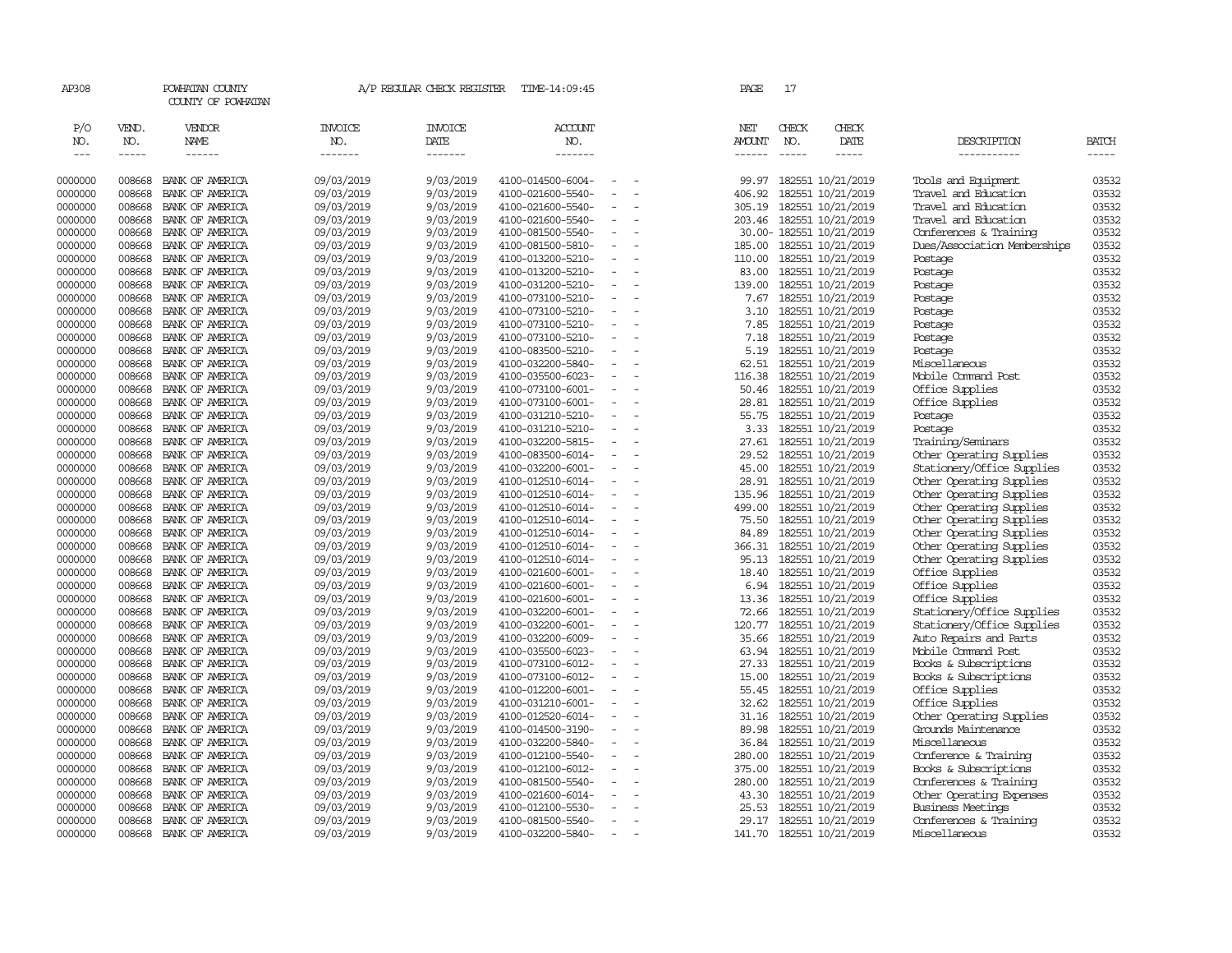| AP308                       |                             | POWHATAN COUNTY<br>COUNTY OF POWHATAN  |                                  | A/P REGULAR CHECK REGISTER        | TIME-14:09:45                          |                          | PAGE                           | 18                            |                                        |                                                |                             |
|-----------------------------|-----------------------------|----------------------------------------|----------------------------------|-----------------------------------|----------------------------------------|--------------------------|--------------------------------|-------------------------------|----------------------------------------|------------------------------------------------|-----------------------------|
| P/O<br>NO.<br>$\frac{1}{2}$ | VEND.<br>NO.<br>$- - - - -$ | <b>VENDOR</b><br>NAME<br>$- - - - - -$ | <b>INVOICE</b><br>NO.<br>------- | <b>INVOICE</b><br>DATE<br>------- | ACCOUNT<br>NO.<br>$- - - - - - -$      |                          | NET<br><b>AMOUNT</b><br>------ | CHECK<br>NO.<br>$\frac{1}{2}$ | CHECK<br>DATE<br>-----                 | DESCRIPTION<br>-----------                     | <b>BATCH</b><br>$- - - - -$ |
| 0000000                     | 008668                      | BANK OF AMERICA                        | 09/03/2019                       | 9/03/2019                         | 4100-012510-8205-                      |                          | 71.99                          |                               | 182551 10/21/2019                      | Hosting Fees                                   | 03532                       |
| 0000000                     | 008668                      | BANK OF AMERICA                        | 09/03/2019                       | 9/03/2019                         | 4100-032200-5210-                      |                          | 16.12                          |                               | 182551 10/21/2019                      | Postage                                        | 03532                       |
| 0000000                     | 008668                      | BANK OF AMERICA                        | 09/03/2019                       | 9/03/2019                         | 4100-035500-6008-                      |                          | 16.87                          |                               | 182551 10/21/2019                      | Gas/Grease/Oil                                 | 03532                       |
| 0000000                     | 008668                      | BANK OF AMERICA                        | 09/03/2019                       | 9/03/2019                         | 4100-035500-6008-                      | $\overline{\phantom{a}}$ | 42.00                          |                               | 182551 10/21/2019                      | Gas/Grease/Oil                                 | 03532                       |
| 0000000                     | 008668                      | BANK OF AMERICA                        | 09/03/2019                       | 9/03/2019                         | 4100-012100-6001-                      |                          | 28.42                          |                               | 182551 10/21/2019                      | Office Supplies                                | 03532                       |
| 0000000                     | 008668                      | BANK OF AMERICA                        | 09/03/2019                       | 9/03/2019                         | 4100-012100-6001-                      | $\equiv$                 | 28.42                          |                               | 182551 10/21/2019                      | Office Supplies                                | 03532                       |
| 0000000                     | 008668                      | BANK OF AMERICA                        | 09/03/2019                       | 9/03/2019                         | 4100-032200-6001-                      |                          | 180.90                         |                               | 182551 10/21/2019                      | Stationery/Office Supplies                     | 03532                       |
| 0000000                     | 008668                      | BANK OF AMERICA                        | 09/03/2019                       | 9/03/2019                         | 4100-032200-6001-                      |                          | 84.23                          |                               | 182551 10/21/2019                      | Stationery/Office Supplies                     | 03532                       |
| 0000000                     | 008668                      | BANK OF AMERICA                        | 09/03/2019                       | 9/03/2019                         | 4100-032200-6001-                      |                          | 140.32                         |                               | 182551 10/21/2019                      | Stationery/Office Supplies                     | 03532                       |
| 0000000                     | 008668                      | BANK OF AMERICA                        | 09/03/2019                       | 9/03/2019                         | 4100-012410-5540-                      |                          | 80.00                          |                               | 182551 10/21/2019                      | Conferences & Training                         | 03532                       |
| 0000000                     | 008668                      | BANK OF AMERICA                        | 09/03/2019                       | 9/03/2019                         | 4100-012410-5540-                      |                          | 80.00                          |                               | 182551 10/21/2019                      | Conferences & Training                         | 03532                       |
| 0000000                     | 008668                      | BANK OF AMERICA                        | 09/03/2019                       | 9/03/2019                         | 4100-012410-5540-                      |                          |                                |                               | 70.00- 182551 10/21/2019               | Conferences & Training                         | 03532                       |
| 0000000                     | 008668                      | BANK OF AMERICA                        | 09/03/2019                       | 9/03/2019                         | 4100-014100-5540-                      | $\sim$                   | 150.00                         |                               | 182551 10/21/2019                      | Conferences & Training                         | 03532                       |
| 0000000                     | 008668                      | BANK OF AMERICA                        | 09/03/2019                       | 9/03/2019                         | 4100-081500-6001-                      |                          | 46.15                          |                               | 182551 10/21/2019                      | Office Supplies                                | 03532                       |
| 0000000                     | 008668                      | BANK OF AMERICA                        | 09/03/2019                       | 9/03/2019                         | 4100-035500-6014-                      | $\equiv$                 | 35.54                          |                               | 182551 10/21/2019                      | Other Operating Supplies                       | 03532                       |
| 0000000                     | 008668                      | BANK OF AMERICA                        | 09/03/2019                       | 9/03/2019                         | 4100-073100-5260-                      |                          | 219.90                         |                               | 182551 10/21/2019                      | <b>Internet</b>                                | 03532                       |
| 0000000                     | 008668                      | BANK OF AMERICA                        | 09/03/2019                       | 9/03/2019                         | 4100-012310-5540-                      | $\equiv$                 | 473.04                         |                               | 182551 10/21/2019                      | Conferences & Training                         | 03532                       |
| 0000000                     | 008668                      | BANK OF AMERICA                        | 09/03/2019                       | 9/03/2019                         | 4100-034100-3320-                      |                          | 49.00                          |                               | 182551 10/21/2019                      | Maintenance & Service Contract                 | 03532                       |
| 0000000                     | 008668                      | BANK OF AMERICA                        | 09/03/2019                       | 9/03/2019                         | 4100-081500-5540-                      |                          | 350.00                         |                               | 182551 10/21/2019                      | Conferences & Training                         | 03532                       |
| 0000000                     | 008668                      | BANK OF AMERICA                        | 09/03/2019                       | 9/03/2019                         | 4100-014600-3310-                      | $\equiv$                 | 32.36                          |                               | 182551 10/21/2019                      | Repairs and Maintenance                        | 03532                       |
| 0000000                     | 008668                      | BANK OF AMERICA                        | 09/03/2019                       | 9/03/2019                         | 4100-014600-3310-                      | $\overline{\phantom{a}}$ | 22.70                          |                               | 182551 10/21/2019                      | Repairs and Maintenance                        | 03532                       |
| 0000000                     | 008668                      | BANK OF AMERICA                        | 09/03/2019                       | 9/03/2019                         | 4100-014600-3310-                      | $\sim$                   | 13.77                          |                               | 182551 10/21/2019                      | Repairs and Maintenance                        | 03532                       |
| 0000000                     | 008668                      | BANK OF AMERICA                        | 09/03/2019                       | 9/03/2019                         | 4100-012410-6008-                      |                          | 25.15                          |                               | 182551 10/21/2019                      | Gas/Grease/Oil                                 | 03532                       |
| 0000000                     | 008668                      | BANK OF AMERICA                        | 09/03/2019                       | 9/03/2019                         | 4100-034100-5540-                      | $\equiv$<br>$\equiv$     | 114.86                         |                               | 182551 10/21/2019                      | Conferences & Training                         | 03532<br>03532              |
| 0000000                     | 008668<br>008668            | BANK OF AMERICA                        | 09/03/2019                       | 9/03/2019                         | 4100-035500-6014-                      |                          | 56.78                          |                               | 182551 10/21/2019                      | Other Operating Supplies                       |                             |
| 0000000                     | 008668                      | BANK OF AMERICA<br>BANK OF AMERICA     | 09/03/2019<br>09/03/2019         | 9/03/2019<br>9/03/2019            | 4100-032200-5810-<br>4100-012510-5260- |                          | 250.00<br>75.00                |                               | 182551 10/21/2019<br>182551 10/21/2019 | Dues/Association Memberships<br>Internet Usage | 03532<br>03532              |
| 0000000<br>0000000          | 008668                      |                                        | 09/03/2019                       | 9/03/2019                         | 4100-012510-5540-                      | $\equiv$                 | 65.00                          |                               | 182551 10/21/2019                      | Conferences and Training                       | 03532                       |
| 0000000                     | 008668                      | BANK OF AMERICA<br>BANK OF AMERICA     | 09/03/2019                       | 9/03/2019                         | 4100-073100-3320-                      | $\equiv$                 | 52.42                          |                               | 182551 10/21/2019                      | Maintenance & Service Contract                 | 03532                       |
| 0000000                     | 008668                      | BANK OF AMERICA                        | 09/03/2019                       | 9/03/2019                         | 4100-012220-5810-                      |                          | 211.75                         |                               | 182551 10/21/2019                      | Dues/Association Membership                    | 03532                       |
| 0000000                     | 008668                      | BANK OF AMERICA                        | 09/03/2019                       | 9/03/2019                         | 4100-031210-6011-                      | $\equiv$                 | 42.90                          |                               | 182551 10/21/2019                      | Uniforms - PPE                                 | 03532                       |
| 0000000                     | 008668                      | BANK OF AMERICA                        | 09/03/2019                       | 9/03/2019                         | 4100-035500-6009-                      | $\equiv$                 | 4.00                           |                               | 182551 10/21/2019                      | Auto Parts/Repairs                             | 03532                       |
| 0000000                     | 008668                      | BANK OF AMERICA                        | 09/03/2019                       | 9/03/2019                         | 4100-035500-6023-                      |                          | 50.44                          |                               | 182551 10/21/2019                      | Mobile Command Post                            | 03532                       |
| 0000000                     | 008668                      | BANK OF AMERICA                        | 09/03/2019                       | 9/03/2019                         | 4100-012100-5540-                      |                          | 95.00                          |                               | 182551 10/21/2019                      | Conference & Training                          | 03532                       |
| 0000000                     | 008668                      | BANK OF AMERICA                        | 09/03/2019                       | 9/03/2019                         | 4100-081500-5540-                      |                          | 95.00                          |                               | 182551 10/21/2019                      | Conferences & Training                         | 03532                       |
| 0000000                     | 008668                      | BANK OF AMERICA                        | 09/03/2019                       | 9/03/2019                         | 4100-012510-6014-                      | $\overline{\phantom{a}}$ | 31.54                          |                               | 182551 10/21/2019                      | Other Operating Supplies                       | 03532                       |
| 0000000                     | 008668                      | BANK OF AMERICA                        | 09/03/2019                       | 9/03/2019                         | 4100-073100-6014-                      |                          | 194.18                         |                               | 182551 10/21/2019                      | Library Supplies                               | 03532                       |
| 0000000                     | 008668                      | BANK OF AMERICA                        | 09/03/2019                       | 9/03/2019                         | 4100-073100-6014-                      | $\sim$                   | 94.95                          |                               | 182551 10/21/2019                      | Library Supplies                               | 03532                       |
| 0000000                     | 008668                      | BANK OF AMERICA                        | 09/03/2019                       | 9/03/2019                         | 4100-021600-6014-                      | $\sim$                   | 194.44                         |                               | 182551 10/21/2019                      | Other Operating Expenses                       | 03532                       |
| 0000000                     | 008668                      | BANK OF AMERICA                        | 09/03/2019                       | 9/03/2019                         | 4100-021600-6014-                      | $\sim$                   |                                |                               | 388.87- 182551 10/21/2019              | Other Operating Expenses                       | 03532                       |
| 0000000                     | 008668                      | BANK OF AMERICA                        | 09/03/2019                       | 9/03/2019                         | 4100-021600-6014-                      | $\equiv$                 | 388.87                         |                               | 182551 10/21/2019                      | Other Operating Expenses                       | 03532                       |
| 0000000                     | 008668                      | BANK OF AMERICA                        | 09/03/2019                       | 9/03/2019                         | 4100-032200-6009-                      |                          | 34.39                          |                               | 182551 10/21/2019                      | Auto Repairs and Parts                         | 03532                       |
| 0000000                     | 008668                      | BANK OF AMERICA                        | 09/03/2019                       | 9/03/2019                         | 4100-032200-6009-                      | $\overline{\phantom{a}}$ | 273.73                         |                               | 182551 10/21/2019                      | Auto Repairs and Parts                         | 03532                       |
| 0000000                     | 008668                      | BANK OF AMERICA                        | 09/03/2019                       | 9/03/2019                         | 4100-032200-6001-                      |                          | 85.00                          |                               | 182551 10/21/2019                      | Stationery/Office Supplies                     | 03532                       |
| 0000000                     | 008668                      | BANK OF AMERICA                        | 09/03/2019                       | 9/03/2019                         | 4100-081500-5540-                      | $\sim$                   | 195.00                         |                               | 182551 10/21/2019                      | Conferences & Training                         | 03532                       |
| 0000000                     | 008668                      | BANK OF AMERICA                        | 09/03/2019                       | 9/03/2019                         | 4100-081500-5540-                      |                          | 15.00                          |                               | 182551 10/21/2019                      | Conferences & Training                         | 03532                       |
| 0000000                     | 008668                      | BANK OF AMERICA                        | 09/03/2019                       | 9/03/2019                         | 4100-081500-5540-                      |                          | 25.00                          |                               | 182551 10/21/2019                      | Conferences & Training                         | 03532                       |
| 0000000                     | 008668                      | BANK OF AMERICA                        | 09/03/2019                       | 9/03/2019                         | 4100-081500-5540-                      |                          | 10.00                          |                               | 182551 10/21/2019                      | Conferences & Training                         | 03532                       |
| 0000000                     | 008668                      | BANK OF AMERICA                        | 09/03/2019                       | 9/03/2019                         | 4100-034100-5540-                      |                          | 124,00                         |                               | 182551 10/21/2019                      | Conferences & Training                         | 03532                       |
| 0000000                     | 008668                      | BANK OF AMERICA                        | 09/03/2019                       | 9/03/2019                         | 4100-083500-6014-                      | $\equiv$                 | 38.00                          |                               | 182551 10/21/2019                      | Other Operating Supplies                       | 03532                       |
| 0000000                     | 008668                      | BANK OF AMERICA                        | 09/03/2019                       | 9/03/2019                         | 4100-012410-3321-                      |                          |                                |                               | 19.95 182551 10/21/2019                | BAI.NET Credit Card Fees                       | 03532                       |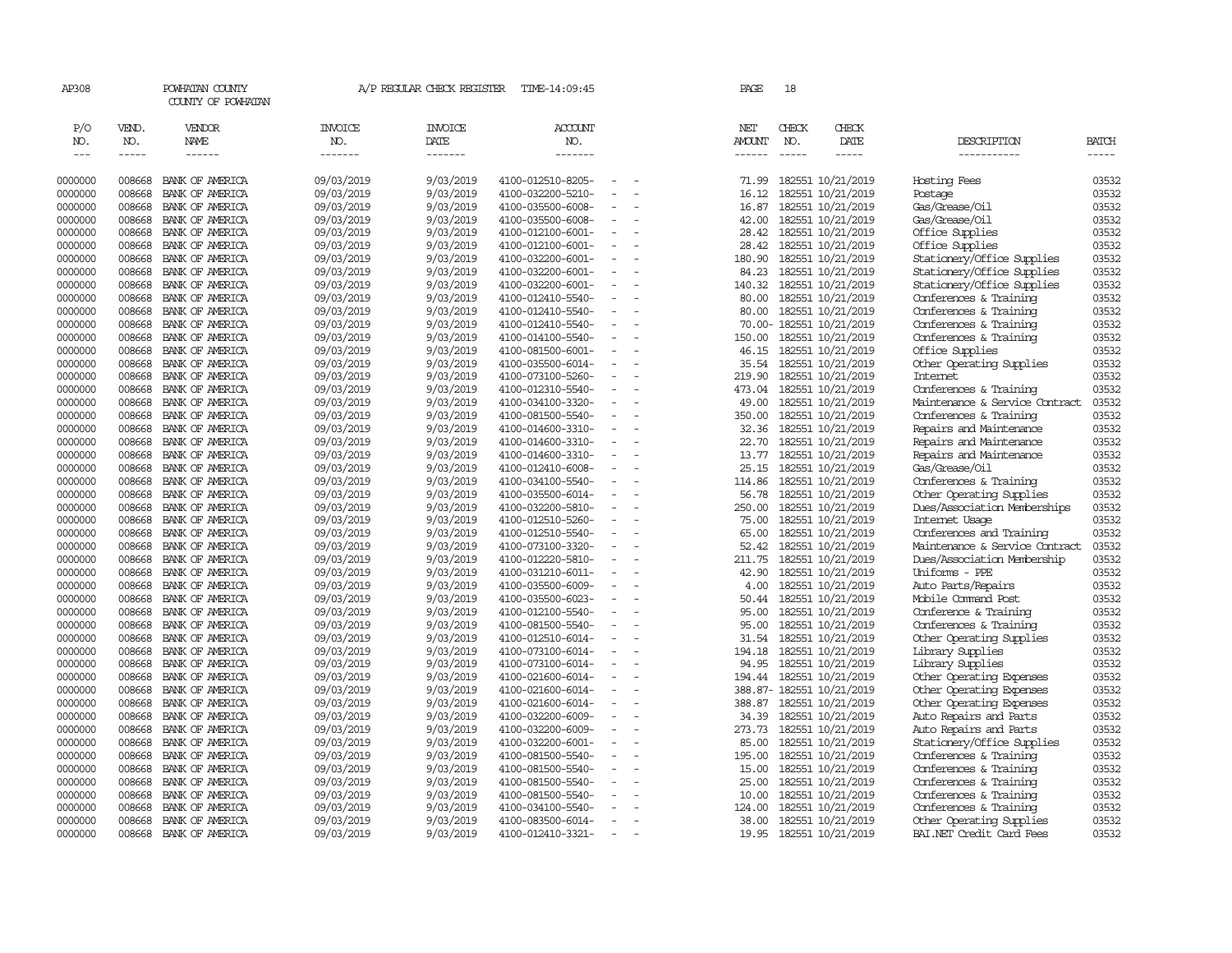| AP308              |                  | POWHATAN COUNTY<br>COUNTY OF POWHATAN |                          | A/P REGULAR CHECK REGISTER | TIME-14:09:45                          |                                    | PAGE            | 19           |                                        |                                                      |                |
|--------------------|------------------|---------------------------------------|--------------------------|----------------------------|----------------------------------------|------------------------------------|-----------------|--------------|----------------------------------------|------------------------------------------------------|----------------|
| P/O<br>NO.         | VEND.<br>NO.     | VENDOR<br>NAME                        | <b>INVOICE</b><br>NO.    | <b>INVOICE</b><br>DATE     | ACCOUNT<br>NO.                         |                                    | NET<br>AMOUNT   | CHECK<br>NO. | CHECK<br>DATE                          | DESCRIPTION                                          | <b>BATCH</b>   |
| $\frac{1}{2}$      | -----            | $- - - - - -$                         | -------                  | -------                    | $- - - - - - -$                        |                                    | $- - - - - -$   | $---$        | $- - - - -$                            | -----------                                          |                |
|                    |                  |                                       |                          |                            |                                        |                                    |                 |              |                                        |                                                      |                |
| 0000000            | 008668           | BANK OF AMERICA                       | 09/03/2019               | 9/03/2019                  | 4100-031210-6001-                      | $\sim$<br>$\sim$                   |                 |              | 56.14 182551 10/21/2019                | Office Supplies                                      | 03532          |
| 0000000            | 008668           | BANK OF AMERICA                       | 09/03/2019               | 9/03/2019                  | 4100-014100-3310-                      | $\overline{\phantom{a}}$           | 709.27          |              | 182551 10/21/2019                      | Repairs & Maintenance                                | 03532          |
| 0000000            | 008668           | BANK OF AMERICA                       | 09/03/2019               | 9/03/2019                  | 4100-033400-3846-                      |                                    | 709.27          |              | 182551 10/21/2019                      | Detention of Adults-Other Expe                       | 03532          |
| 0000000            | 008668           | BANK OF AMERICA                       | 09/03/2019               | 9/03/2019                  | 4100-035500-6001-                      | $\overline{\phantom{a}}$           | 99.00           |              | 182551 10/21/2019                      | Office Supplies                                      | 03532          |
| 0000000            | 008668           | BANK OF AMERICA                       | 09/03/2019               | 9/03/2019                  | 4100-035500-6001-                      |                                    | 50.00           |              | 182551 10/21/2019                      | Office Supplies                                      | 03532          |
| 0000000            | 008668           | BANK OF AMERICA                       | 09/03/2019               | 9/03/2019                  | 4100-081100-5540-                      | $\equiv$                           | 301.00          |              | 182551 10/21/2019                      | Conferences & Training                               | 03532          |
| 0000000            | 008668           | BANK OF AMERICA                       | 09/03/2019               | 9/03/2019                  | 4100-081100-5540-                      | $\overline{\phantom{a}}$           | 291.00          |              | 182551 10/21/2019                      | Conferences & Training                               | 03532          |
|                    |                  |                                       |                          |                            |                                        | CHECK TOTAL                        | 11,964.18       |              |                                        |                                                      |                |
| 0000000            |                  | 000032 BARTON, FAYE G.                | TRAVEL 10/16/19          | 10/16/2019                 | 4100-012410-5510-                      | $\sim$<br>$\sim$                   | 101.50          |              | 182552 10/21/2019                      | Travel/Mileage/Parking/Tolls                         | 03529          |
|                    |                  |                                       |                          |                            |                                        | CHECK TOTAL                        | 101.50          |              |                                        |                                                      |                |
|                    |                  |                                       |                          |                            |                                        |                                    |                 |              |                                        |                                                      |                |
| 0000000            | 006249           | BATTERY BARN OF VA INC.               | 353613                   | 10/09/2019                 | 4100-032200-6001-                      | $\sim$<br>$\overline{\phantom{a}}$ | 141.30          |              | 182553 10/21/2019                      | Stationery/Office Supplies                           | 03529          |
|                    |                  |                                       |                          |                            |                                        | CHECK TOTAL                        | 141.30          |              |                                        |                                                      |                |
|                    |                  |                                       |                          |                            |                                        |                                    |                 |              |                                        |                                                      |                |
| 0000000            | 011590           | BERRIMAN, WHITNEY                     | TRAVEL 09/19/19          | 10/30/2019                 | 4100-073100-5510-                      | $\sim$<br>$\sim$                   | 86.42           |              | 182555 10/21/2019                      | Travel/Mileage/Parking/Tolls                         | 03529          |
|                    |                  |                                       |                          |                            |                                        | CHECK TOTAL                        | 86.42           |              |                                        |                                                      |                |
| 0000000            | 006655           | BLOSSMAN GAS COMPANIES                | 7771476                  | 9/03/2019                  | 4100-035100-5120-                      | $\overline{\phantom{a}}$<br>$\sim$ | 21.00           |              | 182556 10/21/2019                      | Fuel                                                 | 03529          |
|                    |                  |                                       |                          |                            |                                        | CHECK TOTAL                        | 21.00           |              |                                        |                                                      |                |
|                    |                  |                                       |                          |                            |                                        |                                    |                 |              |                                        |                                                      |                |
| 0000000            |                  | 007831 BOCZAR, CHRISTINE              | <b>FALL 2019</b>         | 10/05/2019                 | 4100-012220-7003-                      | $\sim$                             | 160.00          |              | 182557 10/21/2019                      | Tuition reimbursement                                | 03529          |
|                    |                  |                                       |                          |                            |                                        | CHECK TOTAL                        | 160.00          |              |                                        |                                                      |                |
| 0000000            |                  | 011611 BUSINESS CARD                  | 09/27/2019               | 9/27/2019                  | 4100-031200-5540-                      | $\overline{\phantom{a}}$           | 328.80          |              | 182560 10/21/2019                      | Conferences & Training                               | 03527          |
| 0000000            |                  | 011611 BUSINESS CARD                  | 09/27/2019               | 9/27/2019                  | 4100-031200-5540-                      | $\equiv$                           | 493.20          |              | 182560 10/21/2019                      | Conferences & Training                               | 03527          |
| 0000000            |                  | 011611 BUSINESS CARD                  | 09/27/2019               | 9/27/2019                  | 4100-031200-5540-                      | $\sim$<br>$\sim$                   | 493.20          |              | 182560 10/21/2019                      | Conferences & Training                               | 03527          |
|                    |                  |                                       |                          |                            |                                        | CHECK TOTAL                        | 1,315.20        |              |                                        |                                                      |                |
|                    |                  |                                       |                          |                            |                                        |                                    |                 |              |                                        |                                                      |                |
| 0000000            |                  | 011610 BUSINESS CARD                  | 09/27/2019               | 9/27/2019                  | 4100-031200-6014-                      | $\overline{\phantom{a}}$           | $.00 \times$    |              | 182561 10/21/2019                      | Other Operating Supplies                             | 03528          |
| 0000000            | 011610           | BUSINESS CARD                         | 09/27/2019               | 9/27/2019                  | 4100-031200-6014-                      | $\overline{\phantom{a}}$<br>$\sim$ | 24.60           |              | 182561 10/21/2019                      | Other Operating Supplies                             | 03528          |
| 0000000            |                  | 011610 BUSINESS CARD                  | 09/27/2019               | 9/27/2019                  | 4100-031200-6014-                      | $\overline{a}$                     | 129.40          |              | 182561 10/21/2019                      | Other Operating Supplies                             | 03528          |
| 0000000            | 011610           | <b>BUSINESS CARD</b>                  | 09/27/2019               | 9/27/2019                  | 4100-031200-6014-                      | $\equiv$                           | 53.64           |              | 182561 10/21/2019                      | Other Operating Supplies                             | 03528          |
| 0000000<br>0000000 | 011610           | BUSINESS CARD<br>011610 BUSINESS CARD | 09/27/2019<br>09/27/2019 | 9/27/2019<br>9/27/2019     | 4100-031200-6014-<br>4100-031200-5540- | $\sim$<br>$\sim$                   | 27.24<br>109.00 |              | 182561 10/21/2019<br>182561 10/21/2019 | Other Operating Supplies                             | 03528<br>03528 |
| 0000000            | 011610           | BUSINESS CARD                         | 09/27/2019               | 9/27/2019                  | 4100-035100-5540-                      |                                    | 200.00          |              | 182561 10/21/2019                      | Conferences & Training<br>Conferences & Training     | 03528          |
| 0000000            | 011610           | BUSINESS CARD                         | 09/27/2019               | 9/27/2019                  | 4100-031200-6011-                      |                                    |                 |              | 113.54 182561 10/21/2019               | Uniforms                                             | 03528          |
| 0000000            | 011610           | BUSINESS CARD                         | 09/27/2019               | 9/27/2019                  | 4100-035100-6011-                      | $\sim$                             | 231.38          |              | 182561 10/21/2019                      | Uniforms                                             | 03528          |
| 0000000            |                  | 011610 BUSINESS CARD                  | 09/27/2019               | 9/27/2019                  | 4100-035100-6011-                      | $\sim$                             | 86.87           |              | 182561 10/21/2019                      | Uniforms                                             | 03528          |
|                    |                  |                                       |                          |                            |                                        | CHECK TOTAL                        | 975.67          |              |                                        |                                                      |                |
|                    |                  |                                       |                          |                            |                                        |                                    |                 |              |                                        |                                                      |                |
| 0000000            |                  | 011439 BUSINESS CARD                  | 09/27/2019               | 9/27/2019                  | 4100-031200-5210-                      | $\sim$<br>- 11                     | .00.            |              | 182562 10/21/2019                      | Postage                                              | 03526          |
| 0000000            | 011439           | BUSINESS CARD                         | 09/27/2019               | 9/27/2019                  | 4100-031200-5210-                      | $\sim$<br>$\sim$                   | 17.99           |              | 182562 10/21/2019                      | Postage                                              | 03526          |
| 0000000            | 011439           | BUSINESS CARD                         | 09/27/2019               | 9/27/2019                  | 4100-031200-5210-                      |                                    | 100.00          |              | 182562 10/21/2019                      | Postage                                              | 03526          |
| 0000000            |                  | 011439 BUSINESS CARD                  | 09/27/2019               | 9/27/2019                  | 4100-031200-5210-                      | $\overline{\phantom{a}}$           | 17.99           |              | 182562 10/21/2019                      | Postage                                              | 03526          |
| 0000000            | 011439           | BUSINESS CARD                         | 09/27/2019               | 9/27/2019                  | 4100-031200-5210-                      | $\sim$                             | 27.43           |              | 182562 10/21/2019                      | Postage                                              | 03526          |
| 0000000            | 011439           | BUSINESS CARD                         | 09/27/2019               | 9/27/2019                  | 4100-031710-5210-                      | $\sim$                             | 17.99           |              | 182562 10/21/2019                      | Postage                                              | 03526          |
| 0000000            | 011439           | BUSINESS CARD                         | 09/27/2019               | 9/27/2019                  | 4100-031200-6014-                      |                                    | 42.18           |              | 182562 10/21/2019                      | Other Operating Supplies                             | 03526          |
| 0000000<br>0000000 | 011439<br>011439 | BUSINESS CARD<br>BUSINESS CARD        | 09/27/2019<br>09/27/2019 | 9/27/2019<br>9/27/2019     | 4100-031200-6014-<br>4100-031200-6014- | $\overline{\phantom{a}}$           | 37.01<br>31.34  |              | 182562 10/21/2019<br>182562 10/21/2019 | Other Operating Supplies                             | 03526<br>03526 |
| 0000000            | 011439           | <b>BUSINESS CARD</b>                  | 09/27/2019               | 9/27/2019                  | 4100-031200-6014-                      |                                    |                 |              | 13.12 182562 10/21/2019                | Other Operating Supplies<br>Other Operating Supplies | 03526          |
|                    |                  |                                       |                          |                            |                                        |                                    |                 |              |                                        |                                                      |                |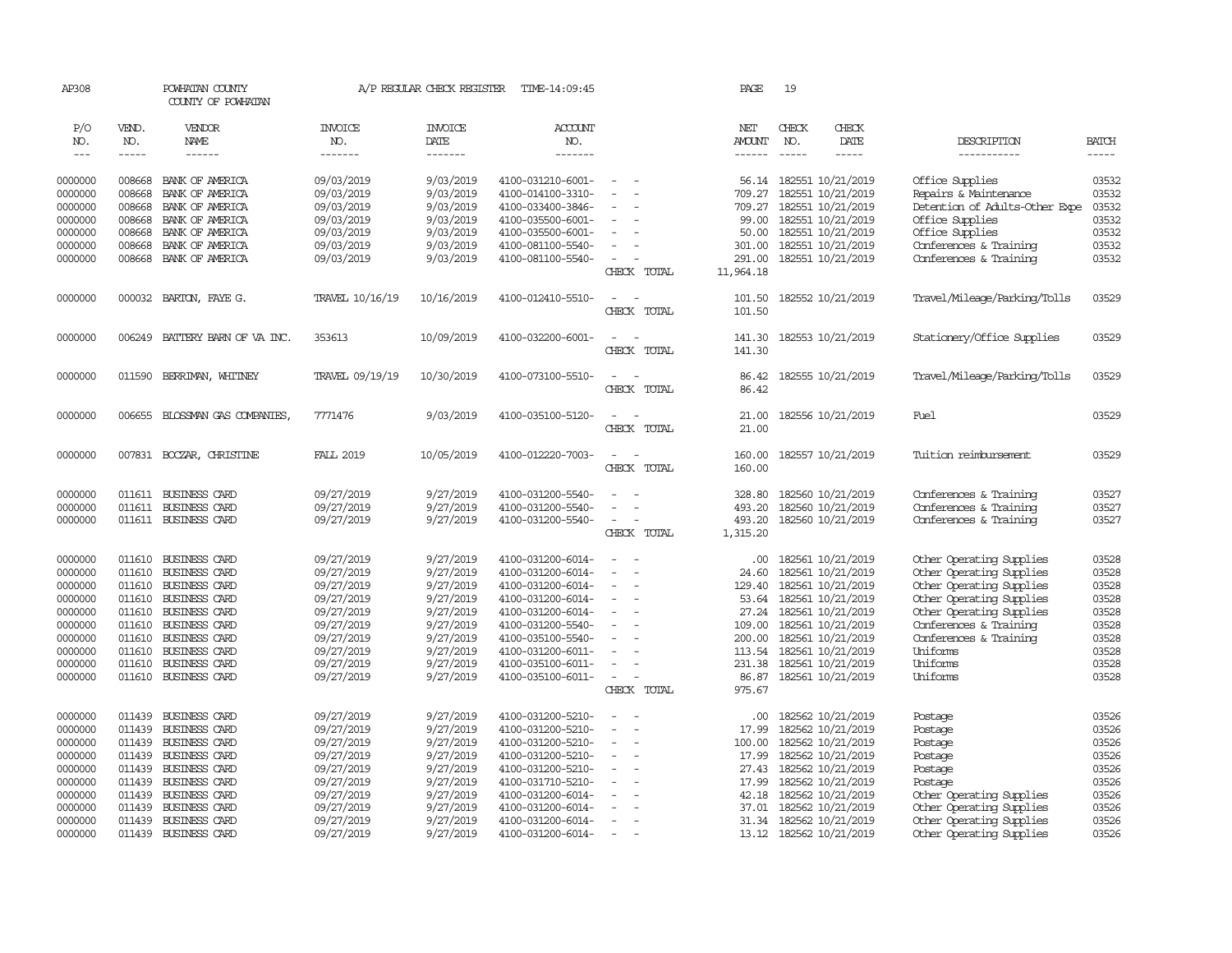| AP308      |              | POWHATAN COUNTY<br>COUNTY OF POWHATAN |                       | A/P REGULAR CHECK REGISTER | TIME-14:09:45     |                                    | PAGE                 | 20                                                                                                                                                                                                                                                                                                                                                                                                                                                                         |                          |                              |              |
|------------|--------------|---------------------------------------|-----------------------|----------------------------|-------------------|------------------------------------|----------------------|----------------------------------------------------------------------------------------------------------------------------------------------------------------------------------------------------------------------------------------------------------------------------------------------------------------------------------------------------------------------------------------------------------------------------------------------------------------------------|--------------------------|------------------------------|--------------|
| P/O<br>NO. | VEND.<br>NO. | VENDOR<br>NAME                        | <b>INVOICE</b><br>NO. | <b>INVOICE</b><br>DATE     | ACCOUNT<br>NO.    |                                    | NET<br><b>AMOUNT</b> | CHECK<br>NO.                                                                                                                                                                                                                                                                                                                                                                                                                                                               | CHECK<br>DATE            | DESCRIPTION                  | <b>BATCH</b> |
| $---$      | $- - - - -$  | ------                                | -------               | -------                    | -------           |                                    |                      | $\frac{1}{2} \left( \frac{1}{2} \right) \left( \frac{1}{2} \right) \left( \frac{1}{2} \right) \left( \frac{1}{2} \right) \left( \frac{1}{2} \right) \left( \frac{1}{2} \right) \left( \frac{1}{2} \right) \left( \frac{1}{2} \right) \left( \frac{1}{2} \right) \left( \frac{1}{2} \right) \left( \frac{1}{2} \right) \left( \frac{1}{2} \right) \left( \frac{1}{2} \right) \left( \frac{1}{2} \right) \left( \frac{1}{2} \right) \left( \frac{1}{2} \right) \left( \frac$ | $- - - - -$              | -----------                  | $- - - - -$  |
|            |              |                                       |                       |                            |                   |                                    |                      |                                                                                                                                                                                                                                                                                                                                                                                                                                                                            |                          |                              |              |
| 0000000    | 011439       | <b>BUSINESS CARD</b>                  | 09/27/2019            | 9/27/2019                  | 4100-031200-6001- | $\equiv$                           | 303.79               |                                                                                                                                                                                                                                                                                                                                                                                                                                                                            | 182562 10/21/2019        | Office Supplies              | 03526        |
| 0000000    | 011439       | <b>BUSINESS CARD</b>                  | 09/27/2019            | 9/27/2019                  | 4100-031200-5540- |                                    | 337.00               |                                                                                                                                                                                                                                                                                                                                                                                                                                                                            | 182562 10/21/2019        | Conferences & Training       | 03526        |
| 0000000    | 011439       | <b>BUSINESS CARD</b>                  | 09/27/2019            | 9/27/2019                  | 4100-031200-5540- |                                    | 27.44                |                                                                                                                                                                                                                                                                                                                                                                                                                                                                            | 182562 10/21/2019        | Conferences & Training       | 03526        |
| 0000000    |              | 011439 BUSINESS CARD                  | 09/27/2019            | 9/27/2019                  | 4100-031200-5540- | $\sim$                             | 53.41                |                                                                                                                                                                                                                                                                                                                                                                                                                                                                            | 182562 10/21/2019        | Conferences & Training       | 03526        |
|            |              |                                       |                       |                            |                   | CHECK TOTAL                        | 1,026.69             |                                                                                                                                                                                                                                                                                                                                                                                                                                                                            |                          |                              |              |
| 0000000    | 000540       | CENTRAL VIRGINIA WASTE                | 24499                 | 7/12/2019                  | 4100-014300-3175- | $\sim$<br>- -                      | 2,739.41             |                                                                                                                                                                                                                                                                                                                                                                                                                                                                            | 182564 10/21/2019        | Waste Disposal               | 03529        |
| 0000000    | 000540       | CENTRAL VIRGINIA WASTE                | 24796                 | 10/10/2019                 | 4100-014600-3185- | $\sim$<br>- 11                     | 426.78               |                                                                                                                                                                                                                                                                                                                                                                                                                                                                            | 182564 10/21/2019        | Trash Removal                | 03529        |
| 0000000    | 000540       | CENTRAL VIRGINIA WASTE                | 24796                 | 10/10/2019                 | 4100-014100-3185- | $\equiv$                           | 213.38               |                                                                                                                                                                                                                                                                                                                                                                                                                                                                            | 182564 10/21/2019        | Trash Removal                | 03529        |
| 0000000    | 000540       | CENTRAL VIRGINIA WASTE                | 24796                 | 10/10/2019                 | 4100-035100-3185- | $\equiv$                           |                      |                                                                                                                                                                                                                                                                                                                                                                                                                                                                            | 21.34 182564 10/21/2019  | Trash Removal                | 03529        |
| 0000000    | 000540       | CENTRAL VIRGINIA WASTE                | 24796                 | 10/10/2019                 | 4100-073100-3185- | $\equiv$                           | 42.67                |                                                                                                                                                                                                                                                                                                                                                                                                                                                                            | 182564 10/21/2019        | Trash Removal                | 03529        |
| 0000000    | 000540       | CENTRAL VIRGINIA WASTE                | 24796                 | 10/10/2019                 | 4100-032210-3185- | $\overline{\phantom{a}}$           | 21.34                |                                                                                                                                                                                                                                                                                                                                                                                                                                                                            | 182564 10/21/2019        | Trash Removal                | 03529        |
| 0000000    | 000540       | CENTRAL VIRGINIA WASTE                | 24796                 | 10/10/2019                 | 4100-032220-3185- | $\overline{\phantom{a}}$           | 21.34                |                                                                                                                                                                                                                                                                                                                                                                                                                                                                            | 182564 10/21/2019        | Trash Removal                | 03529        |
|            |              |                                       |                       |                            |                   | CHECK TOTAL                        | 3,486.26             |                                                                                                                                                                                                                                                                                                                                                                                                                                                                            |                          |                              |              |
| 0000000    | 006965       | CINTAS CORPORATION                    | 4032058679            | 10/09/2019                 | 4100-014300-6011- | $\overline{\phantom{a}}$           |                      |                                                                                                                                                                                                                                                                                                                                                                                                                                                                            | 182565 10/21/2019        | Uniforms                     | 03529        |
|            |              |                                       |                       |                            |                   | CHECK TOTAL                        | 148.45<br>148.45     |                                                                                                                                                                                                                                                                                                                                                                                                                                                                            |                          |                              |              |
|            |              |                                       |                       |                            |                   |                                    |                      |                                                                                                                                                                                                                                                                                                                                                                                                                                                                            |                          |                              |              |
| 0000000    | 007341       | CLAWS & PAWS ANIMAL CARE              | 97491                 | 8/02/2019                  | 4100-035100-3110- | $\equiv$                           | 413.70               |                                                                                                                                                                                                                                                                                                                                                                                                                                                                            | 182566 10/21/2019        | Professional Health Services | 03529        |
| 0000000    | 007341       | CLAWS & PAWS ANIMAL CARE              | 97618                 | 8/06/2019                  | 4100-035100-5614- | $\equiv$                           | 25.00                |                                                                                                                                                                                                                                                                                                                                                                                                                                                                            | 182566 10/21/2019        | Initial shots/visit costs    | 03529        |
| 0000000    | 007341       | CLAWS & PAWS ANIMAL CARE              | 97634                 | 8/21/2019                  | 4100-035100-3110- | $\sim$                             | 495.50               |                                                                                                                                                                                                                                                                                                                                                                                                                                                                            | 182566 10/21/2019        | Professional Health Services | 03529        |
| 0000000    | 007341       | CLAWS & PAWS ANIMAL CARE              | 97761                 | 8/13/2019                  | 4100-035100-5614- | $\equiv$                           | 25.00                |                                                                                                                                                                                                                                                                                                                                                                                                                                                                            | 182566 10/21/2019        | Initial shots/visit costs    | 03529        |
| 0000000    | 007341       | CLAWS & PAWS ANIMAL CARE              | 97958                 | 8/23/2019                  | 4100-035100-5614- | $\equiv$                           | 25.00                |                                                                                                                                                                                                                                                                                                                                                                                                                                                                            | 182566 10/21/2019        | Initial shots/visit costs    | 03529        |
| 0000000    | 007341       | CLAWS & PAWS ANIMAL CARE              | 98016                 | 8/28/2019                  | 4100-035100-3110- | $\equiv$                           | 288.79               |                                                                                                                                                                                                                                                                                                                                                                                                                                                                            | 182566 10/21/2019        | Professional Health Services | 03529        |
| 0000000    | 007341       | CLAWS & PAWS ANIMAL CARE              | 98246                 | 9/10/2019                  | 4100-035100-5614- |                                    | 25.00                |                                                                                                                                                                                                                                                                                                                                                                                                                                                                            | 182566 10/21/2019        | Initial shots/visit costs    | 03529        |
| 0000000    | 007341       | CLAWS & PAWS ANIMAL CARE              | 98268                 | 9/10/2019                  | 4100-035100-5614- | $\overline{\phantom{a}}$           | 25.00                |                                                                                                                                                                                                                                                                                                                                                                                                                                                                            | 182566 10/21/2019        | Initial shots/visit costs    | 03529        |
| 0000000    | 007341       | CLAWS & PAWS ANIMAL CARE              | 98278                 | 9/10/2019                  | 4100-035100-3110- | $\equiv$                           | 251.09               |                                                                                                                                                                                                                                                                                                                                                                                                                                                                            | 182566 10/21/2019        | Professional Health Services | 03529        |
| 0000000    | 007341       | CLAWS & PAWS ANIMAL CARE              | 98302                 | 9/24/2019                  | 4100-035100-3110- | $\sim$<br>$\sim$                   | 274.15               |                                                                                                                                                                                                                                                                                                                                                                                                                                                                            | 182566 10/21/2019        | Professional Health Services | 03529        |
|            |              |                                       |                       |                            |                   | CHECK TOTAL                        | 1,848.23             |                                                                                                                                                                                                                                                                                                                                                                                                                                                                            |                          |                              |              |
| 0000000    | 007341       | CLAWS & PAWS ANIMAL CARE              | 98307                 | 9/11/2019                  | 4100-035100-5614- | $\sim$                             | 25.00                |                                                                                                                                                                                                                                                                                                                                                                                                                                                                            | 182567 10/21/2019        | Initial shots/visit costs    | 03529        |
| 0000000    | 007341       | CLAWS & PAWS ANIMAL CARE              | 98308                 | 9/11/2019                  | 4100-035100-5614- |                                    | 35.00                |                                                                                                                                                                                                                                                                                                                                                                                                                                                                            | 182567 10/21/2019        | Initial shots/visit costs    | 03529        |
| 0000000    | 007341       | CLAWS & PAWS ANIMAL CARE              | 98364                 | 9/13/2019                  | 4100-035100-5614- | $\blacksquare$                     | 35.00                |                                                                                                                                                                                                                                                                                                                                                                                                                                                                            | 182567 10/21/2019        | Initial shots/visit costs    | 03529        |
| 0000000    | 007341       | CLAWS & PAWS ANIMAL CARE              | 98417                 | 9/16/2019                  | 4100-035100-5614- | $\overline{\phantom{a}}$           | 25.00                |                                                                                                                                                                                                                                                                                                                                                                                                                                                                            | 182567 10/21/2019        | Initial shots/visit costs    | 03529        |
| 0000000    | 007341       | CLAWS & PAWS ANIMAL CARE              | 98418                 | 9/16/2019                  | 4100-035100-5614- | $\equiv$                           | 90.00                |                                                                                                                                                                                                                                                                                                                                                                                                                                                                            | 182567 10/21/2019        | Initial shots/visit costs    | 03529        |
| 0000000    | 007341       | CLAWS & PAWS ANIMAL CARE              | 98687                 | 9/30/2019                  | 4100-035100-3110- | $\equiv$                           | 349.45               |                                                                                                                                                                                                                                                                                                                                                                                                                                                                            | 182567 10/21/2019        | Professional Health Services | 03529        |
|            |              |                                       |                       |                            |                   | CHECK TOTAL                        | 559.45               |                                                                                                                                                                                                                                                                                                                                                                                                                                                                            |                          |                              |              |
|            |              |                                       |                       |                            |                   |                                    |                      |                                                                                                                                                                                                                                                                                                                                                                                                                                                                            |                          |                              |              |
| 0000000    | 010949       | COMCAST                               | 89184848              | 10/01/2019                 | 4100-012510-5260- | $\overline{\phantom{a}}$           | 1,127.00             |                                                                                                                                                                                                                                                                                                                                                                                                                                                                            | 182568 10/21/2019        | Internet Usage               | 03529        |
|            |              |                                       |                       |                            |                   | CHECK TOTAL                        | 1,127.00             |                                                                                                                                                                                                                                                                                                                                                                                                                                                                            |                          |                              |              |
| 0000000    | 012756       | COMCAST                               | 0089859 10/2019       | 10/07/2019                 | 4100-014300-5260- | $\sim$                             | 104.85               |                                                                                                                                                                                                                                                                                                                                                                                                                                                                            | 182569 10/21/2019        | Internet                     | 03529        |
|            |              |                                       |                       |                            |                   | CHECK TOTAL                        | 104.85               |                                                                                                                                                                                                                                                                                                                                                                                                                                                                            |                          |                              |              |
| 0000000    | 011389       | COSTEN FLOORS                         | CG905531              | 10/07/2019                 | 4100-032210-3310- | $\sim$<br>$\sim$                   | 1,315.00             |                                                                                                                                                                                                                                                                                                                                                                                                                                                                            | 182571 10/21/2019        | Repairs & Maintenance        | 03529        |
|            |              |                                       |                       |                            |                   | CHECK TOTAL                        | 1,315.00             |                                                                                                                                                                                                                                                                                                                                                                                                                                                                            |                          |                              |              |
|            |              |                                       |                       |                            |                   |                                    |                      |                                                                                                                                                                                                                                                                                                                                                                                                                                                                            |                          |                              |              |
| 0000000    |              | 013173 DAVIS, PAMELA                  | <b>JUROR 8/19</b>     | 10/08/2019                 | 4100-021100-1700- | $\sim$<br>$\overline{\phantom{a}}$ | 30.00                |                                                                                                                                                                                                                                                                                                                                                                                                                                                                            | 182572 10/21/2019        | COMP: Jurors & Witnesses     | 03529        |
|            |              |                                       |                       |                            |                   | CHECK TOTAL                        | 30.00                |                                                                                                                                                                                                                                                                                                                                                                                                                                                                            |                          |                              |              |
| 0000000    |              | 006879 DEMCO, INC.                    | 6697739               | 10/07/2019                 | 4100-073100-6014- | $\sim$<br>$\sim$                   |                      |                                                                                                                                                                                                                                                                                                                                                                                                                                                                            | 346.81 182573 10/21/2019 | Library Supplies             | 03529        |
|            |              |                                       |                       |                            |                   | CHRCK TOTAL                        | 346.81               |                                                                                                                                                                                                                                                                                                                                                                                                                                                                            |                          |                              |              |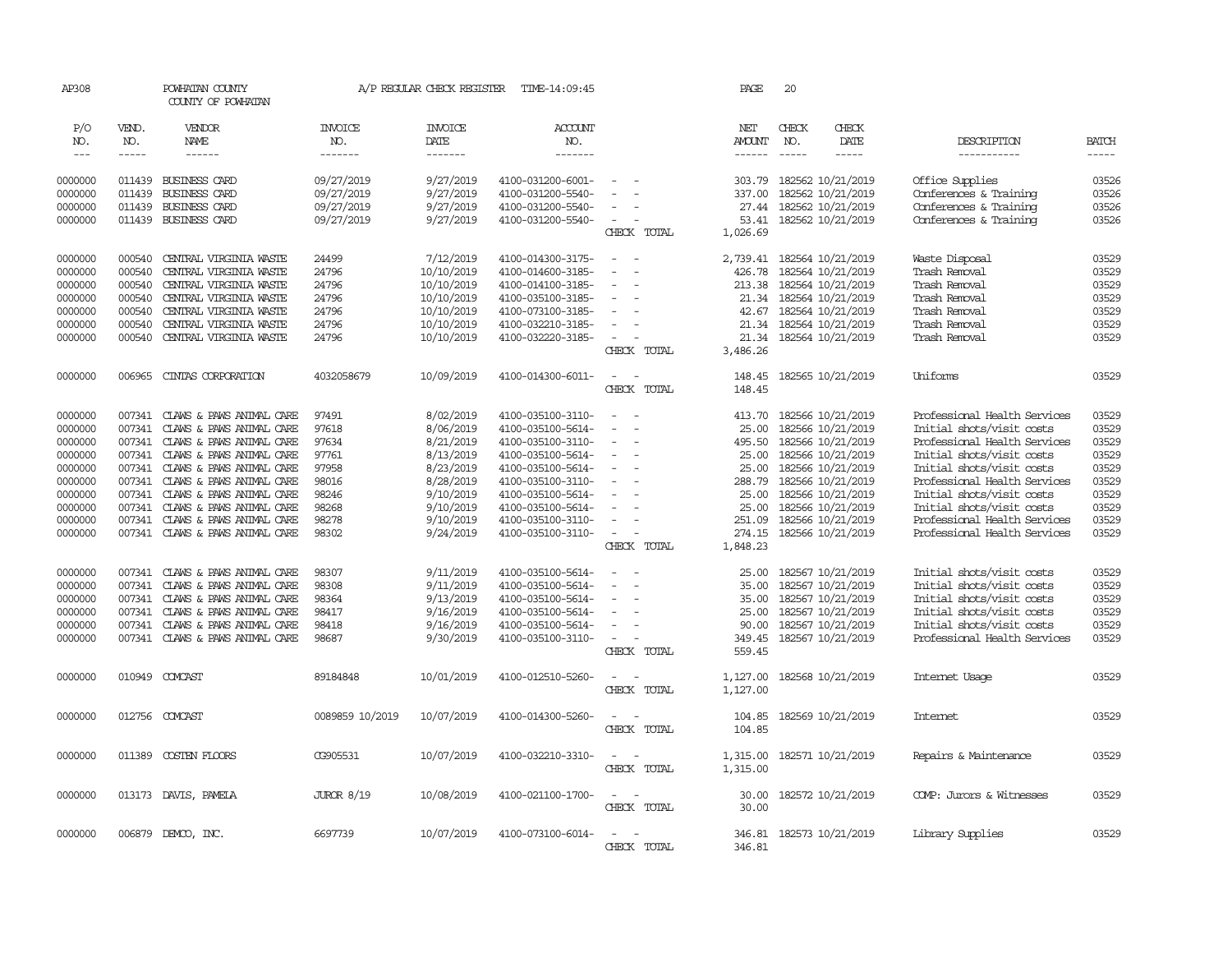| AP308      |              | POWHATAN COUNTY<br>COUNTY OF POWHATAN |                   | A/P REGULAR CHECK REGISTER | TIME-14:09:45         |                                      | PAGE                 | 21            |                   |                                |               |
|------------|--------------|---------------------------------------|-------------------|----------------------------|-----------------------|--------------------------------------|----------------------|---------------|-------------------|--------------------------------|---------------|
| P/O<br>NO. | VEND.<br>NO. | VENDOR<br>NAME                        | INVOICE<br>NO.    | INVOICE<br>DATE            | <b>ACCOUNT</b><br>NO. |                                      | NET<br><b>AMOUNT</b> | CHECK<br>NO.  | CHECK<br>DATE     | DESCRIPTION                    | <b>BATCH</b>  |
| $---$      | -----        | $- - - - - -$                         | -------           | -------                    | --------              |                                      | ------               | $\frac{1}{2}$ | $- - - - -$       | -----------                    | $\frac{1}{2}$ |
|            |              |                                       |                   |                            |                       |                                      |                      |               |                   |                                |               |
| 0000000    | 006240       | DIAMOND SPRINGS WATER, INC 1002079750 |                   | 10/04/2019                 | 4100-031200-5130-     | $\equiv$                             | 27.96                |               | 182574 10/21/2019 | Water                          | 03529         |
| 0000000    | 006240       | DIAMOND SPRINGS WATER, INC            | 3280293           | 10/04/2019                 | 4100-031200-5130-     |                                      | 11.95                |               | 182574 10/21/2019 | Water                          | 03529         |
| 0000000    | 006240       | DIAMOND SPRINGS WATER, INC 918079985  |                   | 9/20/2019                  | 4100-031200-5130-     |                                      | 27.96                |               | 182574 10/21/2019 | Water                          | 03529         |
|            |              |                                       |                   |                            |                       | CHECK TOTAL                          | 67.87                |               |                   |                                |               |
| 0000000    | 000860       | DOMINION ENERGY VIRGINIA              | 2322252509 9/30   | 10/01/2019                 | 4100-031200-5110-     | $\sim$<br>$\overline{\phantom{a}}$   | 222.58               |               | 182575 10/21/2019 | Electricity                    | 03529         |
| 0000000    | 000860       | DOMINION ENERGY VIRGINIA              | 2613832712 9/30   | 10/01/2019                 | 4100-022100-5110-     | $\sim$<br>$\sim$                     | 169.67               |               | 182575 10/21/2019 | Electricity                    | 03529         |
|            |              |                                       |                   |                            |                       | CHECK TOTAL                          | 392.25               |               |                   |                                |               |
|            |              |                                       |                   |                            |                       |                                      |                      |               |                   |                                |               |
| 0000000    | 013227       | DUNCAN, PAULA                         | <b>JUROR 8/19</b> | 10/08/2019                 | 4100-021100-1700-     | $\sim$ $  -$                         | 30.00                |               | 182576 10/21/2019 | COMP: Jurors & Witnesses       | 03529         |
|            |              |                                       |                   |                            |                       | CHECK TOTAL                          | 30.00                |               |                   |                                |               |
| 0000000    |              | 011160 DUNIVAN, DAVID                 | VI BLDG MEETING   | 10/02/2019                 | 4100-034100-5510-     | $\equiv$<br>$\overline{\phantom{a}}$ | 60.96                |               | 182577 10/21/2019 | Travel/Mileage/Parking/Tolls   | 03529         |
|            |              |                                       |                   |                            |                       | CHECK TOTAL                          | 60.96                |               |                   |                                |               |
|            |              |                                       |                   |                            |                       |                                      |                      |               |                   |                                |               |
| 0000000    |              | 012512 E-Z-GO                         | 91817914          | 5/27/2019                  | 4100-014600-3310-     | $\sim$<br>$\sim$                     | 777.15               |               | 182578 10/21/2019 | Repairs and Maintenance        | 03530         |
|            |              |                                       |                   |                            |                       | CHECK TOTAL                          | 777.15               |               |                   |                                |               |
| 0000000    | 011224       | ELECTRONIC SYSTEMS, INC.              | IN1394909         | 10/02/2019                 | 4100-012100-3320-     | $\overline{\phantom{a}}$<br>- -      | 31.41                |               | 182579 10/21/2019 | Maintenance & Service Contract | 03529         |
| 0000000    | 011224       | ELECTRONIC SYSTEMS, INC.              | IN1406554         | 10/14/2019                 | 4100-035100-3320-     | $\sim$                               | 62.50                |               | 182579 10/21/2019 | Landscaping - Animal Control   | 03529         |
| 0000000    | 011224       | ELECTRONIC SYSTEMS, INC.              | IN1406554         | 10/14/2019                 | 4100-014300-3320-     |                                      | 14.00                |               | 182579 10/21/2019 | Maintenance and Service Contra | 03529         |
| 0000000    | 011224       | ELECTRONIC SYSTEMS, INC.              | IN1406554         | 10/14/2019                 | 4100-012100-3320-     | $\equiv$<br>$\overline{\phantom{a}}$ | 14.00                |               | 182579 10/21/2019 | Maintenance & Service Contract | 03529         |
| 0000000    | 011224       | ELECTRONIC SYSTEMS, INC.              | IN1406554         | 10/14/2019                 | 4100-012310-3320-     | $\sim$                               | 153.00               |               | 182579 10/21/2019 | Maintenance & Service Contract | 03529         |
| 0000000    | 011224       | ELECTRONIC SYSTEMS, INC.              | IN1406554         | 10/14/2019                 | 4100-031210-3320-     | $\sim$                               | 120.88               |               | 182579 10/21/2019 | Maintenance and Service Contra | 03529         |
| 0000000    | 011224       | ELECTRONIC SYSTEMS, INC.              | IN1406554         | 10/14/2019                 | 4100-012200-3320-     | $\sim$                               | 31.25                |               | 182579 10/21/2019 | Maintenance & Service Contract | 03529         |
| 0000000    | 011224       | ELECTRONIC SYSTEMS, INC.              | IN1406554         | 10/14/2019                 | 4100-012220-3320-     | $\sim$<br>$\overline{\phantom{a}}$   | 31.25                |               | 182579 10/21/2019 | Maintenance and service contra | 03529         |
| 0000000    | 011224       | ELECTRONIC SYSTEMS, INC.              | IN1406554         | 10/14/2019                 | 4100-071110-3320-     | $\sim$                               | 14.00                |               | 182579 10/21/2019 | General Maintenance            | 03529         |
| 0000000    | 011224       | ELECTRONIC SYSTEMS, INC.              | IN1406554         | 10/14/2019                 | 4100-014100-3320-     |                                      | 59.25                |               | 182579 10/21/2019 | Maintenance & Service Contract | 03529         |
| 0000000    | 011224       | ELECTRONIC SYSTEMS, INC.              | IN1406554         | 10/14/2019                 | 4100-031200-3320-     | $\equiv$<br>$\sim$                   | 187.00               |               | 182579 10/21/2019 | Maintenance & Service Contract | 03529         |
| 0000000    |              | 011224 ELECTRONIC SYSTEMS, INC.       | IN1406554         | 10/14/2019                 | 4100-012410-3320-     |                                      | 223.00               |               | 182579 10/21/2019 | Maintenance & Service Contract | 03529         |
| 0000000    | 011224       | ELECTRONIC SYSTEMS, INC.              | IN1406554         | 10/14/2019                 | 4100-013200-3320-     |                                      | 31.25                |               | 182579 10/21/2019 | Maintenance & Service Contract | 03529         |
| 0000000    | 011224       | ELECTRONIC SYSTEMS, INC.              | IN1406554         | 10/14/2019                 | 4100-034100-3320-     |                                      | 62.50                |               | 182579 10/21/2019 | Maintenance & Service Contract | 03529         |
| 0000000    | 011224       | ELECTRONIC SYSTEMS, INC.              | IN1406554         | 10/14/2019                 | 4100-021600-8002-     | $\sim$                               | 31.25                |               | 182579 10/21/2019 | Copier Lease                   | 03529         |
| 0000000    | 011224       | ELECTRONIC SYSTEMS, INC.              | IN1406554         | 10/14/2019                 | 4100-022100-3320-     | $\equiv$                             | 31.25                |               | 182579 10/21/2019 | Maintenance & Service Contract | 03529         |
|            |              |                                       |                   |                            |                       | CHECK TOTAL                          | 1,097.79             |               |                   |                                |               |
| 0000000    |              | 008336 FERGUSON ENTERPRISES INC.      |                   | 9/23/2019                  | 4100-014100-3310-     | $\sim$<br>. —                        |                      |               | 182583 10/21/2019 |                                | 03529         |
|            |              |                                       | 5854759           |                            |                       | CHECK TOTAL                          | 24.60<br>24.60       |               |                   | Repairs & Maintenance          |               |
|            |              |                                       |                   |                            |                       |                                      |                      |               |                   |                                |               |
| 0000000    |              | 011525 GALLION, BONNI L.              | WICA CONFERENCE   | 10/15/2019                 | 4100-012100-5510-     | $\sim$ $ \sim$                       | 132.24               |               | 182584 10/21/2019 | Travel/Mileage/Parking/Tolls   | 03529         |
|            |              |                                       |                   |                            |                       | CHECK TOTAL                          | 132.24               |               |                   |                                |               |
| 0000000    |              | 012905 GALLS, LLC                     | 013781072         | 9/23/2019                  | 4100-031210-6011-     | $\equiv$<br>$\sim$                   | 129.50               |               | 182585 10/21/2019 | Uniforms - PPE                 | 03529         |
| 0000000    |              | 012905 GALLS, LLC                     | 013798731         | 9/25/2019                  | 4100-031210-6011-     | $\overline{\phantom{a}}$<br>$\sim$   | 47.00                |               | 182585 10/21/2019 | Uniforms - PPE                 | 03529         |
|            |              |                                       |                   |                            |                       | CHECK TOTAL                          | 176.50               |               |                   |                                |               |
|            |              |                                       |                   |                            |                       |                                      |                      |               |                   |                                |               |
| 0000000    |              | 007620 GILLESPIE, CYNTHIA T.          | CAD CONF 2019     | 10/15/2019                 | 4100-031210-5540-     | $\sim$ $ \sim$                       | 99.95                |               | 182586 10/21/2019 | Conferences and Training       | 03529         |
|            |              |                                       |                   |                            |                       | CHECK TOTAL                          | 99.95                |               |                   |                                |               |
| 0000000    |              | 006013 GRAINGER                       | 9299976697        | 9/20/2019                  | 4100-014100-3310-     | $\sim$ $  -$                         | 36.40                |               | 182587 10/21/2019 | Repairs & Maintenance          | 03529         |
|            |              |                                       |                   |                            |                       | CHECK TOTAL                          | 36.40                |               |                   |                                |               |
|            |              |                                       |                   |                            |                       |                                      |                      |               |                   |                                |               |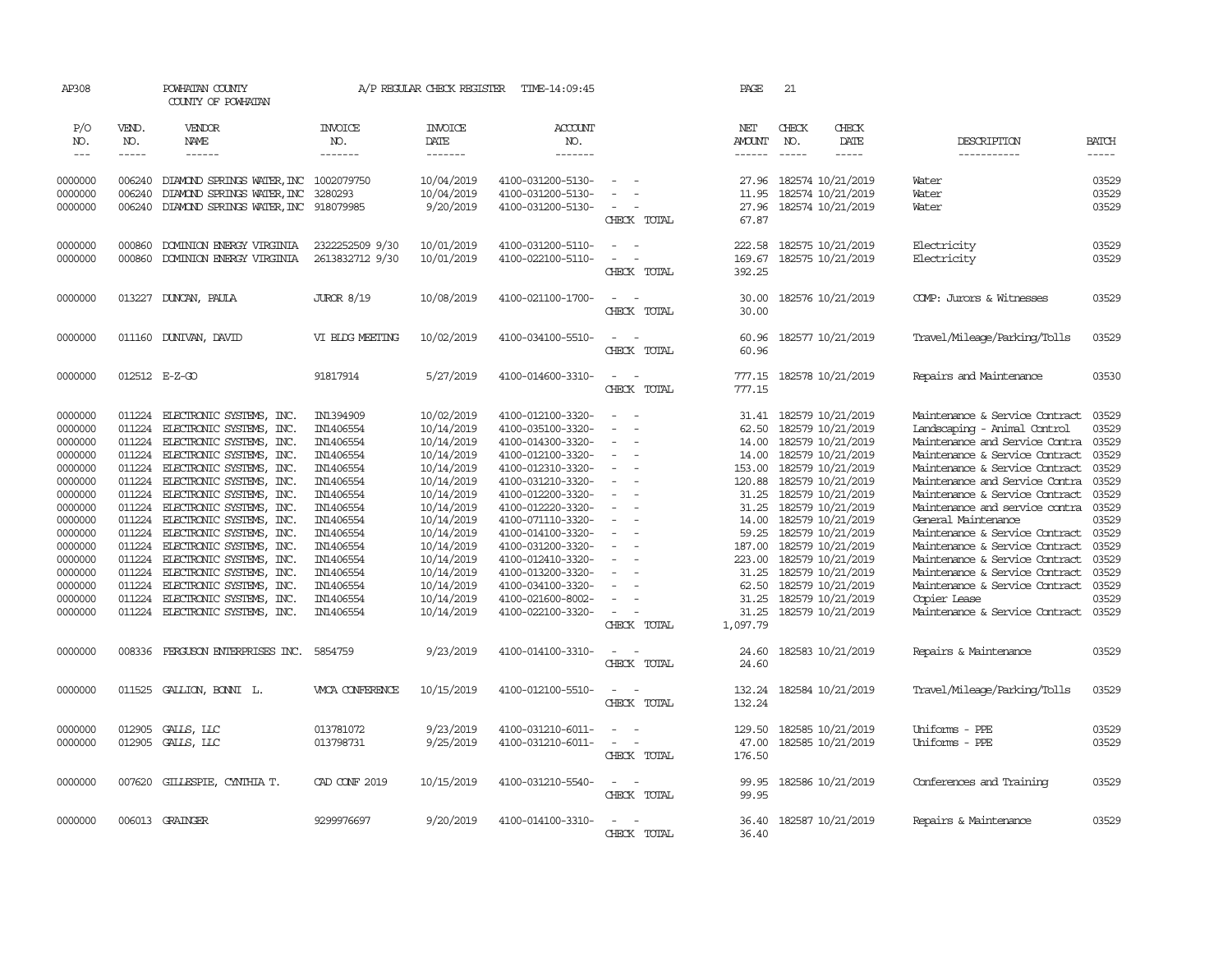| AP308                                    |                                      | POWHATAN COUNTY<br>COUNTY OF POWHATAN                                                         |                                          | A/P REGULAR CHECK REGISTER                       | TIME-14:09:45                                                                    |                                                                                                                             | PAGE                                               | 22                                                                               |                                                                                                           |                                  |
|------------------------------------------|--------------------------------------|-----------------------------------------------------------------------------------------------|------------------------------------------|--------------------------------------------------|----------------------------------------------------------------------------------|-----------------------------------------------------------------------------------------------------------------------------|----------------------------------------------------|----------------------------------------------------------------------------------|-----------------------------------------------------------------------------------------------------------|----------------------------------|
| P/O<br>NO.<br>$---$                      | VEND.<br>NO.<br>-----                | VENDOR<br>NAME<br>$- - - - - -$                                                               | <b>INVOICE</b><br>NO.<br>-------         | <b>INVOICE</b><br>DATE<br>-------                | <b>ACCOUNT</b><br>NO.<br>-------                                                 |                                                                                                                             | NET<br><b>AMOUNT</b><br>$- - - - - -$              | CHECK<br>CHECK<br>DATE<br>NO.<br>$\frac{1}{2}$<br>$- - - - -$                    | DESCRIPTION<br>-----------                                                                                | <b>BATCH</b><br>$- - - - -$      |
| 0000000                                  | 011790                               | HOUTSMA, DONALD                                                                               | EMS SYMPOSIUM                            | 10/15/2019                                       | 4100-032200-5540-                                                                | $\sim$<br>$\sim$<br>CHECK TOTAL                                                                                             | 302.50<br>302.50                                   | 182589 10/21/2019                                                                | Travel - Convention & Educatio                                                                            | 03529                            |
| 0000000                                  |                                      | 013245 HUFF, CORRINE                                                                          | PATRON REIM                              | 10/17/2019                                       | 3100-014020-0001-                                                                | $\sim$<br>$\sim$<br>CHECK TOTAL                                                                                             | 15.95<br>15.95                                     | 182590 10/21/2019                                                                | Library Fines - Lost Books, Et                                                                            | 03529                            |
| 0000000                                  | 010755                               | INVOVATIVE TURF                                                                               | 4423                                     | 10/10/2019                                       | 4100-014600-3310-                                                                | $\sim$<br>$\sim$<br>CHECK TOTAL                                                                                             | 202.20<br>202.20                                   | 182591 10/21/2019                                                                | Repairs and Maintenance                                                                                   | 03529                            |
| 0000000<br>0000000<br>0000000<br>0000000 | 000120<br>000120<br>000120<br>000120 | <b>JAMES RIVER AIR</b><br><b>JAMES RIVER AIR</b><br><b>JAMES RIVER AIR</b><br>JAMES RIVER AIR | S133508<br>S137143<br>S137656<br>S138338 | 9/30/2019<br>9/30/2019<br>9/27/2019<br>9/30/2019 | 4100-014100-3308-<br>4100-014100-3308-<br>4100-014100-3308-<br>4100-032220-3310- | $\sim$<br>$\equiv$<br>$\overline{\phantom{a}}$<br>$\equiv$<br>$\sim$<br>CHECK TOTAL                                         | 578.50<br>578.50<br>1,062.57<br>780.20<br>2,999.77 | 182592 10/21/2019<br>182592 10/21/2019<br>182592 10/21/2019<br>182592 10/21/2019 | HVAC Service and Repairs<br>HVAC Service and Repairs<br>HVAC Service and Repairs<br>Repairs & Maintenance | 03529<br>03529<br>03529<br>03529 |
| 0000000                                  | 013226                               | KIDD, CYNTHIA                                                                                 | <b>JUROR 8/19</b>                        | 10/08/2019                                       | 4100-021100-1700-                                                                | $\sim$<br>$\sim$<br>CHECK TOTAL                                                                                             | 30.00<br>30.00                                     | 182593 10/21/2019                                                                | COMP: Jurors & Witnesses                                                                                  | 03529                            |
| 0000000                                  | 011507                               | KNABE, ELLEN KAY M.                                                                           | <b>JUROR 8/19</b>                        | 10/08/2019                                       | 4100-021100-1700-                                                                | $\overline{\phantom{a}}$<br>CHECK TOTAL                                                                                     | 30.00<br>30.00                                     | 182594 10/21/2019                                                                | COMP: Jurors & Witnesses                                                                                  | 03529                            |
| 0000000                                  | 012950                               | KNAPKE, TONY                                                                                  | REIMB CAD CONF                           | 10/15/2019                                       | 4100-031210-5540-                                                                | $\sim$<br>$\sim$<br>CHECK TOTAL                                                                                             | 70.63<br>70.63                                     | 182595 10/21/2019                                                                | Conferences and Training                                                                                  | 03529                            |
| 0000000                                  | 013246                               | L&W SUPPLY CORPORATION                                                                        | 413257341                                | 9/17/2019                                        | 4100-014100-3310-                                                                | $\sim$<br>$\sim$<br>CHECK TOTAL                                                                                             | 228.60<br>228.60                                   | 182596 10/21/2019                                                                | Repairs & Maintenance                                                                                     | 03529                            |
| 0000000                                  |                                      | 010811 LAND AND COATES, INC                                                                   | 3300239                                  | 10/15/2019                                       | 4100-014500-3319-                                                                | $\sim$<br>$\sim$<br>CHECK TOTAL                                                                                             | 328.62<br>328.62                                   | 182597 10/21/2019                                                                | Equipment Repairs and Maintena                                                                            | 03529                            |
| 0000000                                  | 006629                               | LANDSCAPE SUPPLY, INC.                                                                        | 0168337-IN                               | 10/10/2019                                       | 4100-014100-3310-                                                                | $\sim$<br>$\sim$<br>CHECK TOTAL                                                                                             | 266.00<br>266.00                                   | 182598 10/21/2019                                                                | Repairs & Maintenance                                                                                     | 03529                            |
| 0000000                                  |                                      | 007981 LANGUAGE LINE SERVICES                                                                 | 4665490                                  | 9/30/2019                                        | 4100-031200-5230-                                                                | $\frac{1}{2} \left( \frac{1}{2} \right) \left( \frac{1}{2} \right) = \frac{1}{2} \left( \frac{1}{2} \right)$<br>CHECK TOTAL | 12.80<br>12.80                                     | 182599 10/21/2019                                                                | Telephone Services                                                                                        | 03529                            |
| 0000000                                  |                                      | 007061 LIBRARY STORE, INC.                                                                    | 423465                                   | 10/04/2019                                       | 4100-073100-6014-                                                                | $\sim$<br>$\sim$<br>CHECK TOTAL                                                                                             | 287.30<br>287.30                                   | 182600 10/21/2019                                                                | Library Supplies                                                                                          | 03529                            |
| 0000000                                  |                                      | 013176 MIDWEST TAPE, LLC                                                                      | 98032401                                 | 10/07/2019                                       | 4100-073100-6012-                                                                | $\sim$<br>CHECK TOTAL                                                                                                       | 23.98<br>23.98                                     | 182602 10/21/2019                                                                | Books & Subscriptions                                                                                     | 03529                            |
| 0000000                                  | 012113                               | MIKITA, SIEVEN                                                                                | <b>JUROR 8/19</b>                        | 10/08/2019                                       | 4100-021100-1700-                                                                | $\overline{\phantom{a}}$<br>CHECK TOTAL                                                                                     | 30.00<br>30.00                                     | 182603 10/21/2019                                                                | COMP: Jurors & Witnesses                                                                                  | 03529                            |
| 0000000<br>0000000<br>0000000            | 010924<br>010924                     | MITCHELL PEST<br>MITCHELL PEST<br>010924 MITCHELL PEST                                        | 129590<br>129591<br>129592               | 10/04/2019<br>10/04/2019<br>10/04/2019           | 4100-014500-3319-<br>4100-014100-3310-<br>4100-014100-3310-                      | $\equiv$<br>$\equiv$<br>$\sim$<br>CHECK TOTAL                                                                               | 125.00<br>125.00<br>375.00                         | 182605 10/21/2019<br>182605 10/21/2019<br>125.00 182605 10/21/2019               | Equipment Repairs and Maintena<br>Repairs & Maintenance<br>Repairs & Maintenance                          | 03529<br>03529<br>03529          |
| 0000000                                  |                                      | 012274 MITEL CLOUD SERVICES, INC 32493114                                                     |                                          | 10/05/2019                                       | 4100-021100-5230-                                                                | $\sim$                                                                                                                      |                                                    | 5.51 182606 10/21/2019                                                           | Telephone Services                                                                                        | 03529                            |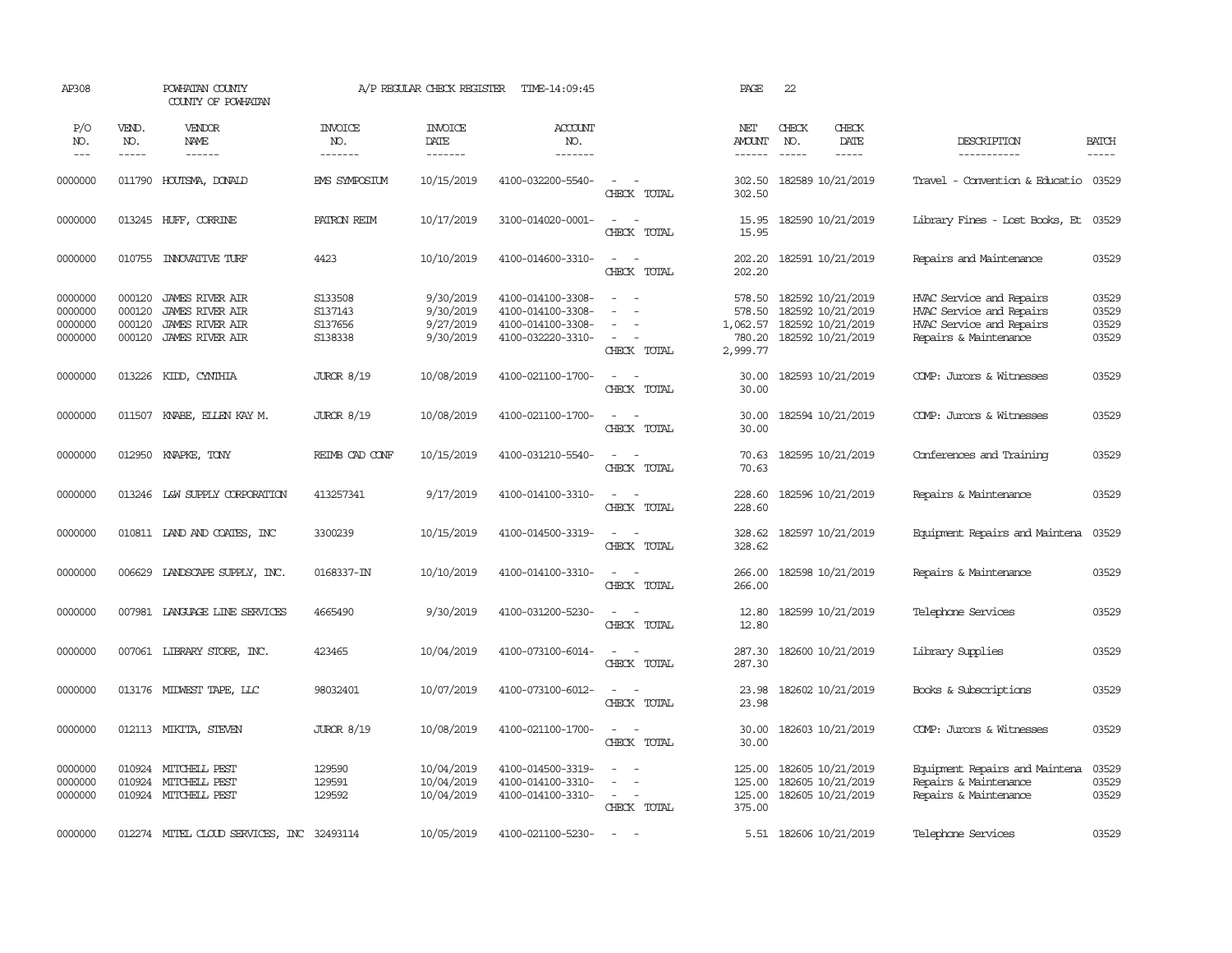| AP308                       |                             | POWHATAN COUNTY<br>COUNTY OF POWHATAN                                 |                                   | A/P REGULAR CHECK REGISTER         | TIME-14:09:45                          |                                                                    | PAGE                                  | 23                                                            |                                        |                      |
|-----------------------------|-----------------------------|-----------------------------------------------------------------------|-----------------------------------|------------------------------------|----------------------------------------|--------------------------------------------------------------------|---------------------------------------|---------------------------------------------------------------|----------------------------------------|----------------------|
| P/O<br>NO.<br>$\frac{1}{2}$ | VEND.<br>NO.<br>$- - - - -$ | VENDOR<br>NAME<br>$- - - - - -$                                       | INVOICE<br>NO.<br>$- - - - - - -$ | INVOICE<br>DATE<br>$- - - - - - -$ | <b>ACCOUNT</b><br>NO.<br>-------       |                                                                    | NET<br><b>AMOUNT</b><br>$- - - - - -$ | CHECK<br>CHECK<br>NO.<br>DATE<br>$\frac{1}{2}$<br>$- - - - -$ | DESCRIPTION<br>-----------             | BATCH<br>$- - - - -$ |
|                             |                             |                                                                       |                                   |                                    |                                        |                                                                    |                                       |                                                               |                                        |                      |
| 0000000                     |                             | 012274 MITEL CLOUD SERVICES, INC                                      | 32493114                          | 10/05/2019                         | 4100-031200-5230-                      |                                                                    | 5.51                                  | 182606 10/21/2019                                             | Telephone Services                     | 03529                |
| 0000000                     | 012274                      | MITEL CLOUD SERVICES, INC                                             | 32493114                          | 10/05/2019                         | 4100-012410-5230-                      | $\equiv$<br>$\overline{\phantom{a}}$                               | 5.51                                  | 182606 10/21/2019                                             | Telephone Services                     | 03529                |
| 0000000                     |                             | 012274 MITEL CLOUD SERVICES, INC                                      | 32493114                          | 10/05/2019                         | 4100-012520-5230-                      |                                                                    | 5.51                                  | 182606 10/21/2019                                             | Telephone Services                     | 03529                |
| 0000000                     |                             | 012274 MITEL CLOUD SERVICES, INC                                      | 32493114                          | 10/05/2019                         | 4100-021100-5230-                      |                                                                    | 5.51                                  | 182606 10/21/2019                                             | Telephone Services                     | 03529                |
| 0000000                     |                             | 012274 MITEL CLOUD SERVICES, INC                                      | 32493114                          | 10/05/2019                         | 4100-034100-5230-                      |                                                                    | 5.51                                  | 182606 10/21/2019                                             | Telephone Services                     | 03529                |
| 0000000                     |                             | 012274 MITEL CLOUD SERVICES, INC 32493114                             |                                   | 10/05/2019                         | 4100-031200-5230-                      | $\equiv$<br>CHECK TOTAL                                            | 5.51<br>38.57                         | 182606 10/21/2019                                             | Telephone Services                     | 03529                |
| 0000000                     |                             | 000750 MONACAN SOIL & WATER                                           | FY 2019-20                        | 10/16/2019                         | 4100-081200-0050-                      | $\sim$<br>$\sim$<br>CHECK TOTAL                                    | 11,000.00<br>11,000.00                | 182607 10/21/2019                                             | MSWCD: Agricultural Support Ser        | 03529                |
| 0000000                     |                             | 000205 MUNICIPAL CODE CORP.                                           | 00334352                          | 10/03/2019                         | 4100-011010-3002-                      | $\sim$<br>$\sim$<br>CHECK TOTAL                                    | 1,100.00<br>1,100.00                  | 182608 10/21/2019                                             | County Code                            | 03529                |
| 0000000                     |                             | 006752 ON THE SPOT, INC.                                              | 3458                              | 7/31/2019                          | 4100-014100-3310-                      | $\sim$<br>$\sim$                                                   | 175.00                                | 182609 10/21/2019                                             | Repairs & Maintenance                  | 03530                |
|                             |                             |                                                                       |                                   |                                    |                                        | CHECK TOTAL                                                        | 175.00                                |                                                               |                                        |                      |
| 0000000                     |                             | 006914 POWHATAN AUTO REPAIR                                           | GMC 09/30/2019                    | 9/30/2019                          | 4100-034100-6009-                      | $\sim$                                                             | 12.50                                 | 182610 10/21/2019                                             | Auto Parts/Repairs                     | 03530                |
|                             |                             |                                                                       |                                   |                                    |                                        | CHECK TOTAL                                                        | 12.50                                 |                                                               |                                        |                      |
| 0000000                     | 012340                      | PRICE SUPPLY COMPANY, INC                                             | 1909-061924                       | 9/04/2019                          | 4100-032210-3310-                      | $\equiv$                                                           | 49.21                                 | 182611 10/21/2019                                             | Repairs & Maintenance                  | 03530                |
| 0000000                     | 012340                      | PRICE SUPPLY COMPANY, INC                                             | 1909-062145                       | 9/06/2019                          | 4100-014100-3310-                      | $\sim$<br>CHECK TOTAL                                              | 516.15<br>565.36                      | 182611 10/21/2019                                             | Repairs & Maintenance                  | 03530                |
| 0000000                     |                             | 000620 R.C. GOODWYN & SONS, INC                                       | 0876555                           | 9/23/2019                          | 4100-014100-3310-                      | $\equiv$                                                           |                                       | 14.76 182612 10/21/2019                                       | Repairs & Maintenance                  | 03530                |
| 0000000                     | 000620                      | R. C. GOODWIN & SONS, INC                                             | 0876592                           | 9/23/2019                          | 4100-014100-3310-                      | $\sim$                                                             | 23.98                                 | 182612 10/21/2019                                             | Repairs & Maintenance                  | 03530                |
| 0000000                     |                             | 000620 R. C. GOODWYN & SONS, INC                                      | 0877077                           | 9/26/2019                          | 4100-014100-3310-                      | $\equiv$                                                           | 48.01                                 | 182612 10/21/2019                                             | Repairs & Maintenance                  | 03530                |
| 0000000                     |                             | 000620 R. C. GOODWYN & SONS, INC                                      | 0877126                           | 9/26/2019                          | 4100-014100-3310-                      |                                                                    | 11.38                                 | 182612 10/21/2019                                             | Repairs & Maintenance                  | 03530                |
| 0000000                     | 000620                      | R. C. GOODWYN & SONS, INC                                             | 0877161                           | 9/26/2019                          | 4100-032220-3310-                      | $\equiv$                                                           | 13.55                                 | 182612 10/21/2019                                             | Repairs & Maintenance                  | 03530                |
| 0000000                     |                             | 000620 R. C. GOODWIN & SONS, INC                                      | 0877236                           | 9/27/2019                          | 4100-014100-6004-                      | $\sim$                                                             | 4.29                                  | 182612 10/21/2019                                             | Tools and Equipment                    | 03530                |
| 0000000                     |                             | 000620 R. C. GOODWAN & SONS, INC 0877839                              |                                   | 10/02/2019                         | 4100-014100-3310-                      | $\sim$<br>$\sim$                                                   | 20.86                                 | 182612 10/21/2019                                             | Repairs & Maintenance                  | 03530                |
|                             |                             |                                                                       |                                   |                                    |                                        | CHECK TOTAL                                                        | 136.83                                |                                                               |                                        |                      |
| 0000000                     |                             | 012904 RASCOE, TERRENCE                                               | VENDOR CONF                       | 10/04/2019                         | 4100-012510-5510-                      | $\sim$<br>$\sim$<br>CHECK TOTAL                                    | 185.95<br>185.95                      | 182613 10/21/2019                                             | Travel/Mileage/Parking/Tolls           | 03530                |
| 0000000                     | 013228                      | REYNOLDS, AARON                                                       | <b>JUROR 8/19</b>                 | 10/08/2019                         | 4100-021100-1700-                      | $\sim$ $ \sim$                                                     | 30.00                                 | 182614 10/21/2019                                             | COMP: Jurors & Witnesses               | 03530                |
|                             |                             |                                                                       |                                   |                                    |                                        | CHECK TOTAL                                                        | 30.00                                 |                                                               |                                        |                      |
| 0000000                     | 012509                      | RICHMOND SUBURBAN NEWS                                                | 3276292 9/29/19                   | 9/29/2019                          | 4100-011010-3600-                      | $\sim$<br>$\sim$<br>CHECK TOTAL                                    | 543.23<br>543.23                      | 182615 10/21/2019                                             | Advertising                            | 03530                |
| 0000000                     |                             | 009158 RICHWEB, INC.                                                  | 19-244-175                        | 9/01/2019                          | 4100-073100-3140-                      | $\overline{\phantom{a}}$<br>$\sim$<br>CHECK TOTAL                  | 1,275.00<br>1,275.00                  | 182616 10/21/2019                                             | Professional Services                  | 03530                |
| 0000000<br>0000000          | 007062                      | RUTHERFORD JANITOR SUPPLY<br>007062 RUIHERFORD JANITOR SUPPLY 1122518 | 1122517                           | 10/10/2019<br>10/10/2019           | 4100-032210-6005-<br>4100-032220-6005- | $\overline{\phantom{a}}$<br>$\overline{\phantom{a}}$<br>$\sim$ $-$ | 114.00<br>235.00                      | 182617 10/21/2019<br>182617 10/21/2019                        | Cleaning Supplies<br>Cleaning Supplies | 03530<br>03530       |
|                             |                             |                                                                       |                                   |                                    |                                        | CHECK TOTAL                                                        | 349.00                                |                                                               |                                        |                      |
| 0000000                     | 010859                      | RVA RADAR SHOP                                                        | 20190703                          | 7/27/2019                          | 4100-031200-3310-                      |                                                                    | 420.30                                | 182618 10/21/2019                                             | Repairs & Maintenance                  | 03530                |
| 0000000                     |                             | 010859 RVA RADAR SHOP                                                 | 20190704                          | 8/31/2019                          | 4100-031200-3310-                      | CHECK TOTAL                                                        | 1,123.45<br>1,543.75                  | 182618 10/21/2019                                             | Repairs & Maintenance                  | 03530                |
|                             |                             |                                                                       |                                   |                                    |                                        |                                                                    |                                       |                                                               |                                        |                      |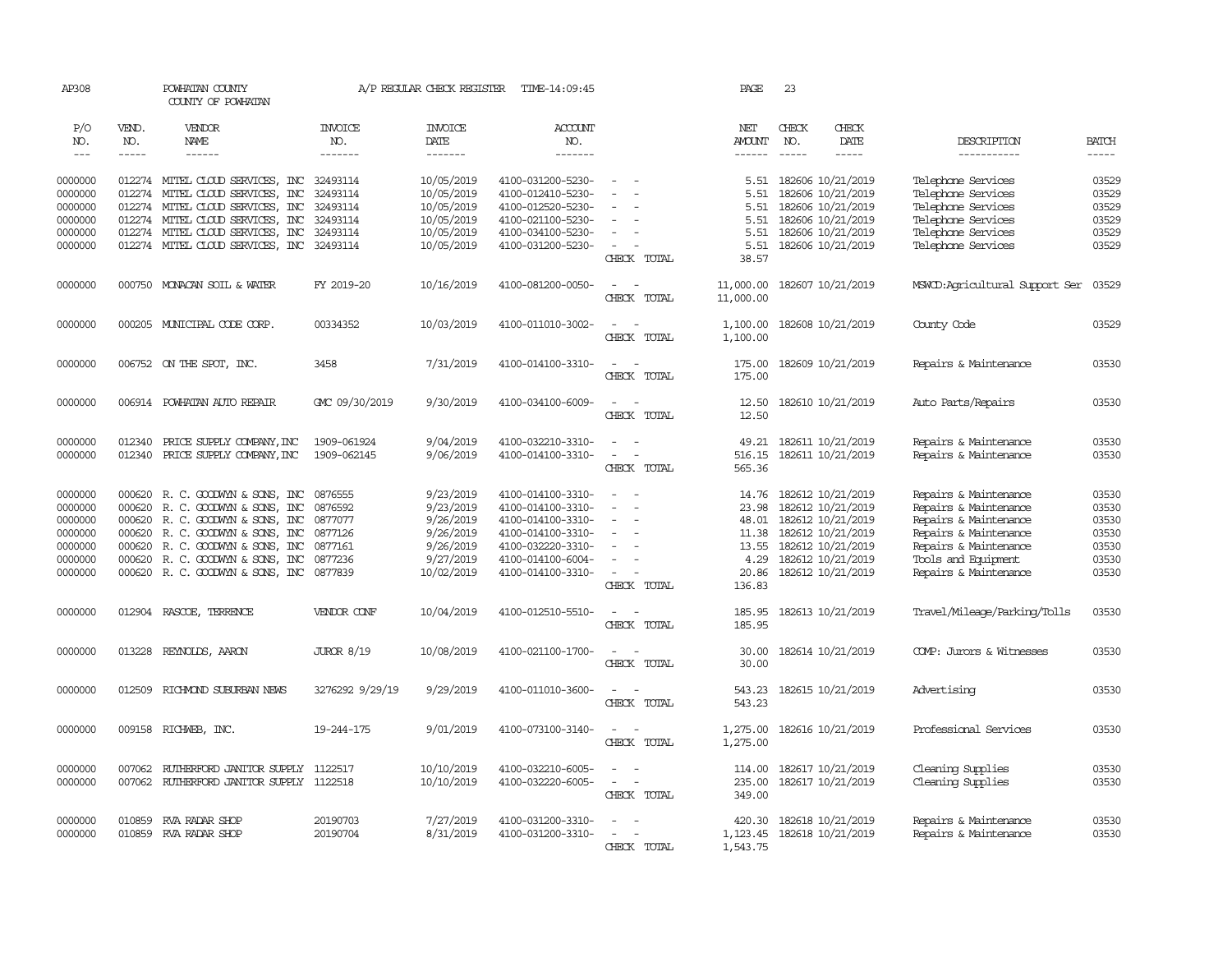| AP308                                    |                                      | POWHATAN COUNTY<br>COUNTY OF POWHATAN                                   |                                                                      | A/P REGULAR CHECK REGISTER                         | TIME-14:09:45                                                                    |                                                                                   | PAGE                                         | 24            |                                                                                  |                                                                                                    |                                  |
|------------------------------------------|--------------------------------------|-------------------------------------------------------------------------|----------------------------------------------------------------------|----------------------------------------------------|----------------------------------------------------------------------------------|-----------------------------------------------------------------------------------|----------------------------------------------|---------------|----------------------------------------------------------------------------------|----------------------------------------------------------------------------------------------------|----------------------------------|
| P/O<br>NO.                               | VEND.<br>NO.                         | VENDOR<br>NAME                                                          | <b>INVOICE</b><br>NO.                                                | <b>INVOICE</b><br>DATE                             | <b>ACCOUNT</b><br>NO.                                                            |                                                                                   | NET<br><b>AMOUNT</b>                         | CHECK<br>NO.  | CHECK<br>DATE                                                                    | DESCRIPTION                                                                                        | <b>BATCH</b>                     |
| $---$                                    | $- - - - -$                          | $- - - - - -$                                                           | -------                                                              | -------                                            | -------                                                                          |                                                                                   | $- - - - - -$                                | $\frac{1}{2}$ | -----                                                                            | -----------                                                                                        |                                  |
| 0000000                                  |                                      | 010282 SCHUBERT, CHARLA                                                 | VGFOA CONF 2019                                                      | 10/15/2019                                         | 4100-012200-5510-                                                                | $\sim$<br>$\sim$<br>CHECK TOTAL                                                   | 159.09<br>159.09                             |               | 182619 10/21/2019                                                                | Travel/Mileage/Parking/Tolls                                                                       | 03530                            |
| 0000000<br>0000000                       | 008654<br>008654                     | SEAY'S TOWING<br>SEAY'S TOWING                                          | 072-316 10/3/19<br>2014 FORD TARU                                    | 10/03/2019<br>10/08/2019                           | 4100-035100-6014-<br>4100-031200-6014-                                           | $\sim$<br>$\sim$<br>$\overline{\phantom{a}}$<br>CHECK TOTAL                       | 70.00<br>121.00<br>191.00                    |               | 182620 10/21/2019<br>182620 10/21/2019                                           | Other Operating Supplies<br>Other Operating Supplies                                               | 03530<br>03530                   |
| 0000000<br>0000000                       | 007157<br>007157                     | SHORES COLLISION, INC.<br>SHORES COLLISION, INC.                        | 19-12819<br>19-12896                                                 | 5/10/2019<br>7/29/2019                             | 4100-031200-6009-<br>4100-031200-6009-                                           | $\overline{\phantom{a}}$<br>$\sim$<br>CHECK TOTAL                                 | 5,201.66<br>3,356.75<br>8,558.41             |               | 182621 10/21/2019<br>182621 10/21/2019                                           | Auto Parts/Repairs<br>Auto Parts/Repairs                                                           | 03530<br>03530                   |
| 0000000<br>0000000                       | 012404<br>012404                     | SOUTHSIDE ELECTRIC<br>SOUTHSIDE ELECTRIC                                | 517567001 10/19<br>524554002 9/19                                    | 10/15/2019<br>10/15/2019                           | 4100-053910-5643-<br>4100-053910-5642-                                           | $\sim$ $\sim$<br>$\overline{\phantom{a}}$<br>CHECK TOTAL                          | 194.04<br>232.38<br>426.42                   |               | 182622 10/21/2019<br>182622 10/21/2019                                           | PCCAA Services - Federal CSBG<br>PCCAA Services - TANF                                             | 03530<br>03530                   |
| 0000000                                  | 013230                               | SPENCE, CHRISTINA                                                       | <b>JUROR 8/19</b>                                                    | 10/08/2019                                         | 4100-021100-1700-                                                                | $\sim$<br>$\sim$<br>CHECK TOTAL                                                   | 30.00<br>30.00                               |               | 182624 10/21/2019                                                                | COMP: Jurors & Witnesses                                                                           | 03530                            |
| 0000000<br>0000000<br>0000000            | 001940<br>001940<br>001940           | STANDBY SYSTEMS, INC.<br>STANDBY SYSTEMS, INC.<br>STANDBY SYSTEMS, INC. | 09191912<br>09191913<br>09191914                                     | 9/30/2019<br>9/30/2019<br>9/30/2019                | 4100-031210-3320-<br>4100-031210-3320-<br>4100-031210-3320-                      | $\sim$<br>$\blacksquare$<br>$\sim$<br>$\sim$<br>CHECK TOTAL                       | 130.00<br>130.00<br>130.00<br>390.00         |               | 182626 10/21/2019<br>182626 10/21/2019<br>182626 10/21/2019                      | Maintenance and Service Contra<br>Maintenance and Service Contra<br>Maintenance and Service Contra | 03530<br>03530<br>03530          |
| 0000000<br>0000000<br>0000000            | 013065<br>013065<br>013065           | STAPLES INC<br>STAPLES INC<br>STAPLES INC                               | 7225615744-0-2<br>7301054326-0-1<br>7301146758-0-1                   | 10/07/2019<br>10/07/2019<br>10/10/2019             | 4100-083500-6014-<br>4100-021600-6001-<br>4100-073100-6001-                      | $\sim$<br>$\equiv$<br>$\sim$<br>$\overline{\phantom{a}}$<br>CHECK TOTAL           | 17.29<br>54.92<br>48.12<br>120.33            |               | 182627 10/21/2019<br>182627 10/21/2019<br>182627 10/21/2019                      | Other Operating Supplies<br>Office Supplies<br>Office Supplies                                     | 03530<br>03530<br>03530          |
| 0000000<br>0000000                       | 008346<br>008346                     | SYCOM TECHNOLOGIES<br>SYCOM TECHNOLOGIES                                | AT51530<br>AT51969                                                   | 9/23/2019<br>10/30/2019                            | 4100-012510-3320-<br>4100-012510-3322-                                           | $\sim$<br>$\equiv$<br>$\sim$<br>CHECK TOTAL                                       | 80.00<br>35.00<br>115.00                     |               | 182629 10/21/2019<br>182629 10/21/2019                                           | Maintenance & Service Contract<br>Network Service Contracts                                        | 03530<br>03530                   |
| 0000000                                  | 007450                               | THOMSON REUTERS -                                                       | 841080283                                                            | 10/01/2019                                         | 4100-031200-3320-                                                                | $\sim$<br>$\sim$<br>CHECK TOTAL                                                   | 307.45<br>307.45                             |               | 182631 10/21/2019                                                                | Maintenance & Service Contract                                                                     | 03530                            |
| 0000000                                  | 006506                               | THYSSENKRUPP ELEVATOR                                                   | 5001160216                                                           | 10/08/2019                                         | 4100-014100-3310-                                                                | $\sim$<br>$\sim$<br>CHECK TOTAL                                                   | 830.00<br>830.00                             |               | 182632 10/21/2019                                                                | Repairs & Maintenance                                                                              | 03530                            |
| 0000000<br>0000000<br>0000000            | 008126<br>008126<br>008126           | VERIZON<br>VERIZON<br>VERIZON                                           | 9839521923<br>9839521923<br>9839521923                               | 10/06/2019<br>10/06/2019<br>10/06/2019             | 100-000100-0006-<br>4100-012510-5260-<br>4100-035500-5260-                       | $\equiv$<br>$\equiv$<br>$\sim$<br>CHECK TOTAL                                     | 68.52<br>40.03<br>40.01<br>148.56            |               | 182634 10/21/2019<br>182634 10/21/2019<br>182634 10/21/2019                      | Due from Other Agencies<br>Internet Usage<br>Internet                                              | 03530<br>03530<br>03530          |
| 0000000<br>0000000<br>0000000<br>0000000 | 011169<br>011169<br>011169<br>011169 | VERIZON<br>VERIZON<br>VERIZON<br>VERIZON                                | 617343425 63Y<br>80437809159/19<br>804598134010/19<br>80459837159/19 | 10/01/2019<br>9/25/2019<br>10/01/2019<br>9/28/2019 | 4100-031210-5230-<br>4100-032220-5230-<br>4100-021100-5230-<br>4100-031210-5232- | $\equiv$<br>$\sim$<br>$\sim$<br>$\sim$<br>$\overline{\phantom{a}}$<br>CHECK TOTAL | 20.91<br>109.00<br>57.45<br>129.78<br>317.14 |               | 182635 10/21/2019<br>182635 10/21/2019<br>182635 10/21/2019<br>182635 10/21/2019 | Telephone Services<br>Telephone System<br>Telephone Services<br>Wireline 911                       | 03530<br>03530<br>03530<br>03530 |
| 0000000<br>0000000                       | 009442<br>009442 VESA                | VESA                                                                    | C HOWLAND<br>R HENLEY                                                | 10/13/2019<br>10/13/2019                           | 4100-083500-5810-<br>4100-083500-5810-                                           | $\sim$<br>$\sim$<br>$\sim$<br>CHECK TOTAL                                         | 130.00<br>110.00<br>240.00                   |               | 182636 10/21/2019<br>182636 10/21/2019                                           | Dues/Association Memberships<br>Dues/Association Memberships                                       | 03530<br>03530                   |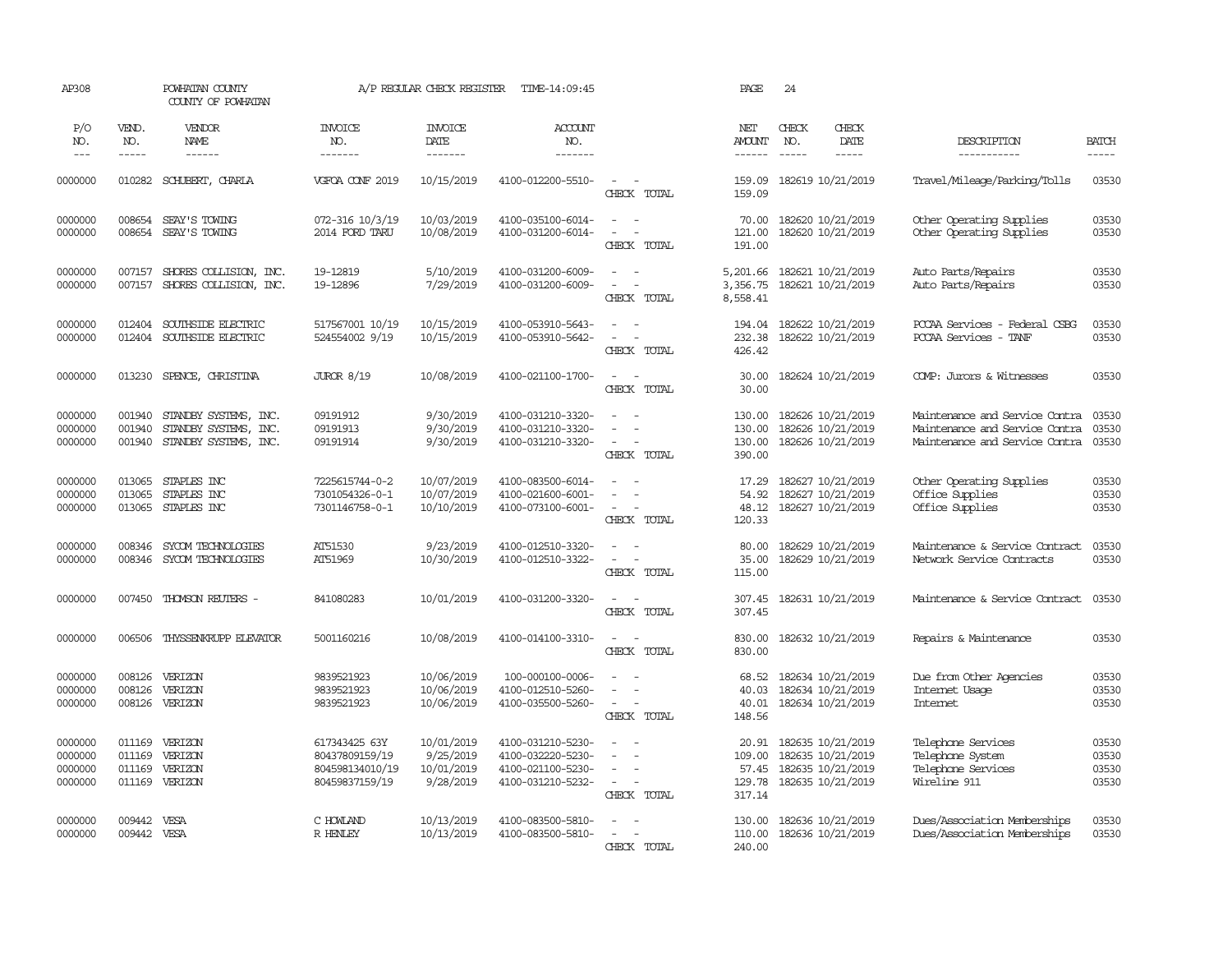| AP308                                    |                            | POWHATAN COUNTY<br>COUNTY OF POWHATAN                                                                                                |                                  | A/P REGULAR CHECK REGISTER                       | TIME-14:09:45                                                                    |                                                                                                             | PAGE                                     | 25                            |                                                                                  |                                                                      |                                  |
|------------------------------------------|----------------------------|--------------------------------------------------------------------------------------------------------------------------------------|----------------------------------|--------------------------------------------------|----------------------------------------------------------------------------------|-------------------------------------------------------------------------------------------------------------|------------------------------------------|-------------------------------|----------------------------------------------------------------------------------|----------------------------------------------------------------------|----------------------------------|
| P/O<br>NO.<br>$---$                      | VEND.<br>NO.<br>-----      | VENDOR<br>NAME<br>------                                                                                                             | <b>INVOICE</b><br>NO.<br>------- | <b>INVOICE</b><br>DATE<br>-------                | ACCOUNT<br>NO.<br>-------                                                        |                                                                                                             | NET<br><b>AMOUNT</b><br>$- - - - - -$    | CHECK<br>NO.<br>$\frac{1}{2}$ | CHECK<br>DATE<br>$- - - - -$                                                     | DESCRIPTION<br>-----------                                           | <b>BATCH</b><br>-----            |
|                                          |                            |                                                                                                                                      |                                  |                                                  |                                                                                  |                                                                                                             |                                          |                               |                                                                                  |                                                                      |                                  |
| 0000000                                  |                            | 013231 VIRGINIA HORSE COUNCIL FO EQUINE ED 11/19                                                                                     |                                  | 10/11/2019                                       | 4100-035100-5540-                                                                | $\sim$ $ \sim$<br>CHECK TOTAL                                                                               | 20.00<br>20.00                           |                               | 182638 10/21/2019                                                                | Conferences & Training                                               | 03530                            |
| 0000000                                  |                            | 011811 VOORHEES, THEODORE                                                                                                            | <b>VLGMA MEETING</b>             | 10/07/2019                                       | 4100-012100-5510-                                                                | $\sim$<br>$\sim$ $-$<br>CHECK TOTAL                                                                         | 153.12<br>153.12                         |                               | 182639 10/21/2019                                                                | Travel/Mileage/Parking/Tolls                                         | 03530                            |
| 0000000                                  | 011698                     | WESTWOOD PHARMACY                                                                                                                    | 23365                            | 10/08/2019                                       | 4100-033400-3845-                                                                | $\omega_{\rm{max}}$ and $\omega_{\rm{max}}$<br>CHECK TOTAL                                                  | 223.76<br>223.76                         |                               | 182641 10/21/2019                                                                | Detention of Adults - Health C                                       | 03530                            |
| 0000000                                  | 013229                     | WILLIS, STEPHANIE                                                                                                                    | <b>JUROR 8/19</b>                | 10/08/2019                                       | 4100-021100-1700-                                                                | $\sim$<br>$\sim$<br>CHECK TOTAL                                                                             | 30.00<br>30.00                           |                               | 182642 10/21/2019                                                                | COMP: Jurors & Witnesses                                             | 03530                            |
| 0000000<br>0000000                       | 009332<br>009332           | WITMER PUBLIC SAFETY<br>WITMER PUBLIC SAFETY                                                                                         | E1866915.001<br>1965890          | 10/10/2019<br>10/10/2019                         | 4100-032200-6011-<br>4100-032200-3310-                                           | $\equiv$<br>$\overline{\phantom{a}}$<br>$\equiv$<br>$\sim$<br>CHECK TOTAL                                   | 13.00<br>525.00<br>538.00                |                               | 182643 10/21/2019<br>182643 10/21/2019                                           | Protective Gear/Uniforms<br>Equipment Repair                         | 03530<br>03530                   |
| 0000000                                  | 006005                     | WORK ENVIRONMENT                                                                                                                     | 6594                             | 10/10/2019                                       | 4100-014100-3310-                                                                | $\sim$ $\sim$<br>CHECK TOTAL                                                                                | 3,995.00<br>3,995.00                     |                               | 182644 10/21/2019                                                                | Repairs & Maintenance                                                | 03530                            |
| 0000000                                  |                            | 001890 X-ZACT                                                                                                                        | 05356                            | 10/08/2019                                       | 4100-012410-3500-                                                                | $\overline{a}$<br>$\overline{\phantom{a}}$<br>CHECK TOTAL                                                   | 295.00<br>295.00                         |                               | 182645 10/21/2019                                                                | Printing & Binding                                                   | 03530                            |
| 0000000<br>0000000<br>0000000<br>0000000 |                            | 006175 ADAMS OIL COMPANY, INC.<br>006175 ADAMS OIL COMPANY, INC.<br>006175 ADAMS OIL COMPANY, INC.<br>006175 ADAMS OIL COMPANY, INC. | 29426<br>29461<br>29678<br>29941 | 9/05/2019<br>9/04/2019<br>9/10/2019<br>9/27/2019 | 4100-032200-5120-<br>4100-032200-5120-<br>4100-032200-5120-<br>4100-032200-5120- | $\sim$<br>- 14<br>$\equiv$<br>$\sim$<br>$\overline{\phantom{a}}$<br>CHECK TOTAL                             | 19.33<br>7.25<br>13.48<br>20.00<br>60.06 |                               | 182664 10/29/2019<br>182664 10/29/2019<br>182664 10/29/2019<br>182664 10/29/2019 | Apparatus Fuel<br>Apparatus Fuel<br>Apparatus Fuel<br>Apparatus Fuel | 03535<br>03535<br>03535<br>03535 |
| 0000000                                  |                            | 012849 AQUA VIRGINIA                                                                                                                 | 56630273 9/19                    | 10/07/2019                                       | 4100-073100-5130-                                                                | $\sim$<br>$\sim$ $-$<br>CHECK TOTAL                                                                         | 62.54                                    |                               | 62.54 182667 10/29/2019                                                          | Water                                                                | 03535                            |
| 0000000<br>0000000<br>0000000            | 006655<br>006655<br>006655 | BLOSSMAN GAS COMPANIES<br>BLOSSMAN GAS COMPANIES<br>BLOSSMAN GAS COMPANIES,                                                          | 7998651<br>7998652<br>8071064    | 10/08/2019<br>10/08/2019<br>10/22/2019           | 4100-014500-6008-<br>4100-014500-6008-<br>4100-014500-6008-                      | $\sim$<br>$\sim$<br>$\sim$<br>$\overline{\phantom{a}}$<br>$\sim$<br>$\overline{\phantom{a}}$<br>CHECK TOTAL | 18.85<br>5.97<br>6.76<br>31.58           |                               | 182668 10/29/2019<br>182668 10/29/2019<br>182668 10/29/2019                      | Gas/Grease/Oil<br>Gas/Grease/Oil<br>Gas/Grease/Oil                   | 03535<br>03535<br>03535          |
| 0000000                                  |                            | 008713 BLUE RIDGE RESCUE                                                                                                             | 47475                            | 10/02/2019                                       | 4100-032200-6011-                                                                | $\overline{\phantom{a}}$<br>$\sim$<br>CHECK TOTAL                                                           | 776.25<br>776.25                         |                               | 182669 10/29/2019                                                                | Protective Gear/Uniforms                                             | 03535                            |
| 0000000                                  |                            | 007831 BOCZAR, CHRISTINE                                                                                                             | $(6)$ CODE BOOKS                 | 10/23/2019                                       | 4100-035100-6014-                                                                | $\omega_{\rm{max}}$ and $\omega_{\rm{max}}$<br>CHECK TOTAL                                                  | 60.00<br>60.00                           |                               | 182670 10/29/2019                                                                | Other Operating Supplies                                             | 03535                            |
| 0000000<br>0000000                       | 009984<br>009984           | BRAME SPECIALITY CO., INC.<br>BRAME SPECIALITY CO., INC.                                                                             | 7462750<br>7462750               | 10/18/2019<br>10/18/2019                         | 4100-014500-3190-<br>4100-014100-6005-                                           | $\sim$<br>$\overline{\phantom{a}}$<br>$\sim$<br>$\sim$<br>CHECK TOTAL                                       | 411.75<br>210.88<br>622.63               |                               | 182672 10/29/2019<br>182672 10/29/2019                                           | Grounds Maintenance<br>Cleaning Supplies                             | 03535<br>03535                   |
| 0000000                                  |                            | 012755 BREATHING AIR SYSTEMS                                                                                                         | 1100542-IN                       | 10/02/2019                                       | 4100-032200-6010-                                                                | $\sim$ $ -$<br>CHECK TOTAL                                                                                  | 645.00<br>645.00                         |                               | 182673 10/29/2019                                                                | Breathing Apparatus                                                  | 03535                            |
| 0000000                                  | 012356                     | BROWN, GRETCHEN                                                                                                                      | REIMB 10/17/19                   | 10/21/2019                                       | 4100-022100-5210-                                                                | $\sim$ 100 $\sim$<br>CHECK TOTAL                                                                            | 7.90<br>7.90                             |                               | 182674 10/29/2019                                                                | Postage                                                              | 03535                            |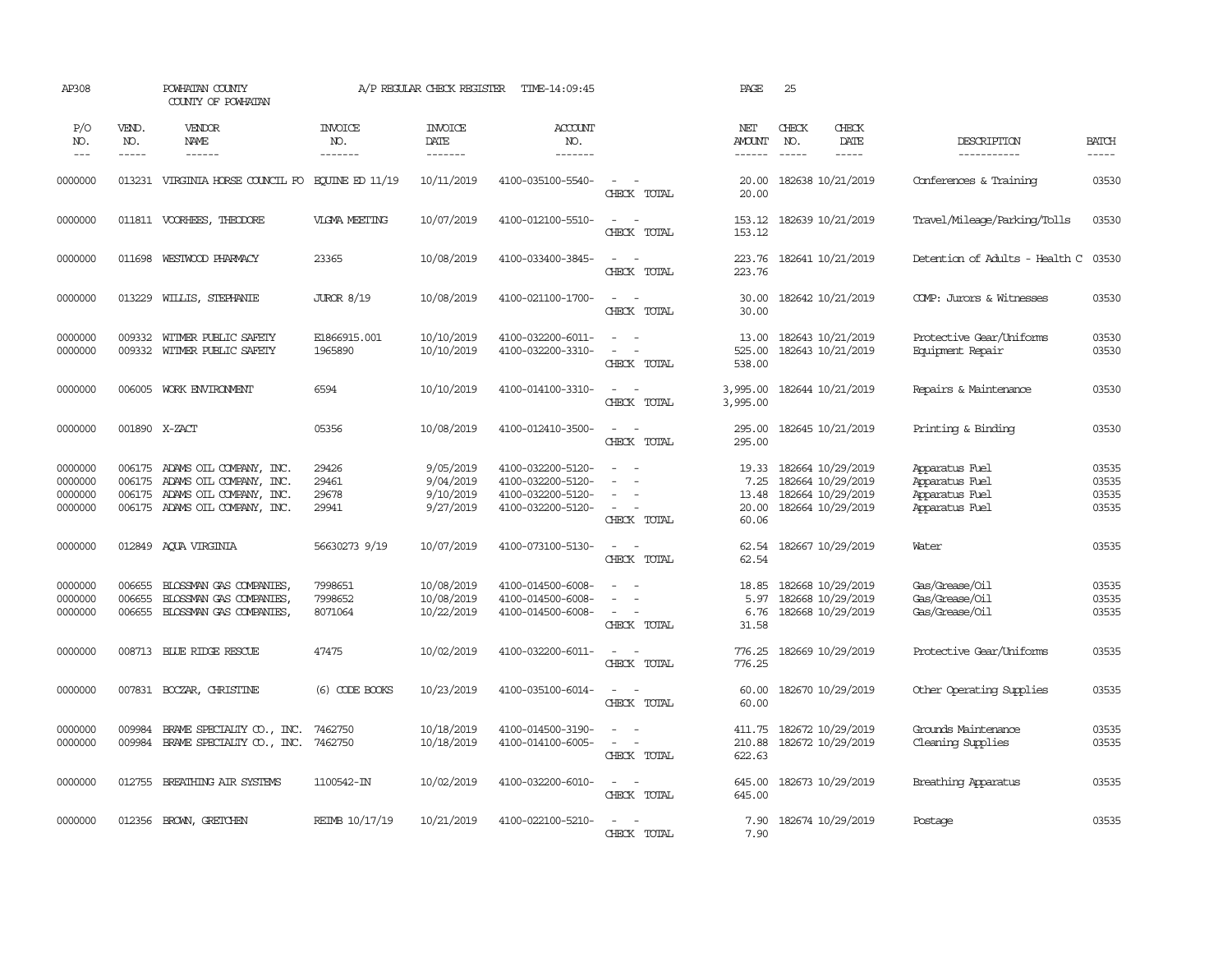| AP308              |                    | POWHATAN COUNTY<br>COUNTY OF POWHATAN            |                        | A/P REGULAR CHECK REGISTER | TIME-14:09:45                          |                                                                                                              | PAGE                        | 26                   |                                                    |                                |                        |
|--------------------|--------------------|--------------------------------------------------|------------------------|----------------------------|----------------------------------------|--------------------------------------------------------------------------------------------------------------|-----------------------------|----------------------|----------------------------------------------------|--------------------------------|------------------------|
| P/O                | VEND.              | <b>VENDOR</b>                                    | <b>INVOICE</b>         | <b>INVOICE</b>             | ACCOUNT                                |                                                                                                              | NET                         | CHECK                | <b>CHECK</b>                                       |                                |                        |
| NO.<br>$---$       | NO.<br>$- - - - -$ | NAME                                             | NO.                    | DATE                       | NO.                                    |                                                                                                              | AMOUNT                      | NO.<br>$\frac{1}{2}$ | DATE                                               | DESCRIPTION                    | <b>BATCH</b>           |
|                    |                    |                                                  | -------                | -------                    | -------                                |                                                                                                              | $- - - - - -$               |                      | -----                                              | -----------                    | $\cdots \cdots \cdots$ |
| 0000000            |                    | 009876 BSN SPORTS, LLC                           | 906526148              | 10/09/2019                 | 4100-014600-3310-                      | $\frac{1}{2} \left( \frac{1}{2} \right) \left( \frac{1}{2} \right) = \frac{1}{2} \left( \frac{1}{2} \right)$ |                             |                      | 173.95 182675 10/29/2019                           | Repairs and Maintenance        | 03535                  |
|                    |                    |                                                  |                        |                            |                                        | CHECK TOTAL                                                                                                  | 173.95                      |                      |                                                    |                                |                        |
|                    |                    |                                                  |                        |                            |                                        |                                                                                                              |                             |                      |                                                    |                                |                        |
| 0000000            | 000540             | CENTRAL VIRGINIA WASTE                           | 24789                  | 10/14/2019                 | 4100-014600-3185-                      | $\sim$<br>$\sim$                                                                                             | 535.75                      |                      | 182677 10/29/2019                                  | Trash Removal                  | 03535                  |
| 0000000            | 000540             | CENTRAL VIRGINIA WASTE                           | 24789                  | 10/14/2019                 | 4100-014100-3185-                      | $\sim$<br>$\overline{\phantom{a}}$                                                                           | 182.74                      |                      | 182677 10/29/2019                                  | Trash Removal                  | 03535                  |
| 0000000            | 000540             | CENTRAL VIRGINIA WASTE                           | 24789                  | 10/14/2019                 | 4100-035100-3185-                      | $\sim$                                                                                                       | 21.34                       |                      | 182677 10/29/2019                                  | Trash Removal                  | 03535                  |
| 0000000            | 000540             | CENTRAL VIRGINIA WASTE                           | 24789                  | 10/14/2019                 | 4100-073100-3185-                      |                                                                                                              | 42.67                       |                      | 182677 10/29/2019                                  | Trash Removal                  | 03535                  |
| 0000000            | 000540             | CENTRAL VIRGINIA WASTE                           | 24789                  | 10/14/2019                 | 4100-032210-3185-                      |                                                                                                              |                             |                      | 21.34 182677 10/29/2019                            | Trash Removal                  | 03535                  |
| 0000000            | 000540             | CENTRAL VIRGINIA WASTE                           | 24789                  | 10/14/2019                 | 4100-032220-3185-                      |                                                                                                              |                             |                      | 21.34 182677 10/29/2019                            | Trash Removal                  | 03535                  |
| 0000000            | 000540             | CENTRAL VIRGINIA WASTE                           | 24789                  | 10/14/2019                 | 4100-014600-3185-                      |                                                                                                              | 597.49                      |                      | 182677 10/29/2019                                  | Trash Removal                  | 03535                  |
| 0000000            | 000540             | CENTRAL VIRGINIA WASTE                           | 24789                  | 10/14/2019                 | 4100-014100-3185-                      |                                                                                                              |                             |                      | 170.71 182677 10/29/2019                           | Trash Removal                  | 03535                  |
| 0000000            | 000540             | CENTRAL VIRGINIA WASTE                           | 24789                  | 10/14/2019                 | 4100-035100-3185-                      | $\overline{\phantom{a}}$                                                                                     |                             |                      | 21.34 182677 10/29/2019                            | Trash Removal                  | 03535                  |
| 0000000            | 000540             | CENTRAL VIRGINIA WASTE                           | 24789                  | 10/14/2019                 | 4100-073100-3185-                      |                                                                                                              |                             |                      | 42.67 182677 10/29/2019                            | Trash Removal                  | 03535                  |
| 0000000<br>0000000 | 000540<br>000540   | CENTRAL VIRGINIA WASTE<br>CENTRAL VIRGINIA WASTE | 24789<br>24789         | 10/14/2019<br>10/14/2019   | 4100-032210-3185-<br>4100-032220-3185- |                                                                                                              |                             |                      | 21.34 182677 10/29/2019<br>21.34 182677 10/29/2019 | Trash Removal<br>Trash Removal | 03535<br>03535         |
| 0000000            | 000540             | CENTRAL VIRGINIA WASTE                           | 24825                  | 10/21/2019                 | 4100-014300-3176-                      |                                                                                                              | 14,430.00 182677 10/29/2019 |                      |                                                    | Recycling Pulls                | 03535                  |
| 0000000            | 000540             | CENTRAL VIRGINIA WASTE                           | 24825                  | 10/21/2019                 | 4100-014300-3176-                      | $\overline{\phantom{a}}$                                                                                     |                             |                      | 210.00-182677 10/29/2019                           | Recycling Pulls                | 03535                  |
|                    |                    |                                                  |                        |                            |                                        | CHECK TOTAL                                                                                                  | 15,920.07                   |                      |                                                    |                                |                        |
|                    |                    |                                                  |                        |                            |                                        |                                                                                                              |                             |                      |                                                    |                                |                        |
| 0000000            | 006965             | CINIAS CORPORATION                               | 4032583202             | 10/16/2019                 | 4100-014300-6011-                      | $\sim$ $ \sim$                                                                                               |                             |                      | 148.45 182678 10/29/2019                           | Uniforms                       | 03535                  |
| 0000000            | 006965             | CINIAS CORPORATION                               | 4033127351             | 10/23/2019                 | 4100-014300-6011-                      |                                                                                                              | 148.45                      |                      | 182678 10/29/2019                                  | Uniforms                       | 03535                  |
|                    |                    |                                                  |                        |                            |                                        | CHECK TOTAL                                                                                                  | 296.90                      |                      |                                                    |                                |                        |
|                    |                    |                                                  |                        |                            |                                        |                                                                                                              |                             |                      |                                                    |                                |                        |
| 0000000            |                    | 010079 DEAL & LACHENEY P.C.                      | 4827                   | 10/01/2019                 | 4100-012210-3150-                      | $\overline{\phantom{a}}$                                                                                     | 10,000.00                   |                      | 182679 10/29/2019                                  | Contracted County Attorney     | 03535                  |
|                    |                    |                                                  |                        |                            |                                        | CHECK TOTAL                                                                                                  | 10,000.00                   |                      |                                                    |                                |                        |
|                    |                    |                                                  |                        |                            |                                        |                                                                                                              |                             |                      |                                                    |                                |                        |
| 0000000            | 006240             | DIAMOND SPRINGS WATER, INC 3279975               |                        | 10/04/2019                 | 4100-014300-5130-                      |                                                                                                              | 11.95                       |                      | 182680 10/29/2019                                  | Water                          | 03535                  |
| 0000000            | 006240             | DIAMOND SPRINGS WATER, INC                       | 702075989              | 7/02/2019                  | 4100-014300-5130-                      | $\sim$                                                                                                       | 21.75                       |                      | 182680 10/29/2019                                  | Water                          | 03535                  |
| 0000000            | 006240             | DIAMOND SPRINGS WATER, INC 925074490             |                        | 9/25/2019                  | 4100-014300-5130-                      | $\sim$                                                                                                       | 29.00                       |                      | 182680 10/29/2019                                  | Water                          | 03535                  |
|                    |                    |                                                  |                        |                            |                                        | CHECK TOTAL                                                                                                  | 62.70                       |                      |                                                    |                                |                        |
| 0000000            | 008787             | <b>DMV</b>                                       | 201927300827           | 9/30/2019                  | 4100-012410-3320-                      | $\sim$                                                                                                       | 2,800.00                    |                      | 182681 10/29/2019                                  | Maintenance & Service Contract | 03535                  |
|                    |                    |                                                  |                        |                            |                                        | CHECK TOTAL                                                                                                  | 2,800.00                    |                      |                                                    |                                |                        |
|                    |                    |                                                  |                        |                            |                                        |                                                                                                              |                             |                      |                                                    |                                |                        |
| 0000000            |                    | 008750 DOMINION ENERGY                           | 6899477068 9/30        | 10/02/2019                 | 4100-053910-5642-                      | $\sim$                                                                                                       | 449.33                      |                      | 182682 10/29/2019                                  | PCCAA Services - TANF          | 03535                  |
|                    |                    |                                                  |                        |                            |                                        | CHECK TOTAL                                                                                                  | 449.33                      |                      |                                                    |                                |                        |
|                    |                    |                                                  |                        |                            |                                        |                                                                                                              |                             |                      |                                                    |                                |                        |
| 0000000            |                    | 013251 ENERGAGE, LLC                             | 7102252                | 10/23/2019                 | 4100-012220-3140-                      | $\overline{\phantom{a}}$                                                                                     | 72.00                       |                      | 182684 10/29/2019                                  | Professional Services          | 03535                  |
|                    |                    |                                                  |                        |                            |                                        | CHECK TOTAL                                                                                                  | 72.00                       |                      |                                                    |                                |                        |
|                    |                    |                                                  |                        |                            |                                        |                                                                                                              |                             |                      |                                                    |                                |                        |
| 0000000            | 000338             | FIRE PROTECTION EQUIP. CO                        | 00073244               | 9/27/2019                  | 4100-032200-5815-                      |                                                                                                              | 268.30                      |                      | 182685 10/29/2019                                  | Training/Seminars              | 03535                  |
| 0000000            | 000338             | FIRE PROTECTION EQUIP. CO                        | 00073288               | 9/27/2019                  | 4100-032200-5815-                      | $\sim$                                                                                                       | 84.85                       |                      | 182685 10/29/2019                                  | Training/Seminars              | 03535                  |
| 0000000            | 000338             | FIRE PROTECTION EQUIP. CO 00073574               |                        | 9/27/2019                  | 4100-032200-6010-                      | $\overline{\phantom{a}}$<br>$\overline{\phantom{a}}$                                                         | 310.00                      |                      | 182685 10/29/2019                                  | Breathing Apparatus            | 03535                  |
|                    |                    |                                                  |                        |                            |                                        | CHECK TOTAL                                                                                                  | 663.15                      |                      |                                                    |                                |                        |
|                    |                    |                                                  |                        |                            |                                        |                                                                                                              |                             |                      |                                                    |                                |                        |
| 0000000            | 012905             | GALLS, LLC                                       | 013887919              | 10/04/2019                 | 4100-031200-6011-                      | $\sim$                                                                                                       | 125.00                      |                      | 182686 10/29/2019                                  | Uniforms                       | 03535                  |
| 0000000            | 012905             | GALLS, LLC                                       | 013891193              | 10/04/2019                 | 4100-035100-6011-                      |                                                                                                              | 90.09                       |                      | 182686 10/29/2019                                  | Uniforms                       | 03535                  |
| 0000000            | 012905<br>012905   | GALLS, LLC<br>GALLS, LLC                         | 013947783              | 10/11/2019                 | 4100-031200-6011-                      |                                                                                                              | 130.59<br>544.03            |                      | 182686 10/29/2019                                  | Uniforms<br>Uniforms           | 03535<br>03535         |
| 0000000<br>0000000 | 012905             | GALLS, LLC                                       | 013953090<br>013953101 | 10/11/2019<br>10/11/2019   | 4100-031200-6011-<br>4100-031200-6011- | $\overline{\phantom{a}}$                                                                                     | 39.00                       |                      | 182686 10/29/2019<br>182686 10/29/2019             | Uniforms                       | 03535                  |
| 0000000            | 012905             | GALLS, LLC                                       | 013953103              | 10/11/2019                 | 4100-031200-6011-                      | $\overline{\phantom{a}}$                                                                                     |                             |                      | 80.24 182686 10/29/2019                            | Uniforms                       | 03535                  |
|                    |                    |                                                  |                        |                            |                                        | CHECK TOTAL                                                                                                  | 1,008.95                    |                      |                                                    |                                |                        |
|                    |                    |                                                  |                        |                            |                                        |                                                                                                              |                             |                      |                                                    |                                |                        |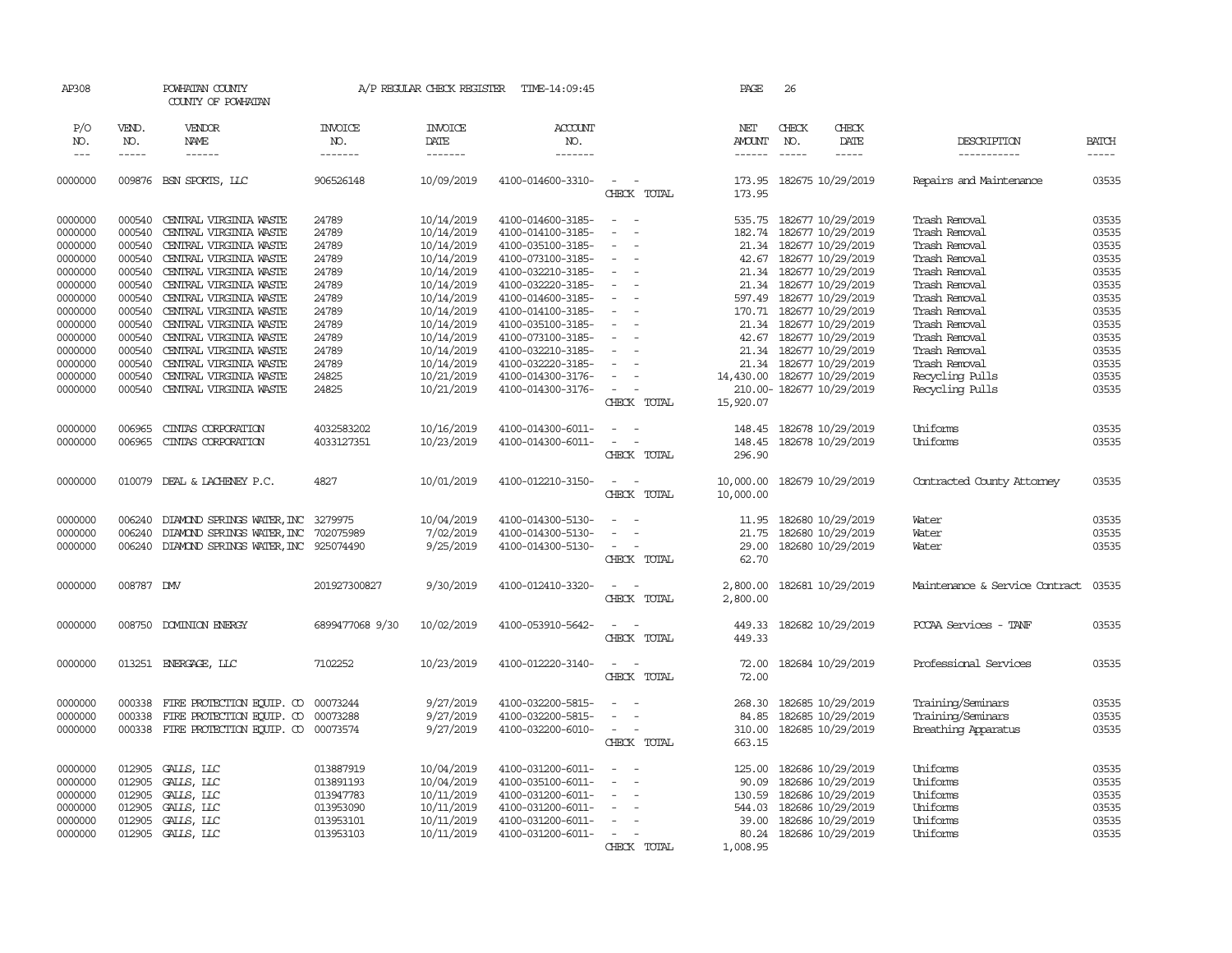| AP308                                    |                                      | POWHATAN COUNTY<br>COUNTY OF POWHATAN                                                                                    |                                                            | A/P REGULAR CHECK REGISTER                       | TIME-14:09:45                                                                    |                                               | PAGE                                        | 27                                                                                               |                                                                                        |                                  |
|------------------------------------------|--------------------------------------|--------------------------------------------------------------------------------------------------------------------------|------------------------------------------------------------|--------------------------------------------------|----------------------------------------------------------------------------------|-----------------------------------------------|---------------------------------------------|--------------------------------------------------------------------------------------------------|----------------------------------------------------------------------------------------|----------------------------------|
| P/O<br>NO.<br>$  -$                      | VEND.<br>NO.<br>$\frac{1}{2}$        | VENDOR<br>NAME                                                                                                           | <b>INVOICE</b><br>NO.<br>-------                           | <b>INVOICE</b><br>DATE<br>--------               | <b>ACCOUNT</b><br>NO.<br>$- - - - - - -$                                         |                                               | NET<br><b>AMOUNT</b><br>$- - - - - -$       | CHECK<br>CHECK<br>NO.<br>$\frac{1}{2}$<br>$\frac{1}{2}$                                          | DATE<br>DESCRIPTION<br>-----------                                                     | <b>BATCH</b><br>$\frac{1}{2}$    |
| 0000000                                  | 012508                               | HEALTH EQUITY INC                                                                                                        | K6TPG9T                                                    | 10/04/2019                                       | 4100-012220-2313-                                                                | CHECK TOTAL                                   | 195.20<br>195.20                            | 182688 10/29/2019                                                                                | HSA and FSA Admin Fees                                                                 | 03535                            |
| 0000000                                  | 006402                               | KNABE OUTDOOR POWER EQUIP                                                                                                | 103661                                                     | 10/02/2019                                       | 4100-032200-3310-                                                                | $\sim$<br>$\sim$<br>CHECK TOTAL               | 70.00<br>70.00                              | 182689 10/29/2019                                                                                | Equipment Repair                                                                       | 03535                            |
| 0000000<br>0000000<br>0000000<br>0000000 |                                      | 010811 LAND AND COATES, INC<br>010811 LAND AND COATES, INC<br>010811 LAND AND COATES, INC<br>010811 LAND AND COATES, INC | 3218331<br>3218405<br>3234118<br>3240822                   | 5/09/2019<br>5/09/2019<br>6/06/2019<br>6/19/2019 | 4100-032200-3310-<br>4100-032200-3310-<br>4100-032200-3310-<br>4100-032200-3310- | $\sim$<br>$\sim$<br>$\sim$<br>CHECK TOTAL     | 73.43<br>17.60<br>318.69<br>22.00<br>431.72 | 182690 10/29/2019<br>182690 10/29/2019<br>182690 10/29/2019<br>182690 10/29/2019                 | Equipment Repair<br>Equipment Repair<br>Equipment Repair<br>Equipment Repair           | 03535<br>03535<br>03535<br>03535 |
| 0000000<br>0000000                       | 006629<br>006629                     | LANDSCAPE SUPPLY, INC.<br>LANDSCAPE SUPPLY, INC.                                                                         | 0731262-IN<br>0732213-IN                                   | 10/17/2019<br>10/21/2019                         | 4100-014500-3190-<br>4100-014600-3310-                                           | $\sim$<br>$\sim$<br>$\sim$ $-$<br>CHECK TOTAL | 840.00<br>1,106.00<br>1,946.00              | 182691 10/29/2019<br>182691 10/29/2019                                                           | Grounds Maintenance<br>Repairs and Maintenance                                         | 03535<br>03535                   |
| 0000000<br>0000000<br>0000000            | 009743<br>009743                     | LEETE TIRE & AUTO CENTER,<br>LEETE TIRE & AUTO CENTER,<br>009743 LEETE TIRE & AUTO CENTER,                               | 1514895<br>706379<br>706380                                | 8/22/2019<br>9/06/2019<br>8/06/2019              | 4100-032200-6009-<br>4100-032200-6009-<br>4100-032200-6009-                      | $\sim$<br>CHECK TOTAL                         | 2,185.81<br>1,420.29<br>624.19<br>4,230.29  | 182692 10/29/2019<br>182692 10/29/2019<br>182692 10/29/2019                                      | Auto Repairs and Parts<br>Auto Repairs and Parts<br>Auto Repairs and Parts             | 03535<br>03535<br>03535          |
| 0000000                                  |                                      | 006943 LIBRARY CORPORATION, THE                                                                                          | 2020010127                                                 | 10/15/2019                                       | 4100-073100-3320-                                                                | $\sim$ 10 $\sim$ 10 $\sim$<br>CHECK TOTAL     | 795.00<br>795.00                            | 182693 10/29/2019                                                                                | Maintenance & Service Contract                                                         | 03535                            |
| 0000000                                  |                                      | 009276 MCCREIGHT, FRAN                                                                                                   | 10/03 REIMB                                                | 10/24/2019                                       | 4100-073100-5210-                                                                | $\sim$<br>$\sim$<br>CHECK TOTAL               | 6.37                                        | 6.37 182695 10/29/2019                                                                           | Postage                                                                                | 03535                            |
| 0000000                                  |                                      | 011840 MCI COMM SERVICE                                                                                                  | 2DG98147 10/19                                             | 10/17/2019                                       | 4100-021100-5230-                                                                | $\sim$<br>$\sim$<br>CHECK TOTAL               | 32.08<br>32.08                              | 182696 10/29/2019                                                                                | Telephone Services                                                                     | 03535                            |
| 0000000                                  |                                      | 013176 MIDWEST TAPE, LLC                                                                                                 | 98069578                                                   | 10/15/2019                                       | 4100-073100-6012-                                                                | $\sim$ $ \sim$<br>CHECK TOTAL                 | 22.49<br>22.49                              | 182697 10/29/2019                                                                                | Books & Subscriptions                                                                  | 03535                            |
| 0000000                                  |                                      | 009281 OVERDRIVE, INC.                                                                                                   | 01369CO19200751                                            | 10/18/2019                                       | 4100-073100-6012-                                                                | $\sim$ $\sim$<br>CHECK TOTAL                  | 48.08<br>48.08                              | 182698 10/29/2019                                                                                | Books & Subscriptions                                                                  | 03536                            |
| 0000000                                  |                                      | 013252 POCAHONTAS HIGH SCHOOL RE 1/4 PAGE AD                                                                             |                                                            | 10/28/2019                                       | 4100-012100-3600-                                                                | $\sim$ $\sim$<br>CHECK TOTAL                  | 50.00<br>50.00                              | 182700 10/29/2019                                                                                | Advertising                                                                            | 03537                            |
| 0000000                                  | 006928                               | POWHATAN COUNTY DEPT. OF                                                                                                 | LUNCH/VACAP OTR                                            | 10/21/2019                                       | 4100-053910-5643-                                                                | $\sim$ $\sim$<br>CHECK TOTAL                  | 77.38<br>77.38                              | 182701 10/29/2019                                                                                | PCCAA Services - Federal CSBG                                                          | 03536                            |
| 0000000                                  |                                      | 012764 POWHATAN COUNTY HEALTH                                                                                            | D SAUNDERS                                                 | 10/01/2019                                       | 4100-032200-3110-                                                                | $\overline{a}$<br>$\sim$<br>CHECK TOTAL       | 82.88<br>82.88                              | 182702 10/29/2019                                                                                | Health/Vaccinations/Inoculatio                                                         | 03536                            |
| 0000000<br>0000000<br>0000000<br>0000000 | 008294<br>008294<br>008294<br>008294 | POWHATAN COUNTY PUBLIC<br>POWHATAN COUNTY PUBLIC<br>POWHATAN COUNTY PUBLIC<br>POWHATAN COUNTY PUBLIC                     | F & R 9/2019<br>SHERIFF 09/2019<br>SHERIFF 09/2019<br>6665 | 9/30/2019<br>9/30/2019<br>9/30/2019<br>9/13/2019 | 4100-032200-6009-<br>4100-031200-6009-<br>4100-031200-6008-<br>4100-014500-6009- | $\sim$<br>$\sim$<br>CHECK TOTAL               | 9,057.07<br>625.36<br>13,916.48             | 182703 10/29/2019<br>4, 199.38 182703 10/29/2019<br>182703 10/29/2019<br>34.67 182703 10/29/2019 | Auto Repairs and Parts<br>Auto Parts/Repairs<br>Gas/Grease/Oil<br>Auto Parts & Repairs | 03534<br>03534<br>03534<br>03534 |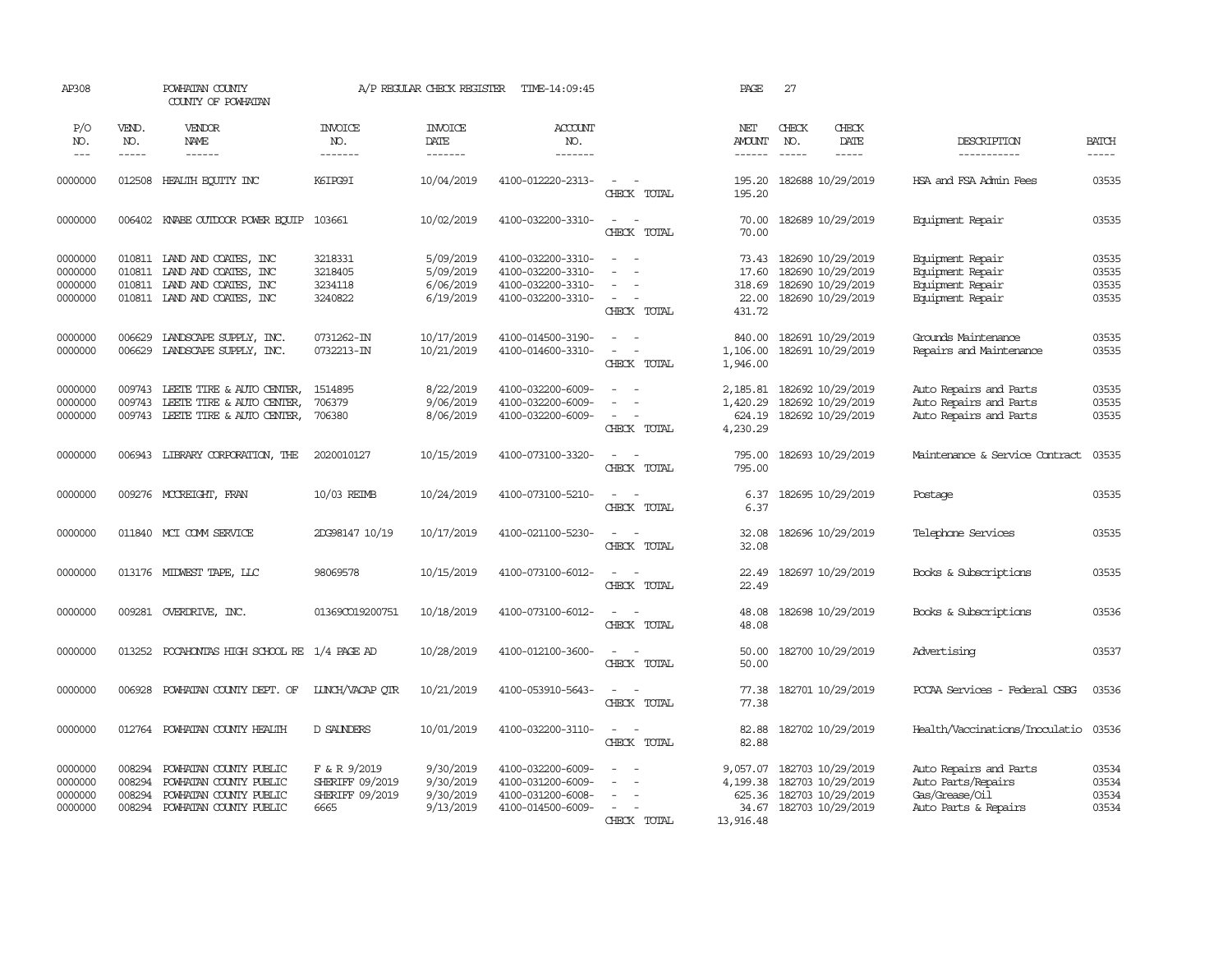| AP308                |              | POWHATAN COUNTY<br>COUNTY OF POWHATAN        |                 | A/P REGULAR CHECK REGISTER | TIME-14:09:45     |                                             | PAGE                    | 28    |                            |                                |                             |
|----------------------|--------------|----------------------------------------------|-----------------|----------------------------|-------------------|---------------------------------------------|-------------------------|-------|----------------------------|--------------------------------|-----------------------------|
| P/O                  | VEND.        | VENDOR                                       | <b>INVOICE</b>  | <b>INVOICE</b>             | <b>ACCOUNT</b>    |                                             | NET                     | CHECK | CHECK                      |                                |                             |
| NO.<br>$\frac{1}{2}$ | NO.<br>----- | NAME<br>------                               | NO.<br>-------  | DATE<br>-------            | NO.<br>-------    |                                             | AMOUNT<br>$- - - - - -$ | NO.   | DATE<br>$- - - - -$        | DESCRIPTION<br>-----------     | <b>BATCH</b><br>$- - - - -$ |
|                      |              |                                              |                 |                            |                   |                                             |                         |       |                            |                                |                             |
| 0000000              | 012955       | POWHATAN COUNTY PUBLIC                       | 128             | 10/10/2019                 | 4100-035100-6008- | $\sim$                                      | 405.89                  |       | 182704 10/29/2019          | Gas/Grease/Oil                 | 03533                       |
| 0000000              | 012955       | POWHATAN COUNTY PUBLIC                       | 128             | 10/10/2019                 | 4100-031200-6008- | $\equiv$                                    | 9,539.50                |       | 182704 10/29/2019          | Gas/Grease/Oil                 | 03533                       |
| 0000000              | 012955       | POWHATAN COUNTY PUBLIC                       | 128             | 10/10/2019                 | 4100-031210-6008- |                                             |                         |       | 33.52 182704 10/29/2019    | Gas/Greases/Oil                | 03533                       |
| 0000000              | 012955       | POWHATAN COUNTY PUBLIC                       | 128             | 10/10/2019                 | 4100-014100-6008- |                                             |                         |       | 349.55 182704 10/29/2019   | Gas/Grease/Oil                 | 03533                       |
| 0000000              | 012955       | POWHATAN COUNTY PUBLIC                       | 128             | 10/10/2019                 | 4100-014500-6008- | $\overline{\phantom{a}}$                    |                         |       | 609.69 182704 10/29/2019   | Gas/Grease/Oil                 | 03533                       |
| 0000000              | 012955       | POWHATAN COUNTY PUBLIC                       | 128             | 10/10/2019                 | 4100-014300-6008- | $\sim$                                      | 61.07                   |       | 182704 10/29/2019          | Gas/Grease/Oil                 | 03533                       |
| 0000000              | 012955       | POWHATAN COUNTY PUBLIC                       | 128             | 10/10/2019                 | 4100-034100-6008- |                                             |                         |       | 266.19 182704 10/29/2019   | Gas/Grease/Oil                 | 03533                       |
| 0000000              | 012955       | POWHATAN COUNTY PUBLIC                       | 128             | 10/10/2019                 | 4100-012510-6008- |                                             |                         |       | 23.82 182704 10/29/2019    | Gas/Grease/Oil                 | 03533                       |
| 0000000              | 012955       | POWHATAN COUNTY PUBLIC                       | 128             | 10/10/2019                 | 4100-081100-6008- | $\overline{\phantom{a}}$                    |                         |       | 114.98 182704 10/29/2019   | Gas/Grease/Oil                 | 03533                       |
| 0000000              | 012955       | POWHATAN COUNTY PUBLIC                       | 128             | 10/10/2019                 | 4100-083500-6008- |                                             | 49.86                   |       | 182704 10/29/2019          | Gas/Grease/Oil                 | 03533                       |
| 0000000              | 012955       | POWHATAN COUNTY PUBLIC                       | 128             | 10/10/2019                 | 4100-032200-6008- |                                             |                         |       | 4,726.85 182704 10/29/2019 | Gas/Grease/Oil                 | 03533                       |
|                      |              |                                              |                 |                            |                   | CHECK TOTAL                                 | 16,180.92               |       |                            |                                |                             |
| 0000000              |              | 013253 POWHATAN EDUCATION FOUNDA SPONSORSHIP |                 | 10/28/2019                 | 4100-012100-3600- | $\sim$<br>$\sim$                            | 250.00                  |       | 182705 10/29/2019          | Advertising                    | 03537                       |
|                      |              |                                              |                 |                            |                   | CHECK TOTAL                                 | 250.00                  |       |                            |                                |                             |
|                      |              |                                              |                 |                            |                   |                                             |                         |       |                            |                                |                             |
| 0000000              | 000780       | <b>CUILL CORPORATION</b>                     | 1761561         | 10/08/2019                 | 4100-014400-6001- | $\overline{\phantom{a}}$<br>$\sim$          | 87.78                   |       | 182706 10/29/2019          | Stationery/Office Supplies     | 03536                       |
| 0000000              | 000780       | <b>CUILL CORPORATION</b>                     | 1764190         | 10/08/2019                 | 4100-014400-6001- | $\overline{\phantom{a}}$<br>$\sim$          | 8.07                    |       | 182706 10/29/2019          | Stationery/Office Supplies     | 03536                       |
|                      |              |                                              |                 |                            |                   | CHECK TOTAL                                 | 95.85                   |       |                            |                                |                             |
| 0000000              |              | 000620 R.C. GOODWYN & SONS, INC 0879182      |                 | 10/11/2019                 | 4100-014600-3310- | $\sim$<br>$\sim$                            | 11.08                   |       | 182707 10/29/2019          | Repairs and Maintenance        | 03536                       |
|                      |              |                                              |                 |                            |                   | CHECK TOTAL                                 | 11.08                   |       |                            |                                |                             |
|                      |              |                                              |                 |                            |                   |                                             |                         |       |                            |                                |                             |
| 0000000              |              | 007325 RICHMOND OXYGEN CO.                   | 3100 9/2019     | 9/30/2019                  | 4100-032200-3320- | $\sim$<br>$\sim$                            | 277.50                  |       | 182708 10/29/2019          | Maintenance & Service Contract | 03536                       |
|                      |              |                                              |                 |                            |                   | CHECK TOTAL                                 | 277.50                  |       |                            |                                |                             |
| 0000000              | 006594       | SOUTHSIDE ELECTRIC COOP                      | 63504001 10/08  | 10/11/2019                 | 4100-073100-5110- | $\sim$<br>$\sim$                            |                         |       | 2,246.44 182710 10/29/2019 | Electricity                    | 03536                       |
| 0000000              | 006594       | SOUTHSIDE ELECTRIC COOP                      | 63504004 10/08  | 10/11/2019                 | 4100-035100-5110- | $\sim$                                      |                         |       | 563.64 182710 10/29/2019   | Electricity                    | 03536                       |
| 0000000              | 006594       | SOUTHSIDE ELECTRIC COOP                      | 63504006 10/08  | 10/11/2019                 | 4100-014600-5110- |                                             |                         |       | 224.45 182710 10/29/2019   | Electricity                    | 03536                       |
| 0000000              | 006594       | SOUTHSIDE ELECTRIC COOP                      | 63504009 10/08  | 10/11/2019                 | 4100-014600-5110- | $\overline{\phantom{a}}$                    |                         |       | 3,907.73 182710 10/29/2019 | Electricity                    | 03536                       |
|                      |              |                                              |                 |                            |                   | CHECK TOTAL                                 | 6,942.26                |       |                            |                                |                             |
| 0000000              | 001940       | STANDBY SYSTEMS, INC.                        | 10192015        | 10/16/2019                 | 4100-014100-3320- |                                             | 153.00                  |       | 182711 10/29/2019          | Maintenance & Service Contract | 03536                       |
| 0000000              | 001940       | STANDBY SYSTEMS, INC.                        | 10192016        | 10/16/2019                 | 4100-014100-3320- | $\sim$<br>$\sim$                            |                         |       | 153.00 182711 10/29/2019   | Maintenance & Service Contract | 03536                       |
| 0000000              | 001940       | STANDBY SYSTEMS, INC.                        | 10192017        | 10/16/2019                 | 4100-031210-3320- | $\sim$                                      | 130.00                  |       | 182711 10/29/2019          | Maintenance and Service Contra | 03536                       |
|                      |              |                                              |                 |                            |                   | CHECK TOTAL                                 | 436.00                  |       |                            |                                |                             |
|                      |              |                                              |                 |                            |                   |                                             |                         |       |                            |                                |                             |
| 0000000              | 013065       | STAPLES INC                                  | 7301310330-0-1  | 10/23/2019                 | 4100-012200-6001- | $\overline{\phantom{a}}$<br>$\sim$          | 117.08                  |       | 182712 10/29/2019          | Office Supplies                | 03536                       |
| 0000000              | 013065       | STAPLES INC                                  | 7301431273-0-2  | 10/23/2019                 | 4100-031200-6001- | $\overline{\phantom{a}}$<br>$\sim$          | 77.11                   |       | 182712 10/29/2019          | Office Supplies                | 03536                       |
|                      |              |                                              |                 |                            |                   | CHECK TOTAL                                 | 194.19                  |       |                            |                                |                             |
| 0000000              | 009520       | STONE'S OFFICE EQUIPMENT                     | 123367          | 10/17/2019                 | 4100-073100-3320- | $\overline{\phantom{a}}$<br>$\sim$          | 777.42                  |       | 182713 10/29/2019          | Maintenance & Service Contract | 03536                       |
|                      |              |                                              |                 |                            |                   | CHECK TOTAL                                 | 777.42                  |       |                            |                                |                             |
|                      |              |                                              |                 |                            |                   |                                             |                         |       |                            |                                |                             |
| 0000000              |              | 011188 TECH FIRE & SAFETY                    | 1619            | 10/18/2019                 | 4100-032200-6011- | $\omega_{\rm{max}}$ and $\omega_{\rm{max}}$ |                         |       | 881.00 182715 10/29/2019   | Protective Gear/Uniforms       | 03536                       |
|                      |              |                                              |                 |                            |                   | CHECK TOTAL                                 | 881.00                  |       |                            |                                |                             |
| 0000000              |              | 011379 THROCKMORTON, C. DAVID                | REIMB VFPA 2019 | 10/16/2019                 | 4100-032200-5540- | $\sim$<br>$\sim$                            | 551.20                  |       | 182716 10/29/2019          | Travel - Convention & Educatio | 03536                       |
|                      |              |                                              |                 |                            |                   | CHECK TOTAL                                 | 551.20                  |       |                            |                                |                             |
|                      |              |                                              |                 |                            |                   |                                             |                         |       |                            |                                |                             |
| 0000000              |              | 009954 ULLOA, SANDRA                         | 8965007         | 10/18/2019                 | 4100-021200-3150- | $\sim$<br>$\sim$                            | 120.00                  |       | 182717 10/29/2019          | Outside Counsel                | 03536                       |
|                      |              |                                              |                 |                            |                   | CHECK TOTAL                                 | 120.00                  |       |                            |                                |                             |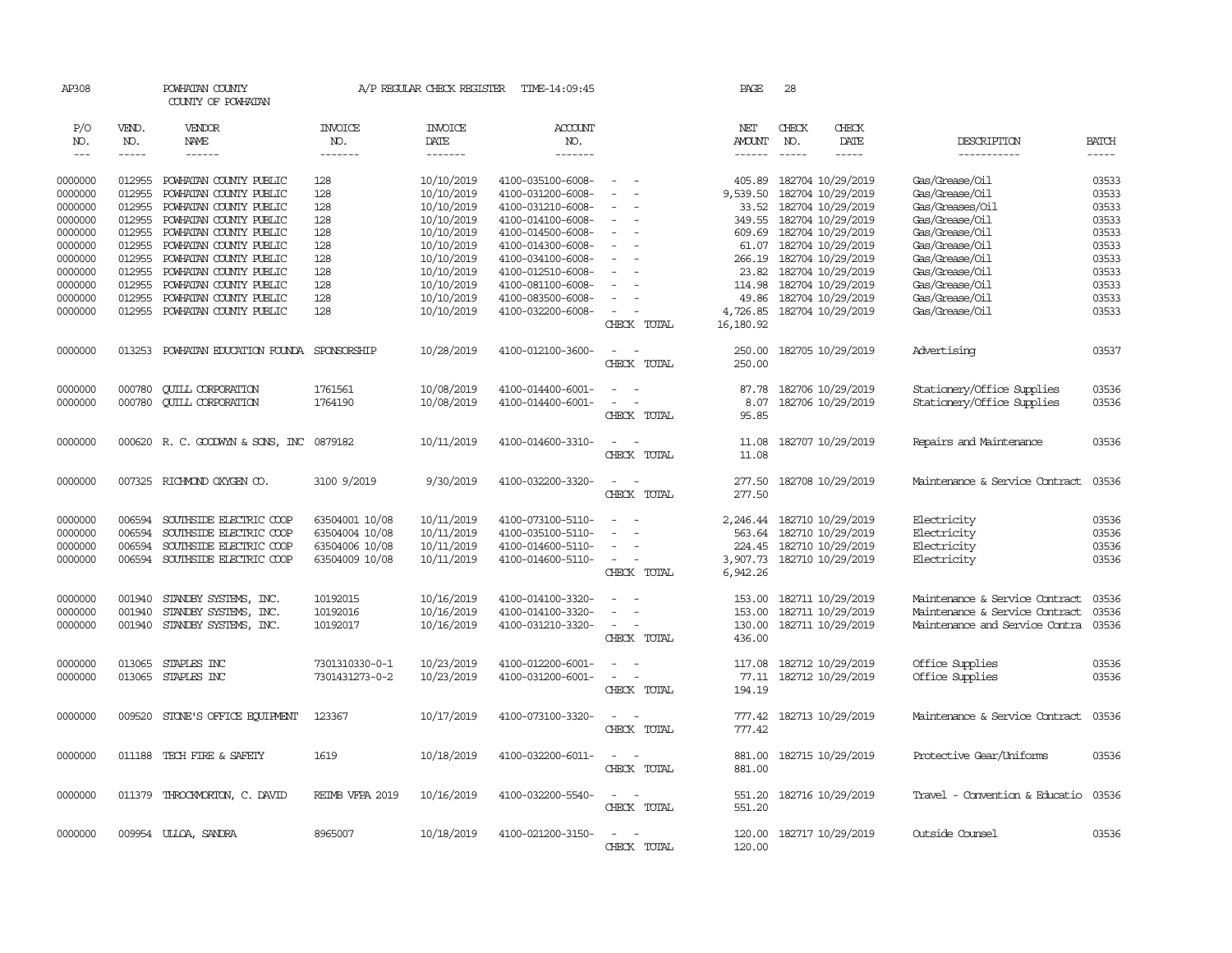| AP308                                                                                                                            |                                                                                                                      | POWHATAN COUNTY<br>COUNTY OF POWHATAN                                                                                            |                                                                                                                                                                      | A/P REGULAR CHECK REGISTER                                                                                                                                           | TIME-14:09:45                                                                                                                                                                                                                                           |                                                                                                                                                                                                                                                                            | PAGE                                                                                                        | 29           |                                                                                                                                                                                                                                                                 |                                                                                                                                                                                                             |                                                                                                          |
|----------------------------------------------------------------------------------------------------------------------------------|----------------------------------------------------------------------------------------------------------------------|----------------------------------------------------------------------------------------------------------------------------------|----------------------------------------------------------------------------------------------------------------------------------------------------------------------|----------------------------------------------------------------------------------------------------------------------------------------------------------------------|---------------------------------------------------------------------------------------------------------------------------------------------------------------------------------------------------------------------------------------------------------|----------------------------------------------------------------------------------------------------------------------------------------------------------------------------------------------------------------------------------------------------------------------------|-------------------------------------------------------------------------------------------------------------|--------------|-----------------------------------------------------------------------------------------------------------------------------------------------------------------------------------------------------------------------------------------------------------------|-------------------------------------------------------------------------------------------------------------------------------------------------------------------------------------------------------------|----------------------------------------------------------------------------------------------------------|
| P/O<br>NO.<br>$- - -$                                                                                                            | VEND.<br>NO.                                                                                                         | <b>VENDOR</b><br>NAME<br>------                                                                                                  | <b>INVOICE</b><br>NO.<br>--------                                                                                                                                    | <b>INVOICE</b><br>DATE<br>-------                                                                                                                                    | ACCOUNT<br>NO.<br>-------                                                                                                                                                                                                                               |                                                                                                                                                                                                                                                                            | NET<br><b>AMOUNT</b><br>$- - - - - -$                                                                       | CHECK<br>NO. | CHECK<br>DATE<br>-----                                                                                                                                                                                                                                          | DESCRIPTION<br>-----------                                                                                                                                                                                  | <b>BATCH</b>                                                                                             |
| 0000000<br>0000000<br>0000000<br>0000000<br>0000000<br>0000000<br>0000000<br>0000000<br>0000000<br>0000000<br>0000000<br>0000000 | 008126<br>008126<br>008126<br>008126<br>008126<br>008126<br>008126<br>008126<br>008126<br>008126<br>008126<br>008126 | VERIZON<br>VERIZON<br>VERIZON<br>VERIZON<br>VERIZON<br>VERIZON<br>VERIZON<br>VERIZON<br>VERIZON<br>VERIZON<br>VERIZON<br>VERIZON | 9839199590<br>9839199590<br>9839199590<br>9839199590<br>9839199590<br>9839199590<br>9839199590<br>9839199590<br>9839199590<br>9839199590<br>9839199590<br>9839199590 | 10/01/2019<br>10/01/2019<br>10/01/2019<br>10/01/2019<br>10/01/2019<br>10/01/2019<br>10/01/2019<br>10/01/2019<br>10/01/2019<br>10/01/2019<br>10/01/2019<br>10/01/2019 | 100-000100-0006-<br>4100-012100-5250-<br>4100-012510-5250-<br>4100-012510-5270-<br>4100-014100-5250-<br>4100-031210-5250-<br>4100-032200-5250-<br>4100-031200-5250-<br>4100-033300-5250-<br>4100-034100-5250-<br>4100-035500-5250-<br>4100-071110-5250- | $\overline{\phantom{a}}$<br>$\overline{\phantom{a}}$<br>$\sim$<br>$\overline{\phantom{a}}$<br>$\sim$<br>$\sim$<br>$\overline{\phantom{a}}$<br>$\sim$<br>$\sim$<br>$\sim$<br>$\sim$<br>$\sim$<br>$\sim$<br>$\overline{\phantom{a}}$<br>$\equiv$<br>$\sim$<br>$\blacksquare$ | 50.57<br>101.14<br>100.01<br>934.78<br>464.22<br>1,140.26<br>1,425.05<br>16.21<br>201.72<br>130.59<br>70.28 |              | 182718 10/29/2019<br>182718 10/29/2019<br>111.14 182718 10/29/2019<br>182718 10/29/2019<br>182718 10/29/2019<br>182718 10/29/2019<br>182718 10/29/2019<br>182718 10/29/2019<br>182718 10/29/2019<br>182718 10/29/2019<br>182718 10/29/2019<br>182718 10/29/2019 | Due from Other Agencies<br>Cell Phones<br>Cell Phones<br>Network Service Connection<br>Cell Phones<br>CELL PHONES<br>Cell Phones<br>Cell Phones<br>Cell Phones<br>Cell Phones<br>Cell Phones<br>Cell Phones | 03536<br>03536<br>03536<br>03536<br>03536<br>03536<br>03536<br>03536<br>03536<br>03536<br>03536<br>03536 |
| 0000000                                                                                                                          | 008126                                                                                                               | VERIZON                                                                                                                          | 9839199590                                                                                                                                                           | 10/01/2019                                                                                                                                                           | 4100-081100-5250-                                                                                                                                                                                                                                       | $\overline{\phantom{a}}$<br>CHECK TOTAL                                                                                                                                                                                                                                    | 100.58<br>4,846.55                                                                                          |              | 182718 10/29/2019                                                                                                                                                                                                                                               | Cell Phones                                                                                                                                                                                                 | 03536                                                                                                    |
| 0000000<br>0000000                                                                                                               | 011187<br>011187                                                                                                     | VERIZON BUSINESS<br>VERIZON BUSINESS                                                                                             | 61392690<br>61392690                                                                                                                                                 | 10/10/2019<br>10/10/2019                                                                                                                                             | 100-000100-0006-<br>4100-012510-5240-                                                                                                                                                                                                                   | $\sim$<br>$\overline{\phantom{a}}$<br>$\overline{\phantom{a}}$<br>- -<br>CHECK TOTAL                                                                                                                                                                                       | 4.52<br>62.33<br>66.85                                                                                      |              | 182719 10/29/2019<br>182719 10/29/2019                                                                                                                                                                                                                          | Due from Other Agencies<br>Long Distance                                                                                                                                                                    | 03536<br>03536                                                                                           |
| 0000000                                                                                                                          | 012412 VFIS                                                                                                          |                                                                                                                                  | 145190118                                                                                                                                                            | 10/23/2019                                                                                                                                                           | 4100-032200-5305-                                                                                                                                                                                                                                       | $\sim$<br>$\sim$<br>CHECK TOTAL                                                                                                                                                                                                                                            | 73.00<br>73.00                                                                                              |              | 182720 10/29/2019                                                                                                                                                                                                                                               | Auto Insurance Premium                                                                                                                                                                                      | 03536                                                                                                    |
| 0000000                                                                                                                          | 006870                                                                                                               | VIRGINIA LAWYERS WEEKLY                                                                                                          | ORDER# 2044925                                                                                                                                                       | 10/16/2019                                                                                                                                                           | 4100-012210-6012-                                                                                                                                                                                                                                       | $\sim$<br>$\sim$<br>CHECK TOTAL                                                                                                                                                                                                                                            | 389.00<br>389.00                                                                                            |              | 182721 10/29/2019                                                                                                                                                                                                                                               | Books & Subscriptions                                                                                                                                                                                       | 03536                                                                                                    |
| 0000000<br>0000000                                                                                                               | 008083<br>008083                                                                                                     | WEIDON COOPER CENTER FOR<br>WELDON COOPER CENTER FOR                                                                             | RECERT KELLAWAY<br>RECERT NEVIUS                                                                                                                                     | 10/25/2019<br>10/25/2019                                                                                                                                             | 4100-012410-5540-<br>4100-012410-5540-                                                                                                                                                                                                                  | $\overline{\phantom{a}}$<br>$\equiv$<br>CHECK TOTAL                                                                                                                                                                                                                        | 75.00<br>75.00<br>150.00                                                                                    |              | 182722 10/29/2019<br>182722 10/29/2019                                                                                                                                                                                                                          | Conferences & Training<br>Conferences & Training                                                                                                                                                            | 03536<br>03536                                                                                           |
| 0000000                                                                                                                          |                                                                                                                      | 012063 WINDSTREAM                                                                                                                | 012362191 9/19                                                                                                                                                       | 9/25/2019                                                                                                                                                            | 4100-012510-5230-                                                                                                                                                                                                                                       | $\sim$<br>CHECK TOTAL                                                                                                                                                                                                                                                      | 778.89<br>778.89                                                                                            |              | 182723 10/29/2019                                                                                                                                                                                                                                               | Telephone Services                                                                                                                                                                                          | 03536                                                                                                    |
| 0000000<br>0000000<br>0000000<br>0000000<br>0000000                                                                              | 007755<br>007755<br>007755<br>007755<br>007755                                                                       | WITMER PUBLIC SAFETY<br>WITMER PUBLIC SAFETY<br>WITMER PUBLIC SAFETY<br>WITMER PUBLIC SAFETY<br>WITMER PUBLIC SAFETY             | E1888300<br>E1888343<br>E1888348<br>E1888556<br>E1888620                                                                                                             | 10/17/2019<br>10/17/2019<br>10/17/2019<br>10/17/2019<br>10/17/2019                                                                                                   | 4100-032200-6016-<br>4100-032200-6016-<br>4100-032200-6016-<br>4100-032200-6016-<br>4100-032200-6016-                                                                                                                                                   | $\sim$<br>$\equiv$<br>$\blacksquare$<br>$\sim$<br>$\overline{\phantom{a}}$<br>$\sim$<br>$\blacksquare$<br>$\sim$<br>$\sim$<br>CHECK TOTAL                                                                                                                                  | 183.00<br>199.31<br>139.00<br>120.67<br>189.00<br>830.98                                                    |              | 182725 10/29/2019<br>182725 10/29/2019<br>182725 10/29/2019<br>182725 10/29/2019<br>182725 10/29/2019                                                                                                                                                           | <b>JET</b> Program<br><b>JET</b> Program<br><b>JET</b> Program<br><b>JET</b> Program<br><b>JET</b> Program                                                                                                  | 03536<br>03536<br>03536<br>03536<br>03536                                                                |
| 0000000                                                                                                                          | 013103                                                                                                               | ZIRKLE, AMANDA H                                                                                                                 | REIMB 10/23/19                                                                                                                                                       | 10/25/2019                                                                                                                                                           | 4100-012220-5510-                                                                                                                                                                                                                                       | CHECK TOTAL                                                                                                                                                                                                                                                                | 94.89<br>94.89                                                                                              |              | 182726 10/29/2019                                                                                                                                                                                                                                               | Travel-mileage                                                                                                                                                                                              | 03536                                                                                                    |

CHECK TYPE TOTAL 602,388.61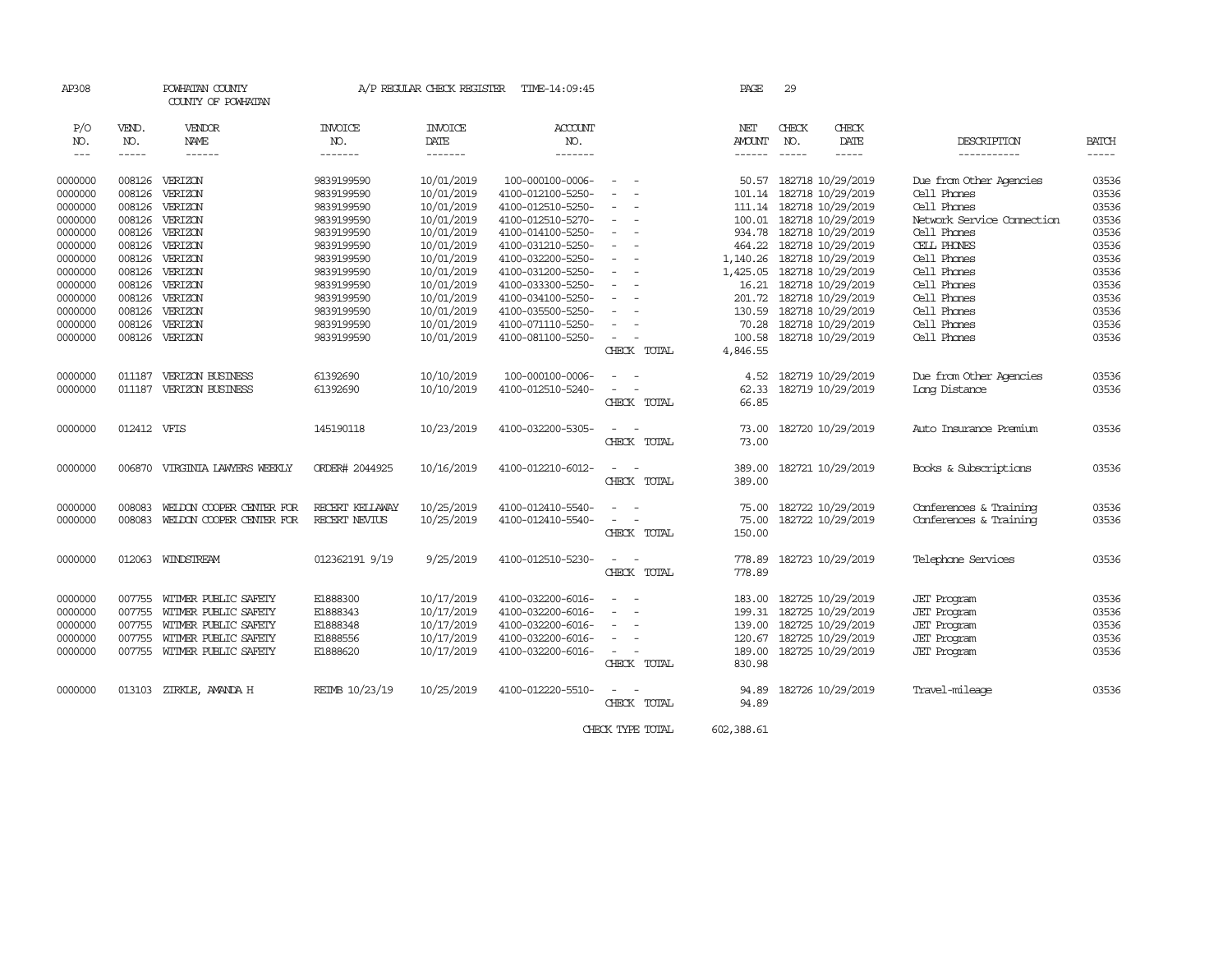| AP308                 | POWHATAN COUNTY<br>COUNTY OF POWHATAN | A/P VOID CHECK REGISTER TIME-14:09:45 |                                  |                                   |                           | PAGE<br>-30                                                                                                                              |                      |                             |                          |                                      |                       |
|-----------------------|---------------------------------------|---------------------------------------|----------------------------------|-----------------------------------|---------------------------|------------------------------------------------------------------------------------------------------------------------------------------|----------------------|-----------------------------|--------------------------|--------------------------------------|-----------------------|
| P/O<br>NO.<br>$- - -$ | VEND.<br>NO.<br>. <u>.</u>            | VENDOR<br>NAME<br>------              | <b>INVOICE</b><br>NO.<br>------- | <b>INVOICE</b><br>DATE<br>------- | ACCOUNT<br>NO.<br>------- |                                                                                                                                          | NET<br><b>AMOUNT</b> | CHECK<br>NO.<br>$- - - - -$ | CHECK<br>DATE<br>-----   | DESCRIPTION<br>-----------           | <b>BATCH</b><br>----- |
| 0000000               | 011379                                | THROCKMORTON, C. DAVID                | REIMB VFPA 2019                  | 10/16/2019                        | 4100-032200-5540-         | $\frac{1}{2} \left( \frac{1}{2} \right) \left( \frac{1}{2} \right) \left( \frac{1}{2} \right) \left( \frac{1}{2} \right)$<br>CHECK TOTAL | 551.20-              |                             | 551.20-182716 10/29/2019 | Travel - Convention & Educatio 00486 |                       |
|                       |                                       |                                       |                                  |                                   |                           | CHECK TYPE TOTAL                                                                                                                         | 551.20-              |                             |                          |                                      |                       |
|                       |                                       |                                       |                                  |                                   |                           | FINAL TOTAL                                                                                                                              | 601,837.41           |                             |                          |                                      |                       |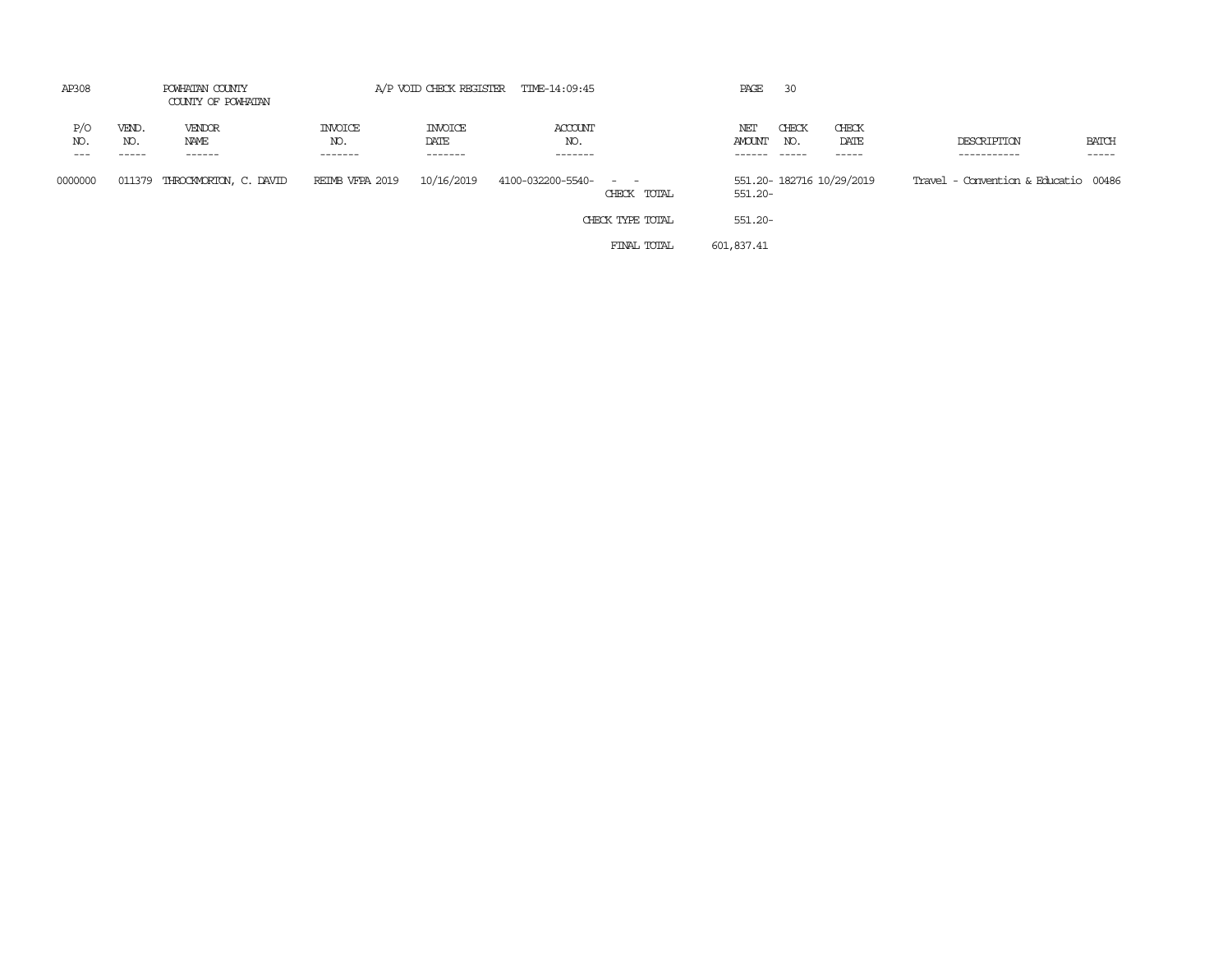| AP308              |                  | POWHATAN COUNTY<br>COUNTY OF POWHATAN                                      |                        | A/P REGULAR CHECK REGISTER | TIME-14:11:03                          |                                                                                                              | PAGE                 | 1                                             |               |                                                                |                |
|--------------------|------------------|----------------------------------------------------------------------------|------------------------|----------------------------|----------------------------------------|--------------------------------------------------------------------------------------------------------------|----------------------|-----------------------------------------------|---------------|----------------------------------------------------------------|----------------|
| P/O<br>NO.         | VEND.<br>NO.     | VENDOR<br>NAME                                                             | <b>INVOICE</b><br>NO.  | <b>INVOICE</b><br>DATE     | ACCOUNT<br>NO.                         |                                                                                                              | NET<br><b>AMOUNT</b> | CHECK<br>NO.                                  | CHECK<br>DATE | DESCRIPTION                                                    | <b>BATCH</b>   |
| $\frac{1}{2}$      | -----            | $- - - - - -$                                                              | -------                | -------                    | -------                                |                                                                                                              | $- - - - - -$        | $- - - - -$                                   | $- - - - -$   | -----------                                                    | $- - - - -$    |
|                    |                  |                                                                            |                        |                            |                                        | $\sim$ $\sim$                                                                                                |                      |                                               |               |                                                                |                |
| 0000000            |                  | 009183 AIR, WATER & SOIL LABORA- V19006698                                 |                        | 9/11/2019                  | 4501-043600-3142-                      | $\sim$<br>$\sim$                                                                                             |                      | 221.80 182274 10/03/2019<br>182274 10/03/2019 |               | Professional Services - Sewer<br>Professional Services - Sewer | 03518<br>03518 |
| 0000000            | 009183           | AIR, WATER & SOIL LABORA- V19006755                                        |                        | 9/13/2019                  | 4501-043600-3142-                      | $\sim$                                                                                                       | 40.00                |                                               |               | Professional Services - Sewer                                  | 03518          |
| 0000000<br>0000000 | 009183<br>009183 | AIR, WATER & SOIL LABORA- V19006756<br>AIR, WATER & SOIL LABORA- V19006848 |                        | 9/13/2019<br>9/17/2019     | 4501-043600-3142-<br>4501-043600-3142- | $\sim$                                                                                                       | 40.00                | 182274 10/03/2019<br>133.60 182274 10/03/2019 |               | Professional Services - Sewer                                  | 03518          |
| 0000000            | 009183           | AIR, WATER & SOIL LABORA- V19006855                                        |                        | 9/17/2019                  | 4501-043600-3142-                      | $\overline{\phantom{a}}$<br>$\overline{\phantom{a}}$                                                         |                      | 111.80 182274 10/03/2019                      |               | Professional Services - Sewer                                  | 03518          |
| 0000000            | 009183           | AIR, WATER & SOIL LABORA- V19006905                                        |                        | 9/18/2019                  | 4501-043500-3140-                      | $\overline{\phantom{a}}$                                                                                     | 40.00                | 182274 10/03/2019                             |               | Professional Services - Water                                  | 03518          |
| 0000000            | 009183           | AIR, WATER & SOIL LABORA- V19006931                                        |                        | 9/19/2019                  | 4501-043600-3142-                      | $\sim$                                                                                                       | 40.00                | 182274 10/03/2019                             |               | Professional Services - Sewer                                  | 03518          |
| 0000000            | 009183           | AIR, WATER & SOIL LABORA- V19006932                                        |                        | 9/19/2019                  | 4501-043600-3142-                      |                                                                                                              | 40.00                | 182274 10/03/2019                             |               | Professional Services - Sewer                                  | 03518          |
| 0000000            | 009183           | AIR, WATER & SOIL LABORA- V19007091                                        |                        | 9/24/2019                  | 4501-043600-3142-                      |                                                                                                              | 111.80               | 182274 10/03/2019                             |               | Professional Services - Sewer                                  | 03518          |
| 0000000            | 009183           | AIR, WATER & SOIL LABORA- V19007092                                        |                        | 9/24/2019                  | 4501-043600-3142-                      | $\sim$<br>$\overline{\phantom{a}}$                                                                           | 133.60               | 182274 10/03/2019                             |               | Professional Services - Sewer                                  | 03518          |
|                    |                  |                                                                            |                        |                            |                                        | CHECK TOTAL                                                                                                  | 912.60               |                                               |               |                                                                |                |
| 0000000            | 006826           | AQUA-AEROBIC SYSTEMS, INC 1021419                                          |                        | 9/09/2019                  | 4501-043400-3140-                      | $\sim$<br>$\sim$                                                                                             | 693.02               | 182278 10/03/2019                             |               | Professional Services - Water                                  | 03518          |
|                    |                  |                                                                            |                        |                            |                                        | CHECK TOTAL                                                                                                  | 693.02               |                                               |               |                                                                |                |
| 0000000            | 013210           | BRONSON CONTRACTORS LLC                                                    | 060                    | 9/11/2019                  | 4301-062100-8304-                      | $\frac{1}{2} \left( \frac{1}{2} \right) \left( \frac{1}{2} \right) = \frac{1}{2} \left( \frac{1}{2} \right)$ | 6,445.00             | 182287 10/03/2019                             |               | PMS Repurpose                                                  | 03518          |
| 0000000            | 013210           | BRONSON CONTRACTORS LLC                                                    | 061                    | 9/13/2019                  | 4301-062100-8304-                      | $\sim$<br>$\sim$                                                                                             | 2,340.00             | 182287 10/03/2019                             |               | PMS Repurpose                                                  | 03518          |
|                    |                  |                                                                            |                        |                            |                                        | CHECK TOTAL                                                                                                  | 8,785.00             |                                               |               |                                                                |                |
| 0000000            |                  | 010957 CARROLL, SCOTT                                                      | <b>RETURN GARN</b>     | 9/19/2019                  | 501-000200-0001-                       | $\sim$ $ \sim$                                                                                               |                      | 515.37 182289 10/03/2019                      |               | Payroll Clearing Account                                       | 03518          |
| 0000000            | 010957           | CARROLL, SCOTT                                                             | RETURN GARN            | 9/19/2019                  | 501-000200-0001-                       | $\omega_{\rm{max}}$ and $\omega_{\rm{max}}$                                                                  | 341.58               | 182289 10/03/2019                             |               | Payroll Clearing Account                                       | 03518          |
|                    |                  |                                                                            |                        |                            |                                        | CHECK TOTAL                                                                                                  | 856.95               |                                               |               |                                                                |                |
| 0000000            | 006965           | CINIAS CORPORATION                                                         | 4030429048             | 9/18/2019                  | 4501-043400-6011-                      | $\sim$                                                                                                       | 80.86                | 182294 10/03/2019                             |               | Uniforms                                                       | 03518          |
| 0000000            | 006965           | CINIAS CORPORATION                                                         | 4031010851             | 9/25/2019                  | 4501-043400-6011-                      | $\omega_{\rm{max}}$                                                                                          | 80.86                | 182294 10/03/2019                             |               | Uniforms                                                       | 03518          |
|                    |                  |                                                                            |                        |                            |                                        | CHECK TOTAL                                                                                                  | 161.72               |                                               |               |                                                                |                |
| 0000000            |                  | 000076 DELL MARKETING L.P.                                                 | 10340498217            | 9/13/2019                  | 4301-012510-8304-                      | $\overline{\phantom{a}}$<br>$\sim$                                                                           | 3,315.00             | 182297 10/03/2019                             |               | PC Replacement                                                 | 03518          |
|                    |                  |                                                                            |                        |                            |                                        | CHECK TOTAL                                                                                                  | 3,315.00             |                                               |               |                                                                |                |
| 0000000            |                  | 009639 EMS MANAGEMENT &                                                    | 037066                 | 8/31/2019                  | 4120-032300-5845-                      | $\sim$<br>$\sim$                                                                                             | 2,267.96             | 182303 10/03/2019                             |               | EMS Transport Third Party Bill                                 | 03518          |
|                    |                  |                                                                            |                        |                            |                                        | CHECK TOTAL                                                                                                  | 2,267.96             |                                               |               |                                                                |                |
|                    |                  |                                                                            |                        |                            |                                        |                                                                                                              |                      |                                               |               |                                                                |                |
| 0000000            |                  | 008336 FERGUSON ENTERPRISES INC. 2065125                                   |                        | 9/17/2019                  | 4501-043600-3310-                      | $\sim$ 100 $\sim$                                                                                            |                      | 581.20 182305 10/03/2019                      |               | Repairs and Maintenance                                        | 03518          |
|                    |                  |                                                                            |                        |                            |                                        | CHECK TOTAL                                                                                                  | 581.20               |                                               |               |                                                                |                |
| 0000000            |                  | 008372 GITS MASONRY, INC.                                                  | <b>REFUND 8948521</b>  | 8/09/2019                  | 501-000200-0003-                       | $\sim$<br>$\sim$                                                                                             |                      | 1,380.00 182308 10/03/2019                    |               | Customer Deposits Payable                                      | 03518          |
| 0000000            |                  | 008372 GITS MASONRY, INC.                                                  | <b>REFUND 8948521A</b> | 8/09/2019                  | 3501-018990-0003-                      | $\overline{\phantom{a}}$<br>$\sim$                                                                           |                      | 149.83-182308 10/03/2019                      |               | Water Revenue                                                  | 03518          |
|                    |                  |                                                                            |                        |                            |                                        | CHECK TOTAL                                                                                                  | 1,230.17             |                                               |               |                                                                |                |
| 0000000            |                  | 006912 HURRICANE FENCE CO.                                                 | 1922406-1              | 9/22/2019                  | 4301-071120-8304-                      | $\sim$ $ \sim$                                                                                               | 8,656.00             | 182311 10/03/2019                             |               | Field Improvements - 2018 Bond 03518                           |                |
|                    |                  |                                                                            |                        |                            |                                        | CHECK TOTAL                                                                                                  | 8,656.00             |                                               |               |                                                                |                |
| 0000000            |                  | 010924 MITCHELL PEST                                                       | 124591                 | 9/19/2019                  | 4501-043600-3320-                      | $\sim$ 100 $\sim$                                                                                            | 95.00                | 182318 10/03/2019                             |               | Maintenance and Svc Contracts                                  | 03518          |
|                    |                  |                                                                            |                        |                            |                                        | CHECK TOTAL                                                                                                  | 95.00                |                                               |               |                                                                |                |
| 0000000            |                  | 010963 MUSCO SPORTS LIGHTING, LLC 326360                                   |                        | 8/26/2019                  | 4301-071120-8301-                      | $\sim$<br>$\sim$                                                                                             | 24,650.00            | 182319 10/03/2019                             |               | Field Improvements - 2016 Bond                                 | 03518          |
| 0000000            |                  | 010963 MUSCO SPORTS LIGHTING, LLC 327169                                   |                        | 9/13/2019                  | 4301-071120-8301-                      | $\sim$ $ -$                                                                                                  | 251,017.50           | 182319 10/03/2019                             |               | Field Improvements - 2016 Bond 03518                           |                |
|                    |                  |                                                                            |                        |                            |                                        | CHECK TOTAL                                                                                                  | 275,667.50           |                                               |               |                                                                |                |
| 0000000            |                  | 013096 PETROSKY, SCOTT                                                     | REIMB RODEO            | 9/30/2019                  | 4116-032203-0001-                      | $\overline{a}$<br>$\sim$                                                                                     |                      | 85.12 182321 10/03/2019                       |               | <b>JET</b> Program                                             | 03519          |
|                    |                  |                                                                            |                        |                            |                                        | CHECK TOTAL                                                                                                  | 85.12                |                                               |               |                                                                |                |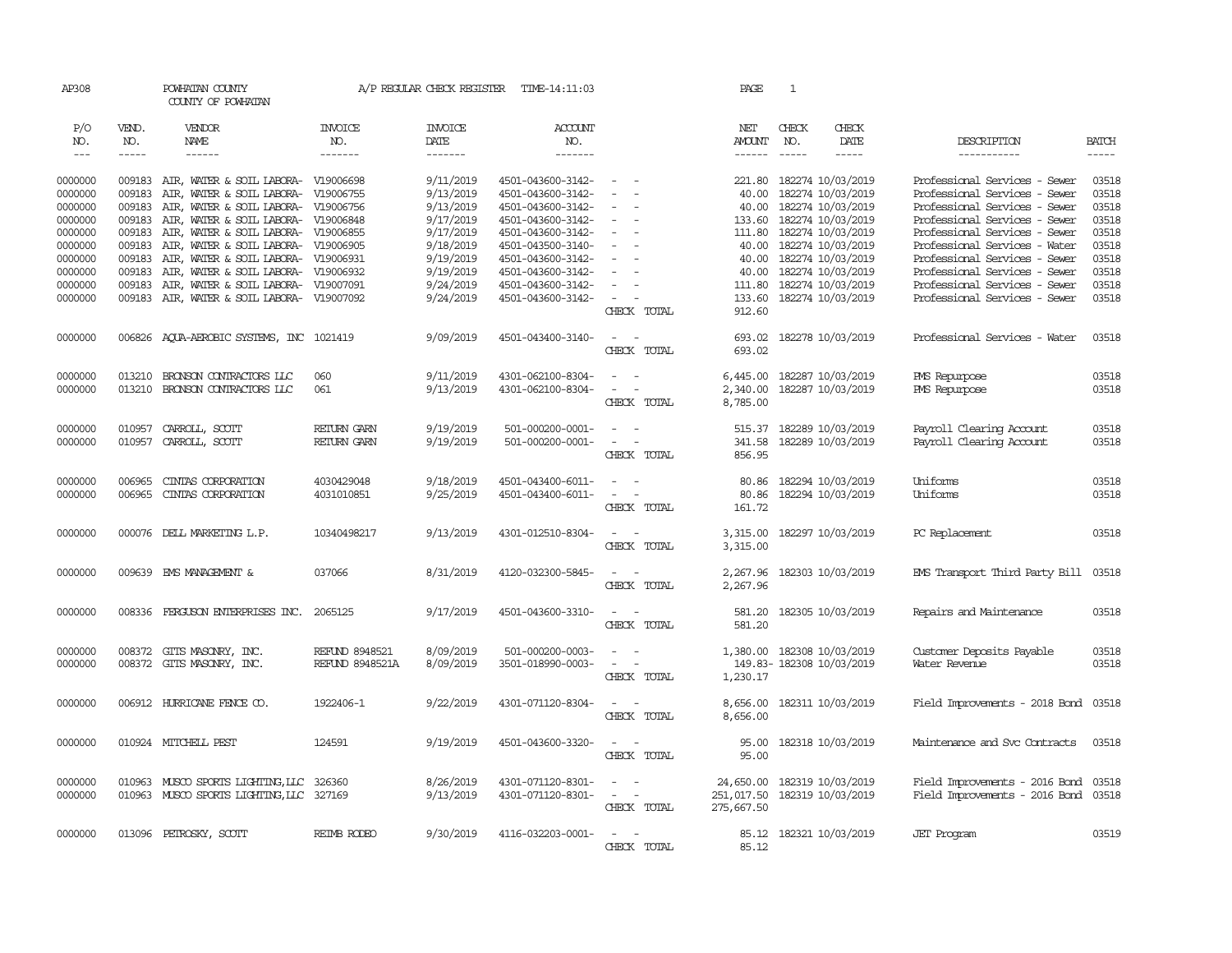| AP308                                                          |                                                          | POWHATAN COUNTY<br>COUNTY OF POWHATAN                                                                                                                                                                                                  |                                  | A/P REGULAR CHECK REGISTER                                                    | TIME-14:11:03                                                                                                              |                                                                                                                                                           | PAGE                                                 | 2                                                                                                                                 |                                                                                                                                                                                                    |                                                    |
|----------------------------------------------------------------|----------------------------------------------------------|----------------------------------------------------------------------------------------------------------------------------------------------------------------------------------------------------------------------------------------|----------------------------------|-------------------------------------------------------------------------------|----------------------------------------------------------------------------------------------------------------------------|-----------------------------------------------------------------------------------------------------------------------------------------------------------|------------------------------------------------------|-----------------------------------------------------------------------------------------------------------------------------------|----------------------------------------------------------------------------------------------------------------------------------------------------------------------------------------------------|----------------------------------------------------|
| P/O<br>NO.<br>$---$                                            | VEND.<br>NO.<br>$- - - - -$                              | VENDOR<br><b>NAME</b><br>$- - - - - -$                                                                                                                                                                                                 | <b>INVOICE</b><br>NO.<br>------- | <b>INVOICE</b><br>DATE<br>-------                                             | ACCOUNT<br>NO.<br>-------                                                                                                  |                                                                                                                                                           | NET<br><b>AMOUNT</b><br>$- - - - - -$                | CHECK<br>CHECK<br>NO.<br>DATE<br>$- - - - -$<br>-----                                                                             | DESCRIPTION<br>-----------                                                                                                                                                                         | <b>BATCH</b><br>$- - - - -$                        |
| 0000000                                                        |                                                          | 007906 SERVPRO OF CHESTERFIELD                                                                                                                                                                                                         | 5152807                          | 9/12/2019                                                                     | 4301-062100-8304-                                                                                                          | $\sim$ $\sim$<br>CHECK TOTAL                                                                                                                              | 6,440.00                                             | 6,440.00 182346 10/03/2019                                                                                                        | <b>PMS</b> Repurpose                                                                                                                                                                               | 03519                                              |
| 0000000                                                        |                                                          | 009141 SHERWIN-WILLIAMS COMPANY                                                                                                                                                                                                        | $2325 - 0$                       | 9/23/2019                                                                     | 4301-014500-0017-                                                                                                          | $\sim$ $\sim$<br>CHECK TOTAL                                                                                                                              | 15.27<br>15.27                                       | 182347 10/03/2019                                                                                                                 | Library Renovations                                                                                                                                                                                | 03519                                              |
| 0000000<br>0000000                                             | 011988<br>011988                                         | SUMMIT MEDIA LLC<br>SUMMIT MEDIA LLC                                                                                                                                                                                                   | R51183-3<br>R85646-3             | 9/01/2019<br>8/25/2019                                                        | 4116-032200-0010-<br>4116-032200-0010-                                                                                     | $\sim$<br>$\sim$<br>CHECK TOTAL                                                                                                                           | 99.00<br>1,650.00<br>1,749.00                        | 182353 10/03/2019<br>182353 10/03/2019                                                                                            | SAFER Expenses<br>SAFER Expenses                                                                                                                                                                   | 03519<br>03519                                     |
| 0000000                                                        | 006267                                                   | TIMBERLAKE, II, JAMES B.                                                                                                                                                                                                               | <b>RODEO</b>                     | 9/30/2019                                                                     | 4116-032203-0001-                                                                                                          | $\sim$ $\sim$<br>CHECK TOTAL                                                                                                                              | 65.42<br>65.42                                       | 182355 10/03/2019                                                                                                                 | <b>JET</b> Program                                                                                                                                                                                 | 03519                                              |
| 0000000                                                        |                                                          | 012734 TRANE U.S. INC.                                                                                                                                                                                                                 | 310253161                        | 9/20/2019                                                                     | 4301-062100-8305-                                                                                                          | $ -$<br>CHECK TOTAL                                                                                                                                       | 22,000.45<br>22,000.45                               | 182356 10/03/2019                                                                                                                 | Elementary EPC                                                                                                                                                                                     | 03519                                              |
| 0000000                                                        |                                                          | 010565 A.D. DESIGNS                                                                                                                                                                                                                    | 1999                             | 9/28/2019                                                                     | 4116-032203-0001-                                                                                                          | $\equiv$<br>$\sim$<br>CHECK TOTAL                                                                                                                         | 460.00<br>460.00                                     | 182363 10/08/2019                                                                                                                 | <b>JET</b> Program                                                                                                                                                                                 | 03521                                              |
| 0000000<br>0000000<br>0000000<br>0000000<br>0000000<br>0000000 | 009183<br>009183<br>009183<br>009183<br>009183<br>009183 | AIR, WATER & SOIL LABORA- V19007138<br>AIR, WATER & SOIL LABORA- V19007139<br>AIR, WATER & SOIL LABORA- V19007147<br>AIR, WATER & SOIL LABORA- V19007250<br>AIR, WATER & SOIL LABORA- V19007271<br>AIR, WATER & SOIL LABORA- V19007307 |                                  | 9/26/2019<br>1/29/2019<br>9/26/2019<br>10/01/2019<br>10/01/2019<br>10/02/2019 | 4501-043600-3142-<br>4501-043600-3142-<br>4501-043500-3140-<br>4501-043600-3142-<br>4501-043600-3142-<br>4501-043500-3140- | $\frac{1}{2} \left( \frac{1}{2} \right) \left( \frac{1}{2} \right) = \frac{1}{2} \left( \frac{1}{2} \right)$<br>$\sim$<br>$\sim$<br>$\sim$<br>CHECK TOTAL | 40.00<br>40.00<br>40.00<br>111.80<br>40.00<br>405.40 | 182365 10/08/2019<br>182365 10/08/2019<br>182365 10/08/2019<br>133.60 182365 10/08/2019<br>182365 10/08/2019<br>182365 10/08/2019 | Professional Services - Sewer<br>Professional Services - Sewer<br>Professional Services - Water<br>Professional Services - Sewer<br>Professional Services - Sewer<br>Professional Services - Water | 03521<br>03521<br>03521<br>03521<br>03521<br>03521 |
| 0000000                                                        | 007126                                                   | ANALYTICS CORPORATION                                                                                                                                                                                                                  | 63258                            | 9/30/2019                                                                     | 4501-043600-3142-                                                                                                          | $\overline{\phantom{a}}$<br>CHECK TOTAL                                                                                                                   | 58.00<br>58.00                                       | 182367 10/08/2019                                                                                                                 | Professional Services - Sewer                                                                                                                                                                      | 03521                                              |
| 0000000                                                        |                                                          | 012956 BALZER AND ASSOCIATES, IN 3                                                                                                                                                                                                     |                                  | 9/26/2019                                                                     | 4301-021100-0001-                                                                                                          | $\sim$<br>$\sim$<br>CHECK TOTAL                                                                                                                           | 1,474.24<br>1,474.24                                 | 182368 10/08/2019                                                                                                                 | Courthouse Expansion Parking                                                                                                                                                                       | 03521                                              |
| 0000000                                                        |                                                          | 009991 BMS DIRECT                                                                                                                                                                                                                      | 139481                           | 9/23/2019                                                                     | 4501-043400-5210-                                                                                                          | $\omega_{\rm{max}}$ and $\omega_{\rm{max}}$<br>CHECK TOTAL                                                                                                | 135.65                                               | 135.65 182373 10/08/2019                                                                                                          | Postage                                                                                                                                                                                            | 03521                                              |
| 0000000<br>0000000                                             |                                                          | 012149 BUCKLAND, JR., MARCUS R.<br>012149 BUCKLAND, JR., MARCUS R.                                                                                                                                                                     | 20<br>21                         | 10/02/2019<br>10/02/2019                                                      | 4301-032200-0005-<br>4301-032200-0005-                                                                                     | $\sim$ $\sim$<br>$\sim$<br>$\overline{\phantom{a}}$<br>$\sim$<br>CHECK TOTAL                                                                              | 425.00<br>1,300.00                                   | 875.00 182376 10/08/2019<br>182376 10/08/2019                                                                                     | CAD System<br>CAD System                                                                                                                                                                           | 03521<br>03521                                     |
| 0000000                                                        | 006965                                                   | CINIAS CORPORATION                                                                                                                                                                                                                     | 4031548712                       | 10/02/2019                                                                    | 4501-043400-6011-                                                                                                          | $\omega_{\rm{max}}$ and $\omega_{\rm{max}}$<br>CHECK TOTAL                                                                                                | 80.86<br>80.86                                       | 182379 10/08/2019                                                                                                                 | Uniforms                                                                                                                                                                                           | 03521                                              |
| 0000000                                                        |                                                          | 000076 DELL MARKETING L.P.                                                                                                                                                                                                             | 10341361483                      | 10/03/2019                                                                    | 4410-053910-5646-                                                                                                          | $\omega_{\rm{max}}$ and $\omega_{\rm{max}}$<br>CHECK TOTAL                                                                                                | 1,050.00<br>1,050.00                                 | 182385 10/08/2019                                                                                                                 | Special Fund Payments                                                                                                                                                                              | 03521                                              |
| 0000000                                                        | 010925                                                   | DUNBAR MILBY WILLIAMS                                                                                                                                                                                                                  | 00000007719                      | 9/25/2019                                                                     | 4301-032200-6002-                                                                                                          | $\sim$ $ \sim$<br>CHECK TOTAL                                                                                                                             | 663.00<br>663,00                                     | 182389 10/08/2019                                                                                                                 | Fire Station Driveway Improvem                                                                                                                                                                     | 03521                                              |
| 0000000                                                        | 011224                                                   | ELECTRONIC SYSTEMS, INC.                                                                                                                                                                                                               | IN1393130                        | 9/30/2019                                                                     | 4501-043400-3320-                                                                                                          | CHECK TOTAL                                                                                                                                               | 22.00<br>22.00                                       | 182392 10/08/2019                                                                                                                 | Maintenance and Service Contra 03521                                                                                                                                                               |                                                    |
|                                                                |                                                          |                                                                                                                                                                                                                                        |                                  |                                                                               |                                                                                                                            |                                                                                                                                                           |                                                      |                                                                                                                                   |                                                                                                                                                                                                    |                                                    |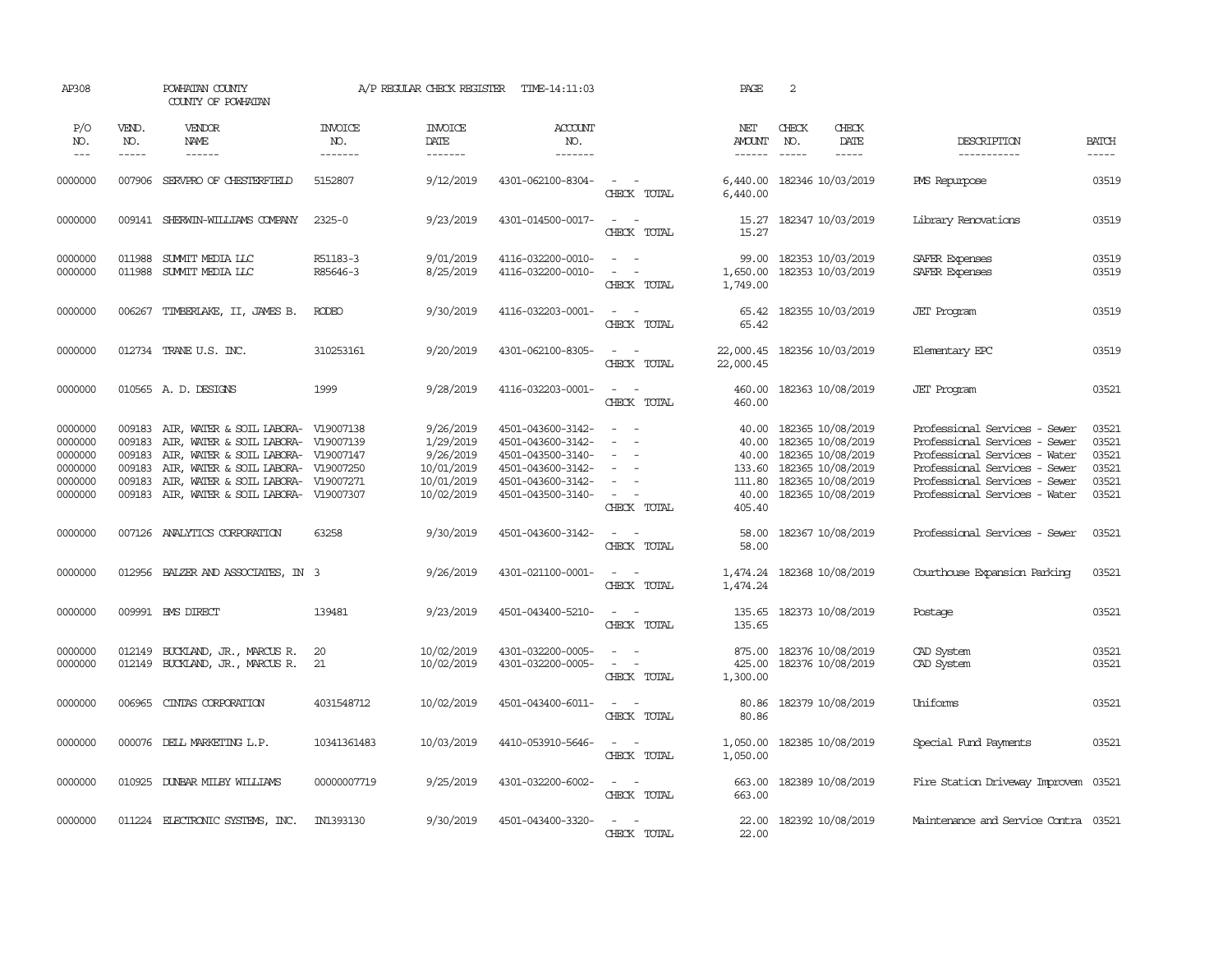| AP308                                                                     |                                                          | POWHATAN COUNTY<br>COUNTY OF POWHATAN                                                                                                                                                                                                                                                |                                                          | A/P REGULAR CHECK REGISTER                                                                     | TIME-14:11:03                                                                                                                                   |                                                                                                                                                             | PAGE                                                                    | 3                                                                                                                                               |                                                                                                                                                                                                                                     |                                                             |
|---------------------------------------------------------------------------|----------------------------------------------------------|--------------------------------------------------------------------------------------------------------------------------------------------------------------------------------------------------------------------------------------------------------------------------------------|----------------------------------------------------------|------------------------------------------------------------------------------------------------|-------------------------------------------------------------------------------------------------------------------------------------------------|-------------------------------------------------------------------------------------------------------------------------------------------------------------|-------------------------------------------------------------------------|-------------------------------------------------------------------------------------------------------------------------------------------------|-------------------------------------------------------------------------------------------------------------------------------------------------------------------------------------------------------------------------------------|-------------------------------------------------------------|
| P/O<br>NO.<br>$---$                                                       | VEND.<br>NO.<br>-----                                    | VENDOR<br>NAME                                                                                                                                                                                                                                                                       | <b>INVOICE</b><br>NO.<br>-------                         | <b>INVOICE</b><br>DATE<br>-------                                                              | <b>ACCOUNT</b><br>NO.<br>-------                                                                                                                |                                                                                                                                                             | NET<br><b>AMOUNT</b>                                                    | CHECK<br>CHECK<br>DATE<br>NO.<br>-----<br>$\frac{1}{2}$                                                                                         | DESCRIPTION<br>-----------                                                                                                                                                                                                          | <b>BATCH</b><br>$- - - - -$                                 |
| 0000000                                                                   | 013220                                                   | HAUSER, GEORGE                                                                                                                                                                                                                                                                       | 19-001405                                                | 9/26/2019                                                                                      | 3120-016050-0001-                                                                                                                               | $\sim$<br>$\sim$<br>CHECK TOTAL                                                                                                                             | 56.28<br>56.28                                                          | 182401 10/08/2019                                                                                                                               | Fees for Rescue Transport Serv                                                                                                                                                                                                      | 03521                                                       |
| 0000000                                                                   |                                                          | 000620 R. C. GOODWYN & SONS, INC 0873906                                                                                                                                                                                                                                             |                                                          | 9/03/2019                                                                                      | 4301-014500-0001-                                                                                                                               | $\sim$<br>$\sim$<br>CHECK TOTAL                                                                                                                             | 10.35<br>10.35                                                          | 182410 10/08/2019                                                                                                                               | Facility Improvements                                                                                                                                                                                                               | 03522                                                       |
| 0000000                                                                   |                                                          | 009141 SHERWIN-WILLIAMS COMPANY                                                                                                                                                                                                                                                      | 7402-5                                                   | 10/03/2019                                                                                     | 4301-014500-0017-                                                                                                                               | $\sim$<br>$\sim$<br>CHECK TOTAL                                                                                                                             | 24.87                                                                   | 24.87 182418 10/08/2019                                                                                                                         | Library Renovations                                                                                                                                                                                                                 | 03522                                                       |
| 0000000<br>0000000<br>0000000<br>0000000<br>0000000                       | 001940<br>001940<br>001940<br>001940<br>001940           | STANDBY SYSTEMS, INC.<br>STANDBY SYSTEMS, INC.<br>STANDBY SYSTEMS, INC.<br>STANDBY SYSTEMS, INC.<br>STANDBY SYSTEMS, INC.                                                                                                                                                            | 09191869<br>09191869<br>09191870<br>09191870<br>09191871 | 9/25/2019<br>9/25/2019<br>9/25/2019<br>9/25/2019<br>9/25/2019                                  | 4501-043600-3320-<br>4501-043600-3310-<br>4501-043600-3320-<br>4501-043600-3310-<br>4501-043600-3320-                                           | $\sim$<br>$\sim$<br>$\equiv$<br>$\sim$<br>$\sim$<br>CHECK TOTAL                                                                                             | 505.77<br>153.00<br>160.00<br>1,061.98                                  | 150.00 182422 10/08/2019<br>182422 10/08/2019<br>182422 10/08/2019<br>93.21 182422 10/08/2019<br>182422 10/08/2019                              | Maintenance and Svc Contracts<br>Repairs and Maintenance<br>Maintenance and Svc Contracts<br>Repairs and Maintenance<br>Maintenance and Svc Contracts                                                                               | 03522<br>03522<br>03522<br>03522<br>03522                   |
| 0000000<br>0000000                                                        | 008126<br>008126                                         | VERIZON<br>VERIZON                                                                                                                                                                                                                                                                   | 9837182269<br>9837182269                                 | 9/23/2019<br>9/23/2019                                                                         | 4501-043400-5250-<br>4501-043400-5270-                                                                                                          | $\equiv$<br>- 11<br>$\overline{\phantom{a}}$<br>CHECK TOTAL                                                                                                 | 125.67<br>340.06<br>465.73                                              | 182427 10/08/2019<br>182427 10/08/2019                                                                                                          | Cell Phones<br>Network Service Connection                                                                                                                                                                                           | 03522<br>03522                                              |
| 0000000                                                                   |                                                          | 011181 WELLS FARGO FINANCIAL                                                                                                                                                                                                                                                         | 5007331865                                               | 9/19/2019                                                                                      | 4501-043400-3320-                                                                                                                               | $\sim$<br>$\sim$<br>CHECK TOTAL                                                                                                                             | 257.61                                                                  | 257.61 182432 10/08/2019                                                                                                                        | Maintenance and Service Contra                                                                                                                                                                                                      | 03522                                                       |
| 0000000<br>0000000<br>0000000<br>0000000<br>0000000<br>0000000<br>0000000 | 009183<br>009183<br>009183<br>009183<br>009183<br>009183 | AIR, WATER & SOIL LABORA- V19007331<br>AIR, WATER & SOIL LABORA- V19007336<br>AIR, WATER & SOIL LABORA- V19007355<br>AIR, WATER & SOIL LABORA- V19007356<br>AIR, WATER & SOIL LABORA- V19007444<br>AIR, WATER & SOIL LABORA- V19007445<br>009183 AIR, WATER & SOIL LABORA- V19007481 |                                                          | 10/03/2019<br>10/03/2019<br>10/03/2019<br>10/03/2019<br>10/08/2019<br>10/08/2019<br>10/09/2019 | 4501-043600-3142-<br>4501-043600-3142-<br>4501-043500-3140-<br>4501-043500-3140-<br>4501-043600-3142-<br>4501-043600-3142-<br>4501-043500-3140- | $\overline{\phantom{a}}$<br>$\sim$<br>$\blacksquare$<br>$\sim$<br>$\sim$<br>$\sim$<br>$\sim$<br>$\overline{\phantom{a}}$<br>$\sim$<br>$\sim$<br>CHECK TOTAL | 40.00<br>40.00<br>40.00<br>40.00<br>265.20<br>362.40<br>40.00<br>827.60 | 182464 10/18/2019<br>182464 10/18/2019<br>182464 10/18/2019<br>182464 10/18/2019<br>182464 10/18/2019<br>182464 10/18/2019<br>182464 10/18/2019 | Professional Services - Sewer<br>Professional Services - Sewer<br>Professional Services - Water<br>Professional Services - Water<br>Professional Services - Sewer<br>Professional Services - Sewer<br>Professional Services - Water | 03524<br>03524<br>03524<br>03524<br>03524<br>03524<br>03524 |
| 0000000<br>0000000                                                        | 012849<br>012849                                         | AOUA VIRGINIA<br>AQUA VIRGINIA                                                                                                                                                                                                                                                       | 10050310 9/19<br>14072759 9/19                           | 10/07/2019<br>10/07/2019                                                                       | 4501-043600-5130-<br>4501-043400-5130-                                                                                                          | $\sim$<br>$\sim$<br>CHECK TOTAL                                                                                                                             | 17.62<br>23.70<br>41.32                                                 | 182466 10/18/2019<br>182466 10/18/2019                                                                                                          | Water - Sewer Facilities<br>Water                                                                                                                                                                                                   | 03524<br>03524                                              |
| 0000000                                                                   | 006365                                                   | BOATWRIGHT CONCRETE INC.                                                                                                                                                                                                                                                             | DOG PEN                                                  | 10/07/2019                                                                                     | 4116-031212-6015-                                                                                                                               | $\equiv$<br>$\sim$<br>CHECK TOTAL                                                                                                                           | 1,000.00<br>1,000.00                                                    | 182473 10/18/2019                                                                                                                               | Ancillary Expenses                                                                                                                                                                                                                  | 03524                                                       |
| 0000000                                                                   | 007296                                                   | BOUND TREE MEDICAL, LLC                                                                                                                                                                                                                                                              | 83352365                                                 | 9/18/2019                                                                                      | 4120-032301-6013-                                                                                                                               | $\overline{\phantom{a}}$<br>$\sim$<br>CHECK TOTAL                                                                                                           | 202.96<br>202.96                                                        | 182474 10/18/2019                                                                                                                               | Medical Supplies                                                                                                                                                                                                                    | 03524                                                       |
| 0000000<br>0000000<br>0000000                                             | 006965<br>006965<br>006965                               | CINIAS CORPORATION<br>CINIAS CORPORATION<br>CINIAS CORPORATION                                                                                                                                                                                                                       | 4023719273<br>4024198012<br>4028913445                   | 6/12/2019<br>6/19/2019<br>8/28/2019                                                            | 4501-043400-6011-<br>4501-043400-6011-<br>4501-043400-6011-                                                                                     | $\equiv$<br>$\sim$<br>$\overline{\phantom{a}}$<br>CHECK TOTAL                                                                                               | 107.27<br>101.31<br>80.86<br>289.44                                     | 182480 10/18/2019<br>182480 10/18/2019<br>182480 10/18/2019                                                                                     | Uniforms<br>Uniforms<br>Uniforms                                                                                                                                                                                                    | 03524<br>03524<br>03524                                     |
| 0000000                                                                   | 006965                                                   | CINIAS CORPORATION                                                                                                                                                                                                                                                                   | 4032058639                                               | 10/09/2019                                                                                     | 4501-043400-6011-                                                                                                                               | $\sim$<br>$\sim$<br>CHECK TOTAL                                                                                                                             | 80.86<br>80.86                                                          | 182481 10/18/2019                                                                                                                               | Uniforms                                                                                                                                                                                                                            | 03524                                                       |
| 0000000                                                                   | 000860                                                   | DOMINION ENERGY VIRGINIA                                                                                                                                                                                                                                                             | 0998223150 9/30                                          | 10/01/2019                                                                                     | 4501-043600-5110-                                                                                                                               | $\sim$                                                                                                                                                      |                                                                         | 97.84 182484 10/18/2019                                                                                                                         | Electricity                                                                                                                                                                                                                         | 03524                                                       |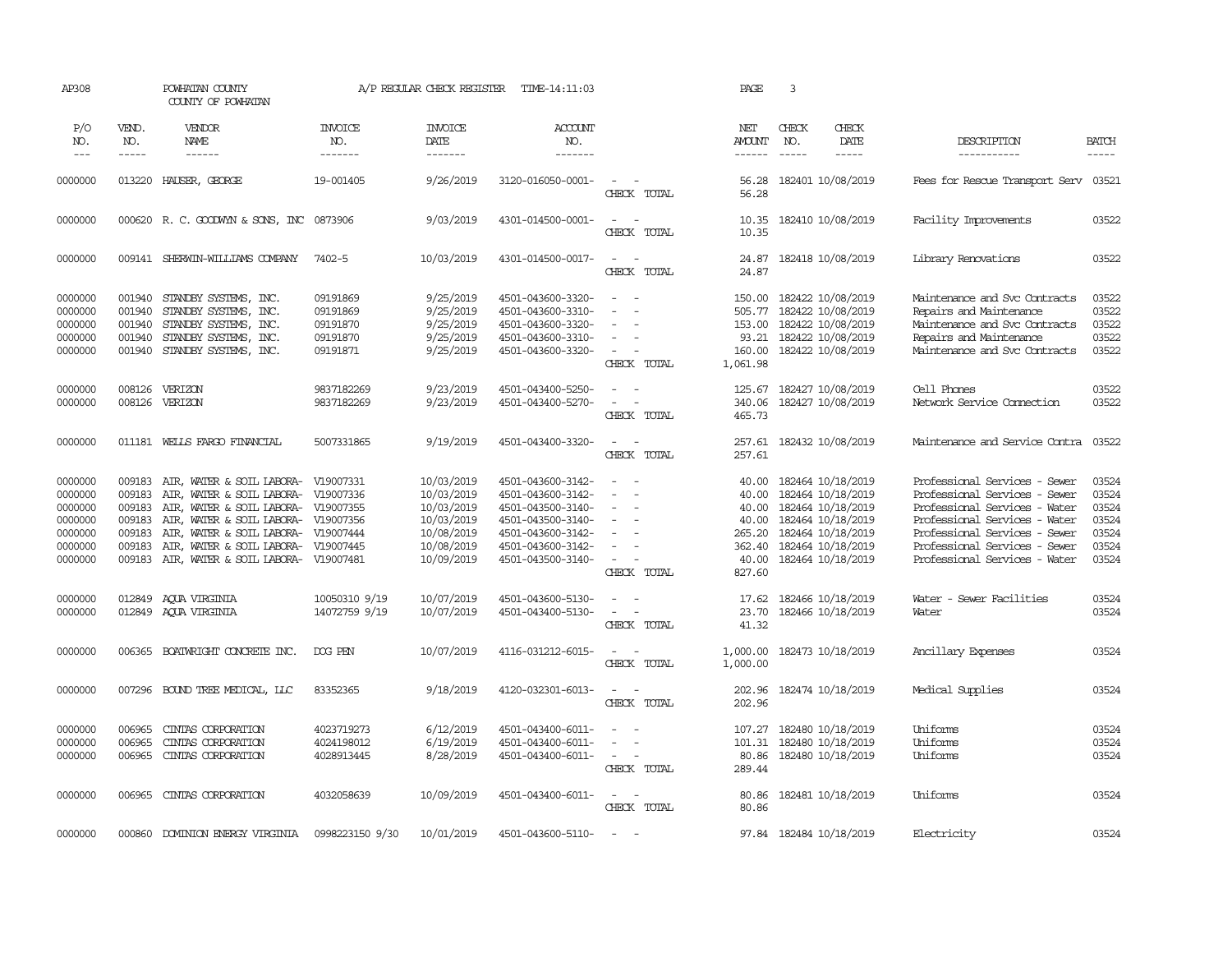| AP308               |                             | POWHATAN COUNTY<br>COUNTY OF POWHATAN                              |                                    | A/P REGULAR CHECK REGISTER        | TIME-14:11:03                          |                                                                                                                                                 | PAGE                                  | $\overline{4}$                         |                              |                                                                |                       |
|---------------------|-----------------------------|--------------------------------------------------------------------|------------------------------------|-----------------------------------|----------------------------------------|-------------------------------------------------------------------------------------------------------------------------------------------------|---------------------------------------|----------------------------------------|------------------------------|----------------------------------------------------------------|-----------------------|
| P/O<br>NO.<br>$---$ | VEND.<br>NO.<br>$- - - - -$ | VENDOR<br>NAME<br>------                                           | <b>INVOICE</b><br>NO.<br>-------   | <b>INVOICE</b><br>DATE<br>------- | <b>ACCOUNT</b><br>NO.<br>-------       |                                                                                                                                                 | NET<br><b>AMOUNT</b><br>$- - - - - -$ | CHECK<br>NO.                           | CHECK<br>DATE<br>$- - - - -$ | DESCRIPTION<br>-----------                                     | <b>BATCH</b><br>----- |
| 0000000             | 000860                      | DOMINION ENERGY VIRGINIA                                           | 1875198911 1001                    | 10/02/2019                        | 4501-043500-5110-                      | $\sim$<br>$\sim$<br>CHECK TOTAL                                                                                                                 | 75.97<br>173.81                       | 182484 10/18/2019                      |                              | Electricity                                                    | 03524                 |
| 0000000             | 000860                      | DOMINION ENERGY VIRGINIA                                           | 3085476897 9/30                    | 10/01/2019                        | 4501-043600-5110-                      | $\sim$<br>$\sim$ $-$<br>CHECK TOTAL                                                                                                             | 110.83<br>110.83                      | 182485 10/18/2019                      |                              | Electricity                                                    | 03524                 |
| 0000000<br>0000000  | 000860<br>000860            | DOMINION ENERGY VIRGINIA<br>DOMINION ENERGY VIRGINIA               | 6656300552 9/30<br>7897055856 9/30 | 10/01/2019<br>10/01/2019          | 4501-043500-5110-<br>4501-043600-5110- | $\sim$ $\sim$<br>$\overline{\phantom{a}}$<br>$\sim$<br>CHECK TOTAL                                                                              | 285.23<br>2,534.68<br>2,819.91        | 182486 10/18/2019<br>182486 10/18/2019 |                              | Electricity<br>Electricity                                     | 03524<br>03524        |
| 0000000             | 000860                      | DOMINION ENERGY VIRGINIA                                           | 9052426195 9/30                    | 10/01/2019                        | 4501-043600-5110-                      | $\sim$<br>$\sim$<br>CHECK TOTAL                                                                                                                 | 65.24<br>65.24                        | 182487 10/18/2019                      |                              | Electricity                                                    | 03524                 |
| 0000000<br>0000000  | 007147                      | 007147 DRAPER ADEN ASSOCIATES<br>DRAPER ADEN ASSOCIATES,           | 2019090210<br>2019090210           | 9/30/2019<br>9/30/2019            | 4501-043500-3140-<br>4501-043600-3142- | $\frac{1}{2} \left( \frac{1}{2} \right) \left( \frac{1}{2} \right) = \frac{1}{2} \left( \frac{1}{2} \right)$<br>$\sim$<br>$\sim$<br>CHECK TOTAL | 1,025.00<br>1,025.00<br>2,050.00      | 182488 10/18/2019<br>182488 10/18/2019 |                              | Professional Services - Water<br>Professional Services - Sewer | 03524<br>03524        |
| 0000000<br>0000000  |                             | 013175 EMERGENCY SAFETY SUPPLY,<br>013175 EMERGENCY SAFETY SUPPLY, | 7789<br>7847                       | 9/03/2019<br>9/10/2019            | 4120-032301-6013-<br>4120-032301-6013- | $\sim$ $ \sim$<br>$\omega_{\rm{max}}$ and $\omega_{\rm{max}}$<br>CHECK TOTAL                                                                    | 383.25<br>1,215.20<br>1,598.45        | 182489 10/18/2019<br>182489 10/18/2019 |                              | Medical Supplies<br>Medical Supplies                           | 03524<br>03524        |
| 0000000             | 009639                      | EMS MANAGEMENT &                                                   | 037322                             | 9/30/2019                         | 4120-032300-5845-                      | $\sim$ $ \sim$<br>CHECK TOTAL                                                                                                                   | 2,161.16<br>2,161.16                  | 182490 10/18/2019                      |                              | EMS Transport Third Party Bill                                 | 03524                 |
| 0000000             |                             | 011650 HILLIS-CARNES ENGINEERING 815122                            |                                    | 9/30/2019                         | 4301-032200-6002-                      | $\sim$<br>$\sim$<br>CHECK TOTAL                                                                                                                 | 1,967.50<br>1,967.50                  | 182494 10/18/2019                      |                              | Fire Station Driveway Improvem                                 | 03524                 |
| 0000000             |                             | 010924 MITCHELL PEST                                               | 124592                             | 10/01/2019                        | 4501-043600-3320-                      | $\sim$ $ \sim$<br>CHECK TOTAL                                                                                                                   | 95.00<br>95.00                        | 182501 10/18/2019                      |                              | Maintenance and Svc Contracts                                  | 03524                 |
| 0000000             | 006928                      | POWHATAN COUNTY DEPT. OF                                           | RIDE SCHEDULER                     | 10/08/2019                        | 4410-053910-5646-                      | $\sim$ $ \sim$<br>CHECK TOTAL                                                                                                                   | 10,000.00<br>10,000.00                | 182510 10/18/2019                      |                              | Special Fund Payments                                          | 03525                 |
| 0000000             |                             | 012283 SMARTSITES                                                  | 0006854                            | 10/01/2019                        | 4116-032200-0010-                      | $\sim$ $ -$<br>CHECK TOTAL                                                                                                                      | 973.65<br>973.65                      | 182524 10/18/2019                      |                              | SAFER Expenses                                                 | 03525                 |
| 0000000<br>0000000  | 006594<br>006594            | SOUTHSIDE ELECTRIC COOP<br>SOUTHSIDE ELECTRIC COOP                 | 63504003 09/08<br>63504013 09/01   | 9/12/2019<br>9/06/2019            | 4501-043600-5110-<br>4501-043500-5110- | $\overline{\phantom{a}}$<br>$\sim$ $ -$<br>CHECK TOTAL                                                                                          | 4,056.04<br>508.28<br>4,564.32        | 182526 10/18/2019<br>182526 10/18/2019 |                              | Electricity<br>Electricity                                     | 03525<br>03525        |
| 0000000<br>0000000  | 001940<br>001940            | STANDBY SYSTEMS, INC.<br>STANDBY SYSTEMS, INC.                     | 09191901<br>09191902               | 9/30/2019<br>9/30/2019            | 4501-043600-3320-<br>4501-043600-3320- | $\sim$<br>$\sim$<br>$\sim$<br>$\sim$<br>CHECK TOTAL                                                                                             | 153.00<br>160.00<br>313.00            | 182527 10/18/2019<br>182527 10/18/2019 |                              | Maintenance and Svc Contracts<br>Maintenance and Svc Contracts | 03525<br>03525        |
| 0000000             |                             | 006267 TIMBERLAKE, II, JAMES B.                                    | REIMB 10/05/19                     | 10/08/2019                        | 4116-032203-0001-                      | $\sim$ $ \sim$<br>CHECK TOTAL                                                                                                                   | 11.87<br>11.87                        | 182531 10/18/2019                      |                              | <b>JET</b> Program                                             | 03525                 |
| 0000000             |                             | 011169 VERIZON                                                     | 804598560010/19                    | 9/28/2019                         | 4501-043400-5230-                      | $\sim$ $ -$<br>CHECK TOTAL                                                                                                                      | 48.40<br>48.40                        | 182536 10/18/2019                      |                              | Telephone System                                               | 03525                 |
| 0000000             |                             | 011767 VILLAGE BUILDING COMPANY, 101                               |                                    | 10/08/2019                        | 4301-071120-0017-                      | $\sim$ $\sim$                                                                                                                                   |                                       | 2,988.80 182537 10/18/2019             |                              | Batting Cages                                                  | 03525                 |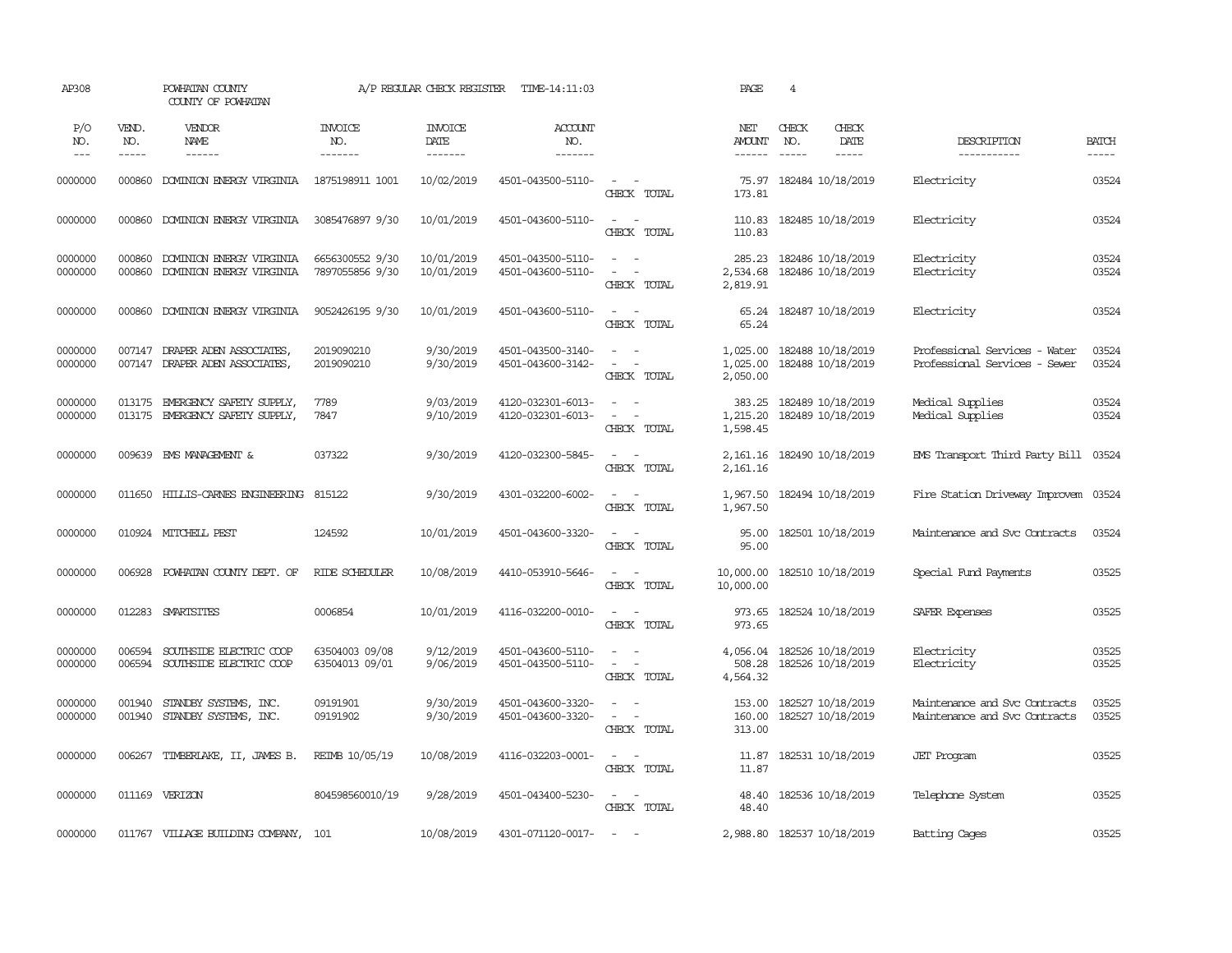| AP308                                               |                                                | POWHATAN COUNTY<br>COUNTY OF POWHATAN                                                                                                                                                                                                                                                                                                                                                                                                                                                        |                                                                    | A/P REGULAR CHECK REGISTER                                    | TIME-14:11:03                                                                                         |                                                                    | PAGE                                  | 5                                                                                                                           |                                                                                                              |                                           |
|-----------------------------------------------------|------------------------------------------------|----------------------------------------------------------------------------------------------------------------------------------------------------------------------------------------------------------------------------------------------------------------------------------------------------------------------------------------------------------------------------------------------------------------------------------------------------------------------------------------------|--------------------------------------------------------------------|---------------------------------------------------------------|-------------------------------------------------------------------------------------------------------|--------------------------------------------------------------------|---------------------------------------|-----------------------------------------------------------------------------------------------------------------------------|--------------------------------------------------------------------------------------------------------------|-------------------------------------------|
| P/O<br>NO.<br>$  -$                                 | VEND.<br>NO.<br>$\frac{1}{2}$                  | VENDOR<br>NAME<br>$\frac{1}{2} \left( \frac{1}{2} \right) \left( \frac{1}{2} \right) \left( \frac{1}{2} \right) \left( \frac{1}{2} \right) \left( \frac{1}{2} \right) \left( \frac{1}{2} \right) \left( \frac{1}{2} \right) \left( \frac{1}{2} \right) \left( \frac{1}{2} \right) \left( \frac{1}{2} \right) \left( \frac{1}{2} \right) \left( \frac{1}{2} \right) \left( \frac{1}{2} \right) \left( \frac{1}{2} \right) \left( \frac{1}{2} \right) \left( \frac{1}{2} \right) \left( \frac$ | <b>INVOICE</b><br>NO.<br>-------                                   | <b>INVOICE</b><br>DATE<br>-------                             | ACCOUNT<br>NO.<br>--------                                                                            |                                                                    | NET<br><b>AMOUNT</b><br>$- - - - - -$ | CHECK<br>CHECK<br>NO.<br>DATE<br>$\frac{1}{2}$<br>$\frac{1}{2}$                                                             | DESCRIPTION<br>-----------                                                                                   | <b>BATCH</b><br>-----                     |
| 0000000                                             |                                                | 011767 VILLAGE BUILDING COMPANY,                                                                                                                                                                                                                                                                                                                                                                                                                                                             | 101                                                                | 10/08/2019                                                    | 4301-071120-0003-                                                                                     | CHECK TOTAL                                                        | 996.20<br>3,985.00                    | 182537 10/18/2019                                                                                                           | Net Replacement                                                                                              | 03525                                     |
| 0000000<br>0000000                                  |                                                | 007415 VIRGINIA UTILITY<br>007415 VIRGINIA UTILITY                                                                                                                                                                                                                                                                                                                                                                                                                                           | 09190357<br>09190357                                               | 9/30/2019<br>9/30/2019                                        | 4501-043500-3140-<br>4501-043600-3142-                                                                | $\sim$ $ -$<br>$\sim$<br>$\sim$<br>CHECK TOTAL                     | 34.65<br>34.65<br>69.30               | 182540 10/18/2019<br>182540 10/18/2019                                                                                      | Professional Services - Water<br>Professional Services - Sewer                                               | 03525<br>03525                            |
| 0000000<br>0000000<br>0000000<br>0000000<br>0000000 | 008668<br>008668<br>008668<br>008668<br>008668 | BANK OF AMERICA<br>BANK OF AMERICA<br>BANK OF AMERICA<br>BANK OF AMERICA<br>BANK OF AMERICA                                                                                                                                                                                                                                                                                                                                                                                                  | 09/03/2019<br>09/03/2019<br>09/03/2019<br>09/03/2019<br>09/03/2019 | 9/03/2019<br>9/03/2019<br>9/03/2019<br>9/03/2019<br>9/03/2019 | 4116-035500-0016-<br>4116-032203-0001-<br>4116-035500-0016-<br>4301-012510-8304-<br>4301-012510-8304- | $\sim$<br>$\equiv$<br>$\sim$<br>$\overline{\phantom{a}}$<br>$\sim$ | 254.76<br>303.99<br>556.00            | 71.68 182551 10/21/2019<br>182551 10/21/2019<br>182551 10/21/2019<br>1, 153.79  182551  10/21/2019<br>182551 10/21/2019     | VDEM - Dominion Grant<br><b>JET</b> Program<br>VDEM - Dominion Grant<br>PC Replacement<br>PC Replacement     | 03532<br>03532<br>03532<br>03532<br>03532 |
| 0000000<br>0000000<br>0000000<br>0000000<br>0000000 | 008668<br>008668<br>008668<br>008668<br>008668 | BANK OF AMERICA<br>BANK OF AMERICA<br>BANK OF AMERICA<br>BANK OF AMERICA<br>BANK OF AMERICA                                                                                                                                                                                                                                                                                                                                                                                                  | 09/03/2019<br>09/03/2019<br>09/03/2019<br>09/03/2019<br>09/03/2019 | 9/03/2019<br>9/03/2019<br>9/03/2019<br>9/03/2019<br>9/03/2019 | 4501-043400-6001-<br>4501-043500-3310-<br>4501-043500-3310-<br>4501-043600-6016-<br>4501-043400-5540- | $\sim$<br>$\sim$<br>$\sim$<br>$\overline{\phantom{a}}$<br>$\equiv$ | 173.49<br>150.00                      | 18.52 182551 10/21/2019<br>182551 10/21/2019<br>184.34 182551 10/21/2019<br>5,066.60 182551 10/21/2019<br>182551 10/21/2019 | Office Supplies<br>Repairs and Maintenance<br>Repairs and Maintenance<br>Chemicals<br>Conferences & Training | 03532<br>03532<br>03532<br>03532<br>03532 |
| 0000000<br>0000000                                  | 008668                                         | BANK OF AMERICA<br>013210 BRONSON CONTRACTORS LLC                                                                                                                                                                                                                                                                                                                                                                                                                                            | 09/03/2019<br>062                                                  | 9/03/2019<br>10/15/2019                                       | 4501-043400-5540-<br>4301-014500-0017-                                                                | $\sim$<br>$\sim$<br>CHECK TOTAL<br>$ -$                            | 603.72<br>8,536.89<br>7,556.00        | 182551 10/21/2019<br>182559 10/21/2019                                                                                      | Conferences & Training<br>Library Renovations                                                                | 03532<br>03529                            |
| 0000000<br>0000000                                  |                                                | 011611 BUSINESS CARD<br>011611 BUSINESS CARD                                                                                                                                                                                                                                                                                                                                                                                                                                                 | 09/27/2019<br>09/27/2019                                           | 9/27/2019<br>9/27/2019                                        | 4116-031212-6015-<br>4116-031212-6015-                                                                | CHECK TOTAL<br>$\sim$<br>$\sim$ $ \sim$<br>CHECK TOTAL             | 7,556.00<br>.00.<br>8.41<br>8.41      | 182560 10/21/2019<br>182560 10/21/2019                                                                                      | Ancillary Expenses<br>Ancillary Expenses                                                                     | 03527<br>03527                            |
| 0000000                                             |                                                | 011610 BUSINESS CARD                                                                                                                                                                                                                                                                                                                                                                                                                                                                         | 09/27/2019                                                         | 9/27/2019                                                     | 4116-031212-6015-                                                                                     | $\sim$ $\sim$<br>CHECK TOTAL                                       | 34.97<br>34.97                        | 182561 10/21/2019                                                                                                           | Ancillary Expenses                                                                                           | 03528                                     |
| 0000000                                             | 000540                                         | CENTRAL VIRGINIA WASTE                                                                                                                                                                                                                                                                                                                                                                                                                                                                       | 24796                                                              | 10/10/2019                                                    | 4501-043400-3185-                                                                                     | $\sim$ $\sim$<br>CHECK TOTAL                                       | 64.01<br>64.01                        | 182564 10/21/2019                                                                                                           | Trash Removal                                                                                                | 03529                                     |
| 0000000                                             | 000860                                         | DOMINION ENERGY VIRGINIA                                                                                                                                                                                                                                                                                                                                                                                                                                                                     | 2907028530 9/30                                                    | 10/01/2019                                                    | 4501-043400-5110-                                                                                     | $\sim$<br>$\sim$<br>CHECK TOTAL                                    | 48.32<br>48.32                        | 182575 10/21/2019                                                                                                           | Electricity                                                                                                  | 03529                                     |
| 0000000                                             | 011224                                         | ELECTRONIC SYSTEMS, INC.                                                                                                                                                                                                                                                                                                                                                                                                                                                                     | IN1406554                                                          | 10/14/2019                                                    | 4501-043400-3320-                                                                                     | $\sim$<br>$\sim$<br>CHECK TOTAL                                    | 45.25<br>45.25                        | 182579 10/21/2019                                                                                                           | Maintenance and Service Contra                                                                               | 03529                                     |
| 0000000                                             | 006510                                         | EMERGENCY SERVICES                                                                                                                                                                                                                                                                                                                                                                                                                                                                           | 373                                                                | 10/08/2019                                                    | 4120-032300-3110-                                                                                     | $\sim$ $ \sim$<br>CHECK TOTAL                                      | 43,374.00<br>43,374.00                | 182581 10/21/2019                                                                                                           | Contract Services-Daytime Cove 03529                                                                         |                                           |
| 0000000                                             |                                                | 013225 GRANGER, DAWN                                                                                                                                                                                                                                                                                                                                                                                                                                                                         | APCO & NENA                                                        | 10/15/2019                                                    | 4116-035500-0013-                                                                                     | $\sim$<br>$\sim$<br>CHECK TOTAL                                    | 394.50<br>394.50                      | 182588 10/21/2019                                                                                                           | VA Wireless E911PSAP Training                                                                                | 03529                                     |
| 0000000                                             |                                                | 000166 LUCK STONE CORP.                                                                                                                                                                                                                                                                                                                                                                                                                                                                      | IV-101107236                                                       | 9/30/2019                                                     | 4301-071120-0012-                                                                                     | $\sim$ $ \sim$<br>CHECK TOTAL                                      | 42.54<br>42.54                        | 182601 10/21/2019                                                                                                           | Warning Track & Bull Pens                                                                                    | 03529                                     |
| 0000000                                             |                                                | 000620 R. C. GOODWYN & SONS, INC 0877810                                                                                                                                                                                                                                                                                                                                                                                                                                                     |                                                                    | 10/02/2019                                                    | 4301-071120-0003-                                                                                     | $\omega_{\rm{max}}$ and $\omega_{\rm{max}}$<br>CHECK TOTAL         | 39.80<br>39.80                        | 182612 10/21/2019                                                                                                           | Net Replacement                                                                                              | 03530                                     |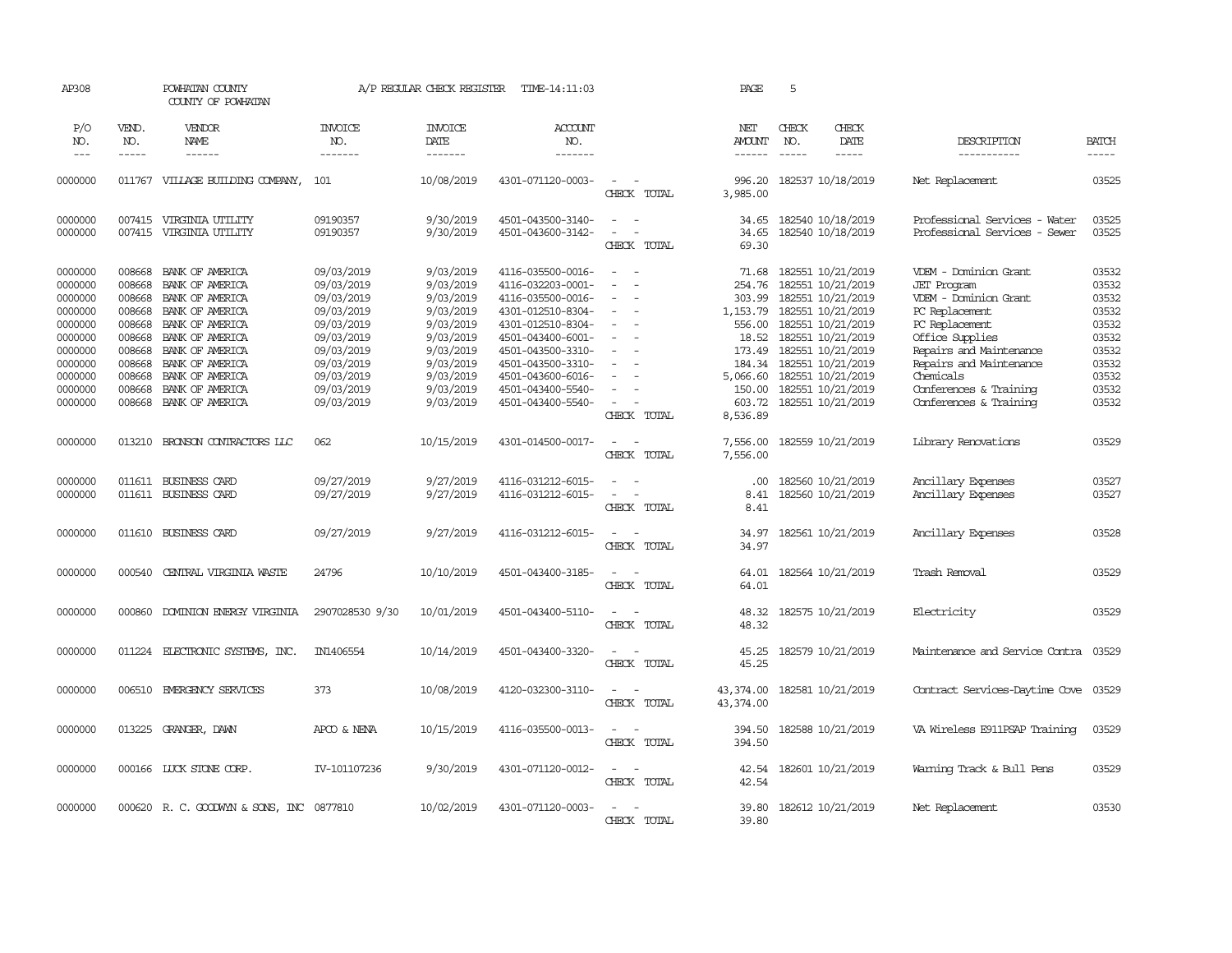| AP308                                                                                                                                                                        |                                                                                                                                          | POWHATAN COUNTY<br>COUNTY OF POWHATAN                                                                                                                                                                                                                                                                                                                                                                                                                                                                                                                                                                                  |                                  | A/P REGULAR CHECK REGISTER                                                                                                                                                                                                 | TIME-14:11:03                                                                                                                                                                                                                                                                                                                                |                                                                                                                                                                                                                                                                                                                                                                     | PAGE                                                                                                           | 6                                                                                                                                                                                                                                                                                                                                                                                      |                                |                                                                                                                                                                                                                                                                                                                                                                                                                                                                                                       |                                                                                                                                              |
|------------------------------------------------------------------------------------------------------------------------------------------------------------------------------|------------------------------------------------------------------------------------------------------------------------------------------|------------------------------------------------------------------------------------------------------------------------------------------------------------------------------------------------------------------------------------------------------------------------------------------------------------------------------------------------------------------------------------------------------------------------------------------------------------------------------------------------------------------------------------------------------------------------------------------------------------------------|----------------------------------|----------------------------------------------------------------------------------------------------------------------------------------------------------------------------------------------------------------------------|----------------------------------------------------------------------------------------------------------------------------------------------------------------------------------------------------------------------------------------------------------------------------------------------------------------------------------------------|---------------------------------------------------------------------------------------------------------------------------------------------------------------------------------------------------------------------------------------------------------------------------------------------------------------------------------------------------------------------|----------------------------------------------------------------------------------------------------------------|----------------------------------------------------------------------------------------------------------------------------------------------------------------------------------------------------------------------------------------------------------------------------------------------------------------------------------------------------------------------------------------|--------------------------------|-------------------------------------------------------------------------------------------------------------------------------------------------------------------------------------------------------------------------------------------------------------------------------------------------------------------------------------------------------------------------------------------------------------------------------------------------------------------------------------------------------|----------------------------------------------------------------------------------------------------------------------------------------------|
| P/O<br>NO.<br>$---$                                                                                                                                                          | VEND.<br>NO.<br>$\frac{1}{2}$                                                                                                            | <b>VENDOR</b><br>NAME<br>$- - - - - -$                                                                                                                                                                                                                                                                                                                                                                                                                                                                                                                                                                                 | <b>INVOICE</b><br>NO.<br>------- | <b>INVOICE</b><br>DATE<br>--------                                                                                                                                                                                         | ACCOUNT<br>NO.<br>--------                                                                                                                                                                                                                                                                                                                   |                                                                                                                                                                                                                                                                                                                                                                     | NET<br><b>AMOUNT</b><br>$- - - - - -$                                                                          | CHECK<br>NO.<br>$\frac{1}{2}$                                                                                                                                                                                                                                                                                                                                                          | CHECK<br>DATE<br>$\frac{1}{2}$ | DESCRIPTION<br>-----------                                                                                                                                                                                                                                                                                                                                                                                                                                                                            | <b>BATCH</b><br>$\frac{1}{2}$                                                                                                                |
| 0000000                                                                                                                                                                      |                                                                                                                                          | 012058 SPOSA, JOSEPH                                                                                                                                                                                                                                                                                                                                                                                                                                                                                                                                                                                                   | 2019-004                         | 10/08/2019                                                                                                                                                                                                                 | 4120-032200-8215-                                                                                                                                                                                                                                                                                                                            | $\sim$ $-$<br>$\sim$<br>CHECK TOTAL                                                                                                                                                                                                                                                                                                                                 | 2,500.00<br>2,500.00                                                                                           | 182625 10/21/2019                                                                                                                                                                                                                                                                                                                                                                      |                                | State Dept of Fire Programs Fu 03530                                                                                                                                                                                                                                                                                                                                                                                                                                                                  |                                                                                                                                              |
| 0000000                                                                                                                                                                      |                                                                                                                                          | 001940 STANDBY SYSTEMS, INC.                                                                                                                                                                                                                                                                                                                                                                                                                                                                                                                                                                                           | 09191929                         | 9/30/2019                                                                                                                                                                                                                  | 4501-043600-3320-                                                                                                                                                                                                                                                                                                                            | $\sim$<br>$\sim$<br>CHECK TOTAL                                                                                                                                                                                                                                                                                                                                     | 160.00<br>160.00                                                                                               | 182626 10/21/2019                                                                                                                                                                                                                                                                                                                                                                      |                                | Maintenance and Svc Contracts                                                                                                                                                                                                                                                                                                                                                                                                                                                                         | 03530                                                                                                                                        |
| 0000000<br>0000000                                                                                                                                                           | 011988<br>011988                                                                                                                         | SUMIT MEDIA LLC<br>SUMIT MEDIA LLC                                                                                                                                                                                                                                                                                                                                                                                                                                                                                                                                                                                     | R51183-4<br>R85646-4             | 9/30/2019<br>9/29/2019                                                                                                                                                                                                     | 4116-032200-0010-<br>4116-032200-0010-                                                                                                                                                                                                                                                                                                       | $\sim$<br>$\sim$<br>$\sim$<br>- -<br>CHECK TOTAL                                                                                                                                                                                                                                                                                                                    | 99.00<br>1,650.00<br>1,749.00                                                                                  | 182628 10/21/2019<br>182628 10/21/2019                                                                                                                                                                                                                                                                                                                                                 |                                | SAFER Expenses<br>SAFER Expenses                                                                                                                                                                                                                                                                                                                                                                                                                                                                      | 03530<br>03530                                                                                                                               |
| 0000000                                                                                                                                                                      |                                                                                                                                          | 007450 THOMSON REUTERS -                                                                                                                                                                                                                                                                                                                                                                                                                                                                                                                                                                                               | 841064674                        | 9/30/2019                                                                                                                                                                                                                  | 4116-021100-6012-                                                                                                                                                                                                                                                                                                                            | $\sim$ $\sim$<br>CHECK TOTAL                                                                                                                                                                                                                                                                                                                                        | 462.90<br>462.90                                                                                               | 182631 10/21/2019                                                                                                                                                                                                                                                                                                                                                                      |                                | Law Library Expenses                                                                                                                                                                                                                                                                                                                                                                                                                                                                                  | 03530                                                                                                                                        |
| 0000000                                                                                                                                                                      | 006679                                                                                                                                   | TREASURER, CHESTERFIELD                                                                                                                                                                                                                                                                                                                                                                                                                                                                                                                                                                                                | 2015393 10/2019                  | 10/09/2019                                                                                                                                                                                                                 | 4501-043400-5112-                                                                                                                                                                                                                                                                                                                            | $\sim$ $ -$<br>CHECK TOTAL                                                                                                                                                                                                                                                                                                                                          | 44,047.22                                                                                                      | 44,047.22 182633 10/21/2019                                                                                                                                                                                                                                                                                                                                                            |                                | Chesterfield Water Bi-monthly                                                                                                                                                                                                                                                                                                                                                                                                                                                                         | 03529                                                                                                                                        |
| 0000000                                                                                                                                                                      |                                                                                                                                          | 013141 WEST SAFETY SOLUTIONS, COR 5039807A -2ND                                                                                                                                                                                                                                                                                                                                                                                                                                                                                                                                                                        |                                  | 6/30/2019                                                                                                                                                                                                                  | 4116-032200-0012-                                                                                                                                                                                                                                                                                                                            | $\sim$ $ \sim$<br>CHECK TOTAL                                                                                                                                                                                                                                                                                                                                       | 50.00<br>50.00                                                                                                 | 182640 10/21/2019                                                                                                                                                                                                                                                                                                                                                                      |                                | VITA - Text to 911                                                                                                                                                                                                                                                                                                                                                                                                                                                                                    | 03530                                                                                                                                        |
| 0000000<br>0000000<br>0000000<br>0000000<br>0000000<br>0000000<br>0000000<br>0000000<br>0000000<br>0000000<br>0000000<br>0000000<br>0000000<br>0000000<br>0000000<br>0000000 | 009183<br>009183<br>009183<br>009183<br>009183<br>009183<br>009183<br>009183<br>009183<br>009183<br>009183<br>007296<br>007296<br>007296 | AIR, WATER & SOIL LABORA- V19007500<br>AIR, WATER & SOIL LABORA- V19007501<br>AIR, WATER & SOIL LABORA- V19007542<br>AIR, WATER & SOIL LABORA- V19007543<br>AIR, WATER & SOIL LABORA- V19007620<br>AIR, WATER & SOIL LABORA- V19007621<br>AIR, WATER & SOIL LABORA- V19007685<br>AIR, WATER & SOIL LABORA- V19007688<br>AIR, WATER & SOIL LABORA- V19007689<br>009183 AIR, WATER & SOIL LABORA- V19007746<br>AIR, WATER & SOIL LABORA- V19007747<br>AIR, WATER & SOIL LABORA- V19007793<br>009183 AIR, WATER & SOIL LABORA- V19007794<br>BOUND TREE MEDICAL, LLC<br>BOUND TREE MEDICAL, LLC<br>BOUND TREE MEDICAL, LLC | 83360307<br>83361877<br>83372868 | 10/10/2019<br>10/10/2019<br>10/11/2019<br>10/11/2019<br>10/15/2019<br>10/15/2019<br>10/17/2019<br>10/17/2019<br>10/17/2019<br>10/18/2019<br>10/18/2019<br>10/21/2019<br>10/21/2019<br>9/25/2019<br>9/26/2019<br>10/07/2019 | 4501-043600-3142-<br>4501-043600-3142-<br>4501-043600-3142-<br>4501-043600-3142-<br>4501-043600-3142-<br>4501-043600-3142-<br>4501-043500-3140-<br>4501-043600-3142-<br>4501-043600-3142-<br>4501-043500-3140-<br>4501-043500-3140-<br>4501-043600-3142-<br>4501-043600-3142-<br>4120-032301-6013-<br>4120-032301-6013-<br>4120-032301-6013- | $\sim$<br>- -<br>$\sim$<br>$\sim$<br>$\sim$<br>$\equiv$<br>$\sim$<br>$\sim$<br>$\overline{\phantom{a}}$<br>$\sim$<br>$\sim$<br>$\overline{\phantom{a}}$<br>$\sim$<br>$\sim$<br>CHECK TOTAL<br>$\sim$<br>- 1<br>$\sim$<br>$\sim$<br>$\overline{\phantom{a}}$<br>CHECK TOTAL<br>$\sim$<br>$\equiv$<br>$\sim$<br>$\sim$<br>$\omega_{\rm{max}}$ and $\omega_{\rm{max}}$ | 40.00<br>40.00<br>40.00<br>40.00<br>40.00<br>40.00<br>728.60<br>120.00<br>144.00<br>416.60<br>279.99<br>162.40 | 182665 10/29/2019<br>182665 10/29/2019<br>121.60 182665 10/29/2019<br>121.60 182665 10/29/2019<br>133.60 182665 10/29/2019<br>111.80 182665 10/29/2019<br>182665 10/29/2019<br>182665 10/29/2019<br>182665 10/29/2019<br>182665 10/29/2019<br>182666 10/29/2019<br>182666 10/29/2019<br>152.60 182666 10/29/2019<br>182671 10/29/2019<br>182671 10/29/2019<br>434.90 182671 10/29/2019 |                                | Professional Services - Sewer<br>Professional Services - Sewer<br>Professional Services - Sewer<br>Professional Services - Sewer<br>Professional Services - Sewer<br>Professional Services - Sewer<br>Professional Services - Water<br>Professional Services - Sewer<br>Professional Services - Sewer<br>Professional Services - Water<br>Professional Services - Water<br>Professional Services - Sewer<br>Professional Services - Sewer<br>Medical Supplies<br>Medical Supplies<br>Medical Supplies | 03535<br>03535<br>03535<br>03535<br>03535<br>03535<br>03535<br>03535<br>03535<br>03535<br>03535<br>03535<br>03535<br>03535<br>03535<br>03535 |
| 0000000                                                                                                                                                                      |                                                                                                                                          | 008686 C.W. WILLIAMS & CO., INC.                                                                                                                                                                                                                                                                                                                                                                                                                                                                                                                                                                                       | 622932                           | 10/08/2019                                                                                                                                                                                                                 | 4301-012400-8301-                                                                                                                                                                                                                                                                                                                            | CHECK TOTAL<br>$\overline{\phantom{a}}$<br>$\sim$                                                                                                                                                                                                                                                                                                                   | 877.29                                                                                                         | 7,046.12 182676 10/29/2019                                                                                                                                                                                                                                                                                                                                                             |                                | Fire Department Equipment                                                                                                                                                                                                                                                                                                                                                                                                                                                                             | 03535                                                                                                                                        |
| 0000000<br>0000000                                                                                                                                                           | 000540<br>000540                                                                                                                         | CENTRAL VIRGINIA WASTE<br>CENTRAL VIRGINIA WASTE                                                                                                                                                                                                                                                                                                                                                                                                                                                                                                                                                                       | 24789<br>24789                   | 10/14/2019<br>10/14/2019                                                                                                                                                                                                   | 4501-043400-3185-<br>4501-043400-3185-                                                                                                                                                                                                                                                                                                       | CHECK TOTAL<br>$\sim$<br>$\sim$<br>$\sim$ $ \sim$<br>CHECK TOTAL                                                                                                                                                                                                                                                                                                    | 7,046.12<br>64.01<br>128.02                                                                                    | 182677 10/29/2019<br>64.01 182677 10/29/2019                                                                                                                                                                                                                                                                                                                                           |                                | Trash Removal<br>Trash Removal                                                                                                                                                                                                                                                                                                                                                                                                                                                                        | 03535<br>03535                                                                                                                               |
| 0000000                                                                                                                                                                      |                                                                                                                                          | 006965 CINTAS CORPORATION                                                                                                                                                                                                                                                                                                                                                                                                                                                                                                                                                                                              | 4032583036                       | 10/16/2019                                                                                                                                                                                                                 | 4501-043400-6011-                                                                                                                                                                                                                                                                                                                            | $\sim$<br>$\sim$<br>CHECK TOTAL                                                                                                                                                                                                                                                                                                                                     | 80.86<br>80.86                                                                                                 | 182678 10/29/2019                                                                                                                                                                                                                                                                                                                                                                      |                                | Uniforms                                                                                                                                                                                                                                                                                                                                                                                                                                                                                              | 03535                                                                                                                                        |